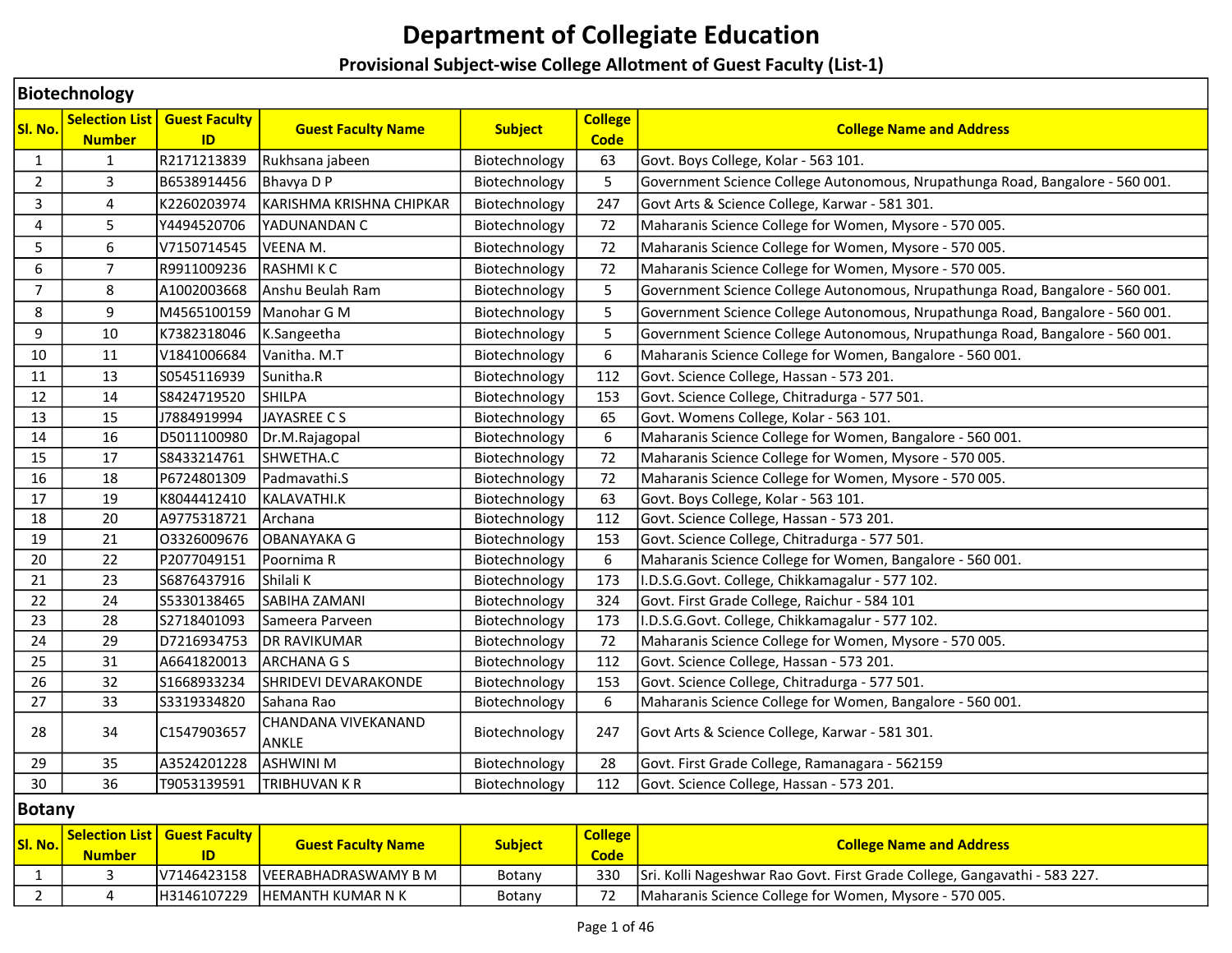| Sl. No.          | <b>Number</b>  | <b>Selection List   Guest Faculty</b><br>ID | <b>Guest Faculty Name</b>      | <b>Subject</b> | <b>College</b><br><b>Code</b> | <b>College Name and Address</b>                                               |
|------------------|----------------|---------------------------------------------|--------------------------------|----------------|-------------------------------|-------------------------------------------------------------------------------|
| 3                | 5              | R9497810152                                 | R V YESHODAMMA                 | Botany         | 56                            | Government College for Women, Chintamani - 563 125.                           |
| $\overline{4}$   | 6              | M0510218744 MONESHA E                       |                                | Botany         | 153                           | Govt. Science College, Chitradurga - 577 501.                                 |
| 5                | $\overline{7}$ | J8586600909                                 | JYOTI PUTTARADDER              | Botany         | 220                           | Govt. First Grade College, Rajanagar, Hubli - 580 032                         |
| $\boldsymbol{6}$ | 8              | A3626240026                                 | Abhirami Dilkalal              | Botany         | 6                             | Maharanis Science College for Women, Bangalore - 560 001.                     |
| $\overline{7}$   | 10             | S7753500256                                 | <b>SANKALPA S K</b>            | Botany         | 72                            | Maharanis Science College for Women, Mysore - 570 005.                        |
| 8                | 11             | R7696413694                                 | Rajeshwari P                   | Botany         | 72                            | Maharanis Science College for Women, Mysore - 570 005.                        |
| 9                | 12             | S1149707484                                 | SAVITHA M H                    | Botany         | 147                           | Govt. First Grade College, Shimoga - 577 201                                  |
| 10               | 13             | R7691500499                                 | Rohini                         | Botany         | 72                            | Maharanis Science College for Women, Mysore - 570 005.                        |
| 11               | 14             | N4206819863                                 | NAGARATHNA N M                 | Botany         | 153                           | Govt. Science College, Chitradurga - 577 501.                                 |
| 12               | 15             | P5423527784                                 | <b>PUSHPAK</b>                 | Botany         | 152                           | H.P.P.C.Govt. College, Challakere - 577 522.                                  |
| 13               | 16             | S7043523066                                 | Somashekhar Desai              | Botany         | 220                           | Govt. First Grade College, Rajanagar, Hubli - 580 032                         |
| 14               | 17             | D6201304665                                 | Dr. Arpita De                  | Botany         | 5                             | Government Science College Autonomous, Nrupathunga Road, Bangalore - 560 001. |
| 15               | 18             | D0257019908                                 | Dr. SHAMALA G                  | Botany         | 72                            | Maharanis Science College for Women, Mysore - 570 005.                        |
| 16               | 19             | A1581523628                                 | <b>ANIL KUMAR R</b>            | Botany         | 72                            | Maharanis Science College for Women, Mysore - 570 005.                        |
| 17               | 20             | L2997917335                                 | L R RANJITHA                   | Botany         | 112                           | Govt. Science College, Hassan - 573 201.                                      |
| 18               | 21             | M5524100961                                 | <b>MANJUK</b>                  | Botany         | 112                           | Govt. Science College, Hassan - 573 201.                                      |
| 19               | 22             | A9262219646                                 | Ashwini H S                    | Botany         | 145                           | Smt. Indiragandhi Govt. First Grade College for Women, Sagar - 577 401.       |
| 20               | 23             | D5240118300                                 | Dr. N. ANUPAMA.                | Botany         | 6                             | Maharanis Science College for Women, Bangalore - 560 001.                     |
| 21               | 24             | D4010002291                                 | Dr G N Poornima                | Botany         | 72                            | Maharanis Science College for Women, Mysore - 570 005.                        |
| 22               | 26             | R0148817364                                 | <b>RAKESH TASIN</b>            | Botany         | 220                           | Govt. First Grade College, Rajanagar, Hubli - 580 032                         |
| 23               | 27             | A6961515576                                 | <b>ARUNAJ</b>                  | Botany         | 156                           | Vedavathi Govt. First Grade College, Hiriyur - 577598                         |
| 24               | 28             | D9413110683                                 | Dr. Pruthvi ML                 | Botany         | 153                           | Govt. Science College, Chitradurga - 577 501.                                 |
| 25               | 29             | V0671212307                                 | VENUKUMAR M                    | Botany         | 156                           | Vedavathi Govt. First Grade College, Hiriyur - 577598                         |
| 26               | 30             | R5135808393                                 | RAJU G H                       | Botany         | 152                           | H.P.P.C.Govt. College, Challakere - 577 522.                                  |
| 27               | 31             | R6392900656                                 | Rahul Patil                    | Botany         | 270                           | Govt. First Grade College, Raibag - 591 317                                   |
| 28               | 32             | N4865520128                                 | NAYANA K N                     | Botany         | 72                            | Maharanis Science College for Women, Mysore - 570 005.                        |
| 29               | 33             | D2414331489                                 | Dr.GIRIJAMBA R                 | Botany         | 72                            | Maharanis Science College for Women, Mysore - 570 005.                        |
| 30               | 34             | J9230416992                                 | <b>JAYANTHIKG</b>              | Botany         | 165                           | Govt. First Grade College, MCC B Block, Davanagere - 577 004                  |
| 31               | 35             | P2243342915                                 | <b>PRATHIMA</b>                | Botany         | 73                            | Govt. First Grade College, K.R.Nagar - 571 602.                               |
| 32               | 36             | T3871111164                                 | <b>THEOPHILUS DEENADAYAL</b>   | Botany         | 324                           | Govt. First Grade College, Raichur - 584 101                                  |
| 33               | 37             | D0098927504                                 | Dr. KAVITHA M. D.              | Botany         | 72                            | Maharanis Science College for Women, Mysore - 570 005.                        |
| 34               | 38             | Y4770229272                                 | YASHODAMMA M D                 | Botany         | 165                           | Govt. First Grade College, MCC B Block, Davanagere - 577 004                  |
| 35               | 39             |                                             | A3547831612 AAYESHA SULTANA SM | Botany         | 65                            | Govt. Womens College, Kolar - 563 101.                                        |
| 36               | 40             | K3933909333                                 | <b>KAVYA B C</b>               | Botany         | 98                            | Govt. College for Women, M.C.Road, Mandya - 571 401.                          |
| 37               | 41             | S2665018910                                 | <b>SUMALATHA S M</b>           | Botany         | 6                             | Maharanis Science College for Women, Bangalore - 560 001.                     |
| 38               | 42             | M3305409930 Madhura S                       |                                | Botany         | 53                            | GOVT FIRST GRADE COLLEGE, VIVEKANANDA NAGAR, OPP VIDYANIKETHAN SCHOOL,        |
|                  |                |                                             |                                |                |                               | RAILWAY STATION LINK, B.H. ROAD, TUMAKURU                                     |
| 39               | 45             | S6130417836                                 | shivaprasad.s                  | Botany         | 153                           | Govt. Science College, Chitradurga - 577 501.                                 |
| 40               | 46             | R5565919589                                 | <b>RASHMI S ROTTI</b>          | Botany         | 292                           | Govt. First Grade College, Navabag, Khaza Colony, Vijayapur - 586 101         |
| 41               | 47             | Y6302816588                                 | YAMUNA NAIK                    | Botany         | 247                           | Govt Arts & Science College, Karwar - 581 301.                                |
| 42               | 49             | L0611415073                                 | LATHA S                        | Botany         | 145                           | Smt. Indiragandhi Govt. First Grade College for Women, Sagar - 577 401.       |
| 43               | 50             | S0378740594                                 | SURYAWANSHI POOJA              | Botany         | 352                           | Govt. First Grade College, Bidar - 585 401.                                   |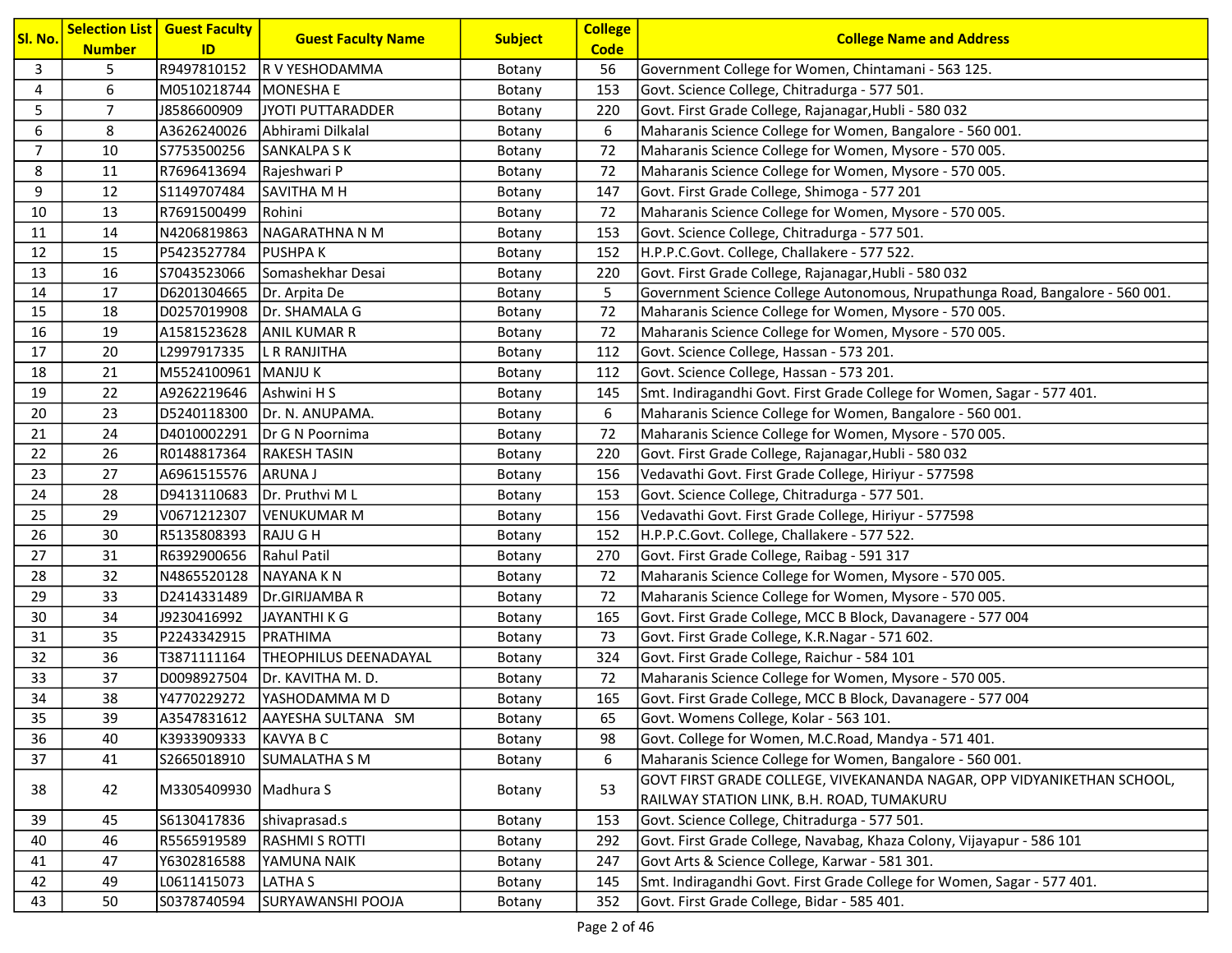| Sl. No. | <b>Selection List</b><br><b>Number</b> | <b>Guest Faculty</b><br>ID | <b>Guest Faculty Name</b> | <b>Subject</b> | <b>College</b><br><b>Code</b> | <b>College Name and Address</b>                                                         |
|---------|----------------------------------------|----------------------------|---------------------------|----------------|-------------------------------|-----------------------------------------------------------------------------------------|
| 44      | 51                                     | V9499609764                | <b>VIRUPAKSHATR</b>       | Botany         | 152                           | H.P.P.C.Govt. College, Challakere - 577 522.                                            |
| 45      | 52                                     | D2002214913                | DR. ASHA. B               | Botany         | 153                           | Govt. Science College, Chitradurga - 577 501.                                           |
| 46      | 53                                     | D7649001885                | Dr. KAMBHAR SIDANAND VITT | Botany         | 270                           | Govt. First Grade College, Raibag - 591 317                                             |
| 47      | 54                                     | H3564710716                | HEMA P.                   | Botany         | 97                            | Govt. College, Mandya - 571 401.                                                        |
| 48      | 55                                     | R9504922244                | REKHA                     | Botany         | 247                           | Govt Arts & Science College, Karwar - 581 301.                                          |
| 49      | 56                                     | V1403852731                | <b>VEENAB</b>             | Botany         | 340                           | Smt. Saraladevi Satheshchandra Agarwal Govt. First Grade College, (Autonomous) S. N Pet |
| 50      | 57                                     | S2428919406                | Soumya Mahabaleshwar Hegd | Botany         | 145                           | Smt. Indiragandhi Govt. First Grade College for Women, Sagar - 577 401.                 |
| 51      | 58                                     | A1278701089                | <b>ASHWINI</b>            | Botany         | 98                            | Govt. College for Women, M.C.Road, Mandya - 571 401.                                    |
| 52      | 60                                     | K6707610489                | <b>KESHAVA MURTHY C</b>   | Botany         | 173                           | I.D.S.G.Govt. College, Chikkamagalur - 577 102.                                         |
| 53      | 61                                     | H4115115424                | HIREMATH PRANESH          | Botany         | 352                           | Govt. First Grade College, Bidar - 585 401.                                             |
| 54      | 63                                     | K7174759391                | Krupa BG                  | Botany         | 73                            | Govt. First Grade College, K.R.Nagar - 571 602.                                         |
| 55      | 64                                     | D1657946522                | Dr. Anjanadevi            | Botany         | 299                           | Govt. College, Sedam Road, Gulbarga - 585 105.                                          |
| 56      | 65                                     | N9293405478                | NAVYASHREE.H.T            | Botany         | 98                            | Govt. College for Women, M.C.Road, Mandya - 571 401.                                    |
| 57      | 66                                     | C7089921365                | <b>CHIDANANDA S</b>       | Botany         | 153                           | Govt. Science College, Chitradurga - 577 501.                                           |
| 58      | 68                                     | M6559005361                | Muyeena Banu              | Botany         | 54                            | Govt. First Grade College, M.G.Road, Chikkaballapur - 562 101.                          |
| 59      | 69                                     | N2937228189                | NETHRAVATHY K             | Botany         | 64                            | Govt. College, Mulbagal - 563 131.                                                      |
| 60      | 72                                     | A9540818173                | Arpitha.T                 | Botany         | 153                           | Govt. Science College, Chitradurga - 577 501.                                           |
| 61      | 73                                     | R1589840448                | Rajanna. DK               | Botany         | 153                           | Govt. Science College, Chitradurga - 577 501.                                           |
| 62      | 74                                     | N6083440068                | Nethravathi HK            | Botany         | 65                            | Govt. Womens College, Kolar - 563 101.                                                  |
| 63      | 75                                     | A9759708466                | Archana B                 | Botany         | 324                           | Govt. First Grade College, Raichur - 584 101                                            |
| 64      | 76                                     | R9622006508                | <b>RAVIVARMAS</b>         | Botany         | 73                            | Govt. First Grade College, K.R.Nagar - 571 602.                                         |
| 65      | 77                                     | S2444533997                | <b>SHOBHAN</b>            | Botany         | 63                            | Govt. Boys College, Kolar - 563 101.                                                    |
| 66      | 78                                     | V2197141912                | <b>VENKATAREDDYS</b>      | Botany         | 55                            | Government First Grade College and PG Centre, Chintamani - 563 125.                     |
| 67      | 79                                     | A6209542283                | <b>ASDULLAH</b>           | Botany         | 399                           | Govt. First Grade College for Women, Bijapur                                            |
| 68      | 80                                     | B2783416742                | <b>BINDU H S</b>          | Botany         | 97                            | Govt. College, Mandya - 571 401.                                                        |
| 69      | 82                                     | M5811719920                | MAHANANDA BADIGER         | Botany         | 247                           | Govt Arts & Science College, Karwar - 581 301.                                          |
| 70      | 83                                     | D1532637277                | DR. NAZIYA BANU           | Botany         | 80                            | Govt. First Grade Womens College, Vijayanagara, Mysore - 570 018                        |
| 71      | 84                                     | S7857601753                | <b>SUMAK M</b>            | Botany         | 8                             | Govt. First Grade College, Vijayanagar, Bangalore - 560 104                             |
| 72      | 85                                     | G5213132637                | <b>GEETHAMS</b>           | Botany         | 65                            | Govt. Womens College, Kolar - 563 101.                                                  |
| 73      | 86                                     | A8333344007                | AFIYA H. A                | Botany         | 112                           | Govt. Science College, Hassan - 573 201.                                                |
| 74      | 87                                     | S4739201964                | SOUMYA M                  | Botany         | 173                           | I.D.S.G.Govt. College, Chikkamagalur - 577 102.                                         |
| 75      | 88                                     | D9506331008                | Dr.M.B Chandrashekar      | Botany         | 31                            | Govt. First Grade College, Channapatna- 571 501.                                        |
| 76      | 90                                     | Y8164344642                | YASMEEN TAJ               | Botany         | 28                            | Govt. First Grade College, Ramanagara - 562159                                          |
| 77      | 91                                     | C1227127775                | CHIDANANDA C              | Botany         | 153                           | Govt. Science College, Chitradurga - 577 501.                                           |
| 78      | 92                                     | K4331704165                | KUSUMA M H                | Botany         | 48                            | Govt. First Grade College, Tiptur - 572 201                                             |
| 79      | 93                                     | A4869945305                | <b>ANANTHACHARYA AS</b>   | Botany         | 165                           | Govt. First Grade College, MCC B Block, Davanagere - 577 004                            |
| 80      | 94                                     | M3221910934                | MANJUNATHA E K            | Botany         | 153                           | Govt. Science College, Chitradurga - 577 501.                                           |
| 81      | 95                                     | H6371425868                | HARSHAMANI H C            | Botany         | 31                            | Govt. First Grade College, Channapatna- 571 501.                                        |
| 82      | 98                                     | R0083110440                | RAGHAVENDRA D             | Botany         | 173                           | I.D.S.G.Govt. College, Chikkamagalur - 577 102.                                         |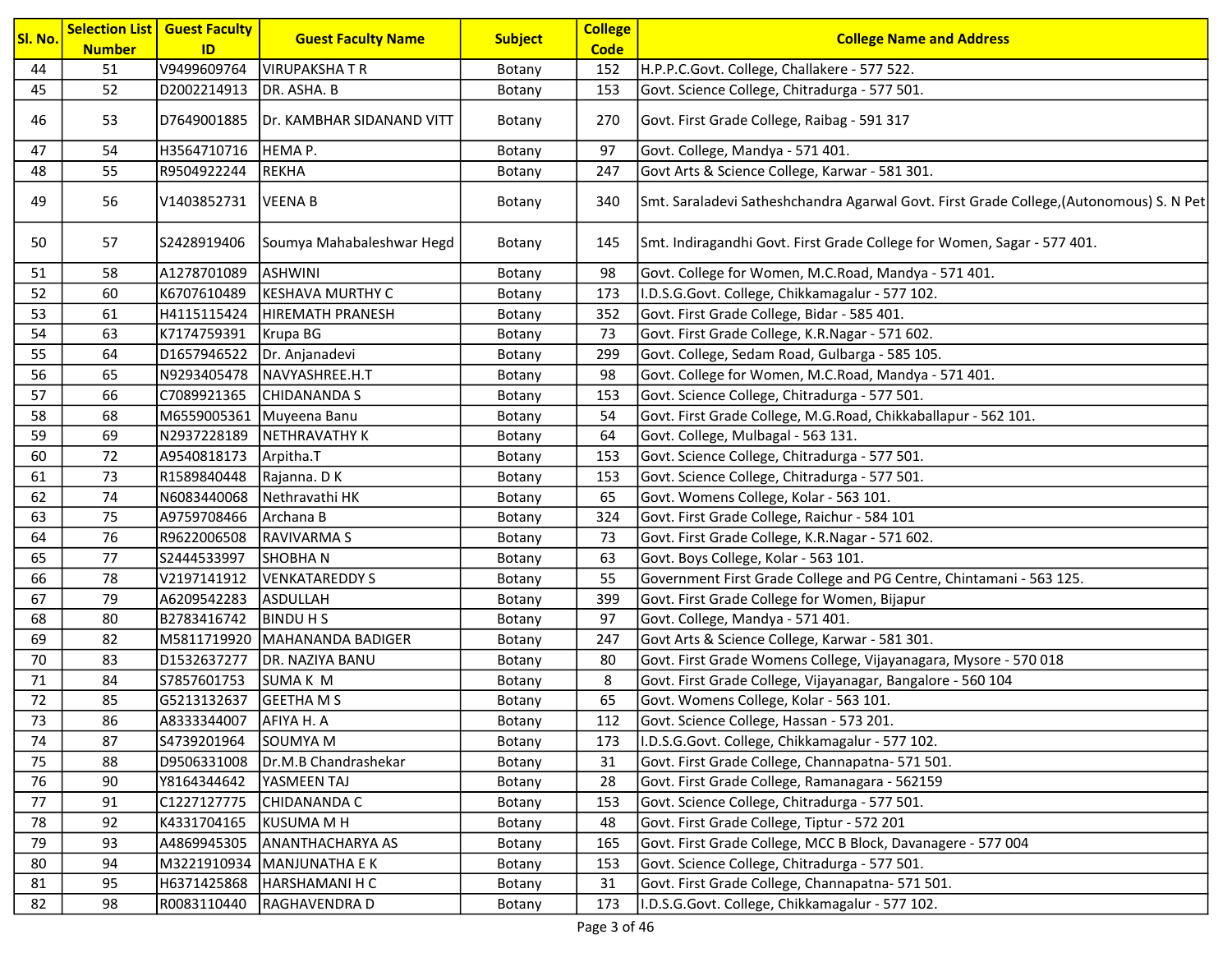| Sl. No. |                     | <b>Selection List   Guest Faculty</b> | <b>Guest Faculty Name</b>    | <b>Subject</b> | <b>College</b>     | <b>College Name and Address</b>                                                       |
|---------|---------------------|---------------------------------------|------------------------------|----------------|--------------------|---------------------------------------------------------------------------------------|
| 83      | <b>Number</b><br>99 | ID<br>A7077047664                     | <b>AFEEFA TAJ</b>            | Botany         | <b>Code</b><br>173 | I.D.S.G.Govt. College, Chikkamagalur - 577 102.                                       |
| 84      | 100                 | L9231634568                           | L LAVANYA                    | Botany         | 56                 | Government College for Women, Chintamani - 563 125.                                   |
| 85      | 101                 | B1871004474                           | <b>BHAGYAM</b>               | Botany         | 31                 | Govt. First Grade College, Channapatna- 571 501.                                      |
| 86      | 102                 | H5824727223                           | HAMSA VENIR                  | Botany         | 153                | Govt. Science College, Chitradurga - 577 501.                                         |
| 87      | 103                 | H9233025693                           | HARISHA H S                  | Botany         | 63                 | Govt. Boys College, Kolar - 563 101.                                                  |
| 88      | 104                 | S9099402071                           | <b>SAHANA C</b>              | Botany         | 6                  | Maharanis Science College for Women, Bangalore - 560 001.                             |
| 89      | 105                 | V9608901497                           | Varshitha c                  | Botany         | 112                | Govt. Science College, Hassan - 573 201.                                              |
| 90      | 108                 | K7387818710                           | Kavya J B                    | Botany         | 31                 | Govt. First Grade College, Channapatna- 571 501.                                      |
|         |                     |                                       |                              |                |                    | Dr. G. Shankar Govt. Women's First Grade College & PG Study Centre, Ajjarkad, Udupi - |
| 91      | 109                 | R2502911059                           | RAJANI P A                   | Botany         | 209                | 576 101 (Udupi Dist.)                                                                 |
| 92      | 110                 | C5017302168                           | CHANDRA SHEKAR N             | Botany         | 63                 | Govt. Boys College, Kolar - 563 101.                                                  |
| 93      | 111                 | S7742936730                           | Sadiq Pasha                  | Botany         | 54                 | Govt. First Grade College, M.G.Road, Chikkaballapur - 562 101.                        |
| 94      | 112                 | K4021215428                           | Kavitha H G                  | Botany         | 909                | Residential Govt first grade College Ramanagar                                        |
| 95      | 113                 | R5701700390                           | <b>ROOPA V</b>               | Botany         | 6                  | Maharanis Science College for Women, Bangalore - 560 001.                             |
| 96      | 114                 | B8136219679                           | <b>BHAGYA BHAT</b>           | Botany         | 9                  | Govt. First Grade College, K.R.Puram, Bangalore - 560 036.                            |
| 97      | 115                 | H4705419963                           | HUSENABASHA                  | Botany         | 330                | Sri. Kolli Nageshwar Rao Govt. First Grade College, Gangavathi - 583 227.             |
| 98      | 117                 | S9748917699                           | <b>SHESHUM</b>               | Botany         | 24                 | Govt. First Grade College, Hoskote - 562 110.                                         |
| 99      | 118                 | A5029503698                           | Amitha B P                   | Botany         | 5                  | Government Science College Autonomous, Nrupathunga Road, Bangalore - 560 001.         |
| 100     | 119                 | K8509127357                           | KIRAN KUMAR N                | Botany         | 112                | Govt. Science College, Hassan - 573 201.                                              |
| 101     | 120                 | P6944819289                           | Pavithra D K                 | Botany         | 165                | Govt. First Grade College, MCC B Block, Davanagere - 577 004                          |
| 102     | 121                 | D4590205662                           | Dr. Rashmi S                 | Botany         | 98                 | Govt. College for Women, M.C.Road, Mandya - 571 401.                                  |
| 103     | 122                 | S6744415444                           | <b>SHWETHA KB</b>            | Botany         | 112                | Govt. Science College, Hassan - 573 201.                                              |
| 104     | 123                 | K0891837187                           | KAVITA AWARADI               | Botany         | 295                | Shah.Sogamal.Peeraji.Oswal Govt. First Grade College, Muddebihal - 586 212            |
| 105     | 124                 | N1657625276                           | NANDINI E R                  | Botany         | 147                | Govt. First Grade College, Shimoga - 577 201                                          |
| 106     | 125                 | L4367121890                           | LAXMI                        | Botany         | 330                | Sri. Kolli Nageshwar Rao Govt. First Grade College, Gangavathi - 583 227.             |
| 107     | 126                 | D7592012700                           | DR. ARUNA K B                | Botany         | 138                | Sir.M.Vishweshwaraiah Govt. Science College, Bommanakatte, Bhadravathi - 577 302.     |
|         |                     |                                       |                              |                | 209                | Dr. G. Shankar Govt. Women's First Grade College & PG Study Centre, Ajjarkad, Udupi - |
| 108     | 127                 | D2220712812  DEEPA                    |                              | Botany         |                    | 576 101 (Udupi Dist.)                                                                 |
| 109     | 128                 | A8054938994                           | Akshay Arvind Patil          | Botany         | 5                  | Government Science College Autonomous, Nrupathunga Road, Bangalore - 560 001.         |
| 110     | 129                 | S8298620818                           | Shwetha jarabandy            | Botany         | 165                | Govt. First Grade College, MCC B Block, Davanagere - 577 004                          |
| 111     | 130                 | J3157240320                           | JAMUNA C                     | Botany         | 6                  | Maharanis Science College for Women, Bangalore - 560 001.                             |
| 112     | 132                 | M2102016729 MANASA C.R                |                              | Botany         | 112                | Govt. Science College, Hassan - 573 201.                                              |
| 113     | 133                 | A6006953790                           | <b>AYESHA TABASSUM</b>       | Botany         | 5                  | Government Science College Autonomous, Nrupathunga Road, Bangalore - 560 001.         |
| 114     | 134                 | M0324308656                           | MALASHREE KAVALAGI           | Botany         | 399                | Govt. First Grade College for Women, Bijapur                                          |
| 115     | 135                 | M3327950264                           | MALLANAGOUDA                 | Botany         | 320                | Govt. College, Sindhanoor - 584 128.                                                  |
| 116     | 137                 | J2700732390                           | JYOTHI C Y                   | Botany         | 16                 | Govt. First Grade College, Yelahanka, Bangalore.- 560 064                             |
| 117     | 138                 | S5487645981                           | <b>SKANDAN S</b>             | Botany         | 73                 | Govt. First Grade College, K.R.Nagar - 571 602.                                       |
| 118     | 139                 | P6303408270                           | POORNIMA N M                 | Botany         | 112                | Govt. Science College, Hassan - 573 201.                                              |
| 119     | 141                 | S9039851172                           | SATHISH H P                  | Botany         | 173                | I.D.S.G.Govt. College, Chikkamagalur - 577 102.                                       |
| 120     | 142                 | K9177022058                           | Kishore G N                  | Botany         | 65                 | Govt. Womens College, Kolar - 563 101.                                                |
| 121     | 144                 | P1192605284                           | PURUSHOTTAM<br>RAMACHANDRA N | Botany         | 173                | I.D.S.G.Govt. College, Chikkamagalur - 577 102.                                       |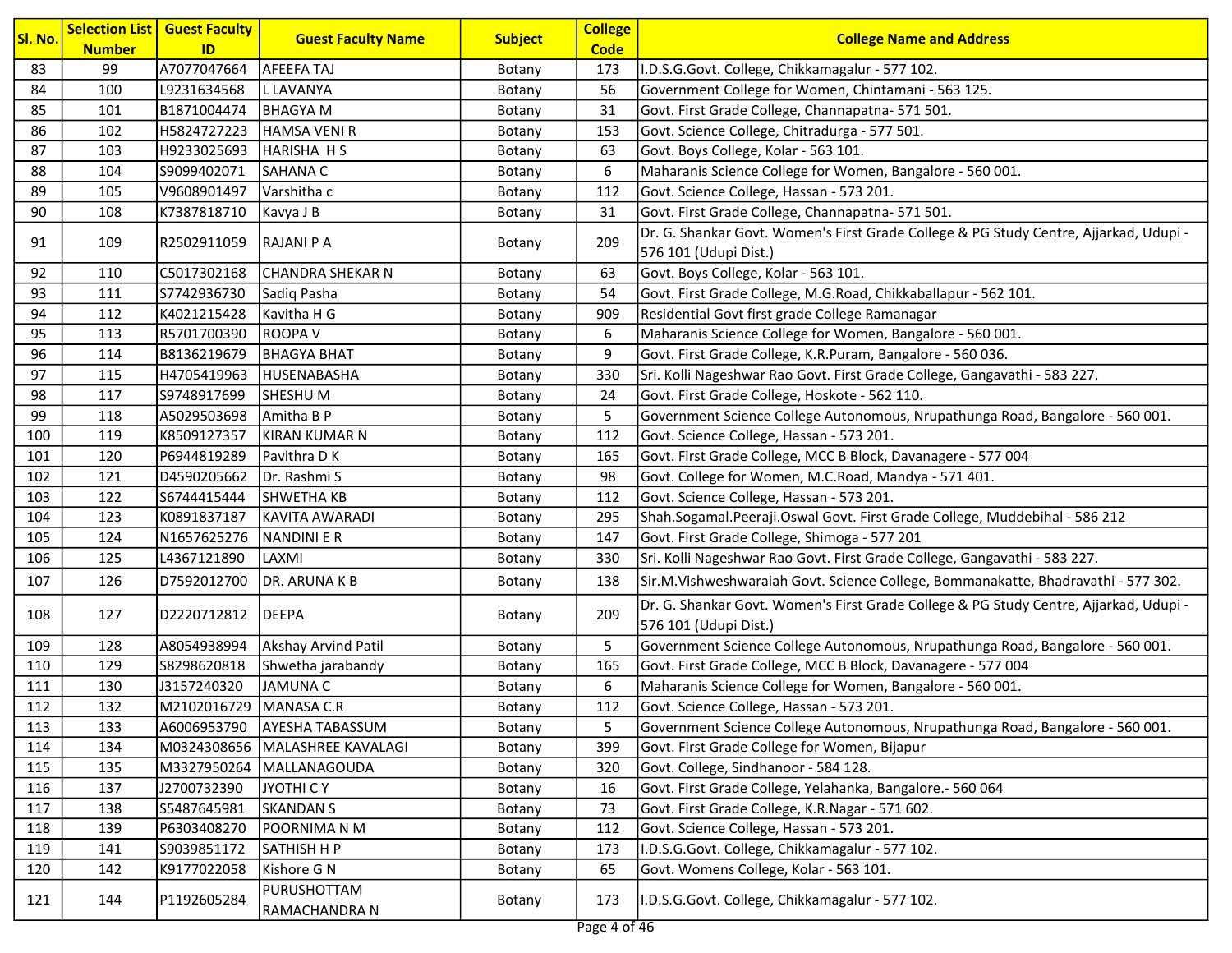| Sl. No. |               | <b>Selection List   Guest Faculty</b> | <b>Guest Faculty Name</b>           | <b>Subject</b> | <b>College</b> |                                                                                         |
|---------|---------------|---------------------------------------|-------------------------------------|----------------|----------------|-----------------------------------------------------------------------------------------|
|         | <b>Number</b> | ID                                    |                                     |                | <b>Code</b>    | <b>College Name and Address</b>                                                         |
| 122     | 146           | A3350800160                           | <b>ASHWINI CK</b>                   | Botany         | 173            | I.D.S.G.Govt. College, Chikkamagalur - 577 102.                                         |
| 123     | 147           | S5802705020                           | Sumanth. S                          | Botany         | 5              | Government Science College Autonomous, Nrupathunga Road, Bangalore - 560 001.           |
| 124     | 150           | K7170620241                           | KESHAVA NARAYAN P                   | Botany         | 53             | GOVT FIRST GRADE COLLEGE, VIVEKANANDA NAGAR, OPP VIDYANIKETHAN SCHOOL,                  |
|         |               |                                       |                                     |                |                | RAILWAY STATION LINK, B.H. ROAD, TUMAKURU                                               |
| 125     | 151           | N0216512144                           | <b>NANDEESH H S</b>                 | Botany         | 173            | I.D.S.G.Govt. College, Chikkamagalur - 577 102.                                         |
| 126     | 152           | P9267715126                           | Pallavi S M                         | Botany         | 173            | I.D.S.G.Govt. College, Chikkamagalur - 577 102.                                         |
| 127     | 153           | A2146354700                           | Ashwini V                           | Botany         | 153            | Govt. Science College, Chitradurga - 577 501.                                           |
| 128     | 154           | P2393006852                           | <b>PRAKASH KUMAR K</b>              | Botany         | 56             | Government College for Women, Chintamani - 563 125.                                     |
| 129     | 158           | K8609103897                           | <b>KAVYA</b>                        | Botany         | 209            | Dr. G. Shankar Govt. Women's First Grade College & PG Study Centre, Ajjarkad, Udupi -   |
|         |               |                                       |                                     |                |                | 576 101 (Udupi Dist.)                                                                   |
| 130     | 159           | S6485700342                           | <b>SREEVANI B</b>                   | Botany         | 340            | Smt. Saraladevi Satheshchandra Agarwal Govt. First Grade College, (Autonomous) S. N Pet |
| 131     | 160           | P7365408580                           | <b>PURVI B LONI</b>                 | Botany         | 399            | Govt. First Grade College for Women, Bijapur                                            |
| 132     | 161           | K0926206774                           | Kadambari Deshpande                 | Botany         | 347            | Shri Shankar Anand Singh Govt. First Grade College, Hospet - 583 201                    |
| 133     | 162           | S8610140469                           | <b>SHILPAN</b>                      | Botany         | 165            | Govt. First Grade College, MCC B Block, Davanagere - 577 004                            |
| 134     | 163           | M1743019200                           | MAHESHA N                           | Botany         | 165            | Govt. First Grade College, MCC B Block, Davanagere - 577 004                            |
| 135     | 165           | G2211527450                           | <b>GURUSWAMY T</b>                  | Botany         | 153            | Govt. Science College, Chitradurga - 577 501.                                           |
| 136     | 166           | P6053107837                           | PRIYANKA KU                         | Botany         | 173            | I.D.S.G.Govt. College, Chikkamagalur - 577 102.                                         |
| 137     | 168           | T5539615779                           | Thipperudraiah D T                  | Botany         | 53             | GOVT FIRST GRADE COLLEGE, VIVEKANANDA NAGAR, OPP VIDYANIKETHAN SCHOOL,                  |
|         |               |                                       |                                     |                |                | RAILWAY STATION LINK, B.H. ROAD, TUMAKURU                                               |
| 138     | 169           | P5134301806                           | <b>PREMA KUMAR R</b>                | Botany         | 153            | Govt. Science College, Chitradurga - 577 501.                                           |
| 139     | 170           | S6952911199                           | <b>SAIF AFREEN KAUSAR</b>           | Botany         | 330            | Sri. Kolli Nageshwar Rao Govt. First Grade College, Gangavathi - 583 227.               |
| 140     | 171           | S9908106522                           | Sumana Mahadev Naik                 | Botany         | 247            | Govt Arts & Science College, Karwar - 581 301.                                          |
| 141     | 172           | C5664608974                           | CHANNAMALLIKARJUN<br><b>HIREMAT</b> | Botany         | 299            | Govt. College, Sedam Road, Gulbarga - 585 105.                                          |
| 142     | 173           | B4530535696                           | <b>BINDU G B</b>                    | Botany         | 48             | Govt. First Grade College, Tiptur - 572 201                                             |
| 143     | 175           | A8524500770                           | <b>APOORVA NAYAK</b>                | Botany         | 147            | Govt. First Grade College, Shimoga - 577 201                                            |
| 144     | 176           | M3676722154                           | Meena.S                             | Botany         | 41             | Smt. & Sri.Y.E.Rangaiah Shetty, Govt. First Grade College, Pavagada - 561 202.          |
| 145     | 177           | S0696904178                           | <b>SRUSTI S N R</b>                 | Botany         | 162            | Sri Sri Shivalingeshwara Swamy Govt. First Grade College, Channagiri - 577 213.         |
| 146     | 178           | A6038204317                           | <b>AMRITHA</b>                      | Botany         | 197            | DR. P. DAYANANDA PAI- P. SATHISHA PAI GOVERNMENT FIRST GRADE COLLEGE<br>MANGALORE       |
| 147     | 181           |                                       | Y6861809470 Y PRANAMYA RAO          | Botany         | 197            | DR. P. DAYANANDA PAI- P. SATHISHA PAI GOVERNMENT FIRST GRADE COLLEGE<br>MANGALORE       |
| 148     | 183           | P9511427161                           | PRUTHVI RANI M                      | Botany         | 48             | Govt. First Grade College, Tiptur - 572 201                                             |
| 149     | 184           | S2303618907                           | <b>SUJATA</b>                       | Botany         | 352            | Govt. First Grade College, Bidar - 585 401.                                             |
| 150     | 185           | A3433040170                           | <b>ANITHA B</b>                     | Botany         | 154            | Govt. First Grade College, Hosadurga - 577 527.                                         |
| 151     | 186           | P9093019405                           | PRATIBHAT B                         | Botany         | 54             | Govt. First Grade College, M.G.Road, Chikkaballapur - 562 101.                          |
| 152     | 187           | M9790212868                           | Manjunatha N                        | Botany         | 90             | Sri.Mahadeshwara Govt First Grade College, Kollegal - 571 440.                          |
| 153     | 188           | M3727103745                           | MEGHANA G S                         | Botany         | 153            | Govt. Science College, Chitradurga - 577 501.                                           |
| 154     | 190           | S7833406665                           | <b>SUSHEELA MANJARE</b>             | Botany         | 270            | Govt. First Grade College, Raibag - 591 317                                             |
| 155     | 192           | M6937719255 MANASA T                  |                                     | Botany         | 5              | Government Science College Autonomous, Nrupathunga Road, Bangalore - 560 001.           |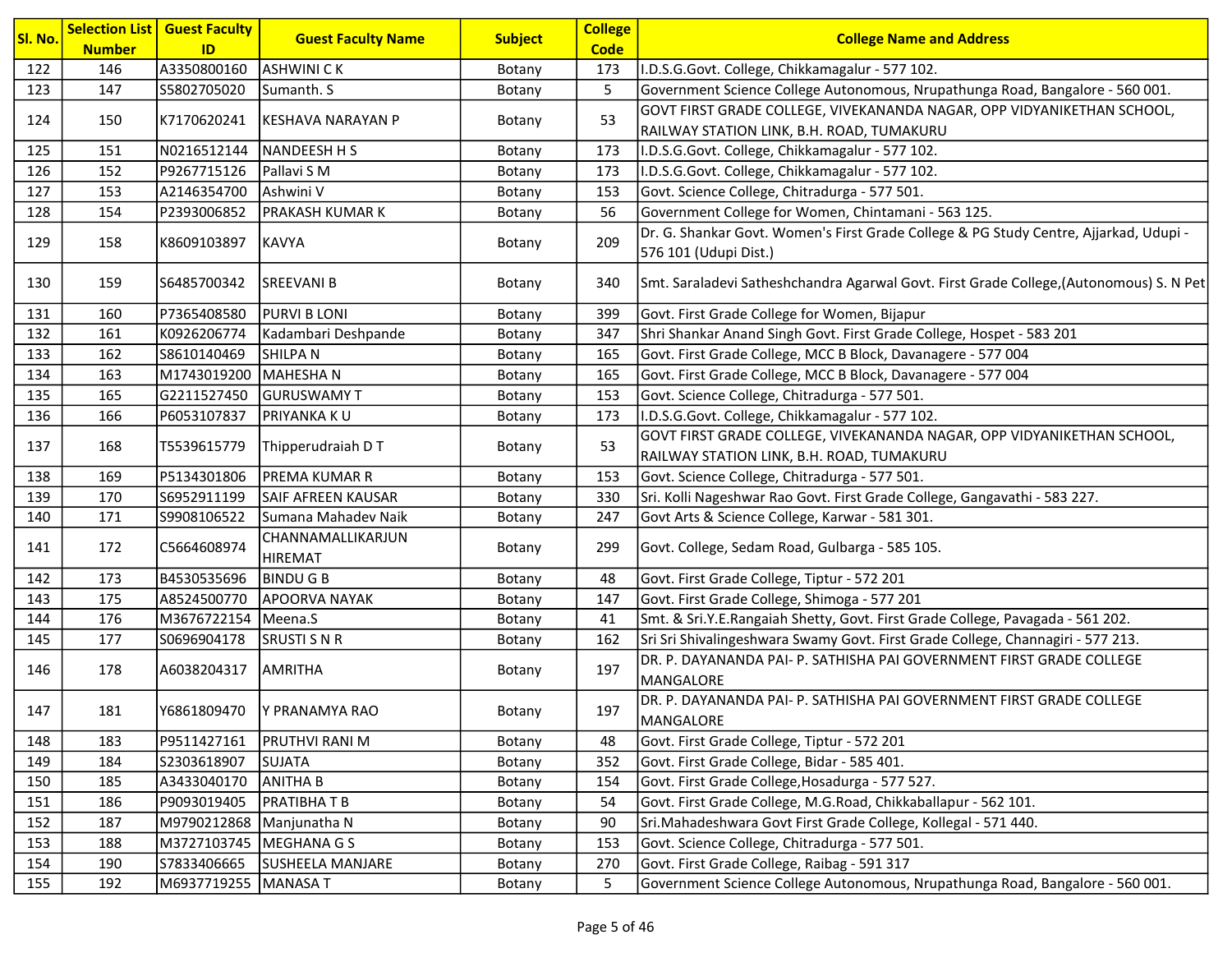| Sl. No. | <b>Number</b> | <b>Selection List   Guest Faculty</b><br>ID | <b>Guest Faculty Name</b> | <b>Subject</b> | <b>College</b><br><b>Code</b> | <b>College Name and Address</b>                                                   |
|---------|---------------|---------------------------------------------|---------------------------|----------------|-------------------------------|-----------------------------------------------------------------------------------|
| 156     | 193           | P3658417830                                 | IPANDURANGAIAH. N         | Botany         | 53                            | GOVT FIRST GRADE COLLEGE, VIVEKANANDA NAGAR, OPP VIDYANIKETHAN SCHOOL,            |
|         |               |                                             |                           |                |                               | RAILWAY STATION LINK, B.H. ROAD, TUMAKURU                                         |
| 157     | 194           | K0463006895                                 | IKAVYASHREE               | Botany         | 16                            | Govt. First Grade College, Yelahanka, Bangalore.- 560 064                         |
| 158     | 195           | N4832823244                                 | INAGARJUNA M B            | Botany         | 165                           | Govt. First Grade College, MCC B Block, Davanagere - 577 004                      |
| 159     | 196           | V1534915061                                 | Veerachari k              | Botany         | 165                           | Govt. First Grade College, MCC B Block, Davanagere - 577 004                      |
| 160     | 198           | P7400556073                                 | Padmashri                 | Botany         | 226                           | Shri. Siddeshwara Govt. First Grade College & PG Study Centre- Nargund - 582 207. |
| 161     | 200           | N6816414404                                 | Niveditha KR              | Botany         | 16                            | Govt. First Grade College, Yelahanka, Bangalore.- 560 064                         |
| 162     | 201           | A8675608219                                 | Akshsya A G               | Botany         | 147                           | Govt. First Grade College, Shimoga - 577 201                                      |
| 163     | 202           | S9944935035                                 | Sowmya p s                | Botany         | 56                            | Government College for Women, Chintamani - 563 125.                               |
| 164     | 203           | R2953808915                                 | IREKHA PAWAR              | Botany         | 399                           | Govt. First Grade College for Women, Bijapur                                      |
| 165     | 204           | R2272545802                                 | Ranjitha R                | Botany         | 9                             | Govt. First Grade College, K.R.Puram, Bangalore - 560 036.                        |
| 166     | 205           | R0710703007                                 | Rachitha c j              | Botany         | 138                           | Sir.M.Vishweshwaraiah Govt. Science College, Bommanakatte, Bhadravathi - 577 302. |
| 167     | 206           | S0477022280                                 | <b>SHOBHANS</b>           | Botany         | 41                            | Smt. & Sri.Y.E.Rangaiah Shetty, Govt. First Grade College, Pavagada - 561 202.    |
| 168     | 207           | S5461514286                                 | <b>SHWETHA K J</b>        | Botany         | 48                            | Govt. First Grade College, Tiptur - 572 201                                       |
| 169     | 208           | R1947827185                                 | Raviprakash B             | Botany         | 153                           | Govt. Science College, Chitradurga - 577 501.                                     |

### Geography

| Sl. No.        | <b>Selection List</b><br><b>Number</b> | <b>Guest Faculty</b><br>ID | <b>Guest Faculty Name</b>  | <b>Subject</b> | <b>College</b><br><b>Code</b> | <b>College Name and Address</b>                                                                          |
|----------------|----------------------------------------|----------------------------|----------------------------|----------------|-------------------------------|----------------------------------------------------------------------------------------------------------|
| 1              | $\mathbf{1}$                           | P2628342415                | <b>PRADEEP KUMAR K</b>     | Geography      | 75                            | Maharani's Arts College for Women, JLB Road, Mysore - 570 005.                                           |
| $\overline{2}$ | $\overline{2}$                         | S5055236438                | SHRISHAILM MADIWALAR       | Geography      | 232                           | Sri. K H Patil Govt. First Grade College, Hulukoti - 582 205, Gadag Tq:                                  |
| 3              | 3                                      | K2311208865                | <b>KRISHNA KUMAR V</b>     | Geography      | 75                            | Maharani's Arts College for Women, JLB Road, Mysore - 570 005.                                           |
| 4              | 5                                      | S5382527772                | Shelvaraju. R              | Geography      | 75                            | Maharani's Arts College for Women, JLB Road, Mysore - 570 005.                                           |
| 5              | 6                                      | S5102800987                | SWAMY. S                   | Geography      | 75                            | Maharani's Arts College for Women, JLB Road, Mysore - 570 005.                                           |
| 6              | $\overline{7}$                         | B7236603832                | <b>BALASUBRAMANYAM T</b>   | Geography      | 83                            | Govt. First Grade College, Ooty Road, Nanjangudu - 571 301                                               |
| $\overline{7}$ | 8                                      | M1017228170                | <b>MAHESH KUMAR K B</b>    | Geography      | 91                            | Govt. First Grade College, Hanur - 571 439, (Kollegal Tq.)                                               |
| 8              | 9                                      | S9018623035                | Shivappa yambhatnal        | Geography      | 292                           | Govt. First Grade College, Navabag, Khaza Colony, Vijayapur - 586 101                                    |
| 9              | 10                                     | D9023616958                | Dr S A Sujatha             | Geography      | 113                           | Govt. Arts College, Hassan - 573 201.                                                                    |
| 10             | 11                                     | J0725204694                | JAYALAKSHMI S H            | Geography      | 81                            | Govt. First Grade College, Saligrama - 571 604, K.R.Nagar Tq.                                            |
| 11             | 12                                     | D7914022719                | Dr. NINGARAJU              | Geography      | 75                            | Maharani's Arts College for Women, JLB Road, Mysore - 570 005.                                           |
| 12             | 13                                     | S4335305824                | <b>SUDHA M</b>             | Geography      | 83                            | Govt. First Grade College, Ooty Road, Nanjangudu - 571 301                                               |
| 13             | 14                                     | N0675906628                | NIRMALA H M                | Geography      | 92                            | Govt. First Grade College, Chamarajnagar - 571 313.                                                      |
| 14             | 15                                     | B9446521370                | BASAVARAJ MUNAVALLI        | Geography      | 227                           | Shree Benakappa Shankrappa Simhasanad Government First Grade College, Gajendragad-<br>582114 Gadag Dist. |
| 15             | 17                                     | N5735925435                | <b>NAGESHACS</b>           | Geography      | 73                            | Govt. First Grade College, K.R.Nagar - 571 602.                                                          |
| 16             | 18                                     |                            | M9880524454   Mahamadareef | Geography      | 73                            | Govt. First Grade College, K.R.Nagar - 571 602.                                                          |
| 17             | 19                                     | M7277731341                | MALLIKARJUNA M             | Geography      | 79                            | Govt. First Grade College, Bannur - 571101 (T.N.Pura Tq.)                                                |
| 18             | 20                                     | M1603430231                | Manju s                    | Geography      | 86                            | Govt. First Grade College for Women, Hunsur - 571 105                                                    |
| 19             | 21                                     | V8050816404                | VISHWANATH, V.POLICEPATI   |                | 227                           | Shree Benakappa Shankrappa Simhasanad Government First Grade College, Gajendragad-                       |
|                |                                        |                            |                            | Geography      |                               | 582114 Gadag Dist.                                                                                       |
| 20             | 22                                     | K8522904853                | KANTHARAJU                 | Geography      | 48                            | Govt. First Grade College, Tiptur - 572 201                                                              |
| 21             | 23                                     | D2131723416                | DEVAPPA LAMANI             | Geography      | 230                           | Sri Jagadguru Thontadarya Govt. First Grade College, Mundargi - 582 118                                  |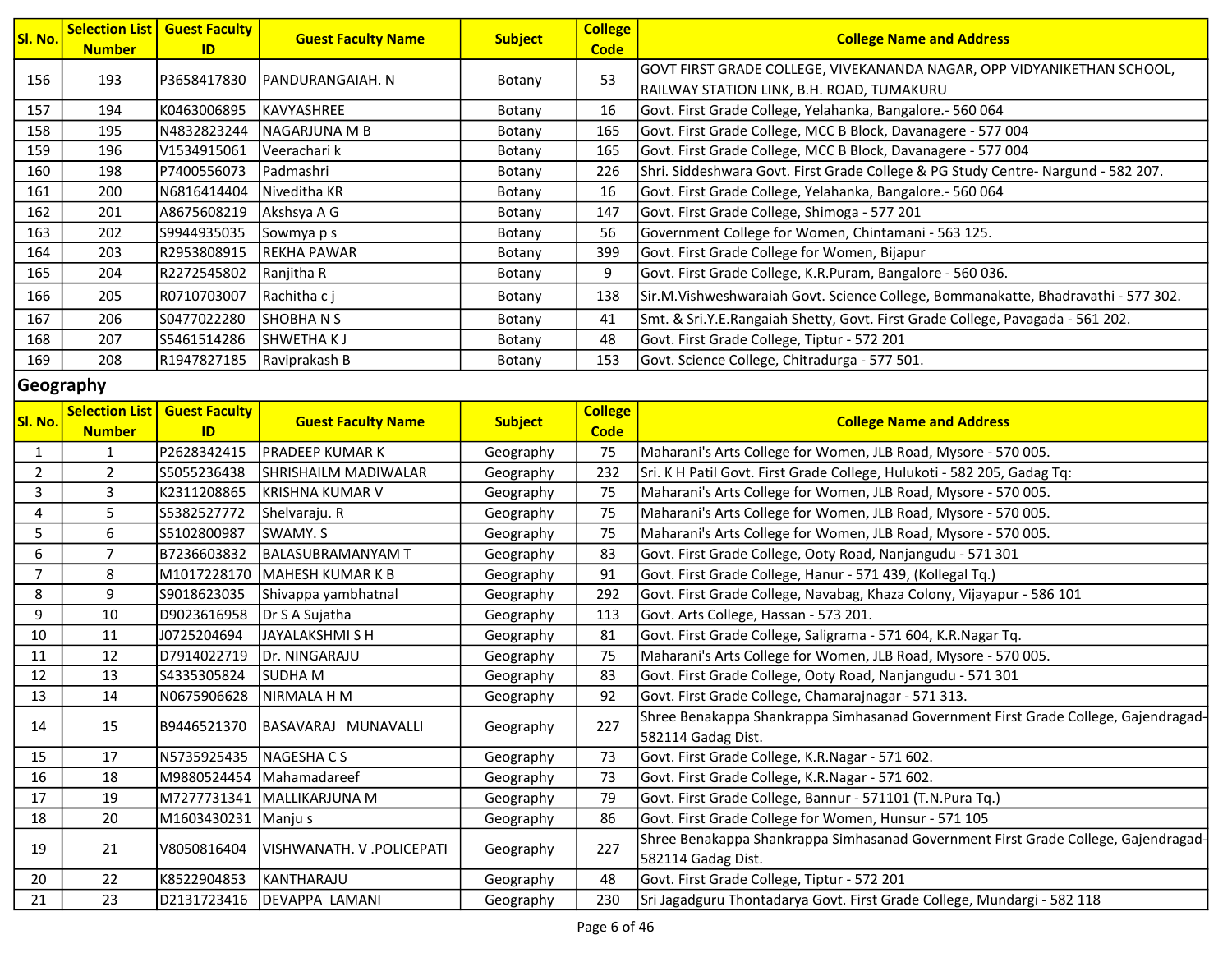| Sl. No.  |               | <b>Selection List   Guest Faculty</b> | <b>Guest Faculty Name</b>     | <b>Subject</b>         | <b>College</b>       | <b>College Name and Address</b>                                                                                             |
|----------|---------------|---------------------------------------|-------------------------------|------------------------|----------------------|-----------------------------------------------------------------------------------------------------------------------------|
|          | <b>Number</b> | ID<br>A7102624290                     | <b>ASHOK SAVANT</b>           |                        | <b>Code</b>          |                                                                                                                             |
| 22<br>23 | 24<br>25      | D3902141151                           | <b>DEEPUBP</b>                | Geography              | 230<br>106           | Sri Jagadguru Thontadarya Govt. First Grade College, Mundargi - 582 118<br>GOVT. FIRST GRADE COLLEGE, PANDAVAPURA - 571 434 |
| 24       | 28            | M7702335789 MAHESHA N                 |                               | Geography              | 83                   | Govt. First Grade College, Ooty Road, Nanjangudu - 571 301                                                                  |
| 25       | 29            | N0903511788                           | <b>NATARAJAK</b>              | Geography              | 48                   | Govt. First Grade College, Tiptur - 572 201                                                                                 |
| 26       | 30            | C2101135755                           | CHETHAN KUMAR J               | Geography              | 99                   |                                                                                                                             |
| 27       | 31            | S7199432208                           | SIDDESWARAIAH T               | Geography              | $\overline{2}$       | Govt. First Grade College, Sreerangapatna - 571 438.<br>Govt. Arts College, Dr. B R Ambedkar Veedhi, Bangalore - 560 001.   |
| 28       | 32            | G7814126679                           | G N BHAGEERATHI               | Geography<br>Geography | 100                  | Govt. First Grade College, K.R.Pet - 571 426.                                                                               |
| 29       | 34            |                                       | M3911440582 MUNIRAJA H A      |                        | 18                   | Govt. First Grade College, Kengeri, Bangalore - 560 060                                                                     |
|          |               |                                       | PRABHAKAR SHIVAPPA            | Geography              |                      |                                                                                                                             |
| 30       | 35            | P2395807618                           | <b>INGALA</b>                 | Geography              | 235                  | Govt. First Grade College, Hirekerur - 581 111.                                                                             |
| 31       | 36            | R9843822498                           | RAVINDRAKUMARA M J            | Geography              | 77                   | Govt. First Grade College, Periyapatna - 571 107.                                                                           |
| 32       | 37            | L5311029717                           | LINGANAGOUDA PATIL            | Geography              | 230                  | Sri Jagadguru Thontadarya Govt. First Grade College, Mundargi - 582 118                                                     |
| 33       | 38            | R5828224945                           | Rangappa.D.R                  | Geography              | 8                    | Govt. First Grade College, Vijayanagar, Bangalore - 560 104                                                                 |
| 34       | 40            | S9967645508                           | Shashikant B. Sugandhi        | Geography              | 221                  | Govt. First Grade College, "Jnana Dhara" Campus, Near New KSRTC Bus Stand, 1st Cross,                                       |
|          |               |                                       |                               |                        |                      | Kumareshwar Nagar, P.B. Road, Dharwad                                                                                       |
| 35       | 41            | V7183338621                           | <u>IVINODKUMAR CHALAWADI</u>  | Geography              | 221                  | Govt. First Grade College, "Jnana Dhara" Campus, Near New KSRTC Bus Stand, 1st Cross,                                       |
|          |               |                                       |                               |                        |                      | Kumareshwar Nagar, P.B. Road, Dharwad                                                                                       |
| 36       | 42            | V6308741351                           | <b>VEENA. A</b>               | Geography              | 75                   | Maharani's Arts College for Women, JLB Road, Mysore - 570 005.                                                              |
| 37       | 43            | C5913531291                           | CHANDRASHEKAR N               | Geography              | 84                   | Govt. First Grade College, T.Narasipura - 571 124                                                                           |
| 38       | 44            | S6546222015                           | <b>SUNEETHAS</b>              | Geography              | 83                   | Govt. First Grade College, Ooty Road, Nanjangudu - 571 301                                                                  |
| 39       | 46            | B4523433492                           | Basavaraja G R                | Geography              | 97                   | Govt. College, Mandya - 571 401.                                                                                            |
| 40       | 47            | K8546126125                           | KALAYYA PUJAR                 | Geography              | 392                  | Govt. First Grade College for Women'S, Koppal                                                                               |
| 41       | 48            | B0617700136                           | <b>BIRADAR ASHOK</b>          | Geography              | 292                  | Govt. First Grade College, Navabag, Khaza Colony, Vijayapur - 586 101                                                       |
| 42       | 49            | C9134737436                           | <b>CHANDRAPPA KALAKERI</b>    | Geography              | 221                  | Govt. First Grade College, "Jnana Dhara" Campus, Near New KSRTC Bus Stand, 1st Cross,                                       |
|          |               |                                       |                               |                        |                      | Kumareshwar Nagar, P.B. Road, Dharwad                                                                                       |
| 43       | 50            | S1755623965                           | <b>SUMITRA MASTI</b>          | Geography              | 277                  | SHRI SHRIPADBODH SWAMIJI GOVERNMENT FIRST GRADE COLLEGE, MUDALAGI                                                           |
| 44       | 51            | V5500156877                           | <b>VENKATESH BINKADAKATTI</b> | Geography              | 232                  | Sri. K H Patil Govt. First Grade College, Hulukoti - 582 205, Gadag Tq:                                                     |
| 45       | 52            | L8751905524                           | LEELAGANGAYYA HIREMATH        | Geography              | 227                  | Shree Benakappa Shankrappa Simhasanad Government First Grade College, Gajendragad-                                          |
|          |               |                                       |                               |                        |                      | 582114 Gadag Dist.                                                                                                          |
| 46       | 53            |                                       | M2257201368 MANOHARA H.N      | Geography              | 94                   | Govt. First Grade College, N.A.P COLONY. MYSORE-OOTY ROAD, Gundlupet - 571 111                                              |
| 47       | 54            | P7887814191                           | P. PRABHU                     | Geography              | 54                   | Govt. First Grade College, M.G.Road, Chikkaballapur - 562 101.                                                              |
| 48       | 55            | M4572731320 MAHADEVA K                |                               | Geography              | 86                   | Govt. First Grade College for Women, Hunsur - 571 105                                                                       |
| 49       | 57            | V8887137217                           | <b>VINOD GHATTE</b>           | Geography              | 291                  | Govt. First Grade College, Rabakavi banahatti - 587 311, Jamakhandi Tq.                                                     |
| 50       | 58            | H3927623561                           | <b>HARISH K</b>               | Geography              | 75                   | Maharani's Arts College for Women, JLB Road, Mysore - 570 005.                                                              |
| 51       | 59            | R0074827851                           | <b>RANGASWAMY S</b>           | Geography              | 94                   | Govt. First Grade College, N.A.P COLONY. MYSORE-OOTY ROAD, Gundlupet - 571 111                                              |
| 52       | 60            | M8761223029                           | MAHESHVARAPPA SURANAGI        | Geography              | 244                  | Govt. First Grade College, Sunkalbidari - 581 222, Ranebennur Tq.                                                           |
| 53       | 61            | K2338729333                           | KRISHNASWAMY H P              | Geography              | 94                   | Govt. First Grade College, N.A.P COLONY. MYSORE-OOTY ROAD, Gundlupet - 571 111                                              |
| 54       | 62            | K7185543616                           | KANTHARAJU A M                | Geography              | 123                  | Govt. First Grade College, Gandasi, (Arasikere Tq.)                                                                         |
| 55       | 63            | S4859839188                           | SINDHU H.M.                   | Geography              | 106                  | GOVT. FIRST GRADE COLLEGE, PANDAVAPURA - 571 434                                                                            |
| 56       | 65            | C3244242087                           | CHANDRU K T                   | Geography              | 111                  | Govt. First Grade College for Women, K.R.Pet - 571 426                                                                      |
| 57       | 66            | V6266631375                           | <b>VINODHATP</b>              | Geography              | 73                   | Govt. First Grade College, K.R.Nagar - 571 602.                                                                             |
| 58       | 67            | P9102636847                           | <b>PRADEEP M</b>              | Geography              | 94<br>$D0 = 7 - 4AC$ | Govt. First Grade College, N.A.P COLONY. MYSORE-OOTY ROAD, Gundlupet - 571 111                                              |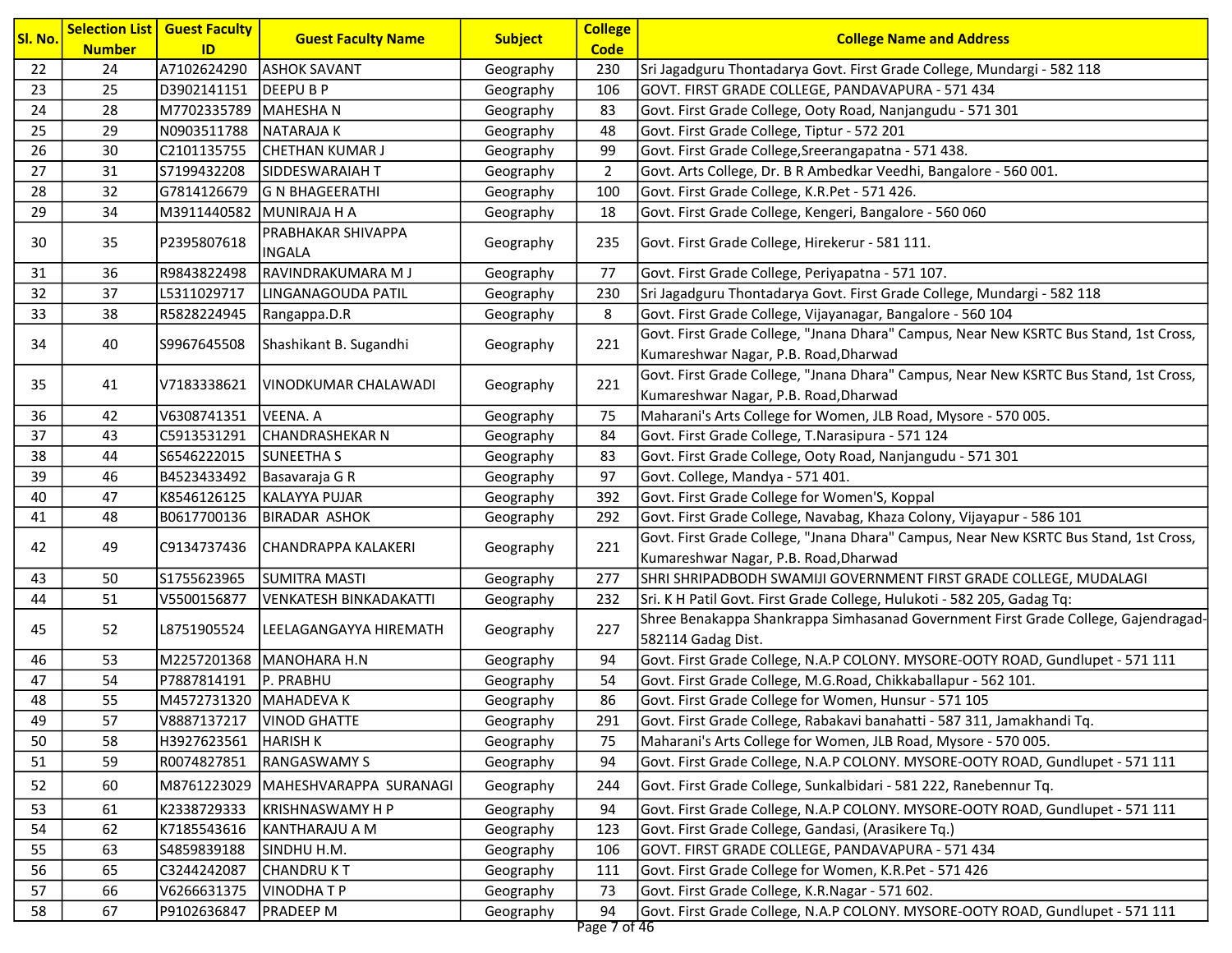| Sl. No. |               | <b>Selection List   Guest Faculty</b> | <b>Guest Faculty Name</b>    | <b>Subject</b> | <b>College</b> | <b>College Name and Address</b>                                                       |
|---------|---------------|---------------------------------------|------------------------------|----------------|----------------|---------------------------------------------------------------------------------------|
|         | <b>Number</b> | ID                                    |                              |                | <b>Code</b>    |                                                                                       |
| 59      | 68            | S1433826044                           | Shivaji Bajiray Mulik        | Geography      | 289            | Govt. First Grade College, Hunnur - 587 119, Jamakhandi Tq.                           |
| 60      | 69            | A3554514621                           | <b>ARPANASB</b>              | Geography      | 75             | Maharani's Arts College for Women, JLB Road, Mysore - 570 005.                        |
| 61      | 70            | P1691834141                           | <b>PRASANNA D R</b>          | Geography      | 113            | Govt. Arts College, Hassan - 573 201.                                                 |
| 62      | 71            | V4006627039                           | <b>VISHWANATH B C</b>        | Geography      | $\overline{2}$ | Govt. Arts College, Dr. B R Ambedkar Veedhi, Bangalore - 560 001.                     |
| 63      | 73            | K4179844087                           | K.B.PRAVATHAMMA              | Geography      | 81             | Govt. First Grade College, Saligrama - 571 604, K.R.Nagar Tq.                         |
| 64      | 74            | R7531334348                           | <b>RAMESHA</b>               | Geography      | 83             | Govt. First Grade College, Ooty Road, Nanjangudu - 571 301                            |
| 65      | 75            | R9279839735                           | RAJENDRA C                   | Geography      | 92             | Govt. First Grade College, Chamarajnagar - 571 313.                                   |
| 66      | 76            | R5001031516                           | RAMANNA SHETTENNAVAR         | Geography      | 392            | Govt. First Grade College for Women'S, Koppal                                         |
| 67      | 77            | M3754313440 MAHESHA M                 |                              | Geography      | 84             | Govt. First Grade College, T.Narasipura - 571 124                                     |
| 68      | 78            | P8251919477                           | <b>PUNEETH E</b>             | Geography      | 99             | Govt. First Grade College, Sreerangapatna - 571 438.                                  |
| 69      | 79            | J7357510120                           | JAYASHREE KOLI               | Geography      | 221            | Govt. First Grade College, "Jnana Dhara" Campus, Near New KSRTC Bus Stand, 1st Cross, |
|         |               |                                       |                              |                |                | Kumareshwar Nagar, P.B. Road, Dharwad                                                 |
| 70      | 80            | S7660508256                           | <b>SHOBHA NANDIHALLI</b>     | Geography      | 402            | Govt. First Grade College for Women, Haveri                                           |
| 71      | 81            | B5506217141                           | <b>BASAVARAJU P</b>          | Geography      | 98             | Govt. College for Women, M.C.Road, Mandya - 571 401.                                  |
| 72      | 82            | A3228327684                           | <b>AJIT KUMAR T R</b>        | Geography      | 34             | Govt. First Grade College, Kanakapura - 562 117                                       |
| 73      | 83            | R3661508916                           | RAGHAVENDRA DEVADIG          | Geography      | 254            | Govt. First Grade College, Honnavara - 581 334                                        |
|         |               | V5050028404                           |                              |                | 221            | Govt. First Grade College, "Jnana Dhara" Campus, Near New KSRTC Bus Stand, 1st Cross, |
| 74      | 84            |                                       | <b>VIJAYALAXMI PATIL</b>     | Geography      |                | Kumareshwar Nagar, P.B. Road, Dharwad                                                 |
| 75      | 85            | D8105407114                           | DHANALAKSHMIN                | Geography      | 97             | Govt. College, Mandya - 571 401.                                                      |
| 76      | 86            | N0820026096                           | NANJAIAH J                   | Geography      | 395            | Govt. First Grade College for Women, Chamarajanagar                                   |
| 77      | 87            | R5787225509                           | RAGHAVENDRA KALAPPA          | Geography      | 283            | Govt. First Grade College, Sector No.43 Navangar, Bagalkot- 587 103                   |
|         |               |                                       | <b>BADIG</b>                 |                |                |                                                                                       |
| 78      | 88            | S0684039077                           | SADDAF                       | Geography      | 77             | Govt. First Grade College, Periyapatna - 571 107.                                     |
| 79      | 89            | S8997818786                           | SHIVAKUMARA SWAMY B N        | Geography      | 97             | Govt. College, Mandya - 571 401.                                                      |
| 80      | 90            | S0552056476                           | Sowmya N                     | Geography      | 79             | Govt. First Grade College, Bannur - 571101 (T.N.Pura Tq.)                             |
| 81      | 91            | S7408134860                           | <b>SHANKAR UPPAR</b>         | Geography      | 282            | Shri C N Nirani Govt. First Grade College, Savalagi - 587330, Jamakhandi Tq.          |
| 82      | 93            | S9627815883                           | SATHISHKUMAR K               | Geography      | 91             | Govt. First Grade College, Hanur - 571 439, (Kollegal Tq.)                            |
| 83      | 94            | S6955513133                           | Siddaraju K N                |                | 410            | Maharani's Women's Commerce and Management College Valmiki Road, Paduvarahalli,       |
|         |               |                                       |                              | Geography      |                | Mysore                                                                                |
| 84      | 95            | K6966009018                           | KARABASAPPA                  |                | 235            | Govt. First Grade College, Hirekerur - 581 111.                                       |
|         |               |                                       | MARADIBANAKAR                | Geography      |                |                                                                                       |
| 85      | 96            | P9426556148                           | PAVITHRA B.K                 | Geography      | 100            | Govt. First Grade College, K.R.Pet - 571 426.                                         |
| 86      | 100           |                                       | M5390129923  MANJULA BELAGAL | Geography      | 283            | Govt. First Grade College, Sector No.43 Navangar, Bagalkot- 587 103                   |
| 87      | 101           | V3125124494                           | <b>VIJAYAKUMAR MALAJI</b>    | Geography      | 292            | Govt. First Grade College, Navabag, Khaza Colony, Vijayapur - 586 101                 |
| 88      | 103           | R1854109189                           | <b>RAMESH BADANUR</b>        | Geography      | 283            | Govt. First Grade College, Sector No.43 Navangar, Bagalkot- 587 103                   |
| 89      | 105           | M1173138055                           | MANJAPPA CHIKKANAGI          | Geography      | 392            | Govt. First Grade College for Women'S, Koppal                                         |
| 90      | 106           | J7841502559                           | JYOTHI M                     | Geography      | 90             | Sri.Mahadeshwara Govt First Grade College, Kollegal - 571 440.                        |
| Hindi   |               |                                       |                              |                |                |                                                                                       |
|         |               | <b>Selection List   Guest Faculty</b> | <b>Guast Faculty Namo</b>    | Cubioct        | <b>College</b> | Collogo Namo and Addrocc                                                              |

| Sl. No. | <b>Number</b> | <b>Selection List   Guest Faculty  </b> | <b>Guest Faculty Name</b> | <b>Subject</b> | <b>College</b><br><b>Code</b> | <b>College Name and Address</b>                                        |
|---------|---------------|-----------------------------------------|---------------------------|----------------|-------------------------------|------------------------------------------------------------------------|
|         |               | N4641705435 Nynoba                      |                           | Hindi          | 310                           | Govt. First Grade College for Women, Jewargi Colony- 585 102, Gulbarga |
|         |               |                                         |                           |                |                               |                                                                        |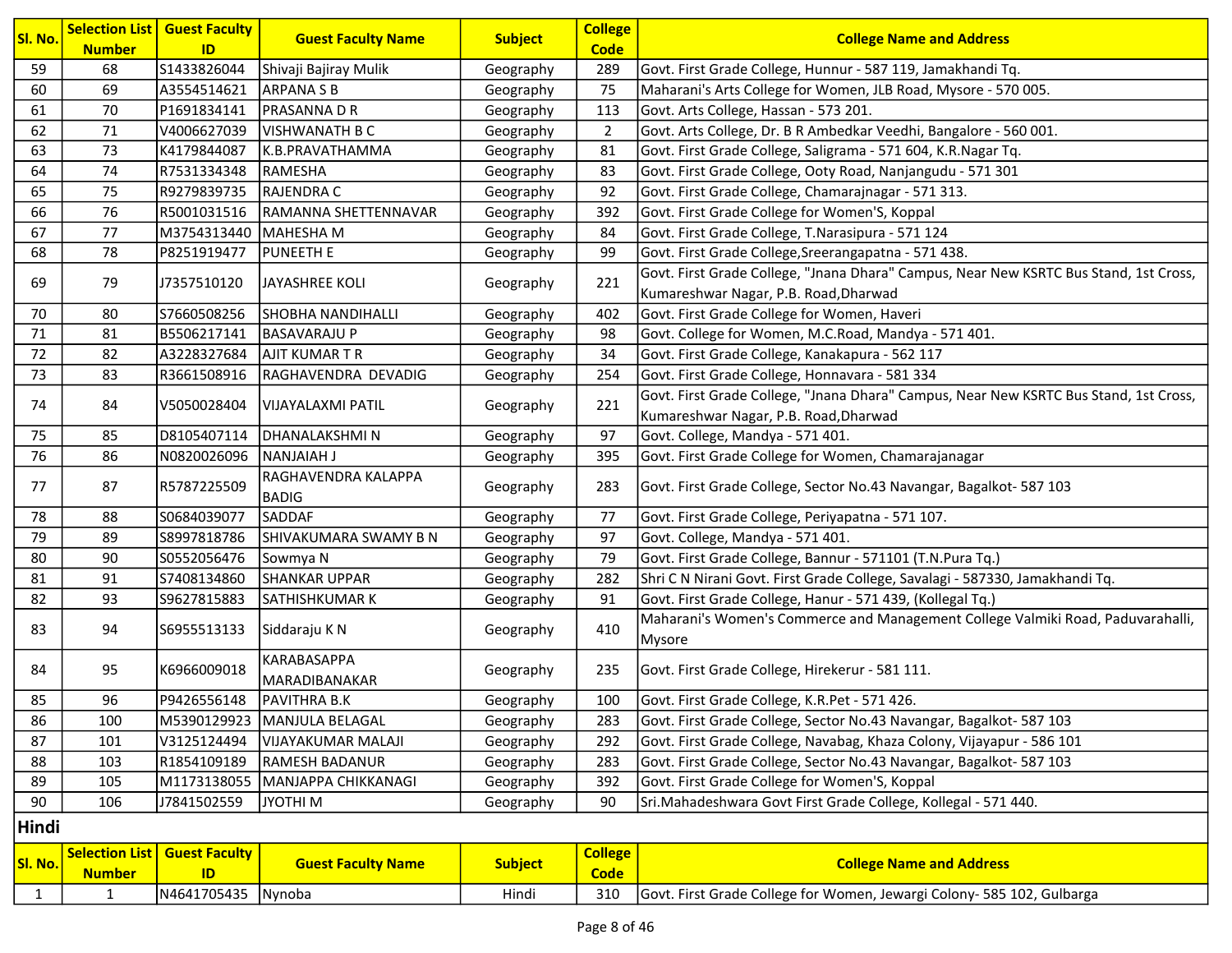| $\overline{2}$<br>S0907645264<br>Sir.M.Vishweshwaraiah Govt. Science College, Bommanakatte, Bhadravathi - 577 302.<br>$\overline{2}$<br><b>SUMANTHA KUMAR S</b><br>Hindi<br>138<br>3<br>3<br>P4043915132<br>Hindi<br>Govt. First Grade College, Nyamathi - 577 223, (Honnali Tq.)<br><b>PRASAD SL</b><br>164<br>4<br>V3532530586<br>Vidya Ramesh Salunke<br>Govt. First Grade College, Ranebennur - 581 115<br>4<br>Hindi<br>240<br>5<br>6<br>D9696906593<br>DR. UTTAM KAMBLE<br>Hindi<br>299<br>Govt. College, Sedam Road, Gulbarga - 585 105.<br>$\overline{7}$<br>6<br>Hindi<br>Govt. First Grade College, Vidyanagar, Alnavar - 581 103. (Dharwad Tq.)<br>A7376413884<br><b>ASIFALI HANCHINMANI</b><br>218<br>$\overline{7}$<br>8<br>J7412204638<br>Hindi<br>Lalithadevi Gurusiddappa Sindhur Govt. First Grade College, Savanur - 581 118.<br>JAFARULLAKHAN K K<br>236<br>9<br>8<br>Govt. First Grade College for Women, Jewargi Colony- 585 102, Gulbarga<br>M9432410702<br>Hindi<br> MALLIKARJUN BUKKA<br>310<br>9<br>10<br>R9969042836<br>RUPESHKUMAR<br>Hindi<br>304<br>Govt. First Grade College, Kamalapur - 585 313.<br>Govt. First Grade College, Ainapura - 591 303, (Athani Tq.)<br>10<br>11<br>P9406707351<br><b>PRAKASH P JADHAV</b><br>Hindi<br>261<br>12<br>M1544343502<br>Milind<br>Hindi<br>353<br>Govt. First Grade College, Aurad (B) - 585 326<br>11<br>12<br>Govt. First Grade College, Navabag, Khaza Colony, Vijayapur - 586 101<br>14<br>D6604241236<br><b>DR SHAKEERA BANU KITTUR</b><br>Hindi<br>292<br>13<br>15<br>Hindi<br>Govt. First Grade College, Vidyanagar, Alnavar - 581 103. (Dharwad Tq.)<br>S2258736001<br><b>SHEELA CHOUGULE</b><br>218<br>14<br>16<br>Hindi<br>Govt. College for Women, M.C.Road, Mandya - 571 401.<br>B6471835553<br>98<br><b>BALARAMA</b><br>15<br>17<br>D5973223818<br>DR. MILAN KAMBLE<br>Hindi<br>304<br>Govt. First Grade College, Kamalapur - 585 313.<br>16<br>18<br>G1438724406<br><b>GIRISH K N</b><br>Hindi<br>Govt. First Grade College and PG Centre, Thirthahalli - 577 432<br>148<br>Dr. G. Shankar Govt. Women's First Grade College & PG Study Centre, Ajjarkad, Udupi -<br>209<br>17<br>19<br>V7191103584<br>VASANTI M<br>Hindi<br>576 101 (Udupi Dist.)<br>GOVERNMENT FIRST GRADE COLLEGE FOR WOMEN, M.G. ROAD, NEAR STADIUM,<br>18<br>21<br>K2009936396<br>K PRAKASH<br>Hindi<br>114<br>HASSAN - 573 201<br>22<br>C1328416942<br>CHANDRAKANT BIRADAR<br>Hindi<br>Govt. First Grade College, Kamalapur - 585 313.<br>19<br>304<br>DR. P. DAYANANDA PAI- P. SATHISHA PAI GOVERNMENT FIRST GRADE COLLEGE<br>197<br>20<br>23<br>G4449703180<br><b>IGEETHAKSHI.K.R</b><br>Hindi<br>MANGALORE<br>25<br>Hindi<br>21<br>S9871927242<br><b>SARTAJ P H</b><br>73<br>Govt. First Grade College, K.R.Nagar - 571 602.<br>22<br>26<br>Govt. First Grade College, Kamalapur - 585 313.<br>S7443729307<br><b>SUHAS</b><br>Hindi<br>304<br>23<br>27<br>Hindi<br>Maharanis Arts, Commerce and Management College for Women, Bangalore - 560 0012.<br>K7769208224<br><b>KRISHNA NAIK</b><br>$\mathbf{1}$<br>28<br>N2636232213<br>Hindi<br>24<br>NARAYAN BAGALI<br>399<br>Govt. First Grade College for Women, Bijapur<br>25<br>31<br>F5579423072<br>Hindi<br><b>F.JAYASHRI</b><br>324<br>Govt. First Grade College, Raichur - 584 101<br>26<br>32<br><b>RAVINDRA</b><br>R2035204490<br>Hindi<br>16<br>Govt. First Grade College, Yelahanka, Bangalore.- 560 064<br>27<br>33<br>Govt. First Grade College, Yadgiri - 585 202.<br>G4208709771<br><b>GUNDAPPA</b><br>Hindi<br>315<br>28<br>34<br>H3848305719<br>Hiremath Vidya or Lakshmi<br>Hindi<br>Govt. First Grade College, Yelahanka, Bangalore.- 560 064<br>16<br>36<br>29<br>D4469420187<br><b>DR.RASHMI BV</b><br>Hindi<br>192<br>Govt. First Grade College, Vitla - 574 243, (Bantwala Tq.)<br>30<br>38<br>S1096029903<br><b>SARASWATHIN</b><br>Hindi<br>188<br>Govt. First Grade College, Bettampadi - 574 259, (Puttur Tq.)<br>Dr. G. Shankar Govt. Women's First Grade College & PG Study Centre, Ajjarkad, Udupi -<br>39<br>Shahida Jahan<br>Hindi<br>209<br>31<br>S8384859596<br>576 101 (Udupi Dist.)<br>Govt. First Grade College, Raibag - 591 317<br>40<br>R1228121150<br>RAVI BASANAIK<br>Hindi<br>270<br>32<br>41<br>L8110826855<br>LAKSHMIDEVI D<br>Hindi<br>65<br>Govt. Womens College, Kolar - 563 101.<br>33<br>42<br>N1898345752<br>NAGANATH<br>Hindi<br>317<br>Govt. First Grade College, Shahapur - 585 223.<br>34<br>GOVT. FIRST GRADE COLLEGE, SEDAM<br>35<br>46<br>N1643031281<br>NARENDRA<br>Hindi<br>302<br>36<br>B8296747048<br>47<br><b>BIRADAR SURESH DHARMRAJ</b><br>Hindi<br>292<br>Govt. First Grade College, Navabag, Khaza Colony, Vijayapur - 586 101<br>Govt. First Grade College, Karkala - 574 104.<br>37<br>48<br>R0087811932<br>RAMAMOORTHY RAO<br>Hindi<br>204<br>49<br>U9061730455<br>Shri. Siddeshwara Govt. First Grade College & PG Study Centre-Nargund - 582 207.<br>38<br>UMESH GOLANNAVAR<br>Hindi<br>226 | Sl. No. | <b>Number</b> | <b>Selection List   Guest Faculty</b><br>ID | <b>Guest Faculty Name</b> | <b>Subject</b> | <b>College</b><br><b>Code</b> | <b>College Name and Address</b> |
|------------------------------------------------------------------------------------------------------------------------------------------------------------------------------------------------------------------------------------------------------------------------------------------------------------------------------------------------------------------------------------------------------------------------------------------------------------------------------------------------------------------------------------------------------------------------------------------------------------------------------------------------------------------------------------------------------------------------------------------------------------------------------------------------------------------------------------------------------------------------------------------------------------------------------------------------------------------------------------------------------------------------------------------------------------------------------------------------------------------------------------------------------------------------------------------------------------------------------------------------------------------------------------------------------------------------------------------------------------------------------------------------------------------------------------------------------------------------------------------------------------------------------------------------------------------------------------------------------------------------------------------------------------------------------------------------------------------------------------------------------------------------------------------------------------------------------------------------------------------------------------------------------------------------------------------------------------------------------------------------------------------------------------------------------------------------------------------------------------------------------------------------------------------------------------------------------------------------------------------------------------------------------------------------------------------------------------------------------------------------------------------------------------------------------------------------------------------------------------------------------------------------------------------------------------------------------------------------------------------------------------------------------------------------------------------------------------------------------------------------------------------------------------------------------------------------------------------------------------------------------------------------------------------------------------------------------------------------------------------------------------------------------------------------------------------------------------------------------------------------------------------------------------------------------------------------------------------------------------------------------------------------------------------------------------------------------------------------------------------------------------------------------------------------------------------------------------------------------------------------------------------------------------------------------------------------------------------------------------------------------------------------------------------------------------------------------------------------------------------------------------------------------------------------------------------------------------------------------------------------------------------------------------------------------------------------------------------------------------------------------------------------------------------------------------------------------------------------------------------------------------------------------------------------------------------------------------------------------------------------------------------------------------------------------------------------------------------------------------------------------------------------------------------------------------------------------------------------------------------------------------------------------------------------------------------------------------------------------------------------------------------------------------------------------------------------------------------------------------------------------------------------------------------------------------------------------------------------------------------------------------------------------------------------------------------------------------------------------|---------|---------------|---------------------------------------------|---------------------------|----------------|-------------------------------|---------------------------------|
|                                                                                                                                                                                                                                                                                                                                                                                                                                                                                                                                                                                                                                                                                                                                                                                                                                                                                                                                                                                                                                                                                                                                                                                                                                                                                                                                                                                                                                                                                                                                                                                                                                                                                                                                                                                                                                                                                                                                                                                                                                                                                                                                                                                                                                                                                                                                                                                                                                                                                                                                                                                                                                                                                                                                                                                                                                                                                                                                                                                                                                                                                                                                                                                                                                                                                                                                                                                                                                                                                                                                                                                                                                                                                                                                                                                                                                                                                                                                                                                                                                                                                                                                                                                                                                                                                                                                                                                                                                                                                                                                                                                                                                                                                                                                                                                                                                                                                                                                                                              |         |               |                                             |                           |                |                               |                                 |
|                                                                                                                                                                                                                                                                                                                                                                                                                                                                                                                                                                                                                                                                                                                                                                                                                                                                                                                                                                                                                                                                                                                                                                                                                                                                                                                                                                                                                                                                                                                                                                                                                                                                                                                                                                                                                                                                                                                                                                                                                                                                                                                                                                                                                                                                                                                                                                                                                                                                                                                                                                                                                                                                                                                                                                                                                                                                                                                                                                                                                                                                                                                                                                                                                                                                                                                                                                                                                                                                                                                                                                                                                                                                                                                                                                                                                                                                                                                                                                                                                                                                                                                                                                                                                                                                                                                                                                                                                                                                                                                                                                                                                                                                                                                                                                                                                                                                                                                                                                              |         |               |                                             |                           |                |                               |                                 |
|                                                                                                                                                                                                                                                                                                                                                                                                                                                                                                                                                                                                                                                                                                                                                                                                                                                                                                                                                                                                                                                                                                                                                                                                                                                                                                                                                                                                                                                                                                                                                                                                                                                                                                                                                                                                                                                                                                                                                                                                                                                                                                                                                                                                                                                                                                                                                                                                                                                                                                                                                                                                                                                                                                                                                                                                                                                                                                                                                                                                                                                                                                                                                                                                                                                                                                                                                                                                                                                                                                                                                                                                                                                                                                                                                                                                                                                                                                                                                                                                                                                                                                                                                                                                                                                                                                                                                                                                                                                                                                                                                                                                                                                                                                                                                                                                                                                                                                                                                                              |         |               |                                             |                           |                |                               |                                 |
|                                                                                                                                                                                                                                                                                                                                                                                                                                                                                                                                                                                                                                                                                                                                                                                                                                                                                                                                                                                                                                                                                                                                                                                                                                                                                                                                                                                                                                                                                                                                                                                                                                                                                                                                                                                                                                                                                                                                                                                                                                                                                                                                                                                                                                                                                                                                                                                                                                                                                                                                                                                                                                                                                                                                                                                                                                                                                                                                                                                                                                                                                                                                                                                                                                                                                                                                                                                                                                                                                                                                                                                                                                                                                                                                                                                                                                                                                                                                                                                                                                                                                                                                                                                                                                                                                                                                                                                                                                                                                                                                                                                                                                                                                                                                                                                                                                                                                                                                                                              |         |               |                                             |                           |                |                               |                                 |
|                                                                                                                                                                                                                                                                                                                                                                                                                                                                                                                                                                                                                                                                                                                                                                                                                                                                                                                                                                                                                                                                                                                                                                                                                                                                                                                                                                                                                                                                                                                                                                                                                                                                                                                                                                                                                                                                                                                                                                                                                                                                                                                                                                                                                                                                                                                                                                                                                                                                                                                                                                                                                                                                                                                                                                                                                                                                                                                                                                                                                                                                                                                                                                                                                                                                                                                                                                                                                                                                                                                                                                                                                                                                                                                                                                                                                                                                                                                                                                                                                                                                                                                                                                                                                                                                                                                                                                                                                                                                                                                                                                                                                                                                                                                                                                                                                                                                                                                                                                              |         |               |                                             |                           |                |                               |                                 |
|                                                                                                                                                                                                                                                                                                                                                                                                                                                                                                                                                                                                                                                                                                                                                                                                                                                                                                                                                                                                                                                                                                                                                                                                                                                                                                                                                                                                                                                                                                                                                                                                                                                                                                                                                                                                                                                                                                                                                                                                                                                                                                                                                                                                                                                                                                                                                                                                                                                                                                                                                                                                                                                                                                                                                                                                                                                                                                                                                                                                                                                                                                                                                                                                                                                                                                                                                                                                                                                                                                                                                                                                                                                                                                                                                                                                                                                                                                                                                                                                                                                                                                                                                                                                                                                                                                                                                                                                                                                                                                                                                                                                                                                                                                                                                                                                                                                                                                                                                                              |         |               |                                             |                           |                |                               |                                 |
|                                                                                                                                                                                                                                                                                                                                                                                                                                                                                                                                                                                                                                                                                                                                                                                                                                                                                                                                                                                                                                                                                                                                                                                                                                                                                                                                                                                                                                                                                                                                                                                                                                                                                                                                                                                                                                                                                                                                                                                                                                                                                                                                                                                                                                                                                                                                                                                                                                                                                                                                                                                                                                                                                                                                                                                                                                                                                                                                                                                                                                                                                                                                                                                                                                                                                                                                                                                                                                                                                                                                                                                                                                                                                                                                                                                                                                                                                                                                                                                                                                                                                                                                                                                                                                                                                                                                                                                                                                                                                                                                                                                                                                                                                                                                                                                                                                                                                                                                                                              |         |               |                                             |                           |                |                               |                                 |
|                                                                                                                                                                                                                                                                                                                                                                                                                                                                                                                                                                                                                                                                                                                                                                                                                                                                                                                                                                                                                                                                                                                                                                                                                                                                                                                                                                                                                                                                                                                                                                                                                                                                                                                                                                                                                                                                                                                                                                                                                                                                                                                                                                                                                                                                                                                                                                                                                                                                                                                                                                                                                                                                                                                                                                                                                                                                                                                                                                                                                                                                                                                                                                                                                                                                                                                                                                                                                                                                                                                                                                                                                                                                                                                                                                                                                                                                                                                                                                                                                                                                                                                                                                                                                                                                                                                                                                                                                                                                                                                                                                                                                                                                                                                                                                                                                                                                                                                                                                              |         |               |                                             |                           |                |                               |                                 |
|                                                                                                                                                                                                                                                                                                                                                                                                                                                                                                                                                                                                                                                                                                                                                                                                                                                                                                                                                                                                                                                                                                                                                                                                                                                                                                                                                                                                                                                                                                                                                                                                                                                                                                                                                                                                                                                                                                                                                                                                                                                                                                                                                                                                                                                                                                                                                                                                                                                                                                                                                                                                                                                                                                                                                                                                                                                                                                                                                                                                                                                                                                                                                                                                                                                                                                                                                                                                                                                                                                                                                                                                                                                                                                                                                                                                                                                                                                                                                                                                                                                                                                                                                                                                                                                                                                                                                                                                                                                                                                                                                                                                                                                                                                                                                                                                                                                                                                                                                                              |         |               |                                             |                           |                |                               |                                 |
|                                                                                                                                                                                                                                                                                                                                                                                                                                                                                                                                                                                                                                                                                                                                                                                                                                                                                                                                                                                                                                                                                                                                                                                                                                                                                                                                                                                                                                                                                                                                                                                                                                                                                                                                                                                                                                                                                                                                                                                                                                                                                                                                                                                                                                                                                                                                                                                                                                                                                                                                                                                                                                                                                                                                                                                                                                                                                                                                                                                                                                                                                                                                                                                                                                                                                                                                                                                                                                                                                                                                                                                                                                                                                                                                                                                                                                                                                                                                                                                                                                                                                                                                                                                                                                                                                                                                                                                                                                                                                                                                                                                                                                                                                                                                                                                                                                                                                                                                                                              |         |               |                                             |                           |                |                               |                                 |
|                                                                                                                                                                                                                                                                                                                                                                                                                                                                                                                                                                                                                                                                                                                                                                                                                                                                                                                                                                                                                                                                                                                                                                                                                                                                                                                                                                                                                                                                                                                                                                                                                                                                                                                                                                                                                                                                                                                                                                                                                                                                                                                                                                                                                                                                                                                                                                                                                                                                                                                                                                                                                                                                                                                                                                                                                                                                                                                                                                                                                                                                                                                                                                                                                                                                                                                                                                                                                                                                                                                                                                                                                                                                                                                                                                                                                                                                                                                                                                                                                                                                                                                                                                                                                                                                                                                                                                                                                                                                                                                                                                                                                                                                                                                                                                                                                                                                                                                                                                              |         |               |                                             |                           |                |                               |                                 |
|                                                                                                                                                                                                                                                                                                                                                                                                                                                                                                                                                                                                                                                                                                                                                                                                                                                                                                                                                                                                                                                                                                                                                                                                                                                                                                                                                                                                                                                                                                                                                                                                                                                                                                                                                                                                                                                                                                                                                                                                                                                                                                                                                                                                                                                                                                                                                                                                                                                                                                                                                                                                                                                                                                                                                                                                                                                                                                                                                                                                                                                                                                                                                                                                                                                                                                                                                                                                                                                                                                                                                                                                                                                                                                                                                                                                                                                                                                                                                                                                                                                                                                                                                                                                                                                                                                                                                                                                                                                                                                                                                                                                                                                                                                                                                                                                                                                                                                                                                                              |         |               |                                             |                           |                |                               |                                 |
|                                                                                                                                                                                                                                                                                                                                                                                                                                                                                                                                                                                                                                                                                                                                                                                                                                                                                                                                                                                                                                                                                                                                                                                                                                                                                                                                                                                                                                                                                                                                                                                                                                                                                                                                                                                                                                                                                                                                                                                                                                                                                                                                                                                                                                                                                                                                                                                                                                                                                                                                                                                                                                                                                                                                                                                                                                                                                                                                                                                                                                                                                                                                                                                                                                                                                                                                                                                                                                                                                                                                                                                                                                                                                                                                                                                                                                                                                                                                                                                                                                                                                                                                                                                                                                                                                                                                                                                                                                                                                                                                                                                                                                                                                                                                                                                                                                                                                                                                                                              |         |               |                                             |                           |                |                               |                                 |
|                                                                                                                                                                                                                                                                                                                                                                                                                                                                                                                                                                                                                                                                                                                                                                                                                                                                                                                                                                                                                                                                                                                                                                                                                                                                                                                                                                                                                                                                                                                                                                                                                                                                                                                                                                                                                                                                                                                                                                                                                                                                                                                                                                                                                                                                                                                                                                                                                                                                                                                                                                                                                                                                                                                                                                                                                                                                                                                                                                                                                                                                                                                                                                                                                                                                                                                                                                                                                                                                                                                                                                                                                                                                                                                                                                                                                                                                                                                                                                                                                                                                                                                                                                                                                                                                                                                                                                                                                                                                                                                                                                                                                                                                                                                                                                                                                                                                                                                                                                              |         |               |                                             |                           |                |                               |                                 |
|                                                                                                                                                                                                                                                                                                                                                                                                                                                                                                                                                                                                                                                                                                                                                                                                                                                                                                                                                                                                                                                                                                                                                                                                                                                                                                                                                                                                                                                                                                                                                                                                                                                                                                                                                                                                                                                                                                                                                                                                                                                                                                                                                                                                                                                                                                                                                                                                                                                                                                                                                                                                                                                                                                                                                                                                                                                                                                                                                                                                                                                                                                                                                                                                                                                                                                                                                                                                                                                                                                                                                                                                                                                                                                                                                                                                                                                                                                                                                                                                                                                                                                                                                                                                                                                                                                                                                                                                                                                                                                                                                                                                                                                                                                                                                                                                                                                                                                                                                                              |         |               |                                             |                           |                |                               |                                 |
|                                                                                                                                                                                                                                                                                                                                                                                                                                                                                                                                                                                                                                                                                                                                                                                                                                                                                                                                                                                                                                                                                                                                                                                                                                                                                                                                                                                                                                                                                                                                                                                                                                                                                                                                                                                                                                                                                                                                                                                                                                                                                                                                                                                                                                                                                                                                                                                                                                                                                                                                                                                                                                                                                                                                                                                                                                                                                                                                                                                                                                                                                                                                                                                                                                                                                                                                                                                                                                                                                                                                                                                                                                                                                                                                                                                                                                                                                                                                                                                                                                                                                                                                                                                                                                                                                                                                                                                                                                                                                                                                                                                                                                                                                                                                                                                                                                                                                                                                                                              |         |               |                                             |                           |                |                               |                                 |
|                                                                                                                                                                                                                                                                                                                                                                                                                                                                                                                                                                                                                                                                                                                                                                                                                                                                                                                                                                                                                                                                                                                                                                                                                                                                                                                                                                                                                                                                                                                                                                                                                                                                                                                                                                                                                                                                                                                                                                                                                                                                                                                                                                                                                                                                                                                                                                                                                                                                                                                                                                                                                                                                                                                                                                                                                                                                                                                                                                                                                                                                                                                                                                                                                                                                                                                                                                                                                                                                                                                                                                                                                                                                                                                                                                                                                                                                                                                                                                                                                                                                                                                                                                                                                                                                                                                                                                                                                                                                                                                                                                                                                                                                                                                                                                                                                                                                                                                                                                              |         |               |                                             |                           |                |                               |                                 |
|                                                                                                                                                                                                                                                                                                                                                                                                                                                                                                                                                                                                                                                                                                                                                                                                                                                                                                                                                                                                                                                                                                                                                                                                                                                                                                                                                                                                                                                                                                                                                                                                                                                                                                                                                                                                                                                                                                                                                                                                                                                                                                                                                                                                                                                                                                                                                                                                                                                                                                                                                                                                                                                                                                                                                                                                                                                                                                                                                                                                                                                                                                                                                                                                                                                                                                                                                                                                                                                                                                                                                                                                                                                                                                                                                                                                                                                                                                                                                                                                                                                                                                                                                                                                                                                                                                                                                                                                                                                                                                                                                                                                                                                                                                                                                                                                                                                                                                                                                                              |         |               |                                             |                           |                |                               |                                 |
|                                                                                                                                                                                                                                                                                                                                                                                                                                                                                                                                                                                                                                                                                                                                                                                                                                                                                                                                                                                                                                                                                                                                                                                                                                                                                                                                                                                                                                                                                                                                                                                                                                                                                                                                                                                                                                                                                                                                                                                                                                                                                                                                                                                                                                                                                                                                                                                                                                                                                                                                                                                                                                                                                                                                                                                                                                                                                                                                                                                                                                                                                                                                                                                                                                                                                                                                                                                                                                                                                                                                                                                                                                                                                                                                                                                                                                                                                                                                                                                                                                                                                                                                                                                                                                                                                                                                                                                                                                                                                                                                                                                                                                                                                                                                                                                                                                                                                                                                                                              |         |               |                                             |                           |                |                               |                                 |
|                                                                                                                                                                                                                                                                                                                                                                                                                                                                                                                                                                                                                                                                                                                                                                                                                                                                                                                                                                                                                                                                                                                                                                                                                                                                                                                                                                                                                                                                                                                                                                                                                                                                                                                                                                                                                                                                                                                                                                                                                                                                                                                                                                                                                                                                                                                                                                                                                                                                                                                                                                                                                                                                                                                                                                                                                                                                                                                                                                                                                                                                                                                                                                                                                                                                                                                                                                                                                                                                                                                                                                                                                                                                                                                                                                                                                                                                                                                                                                                                                                                                                                                                                                                                                                                                                                                                                                                                                                                                                                                                                                                                                                                                                                                                                                                                                                                                                                                                                                              |         |               |                                             |                           |                |                               |                                 |
|                                                                                                                                                                                                                                                                                                                                                                                                                                                                                                                                                                                                                                                                                                                                                                                                                                                                                                                                                                                                                                                                                                                                                                                                                                                                                                                                                                                                                                                                                                                                                                                                                                                                                                                                                                                                                                                                                                                                                                                                                                                                                                                                                                                                                                                                                                                                                                                                                                                                                                                                                                                                                                                                                                                                                                                                                                                                                                                                                                                                                                                                                                                                                                                                                                                                                                                                                                                                                                                                                                                                                                                                                                                                                                                                                                                                                                                                                                                                                                                                                                                                                                                                                                                                                                                                                                                                                                                                                                                                                                                                                                                                                                                                                                                                                                                                                                                                                                                                                                              |         |               |                                             |                           |                |                               |                                 |
|                                                                                                                                                                                                                                                                                                                                                                                                                                                                                                                                                                                                                                                                                                                                                                                                                                                                                                                                                                                                                                                                                                                                                                                                                                                                                                                                                                                                                                                                                                                                                                                                                                                                                                                                                                                                                                                                                                                                                                                                                                                                                                                                                                                                                                                                                                                                                                                                                                                                                                                                                                                                                                                                                                                                                                                                                                                                                                                                                                                                                                                                                                                                                                                                                                                                                                                                                                                                                                                                                                                                                                                                                                                                                                                                                                                                                                                                                                                                                                                                                                                                                                                                                                                                                                                                                                                                                                                                                                                                                                                                                                                                                                                                                                                                                                                                                                                                                                                                                                              |         |               |                                             |                           |                |                               |                                 |
|                                                                                                                                                                                                                                                                                                                                                                                                                                                                                                                                                                                                                                                                                                                                                                                                                                                                                                                                                                                                                                                                                                                                                                                                                                                                                                                                                                                                                                                                                                                                                                                                                                                                                                                                                                                                                                                                                                                                                                                                                                                                                                                                                                                                                                                                                                                                                                                                                                                                                                                                                                                                                                                                                                                                                                                                                                                                                                                                                                                                                                                                                                                                                                                                                                                                                                                                                                                                                                                                                                                                                                                                                                                                                                                                                                                                                                                                                                                                                                                                                                                                                                                                                                                                                                                                                                                                                                                                                                                                                                                                                                                                                                                                                                                                                                                                                                                                                                                                                                              |         |               |                                             |                           |                |                               |                                 |
|                                                                                                                                                                                                                                                                                                                                                                                                                                                                                                                                                                                                                                                                                                                                                                                                                                                                                                                                                                                                                                                                                                                                                                                                                                                                                                                                                                                                                                                                                                                                                                                                                                                                                                                                                                                                                                                                                                                                                                                                                                                                                                                                                                                                                                                                                                                                                                                                                                                                                                                                                                                                                                                                                                                                                                                                                                                                                                                                                                                                                                                                                                                                                                                                                                                                                                                                                                                                                                                                                                                                                                                                                                                                                                                                                                                                                                                                                                                                                                                                                                                                                                                                                                                                                                                                                                                                                                                                                                                                                                                                                                                                                                                                                                                                                                                                                                                                                                                                                                              |         |               |                                             |                           |                |                               |                                 |
|                                                                                                                                                                                                                                                                                                                                                                                                                                                                                                                                                                                                                                                                                                                                                                                                                                                                                                                                                                                                                                                                                                                                                                                                                                                                                                                                                                                                                                                                                                                                                                                                                                                                                                                                                                                                                                                                                                                                                                                                                                                                                                                                                                                                                                                                                                                                                                                                                                                                                                                                                                                                                                                                                                                                                                                                                                                                                                                                                                                                                                                                                                                                                                                                                                                                                                                                                                                                                                                                                                                                                                                                                                                                                                                                                                                                                                                                                                                                                                                                                                                                                                                                                                                                                                                                                                                                                                                                                                                                                                                                                                                                                                                                                                                                                                                                                                                                                                                                                                              |         |               |                                             |                           |                |                               |                                 |
|                                                                                                                                                                                                                                                                                                                                                                                                                                                                                                                                                                                                                                                                                                                                                                                                                                                                                                                                                                                                                                                                                                                                                                                                                                                                                                                                                                                                                                                                                                                                                                                                                                                                                                                                                                                                                                                                                                                                                                                                                                                                                                                                                                                                                                                                                                                                                                                                                                                                                                                                                                                                                                                                                                                                                                                                                                                                                                                                                                                                                                                                                                                                                                                                                                                                                                                                                                                                                                                                                                                                                                                                                                                                                                                                                                                                                                                                                                                                                                                                                                                                                                                                                                                                                                                                                                                                                                                                                                                                                                                                                                                                                                                                                                                                                                                                                                                                                                                                                                              |         |               |                                             |                           |                |                               |                                 |
|                                                                                                                                                                                                                                                                                                                                                                                                                                                                                                                                                                                                                                                                                                                                                                                                                                                                                                                                                                                                                                                                                                                                                                                                                                                                                                                                                                                                                                                                                                                                                                                                                                                                                                                                                                                                                                                                                                                                                                                                                                                                                                                                                                                                                                                                                                                                                                                                                                                                                                                                                                                                                                                                                                                                                                                                                                                                                                                                                                                                                                                                                                                                                                                                                                                                                                                                                                                                                                                                                                                                                                                                                                                                                                                                                                                                                                                                                                                                                                                                                                                                                                                                                                                                                                                                                                                                                                                                                                                                                                                                                                                                                                                                                                                                                                                                                                                                                                                                                                              |         |               |                                             |                           |                |                               |                                 |
|                                                                                                                                                                                                                                                                                                                                                                                                                                                                                                                                                                                                                                                                                                                                                                                                                                                                                                                                                                                                                                                                                                                                                                                                                                                                                                                                                                                                                                                                                                                                                                                                                                                                                                                                                                                                                                                                                                                                                                                                                                                                                                                                                                                                                                                                                                                                                                                                                                                                                                                                                                                                                                                                                                                                                                                                                                                                                                                                                                                                                                                                                                                                                                                                                                                                                                                                                                                                                                                                                                                                                                                                                                                                                                                                                                                                                                                                                                                                                                                                                                                                                                                                                                                                                                                                                                                                                                                                                                                                                                                                                                                                                                                                                                                                                                                                                                                                                                                                                                              |         |               |                                             |                           |                |                               |                                 |
|                                                                                                                                                                                                                                                                                                                                                                                                                                                                                                                                                                                                                                                                                                                                                                                                                                                                                                                                                                                                                                                                                                                                                                                                                                                                                                                                                                                                                                                                                                                                                                                                                                                                                                                                                                                                                                                                                                                                                                                                                                                                                                                                                                                                                                                                                                                                                                                                                                                                                                                                                                                                                                                                                                                                                                                                                                                                                                                                                                                                                                                                                                                                                                                                                                                                                                                                                                                                                                                                                                                                                                                                                                                                                                                                                                                                                                                                                                                                                                                                                                                                                                                                                                                                                                                                                                                                                                                                                                                                                                                                                                                                                                                                                                                                                                                                                                                                                                                                                                              |         |               |                                             |                           |                |                               |                                 |
|                                                                                                                                                                                                                                                                                                                                                                                                                                                                                                                                                                                                                                                                                                                                                                                                                                                                                                                                                                                                                                                                                                                                                                                                                                                                                                                                                                                                                                                                                                                                                                                                                                                                                                                                                                                                                                                                                                                                                                                                                                                                                                                                                                                                                                                                                                                                                                                                                                                                                                                                                                                                                                                                                                                                                                                                                                                                                                                                                                                                                                                                                                                                                                                                                                                                                                                                                                                                                                                                                                                                                                                                                                                                                                                                                                                                                                                                                                                                                                                                                                                                                                                                                                                                                                                                                                                                                                                                                                                                                                                                                                                                                                                                                                                                                                                                                                                                                                                                                                              |         |               |                                             |                           |                |                               |                                 |
|                                                                                                                                                                                                                                                                                                                                                                                                                                                                                                                                                                                                                                                                                                                                                                                                                                                                                                                                                                                                                                                                                                                                                                                                                                                                                                                                                                                                                                                                                                                                                                                                                                                                                                                                                                                                                                                                                                                                                                                                                                                                                                                                                                                                                                                                                                                                                                                                                                                                                                                                                                                                                                                                                                                                                                                                                                                                                                                                                                                                                                                                                                                                                                                                                                                                                                                                                                                                                                                                                                                                                                                                                                                                                                                                                                                                                                                                                                                                                                                                                                                                                                                                                                                                                                                                                                                                                                                                                                                                                                                                                                                                                                                                                                                                                                                                                                                                                                                                                                              |         |               |                                             |                           |                |                               |                                 |
|                                                                                                                                                                                                                                                                                                                                                                                                                                                                                                                                                                                                                                                                                                                                                                                                                                                                                                                                                                                                                                                                                                                                                                                                                                                                                                                                                                                                                                                                                                                                                                                                                                                                                                                                                                                                                                                                                                                                                                                                                                                                                                                                                                                                                                                                                                                                                                                                                                                                                                                                                                                                                                                                                                                                                                                                                                                                                                                                                                                                                                                                                                                                                                                                                                                                                                                                                                                                                                                                                                                                                                                                                                                                                                                                                                                                                                                                                                                                                                                                                                                                                                                                                                                                                                                                                                                                                                                                                                                                                                                                                                                                                                                                                                                                                                                                                                                                                                                                                                              |         |               |                                             |                           |                |                               |                                 |
|                                                                                                                                                                                                                                                                                                                                                                                                                                                                                                                                                                                                                                                                                                                                                                                                                                                                                                                                                                                                                                                                                                                                                                                                                                                                                                                                                                                                                                                                                                                                                                                                                                                                                                                                                                                                                                                                                                                                                                                                                                                                                                                                                                                                                                                                                                                                                                                                                                                                                                                                                                                                                                                                                                                                                                                                                                                                                                                                                                                                                                                                                                                                                                                                                                                                                                                                                                                                                                                                                                                                                                                                                                                                                                                                                                                                                                                                                                                                                                                                                                                                                                                                                                                                                                                                                                                                                                                                                                                                                                                                                                                                                                                                                                                                                                                                                                                                                                                                                                              |         |               |                                             |                           |                |                               |                                 |
|                                                                                                                                                                                                                                                                                                                                                                                                                                                                                                                                                                                                                                                                                                                                                                                                                                                                                                                                                                                                                                                                                                                                                                                                                                                                                                                                                                                                                                                                                                                                                                                                                                                                                                                                                                                                                                                                                                                                                                                                                                                                                                                                                                                                                                                                                                                                                                                                                                                                                                                                                                                                                                                                                                                                                                                                                                                                                                                                                                                                                                                                                                                                                                                                                                                                                                                                                                                                                                                                                                                                                                                                                                                                                                                                                                                                                                                                                                                                                                                                                                                                                                                                                                                                                                                                                                                                                                                                                                                                                                                                                                                                                                                                                                                                                                                                                                                                                                                                                                              |         |               |                                             |                           |                |                               |                                 |
|                                                                                                                                                                                                                                                                                                                                                                                                                                                                                                                                                                                                                                                                                                                                                                                                                                                                                                                                                                                                                                                                                                                                                                                                                                                                                                                                                                                                                                                                                                                                                                                                                                                                                                                                                                                                                                                                                                                                                                                                                                                                                                                                                                                                                                                                                                                                                                                                                                                                                                                                                                                                                                                                                                                                                                                                                                                                                                                                                                                                                                                                                                                                                                                                                                                                                                                                                                                                                                                                                                                                                                                                                                                                                                                                                                                                                                                                                                                                                                                                                                                                                                                                                                                                                                                                                                                                                                                                                                                                                                                                                                                                                                                                                                                                                                                                                                                                                                                                                                              |         |               |                                             |                           |                |                               |                                 |
|                                                                                                                                                                                                                                                                                                                                                                                                                                                                                                                                                                                                                                                                                                                                                                                                                                                                                                                                                                                                                                                                                                                                                                                                                                                                                                                                                                                                                                                                                                                                                                                                                                                                                                                                                                                                                                                                                                                                                                                                                                                                                                                                                                                                                                                                                                                                                                                                                                                                                                                                                                                                                                                                                                                                                                                                                                                                                                                                                                                                                                                                                                                                                                                                                                                                                                                                                                                                                                                                                                                                                                                                                                                                                                                                                                                                                                                                                                                                                                                                                                                                                                                                                                                                                                                                                                                                                                                                                                                                                                                                                                                                                                                                                                                                                                                                                                                                                                                                                                              |         |               |                                             |                           |                |                               |                                 |
|                                                                                                                                                                                                                                                                                                                                                                                                                                                                                                                                                                                                                                                                                                                                                                                                                                                                                                                                                                                                                                                                                                                                                                                                                                                                                                                                                                                                                                                                                                                                                                                                                                                                                                                                                                                                                                                                                                                                                                                                                                                                                                                                                                                                                                                                                                                                                                                                                                                                                                                                                                                                                                                                                                                                                                                                                                                                                                                                                                                                                                                                                                                                                                                                                                                                                                                                                                                                                                                                                                                                                                                                                                                                                                                                                                                                                                                                                                                                                                                                                                                                                                                                                                                                                                                                                                                                                                                                                                                                                                                                                                                                                                                                                                                                                                                                                                                                                                                                                                              |         |               |                                             |                           |                |                               |                                 |
|                                                                                                                                                                                                                                                                                                                                                                                                                                                                                                                                                                                                                                                                                                                                                                                                                                                                                                                                                                                                                                                                                                                                                                                                                                                                                                                                                                                                                                                                                                                                                                                                                                                                                                                                                                                                                                                                                                                                                                                                                                                                                                                                                                                                                                                                                                                                                                                                                                                                                                                                                                                                                                                                                                                                                                                                                                                                                                                                                                                                                                                                                                                                                                                                                                                                                                                                                                                                                                                                                                                                                                                                                                                                                                                                                                                                                                                                                                                                                                                                                                                                                                                                                                                                                                                                                                                                                                                                                                                                                                                                                                                                                                                                                                                                                                                                                                                                                                                                                                              |         |               |                                             |                           |                |                               |                                 |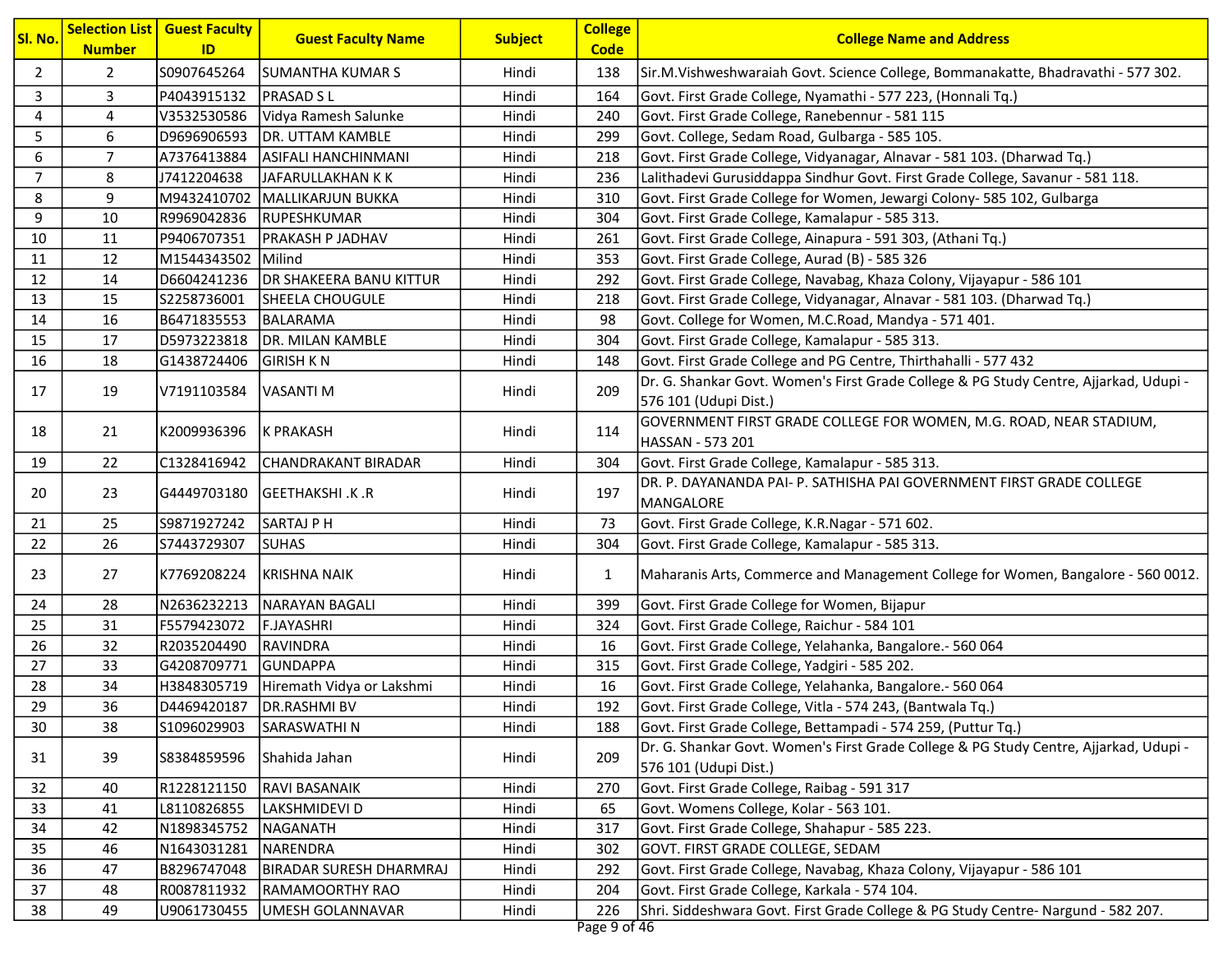|         |               | <b>Selection List   Guest Faculty</b> |                                |                | <b>College</b>            |                                                                                                   |
|---------|---------------|---------------------------------------|--------------------------------|----------------|---------------------------|---------------------------------------------------------------------------------------------------|
| Sl. No. | <b>Number</b> | ID                                    | <b>Guest Faculty Name</b>      | <b>Subject</b> | <b>Code</b>               | <b>College Name and Address</b>                                                                   |
| 39      | 50            | K0103931827                           | <b>KHUDDUS PATIL</b>           | Hindi          | 399                       | Govt. First Grade College for Women, Bijapur                                                      |
| 40      | 51            | D4732645142                           | DEEKSHITHA                     | Hindi          | 198                       | Govt. First Grade College for Women, Mangalore - 575 001                                          |
| 41      | 52            | J5196506787                           | Jyoti Joshi K                  | Hindi          | 292                       | Govt. First Grade College, Navabag, Khaza Colony, Vijayapur - 586 101                             |
| 42      | 53            | S9992814144                           | SHAKUNTHALA D                  | Hindi          | 197                       | DR. P. DAYANANDA PAI- P. SATHISHA PAI GOVERNMENT FIRST GRADE COLLEGE                              |
|         |               |                                       |                                |                |                           | MANGALORE                                                                                         |
| 43      | 54            | P3360610383                           | <b>PRASHANT KUMAR G</b>        | Hindi          | 390                       | Govt. First Grade College for Women, Bellary                                                      |
| 44      | 55            | V5666825549                           | <b>VANITHA A C</b>             | Hindi          | 127                       | Govt. Home Science College for Women, Salagame Road, Hassan - 573 202 (Co-ED)                     |
| 45      | 57            | S9384713301                           | <b>SHAKUNTALA N S</b>          | Hindi          | 404                       | Govt. First Grade College for Women, Chickmagalur                                                 |
| 46      | 58            |                                       | M0562934325   MADHAVILATHA. R  | Hindi          | 162                       | Sri Sri Shivalingeshwara Swamy Govt. First Grade College, Channagiri - 577 213.                   |
| 47      | 60            | D1108551580                           | DASTAGIRKHAN PATHAN            | Hindi          | 147                       | Govt. First Grade College, Shimoga - 577 201                                                      |
| 48      | 62            |                                       | M0938538406  MAMATHASHREE K    | Hindi          | 208                       | Smt. Rukmini Shedthi Memorial National Govt. First Grade College, Barkur - 576 210<br>(Udupi Tq.) |
| 49      | 63            | D8585823247                           | <b>Dr N DEVARAJA</b>           | Hindi          | 10                        | Lalbahadur Sastry Govt. Arts, Science and Commerce College, R.T.Nagar, Bangalore - 560<br>032.    |
| 50      | 64            | G0854724857                           | <b>GEETA BENCHEKAR</b>         | Hindi          | 248                       | Govt. First Grade College, Haliyal - 581 329.                                                     |
| 51      | 65            | S4544435519                           | <b>SHINDE AMRAPALI</b>         | Hindi          | 358                       | Goverment First Grade College, Manahalli - 585 403, Tq and Dist: Bidar                            |
| 52      | 66            | R6323154814                           | <b>RAMESH CHAUHAN</b>          | Hindi          | 302                       | GOVT. FIRST GRADE COLLEGE, SEDAM                                                                  |
| 53      | 67            | S9466718293                           | Sunitha Gopal Narayanakar      | Hindi          | 398                       | Govt. First Grade College for Women, Belgaum                                                      |
| 54      | 68            | B9012004412                           | BAJARANG SANKAR KADIMALI       | Hindi          | 300                       | Govt. First Grade College, Jewargi- 585 310.                                                      |
| 55      | 70            | M4267828403 MANJULA N                 |                                | Hindi          | 9                         | Govt. First Grade College, K.R.Puram, Bangalore - 560 036.                                        |
| 56      | 71            | H8624517354                           | Hadasange Ujwala Gurusidh      | Hindi          | 297                       | Govt. First Grade College, Sindagi - 586 128                                                      |
| 57      | 72            |                                       | M4333522764   MAHADEV HEDDURE  | Hindi          | 280                       | Govt. First Grade College for Women, Jamakhandi - 587 301.                                        |
| 58      | 73            |                                       | M9724243997 M S LOKESH MURTHY  | Hindi          | 31                        | Govt. First Grade College, Channapatna- 571 501.                                                  |
| 59      | 75            |                                       | M6886917128   Mohamed Pasha    | Hindi          | 175                       | D. S. Bele Gowda Govt. First Grade College, Mudigere - 577 132.                                   |
| 60      | 78            | L3619632417                           | LAKSHMI G R                    | Hindi          | 353                       | Govt. First Grade College, Aurad (B) - 585 326                                                    |
| 61      | 79            | A4378512147                           | <b>ARUN</b>                    | Hindi          | 31                        | Govt. First Grade College, Channapatna- 571 501.                                                  |
| 62      | 81            | V7694224244                           | <b>VENKATESHAPPA K M</b>       | Hindi          | 63                        | Govt. Boys College, Kolar - 563 101.                                                              |
| 63      | 83            | K3889213741                           | KAVITA D MADENAHALLI           | Hindi          | 172                       | Janatha Government First Grade College, Basavapatna.                                              |
| 64      | 84            | S3585933807                           | SUNANDA                        | Hindi          | 315                       | Govt. First Grade College, Yadgiri - 585 202.                                                     |
| 65      | 85            | D2113348876                           | Dr RAMESH                      | Hindi          | 352                       | Govt. First Grade College, Bidar - 585 401.                                                       |
| 66      | 86            | B0093924212                           | <b>BI BI AMEENA</b>            | Hindi          | 24                        | Govt. First Grade College, Hoskote - 562 110.                                                     |
| 67      | 87            | S3541001352                           | SANGEETA R NAIK                | Hindi          | 247                       | Govt Arts & Science College, Karwar - 581 301.                                                    |
| 68      | 88            | S7983021870                           | SUDHA <sub>S</sub>             | Hindi          | 69                        | Govt. First Grade College, Rajeev Gandhi Layout (KUDA), Robersonpet, K.G.F - 563 122              |
| 69      | 89            | D7138911530                           | DR GEETANJALI DATTATRAY S      | Hindi          | 265                       | Govt. First Grade College, Khanapura - 591 302                                                    |
| 70      | 91            | V8726337478                           | VIJAY                          | Hindi          | 394                       | Govt. First Grade College for Women, Yadgir                                                       |
| 71      | 93            | P2141826866                           | PALLAVI                        | Hindi          | 17                        | Govt. First Grade College, Hosur Road - 560 030, Sarjapur                                         |
|         |               |                                       |                                |                |                           | Dr. G. Shankar Govt. Women's First Grade College & PG Study Centre, Ajjarkad, Udupi -             |
| 72      | 94            | D3241004411                           | DR. NAZIRABI                   | Hindi          | 209                       | 576 101 (Udupi Dist.)                                                                             |
| 73      | 95            | D1992310731                           | <b>DR ROHINI JAYSING PATIL</b> | Hindi          | 273                       | Govt. First Grade College, Kittur 591 115, Bylahongala Tq:                                        |
| 74      | 96            | M0830539659 MALA R                    |                                | Hindi          | 97                        | Govt. College, Mandya - 571 401.                                                                  |
| 75      | 97            | R0433837077                           | RAJA                           | Hindi          | 320<br>$D_{200}$ 10 of 16 | Govt. College, Sindhanoor - 584 128.                                                              |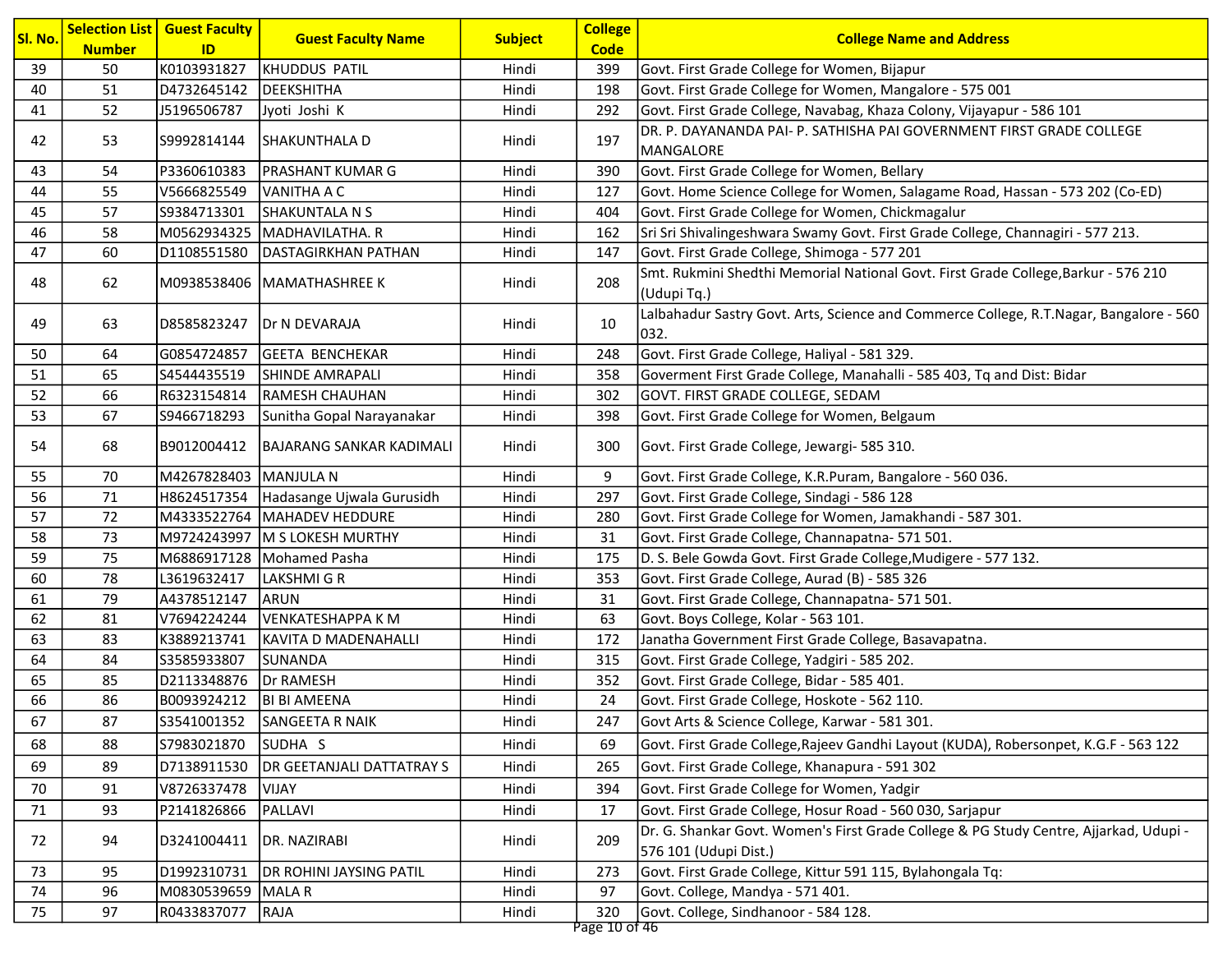| Sl. No. |               | <b>Selection List   Guest Faculty</b> | <b>Guest Faculty Name</b>                 | <b>Subject</b> | <b>College</b> | <b>College Name and Address</b>                                                         |
|---------|---------------|---------------------------------------|-------------------------------------------|----------------|----------------|-----------------------------------------------------------------------------------------|
|         | <b>Number</b> | ID                                    |                                           |                | <b>Code</b>    |                                                                                         |
| 76      | 98            | V3972945984                           | <b>VISHWANATH</b>                         | Hindi          | 305            | AFZAL MASHAKBEE TAHER ANSARI GOVT.FIRST GRADE COLLEGE, ALAND - 585 302                  |
| 77      | 99            | R5512035000                           | RAMACHANDRA                               | Hindi          | 357            | Govt. First Grade College, Behind Old Sugar Factry, Humnabad Road, Chitaguppa - 585     |
|         |               |                                       |                                           |                |                | 412, Humnabaad Tq:                                                                      |
| 78      | 100           | S5036136765                           | SRIKANTHA I                               | Hindi          | 198            | Govt. First Grade College for Women, Mangalore - 575 001                                |
| 79      | 101           | S2928727088                           | SHAHATAJ C K                              | Hindi          | 56             | Government College for Women, Chintamani - 563 125.                                     |
| 80      | 102           | S5353932406                           | SHIVASHARANAPPA                           | Hindi          | 301            | Govt. First Grade College, Chittapura - 585 211                                         |
| 81      | 103           | P8705343235                           | <b>PREMA BENIVAD</b>                      | Hindi          | 264            | Govt. First Grade College, Hukkeri - 591 309                                            |
| 82      | 104           | G4986526755                           | <b>GEETA TALLUR</b>                       | Hindi          | 263            | Govt. First Grade College, Sadalaga (Chikkodi Tq.)                                      |
| 83      | 105           |                                       | M0431021940 MALLIKARJUNAYYA G M           | Hindi          | 261            | Govt. First Grade College, Ainapura - 591 303, (Athani Tq.)                             |
| 84      | 107           | S7665637208                           | <b>SURENDRA DHALE</b>                     | Hindi          | 250            | Govt. First Grade College, Yallapura - 581 359.                                         |
| 85      | 108           | A6222030517                           | <b>ABDUL SALEEM MULLA</b>                 | Hindi          | 303            | Govt First Grade College Afzalpur                                                       |
| 86      | 110           | S0855112308                           | SHAHEEN KAUSAR TINWALE                    | Hindi          | 330            | Sri. Kolli Nageshwar Rao Govt. First Grade College, Gangavathi - 583 227.               |
| 87      | 111           | M6836235654                           | <b>MAHAMMADRAFI H</b><br><b>HANCHINAL</b> | Hindi          | 48             | Govt. First Grade College, Tiptur - 572 201                                             |
| 88      | 112           | R3697843385                           | <b>RESHMA</b>                             | Hindi          | 15             | Govt. First Grade College, Frazer Town, Bangalore - 560 005                             |
| 89      | 113           | D9581645017                           | Dr SHABANA                                | Hindi          | 141            | Govt. First Grade College, Soraba - 577 429.                                            |
| 90      | 114           | H9423109832                           | HARISHA G S                               | Hindi          | 152            | H.P.P.C.Govt. College, Challakere - 577 522.                                            |
| 91      | 117           | S8279435688                           | <b>SUDHAKS</b>                            | Hindi          | 112            | Govt. Science College, Hassan - 573 201.                                                |
| 92      | 118           | P9884125807                           | PATIL PRAKASH                             | Hindi          | 236            | Lalithadevi Gurusiddappa Sindhur Govt. First Grade College, Savanur - 581 118.          |
| 93      | 119           | A2931544136                           | AMEERHAMAJA<br><b>TEGGINAMANI</b>         | Hindi          | 324            | Govt. First Grade College, Raichur - 584 101                                            |
| 94      | 120           |                                       | M0559902881   M N Rajyalakshmi            | Hindi          | 340            | Smt. Saraladevi Satheshchandra Agarwal Govt. First Grade College, (Autonomous) S. N Pet |
| 95      | 121           | V6691013919                           | VEENADS                                   | Hindi          | 113            | Govt. Arts College, Hassan - 573 201.                                                   |
| 96      | 122           | S1148816526                           | <b>SWATHIM</b>                            | Hindi          | 198            | Govt. First Grade College for Women, Mangalore - 575 001                                |
| 97      | 124           | K6870329688                           | Kamble santosh sopan                      | Hindi          | 355            | Govt. First Grade College, Bhalki - 585 328                                             |
| 98      | 125           | K5969526703                           | KIRAN KUMAR L G                           | Hindi          | 156            | Vedavathi Govt. First Grade College, Hiriyur - 577598                                   |
| 99      | 126           | S5284121825                           | SANJEEV                                   | Hindi          | 393            | Govt. First Grade College for Women, Raichur                                            |
| 100     | 127           | R4577229805                           | RENUKADEVI                                | Hindi          | 6              | Maharanis Science College for Women, Bangalore - 560 001.                               |
| 101     | 128           | N1906302197                           | N .C.Sanjeevarayappa                      | Hindi          | 926            | Govt. First Grade College, Hebbal, Bangalore                                            |
| 102     | 130           | G3167750607                           | GOWRISHANKARA.M                           | Hindi          | 196            | Govt. First Grade College, Sullia - 574 239                                             |
| 103     | 131           | S1626347394                           | SHIVANAND HALAGATTI                       | Hindi          | 361            | Govt. First Grade College, Dandeli                                                      |
| 104     | 133           |                                       | M8866030448   MAMATHA T C                 | Hindi          | 121            | Y.D.D Govt. First Grade College, Belur - 573 115.                                       |
| 105     | 134           | G8136642828                           | GOUSHIYA MULLA                            | Hindi          | 908            | Govt. First Grade College for Women, Gandada Koti, Hassan.                              |

#### HOME SCIENCE

| <u> ISI. No. </u> | <b>Number</b> | <b>Selection List   Guest Faculty  </b><br>ID | <b>Guest Faculty Name</b> | <b>Subject</b>      | <b>College</b><br>Code | <b>College Name and Address</b>                                               |
|-------------------|---------------|-----------------------------------------------|---------------------------|---------------------|------------------------|-------------------------------------------------------------------------------|
|                   |               | D9475019243                                   | IDr Vaishali Menon        | <b>HOME SCIENCE</b> |                        | ISMT. VHD CENTRAL INSTITUTE OF HOME SCIENCE                                   |
|                   |               | D8425420948                                   | Dr. Srividya.K            | <b>HOME SCIENCE</b> |                        | ISMT. VHD CENTRAL INSTITUTE OF HOME SCIENCE                                   |
|                   |               | R4309004171                                   | IR. Swetha                | <b>HOME SCIENCE</b> |                        | ISMT. VHD CENTRAL INSTITUTE OF HOME SCIENCE                                   |
|                   |               | S1554209029                                   | ISHUBHA NANDEESHA         | <b>HOME SCIENCE</b> |                        | ISMT. VHD CENTRAL INSTITUTE OF HOME SCIENCE                                   |
|                   |               | IC5832707267                                  | IChandrakala. B           | <b>HOME SCIENCE</b> | 127<br>0388 11 81 16   | Govt. Home Science College for Women, Salagame Road, Hassan - 573 202 (Co-ED) |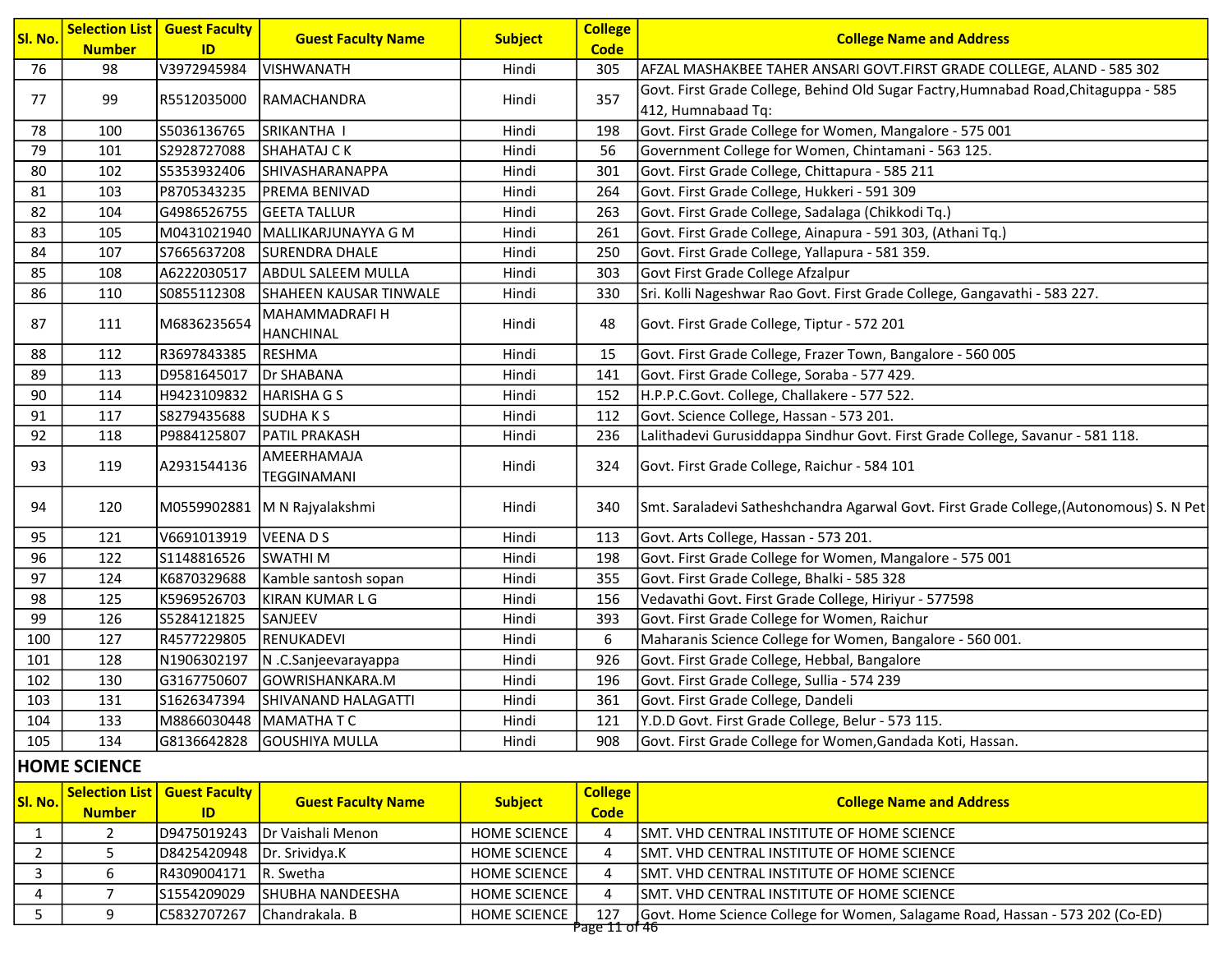| Sl. No.        | <b>Number</b> | <b>Selection List   Guest Faculty</b><br>ID | <b>Guest Faculty Name</b>    | <b>Subject</b>      | <b>College</b><br><b>Code</b> | <b>College Name and Address</b>                                               |
|----------------|---------------|---------------------------------------------|------------------------------|---------------------|-------------------------------|-------------------------------------------------------------------------------|
| 6              | 11            | D3219416706                                 | <b>DR.SAIRABANU DARAGAD</b>  | <b>HOME SCIENCE</b> | 4                             | SMT. VHD CENTRAL INSTITUTE OF HOME SCIENCE                                    |
| $\overline{7}$ | 13            | D3010017773                                 | Dr Amitha Venugopal          | <b>HOME SCIENCE</b> | 4                             | SMT. VHD CENTRAL INSTITUTE OF HOME SCIENCE                                    |
| 8              | 14            | A6903146883                                 | Ashwini. G                   | <b>HOME SCIENCE</b> | 4                             | ISMT. VHD CENTRAL INSTITUTE OF HOME SCIENCE                                   |
| 9              | 15            | S5690206705                                 | SPOORTHI A M                 | <b>HOME SCIENCE</b> | 127                           | Govt. Home Science College for Women, Salagame Road, Hassan - 573 202 (Co-ED) |
| 10             | 16            | C4170528536                                 | Chaithra R C                 | <b>HOME SCIENCE</b> | 128                           | Govt. Home Science College for Womens, Holenarasipura - 573 211               |
| 11             | 19            | M8512211680 More Srividya                   |                              | <b>HOME SCIENCE</b> | 4                             | SMT. VHD CENTRAL INSTITUTE OF HOME SCIENCE                                    |
| 12             | 21            | P4095412717                                 | <b>PALLAVIBS</b>             | <b>HOME SCIENCE</b> | 4                             | SMT. VHD CENTRAL INSTITUTE OF HOME SCIENCE                                    |
| 13             | 23            | G4219410322                                 | <b>GAYATHRIVG</b>            | <b>HOME SCIENCE</b> | 4                             | SMT. VHD CENTRAL INSTITUTE OF HOME SCIENCE                                    |
| 14             | 24            | M0646606729 MONISHAK                        |                              | HOME SCIENCE        | 4                             | SMT. VHD CENTRAL INSTITUTE OF HOME SCIENCE                                    |
| 15             | 25            | S8071410351                                 | SHILPA.M.S                   | HOME SCIENCE        | 4                             | SMT. VHD CENTRAL INSTITUTE OF HOME SCIENCE                                    |
| 16             | 26            | A0637726921                                 | AYESHA SIDDIQA               | HOME SCIENCE        | 72                            | Maharanis Science College for Women, Mysore - 570 005.                        |
| 17             | 27            | R9910710690                                 | <b>ROOPAD.S</b>              | HOME SCIENCE        | 4                             | SMT. VHD CENTRAL INSTITUTE OF HOME SCIENCE                                    |
| 18             | 29            | S4095318651                                 | İSYEDA MISBAH FATHIMA        | HOME SCIENCE        | 4                             | SMT. VHD CENTRAL INSTITUTE OF HOME SCIENCE                                    |
| 19             | 30            | S9761233396                                 | Sanjana Nagendra             | <b>HOME SCIENCE</b> | 4                             | SMT. VHD CENTRAL INSTITUTE OF HOME SCIENCE                                    |
| 20             | 31            | K1355008082                                 | <b>KAVYA H P</b>             | <b>HOME SCIENCE</b> | 127                           | Govt. Home Science College for Women, Salagame Road, Hassan - 573 202 (Co-ED) |
| 21             | 32            | S9652006934                                 | <b>SOUMYA S SHIVALLI</b>     | <b>HOME SCIENCE</b> | 4                             | SMT. VHD CENTRAL INSTITUTE OF HOME SCIENCE                                    |
| 22             | 33            | P8340304334                                 | Pooja                        | <b>HOME SCIENCE</b> | 4                             | SMT. VHD CENTRAL INSTITUTE OF HOME SCIENCE                                    |
| 23             | 35            | S4360230219                                 | Sauda Samreen                | <b>HOME SCIENCE</b> | 4                             | SMT. VHD CENTRAL INSTITUTE OF HOME SCIENCE                                    |
| 24             | 36            | M0887634261                                 | <b>IMARIA S SONIA</b>        | <b>HOME SCIENCE</b> | 72                            | Maharanis Science College for Women, Mysore - 570 005.                        |
| 25             | 37            |                                             | M0887534069   MARIA S SERENE | HOME SCIENCE        | 72                            | Maharanis Science College for Women, Mysore - 570 005.                        |
| 26             | 38            | B0261824652                                 | Bhargavi U                   | <b>HOME SCIENCE</b> | 4                             | SMT. VHD CENTRAL INSTITUTE OF HOME SCIENCE                                    |
| 27             | 40            | N8268719398                                 | Nikitha BS                   | HOME SCIENCE        | 4                             | SMT. VHD CENTRAL INSTITUTE OF HOME SCIENCE                                    |
| 28             | 41            | S3115323368                                 | <b>SHILPA P S</b>            | <b>HOME SCIENCE</b> | 128                           | Govt. Home Science College for Womens, Holenarasipura - 573 211               |

#### Journalism

| <b>Selection List</b><br><b>Number</b> | <b>Guest Faculty</b><br><b>ID</b> | <b>Guest Faculty Name</b>                                                                                                                                          |                                                         |                               |                                                                                                                         |
|----------------------------------------|-----------------------------------|--------------------------------------------------------------------------------------------------------------------------------------------------------------------|---------------------------------------------------------|-------------------------------|-------------------------------------------------------------------------------------------------------------------------|
|                                        |                                   |                                                                                                                                                                    | <b>Subject</b>                                          | <b>College</b><br><b>Code</b> | <b>College Name and Address</b>                                                                                         |
|                                        | K2725101310                       | KUMARASWAMY K S                                                                                                                                                    | Journalism                                              | 75                            | Maharani's Arts College for Women, JLB Road, Mysore - 570 005.                                                          |
| $\mathcal{P}$                          | D3724251127                       | DEVARAJU C                                                                                                                                                         | Journalism                                              | 48                            | Govt. First Grade College, Tiptur - 572 201                                                                             |
| 3                                      |                                   |                                                                                                                                                                    | Journalism                                              | 75                            | Maharani's Arts College for Women, JLB Road, Mysore - 570 005.                                                          |
| 4                                      |                                   |                                                                                                                                                                    | Journalism                                              | 111                           | Govt. First Grade College for Women, K.R.Pet - 571 426                                                                  |
| 6                                      |                                   | VINAYAKA S. P.                                                                                                                                                     | Journalism                                              | 127                           | Govt. Home Science College for Women, Salagame Road, Hassan - 573 202 (Co-ED)                                           |
|                                        |                                   | DILEEP KUMAR H.K.                                                                                                                                                  | Journalism                                              | 114                           | GOVERNMENT FIRST GRADE COLLEGE FOR WOMEN, M.G. ROAD, NEAR STADIUM,<br>lHASSAN - 573 201                                 |
| 9                                      |                                   |                                                                                                                                                                    | Journalism                                              | 334                           | Shri Alavandi Shivamurthyswamy Inamadar Kattimani Hiremath Govt. First Grade College,<br>Alavandi - 583 226, Koppal Tq. |
| 10                                     |                                   | IShivashankara CN                                                                                                                                                  | Journalism                                              | 9                             | Govt. First Grade College, K.R.Puram, Bangalore - 560 036.                                                              |
| 11                                     |                                   |                                                                                                                                                                    | Journalism                                              | 330                           | GFGC, Gangavathi, Koppal Dist                                                                                           |
| 13                                     |                                   | RASHMI A V                                                                                                                                                         | Journalism                                              | 113                           | Govt. Arts College, Hassan - 573 201.                                                                                   |
| 14                                     |                                   | <b>VASUDEV BURLI</b>                                                                                                                                               | Journalism                                              | 392                           | Govt. First Grade College for Women'S, Koppal                                                                           |
| 15                                     |                                   | <b>NAVEENAN</b>                                                                                                                                                    | Journalism                                              | 98                            | Govt. College for Women, M.C.Road, Mandya - 571 401.                                                                    |
| 17                                     |                                   | Jayarama .T                                                                                                                                                        | Journalism                                              | 340                           | Smt. Saraladevi Satheshchandra Agarwal Govt. First Grade College, (Autonomous) S. N Pet                                 |
|                                        |                                   | D6151723090<br>G6345643181<br>V1769019876<br>D8245623933<br>R2105508520<br>S0869930102<br>H3506527191 <br>R1708326112<br>V0231423732<br>N3214405673 <br>J024907981 | Dr. Gopala<br>Gundappa<br>RAJU B.R.<br><b>HULIGEMMA</b> |                               | Page 12 of 46                                                                                                           |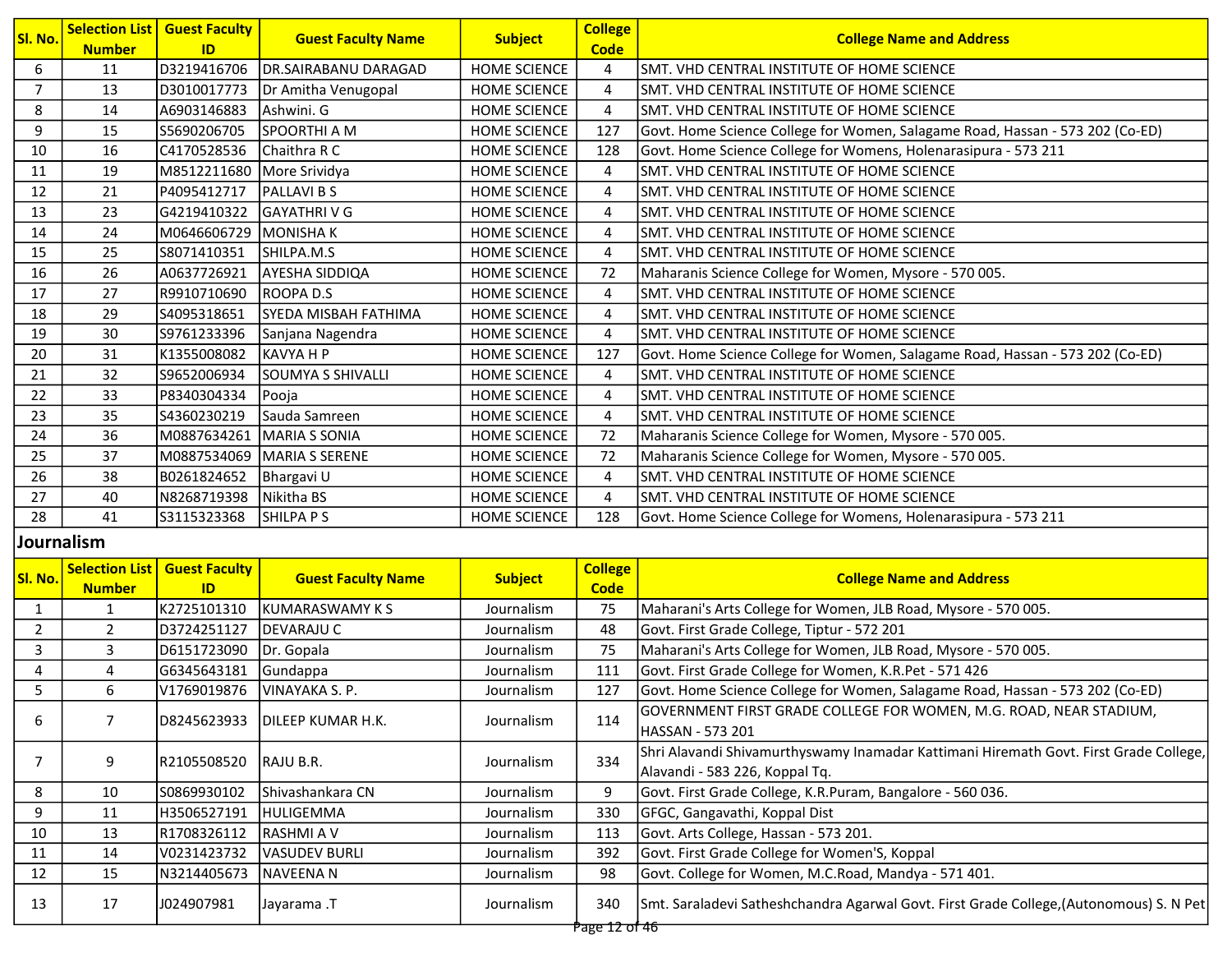| Sl. No. | <b>Number</b>         | <b>Selection List   Guest Faculty</b><br>ID | <b>Guest Faculty Name</b>   | <b>Subject</b> | <b>College</b><br><b>Code</b> | <b>College Name and Address</b>                                                                                |
|---------|-----------------------|---------------------------------------------|-----------------------------|----------------|-------------------------------|----------------------------------------------------------------------------------------------------------------|
| 14      | 19                    | B6892909270                                 | <b>BASAVARAJ KARUGAL</b>    | Journalism     | 330                           | Sri. Kolli Nageshwar Rao Govt. First Grade College, Gangavathi - 583 227.                                      |
| 15      | 20                    | D6717615201                                 | Dr.Krishna                  | Journalism     | 8                             | Govt. First Grade College, Vijayanagar, Bangalore - 560 104                                                    |
| 16      | 21                    | D2751308547                                 | Dr. Gowtham Devanoor P      | Journalism     | 72                            | Maharanis Science College for Women, Mysore - 570 005.                                                         |
| 17      | 22                    | R0125945996                                 | <b>RAMESH BABU M</b>        | Journalism     | 11                            | Government First Grade College, Rajajinagar                                                                    |
| 18      | 23                    | T3288327207                                 | <b>TAYAPPA</b>              | Journalism     | 330                           | Sri. Kolli Nageshwar Rao Govt. First Grade College, Gangavathi - 583 227.                                      |
| 19      | 25                    | M4160934152                                 | MURALIDHARA B K             | Journalism     | 347                           | Shri Shankar Anand Singh Govt. First Grade College, Hospet - 583 201                                           |
| 20      | 27                    | D5655800866                                 | Dr.Yathsih L.Kodavath       | Journalism     | 168                           | Govt. First Grade College, Harihara - 577 601                                                                  |
| 21      | 29                    | K6530612813                                 | KHAJA SAB GADAD             | Journalism     | 330                           | Sri. Kolli Nageshwar Rao Govt. First Grade College, Gangavathi - 583 227.                                      |
| 22      | 30                    | N2765024510   Nandeesha n                   |                             | Journalism     | $\mathbf{1}$                  | Maharanis Arts, Commerce and Management College for Women, Bangalore - 560 0012.                               |
| 23      | 31                    | A6633309431                                 | Akshatha Vittal Naik        | Journalism     | 11                            | Government First Grade College, Rajajinagar                                                                    |
| 24      | 32                    | A0982310021                                 | <b>ANIL KUMAR</b>           | Journalism     | 16                            | GFGC, Yelahanka, Bengaluru                                                                                     |
| 25      | 34                    | R1572119501                                 | RAGHAVENDRA                 | Journalism     | 330                           | Sri. Kolli Nageshwar Rao Govt. First Grade College, Gangavathi - 583 227.                                      |
| 26      | 35                    | S4012126377                                 | SATHISHA A G                | Journalism     | 117                           | Govt. First Grade College for Women, Holenarasipura - 573 211                                                  |
| 27      | 39                    | S9074625468                                 | <b>SREENIVAS MURTHY T C</b> | Journalism     | $\mathbf{1}$                  | Maharanis Arts, Commerce and Management College for Women, Bangalore - 560 0012.                               |
| 28      | 40                    | C0386636629                                 | C MANJUNATH                 | Journalism     | 347                           | Shri Shankar Anand Singh Govt. First Grade College, Hospet - 583 201                                           |
| 29      | 41                    | D2984803872                                 | DR. V MUNIYAPPA             | Journalism     | 22                            | Govt. First Grade College, Doddaballapura- 561 203.                                                            |
| 30      | 42                    | R9167748459                                 | Ravikumar P                 | Journalism     | 908                           | Govt. First Grade College for Women, Gandada Koti, Hassan.                                                     |
| 31      | 44                    | V7698442781                                 | <b>VIJAYAKUMAR</b>          | Journalism     | 331                           | Govt. First Grade College, Koppal - 583 231                                                                    |
| 32      | 45                    | S4840759804                                 | SRUSHTHI JAVALKAR           | Journalism     | 331                           | Govt. First Grade College, Koppal - 583 231                                                                    |
| 33      | 46                    | S3582155222                                 | Shruthi KA                  | Journalism     | 113                           | Govt. Arts College, Hassan - 573 201.                                                                          |
| 34      | 47                    | S4764611655                                 | Shankarappa H N             | Journalism     | 48                            | Govt. First Grade College, Tiptur - 572 201                                                                    |
| 35      | 48                    | N7546811770                                 | NAGARAJA MURTHY             | Journalism     | 117                           | Govt. First Grade College for Women, Holenarasipura - 573 211                                                  |
| 36      | 49                    | S0225106271                                 | <b>SWATI KH</b>             | Journalism     | 147                           | Govt. First Grade College, Shimoga - 577 201                                                                   |
| 37      | 51                    | A8354748290                                 | <b>ARADHYA H R</b>          | Journalism     | 173                           | I.D.S.G.Govt. College, Chikkamagalur - 577 102.                                                                |
| 38      | 52                    | B0206802545                                 | BHAVYA H C                  | Journalism     | 908                           | Govt. First Grade College for Women, Gandada Koti, Hassan.                                                     |
| 39      | 53                    | M1583440260                                 | Mantyaswamy N               | Journalism     | 112                           | Govt. Science College, Hassan - 573 201.                                                                       |
| 40      | 55                    | S1150032769                                 | SACHENDRA                   | Journalism     | 209                           | Dr. G. Shankar Govt. Women's First Grade College & PG Study Centre, Ajjarkad, Udupi -<br>576 101 (Udupi Dist.) |
| 41      | 56                    | R9173044410                                 | Ravindrakumar P Banakar     | Journalism     | 165                           | Govt. First Grade College, MCC B Block, Davanagere - 577 004                                                   |
| 42      | 58                    | V8683904577                                 | Vijaya Kumara               | Journalism     | 324                           | Govt. First Grade College, Raichur - 584 101                                                                   |
| 43      | 59                    | G3315353054                                 | Govardhana Giri shyam N.R   | Journalism     | 162                           | Sri Sri Shivalingeshwara Swamy Govt. First Grade College, Channagiri - 577 213.                                |
| 44      | 60                    | R6397206817                                 | <b>RAGHUHN</b>              | Journalism     | 24                            | Govt. First Grade College, Hoskote - 562 110.                                                                  |
| 45      | 61                    | H9261016805                                 | <b>HUCCHANGIC</b>           | Journalism     | 147                           | Govt. First Grade College, Shimoga - 577 201                                                                   |
| 46      | 62                    | S5490000899                                 | <b>SUBHASHCHANDRA</b>       | Journalism     | 182                           | Government First Grade College, Kalasa - 577124, Mudigere Taluk                                                |
| Law     |                       |                                             |                             |                |                               |                                                                                                                |
| Sl. No. | <b>Selection List</b> | <b>Guest Faculty</b>                        | <b>Guest Faculty Name</b>   | <b>Subject</b> | <b>College</b>                | <b>College Name and Address</b>                                                                                |
|         | <b>Number</b>         | ID                                          |                             |                | <b>Code</b>                   |                                                                                                                |

1 2 S2950729824 SEEMA FIRDOSE Law 136 Govt. Law College, Hassan - 573 201<br>2 3 M8444204725 MYTHRI M Law 137 Govt. Law College, Holenarasipura - !

2 3 M8444204725 MYTHRI M Law 137 Govt. Law College, Holenarasipura - 573 211<br>3 4 M7382722068 MANGALA T P Law 137 Govt. Law College, Holenarasipura - 573 211 3 4 M7382722068 MANGALA T P Law 137 Govt. Law College, Holenarasipura - 573 211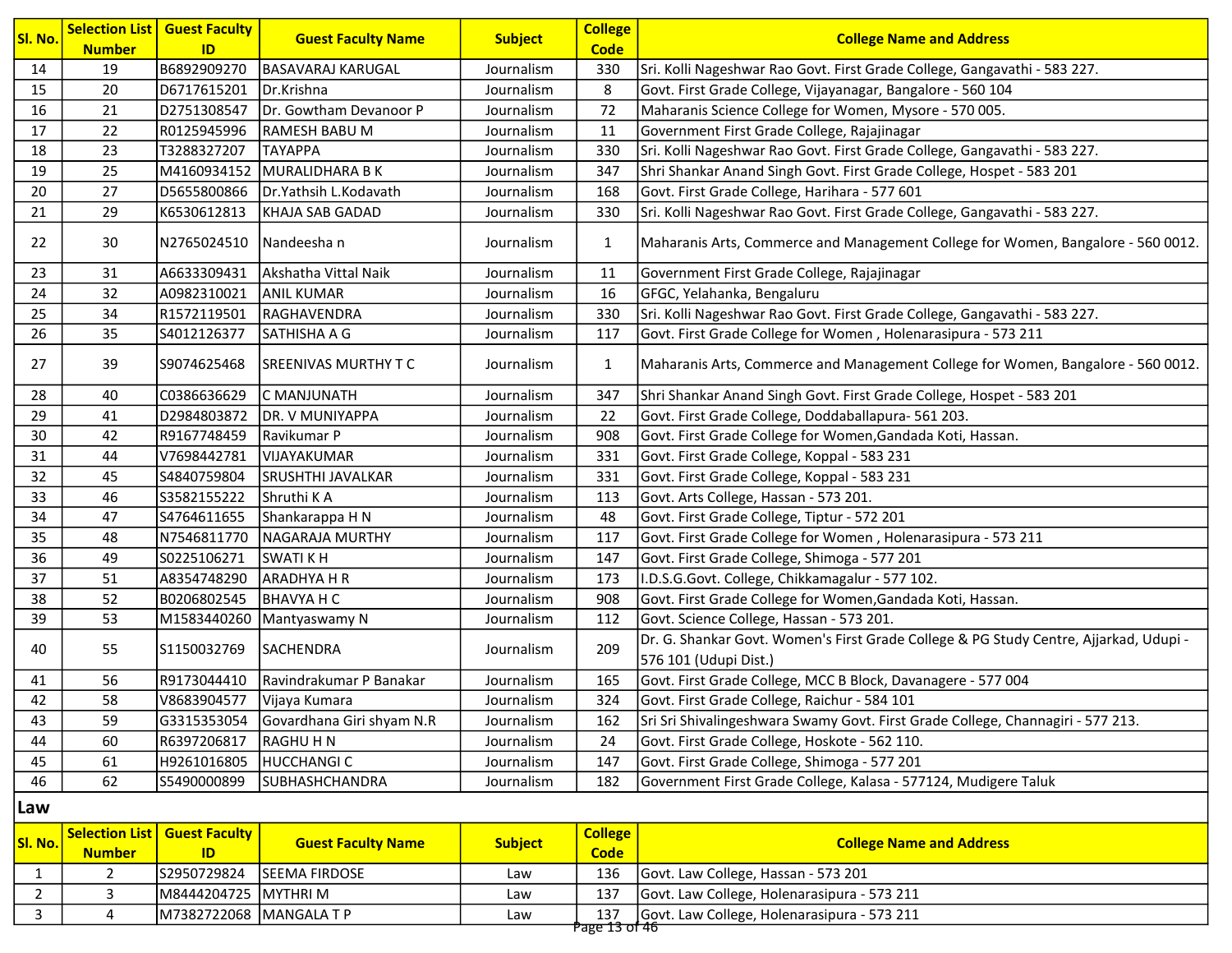| SI. No. | <b>Number</b> | <b>Selection List   Guest Faculty</b><br>ID. | <b>Guest Faculty Name</b> | <b>Subject</b> | <b>College</b><br><b>Code</b> | <b>College Name and Address</b>                                              |
|---------|---------------|----------------------------------------------|---------------------------|----------------|-------------------------------|------------------------------------------------------------------------------|
|         | 6             | IS4934312579                                 | Syed Nayeemur Rahaman     | Law            | 137                           | Govt. Law College, Holenarasipura - 573 211                                  |
|         |               | N4223602682                                  | <b>NATARAJU D</b>         | Law            | 137                           | Govt. Law College, Holenarasipura - 573 211                                  |
| 6       | 8             | N1600307694                                  | INAGALAXMI M R            | Law            | 137                           | Govt. Law College, Holenarasipura - 573 211                                  |
|         | 9             | G6536931812                                  | <b>IGEETA KAMBLE</b>      | Law            | 314                           | Vijnaneshwar Govt Law College, Maratur, Gulbarga University Campus, Gulbarga |
| 8       | 10            | S6398125993                                  | <b>SADASHIV KAMBLE</b>    | Law            | 314                           | Vijnaneshwar Govt Law College, Maratur, Gulbarga University Campus, Gulbarga |
| 9       | 11            | R6684649834                                  | IRAVI Y NALATAWAD         | Law            | 295                           | Shah.Sogamal.Peeraji.Oswal Govt. First Grade College, Muddebihal - 586 212   |
| 10      | 12            | D5936801489                                  | <b>IDR.SEVANTA</b>        | Law            | 314                           | Vijnaneshwar Govt Law College, Maratur, Gulbarga University Campus, Gulbarga |
| 11      | 14            | A7936953291                                  | lAnitha F                 | Law            | 137                           | Govt. Law College, Holenarasipura - 573 211                                  |
| 12      | 15            | IS6910511879                                 | <b>ISRILAXMI YS</b>       | Law            | 137                           | Govt. Law College, Holenarasipura - 573 211                                  |
| 13      | 16            | R7719007594                                  | IRESHMAKHANAM             | Law            | 137                           | Govt. Law College, Holenarasipura - 573 211                                  |
| 14      | 18            | V9060624184                                  | VENKATESHAPPA N           | Law            | 71                            | Govt. Law College, Kolar - 563 101                                           |
| 15      | 21            | A0029502591                                  | Anshad H E                | Law            | 136                           | Govt. Law College, Hassan - 573 201                                          |

## Management

| SI. No.        | <b>Selection List</b> | <b>Guest Faculty</b> | <b>Guest Faculty Name</b>  | <b>Subject</b> | <b>College</b>                 | <b>College Name and Address</b>                                                                |
|----------------|-----------------------|----------------------|----------------------------|----------------|--------------------------------|------------------------------------------------------------------------------------------------|
|                | <b>Number</b>         | ID                   |                            |                | <b>Code</b>                    |                                                                                                |
| 1              | 1                     | J2694314058          | <b>JABEENA BEGUM</b>       | Management     | 8                              | Govt. First Grade College, Vijayanagar, Bangalore - 560 104                                    |
| $\overline{2}$ | $\overline{2}$        | V8301338276          | <b>VINAYAKA M C</b>        | Management     | 87                             | Govt. First Grade College, Siddartha Layout - 570 011, Mysore                                  |
| 3              | 3                     | D1504640082          | Dr. NALINI V R             | Management     | 64                             | Govt. College, Mulbagal - 563 131.                                                             |
| 4              | 4                     | S6627121494          | SURYANARAYANA N R          | Management     | $\overline{2}$                 | Govt. Arts College, Dr. B R Ambedkar Veedhi, Bangalore - 560 001.                              |
| 5              | 5                     | R7508209812          | IRESHMA YOGANANDA          | Management     | 209                            | Dr. G. Shankar Govt. Women's First Grade College & PG Study Centre, Ajjarkad, Udupi -          |
|                |                       |                      |                            |                |                                | 576 101 (Udupi Dist.)                                                                          |
| 6              | 6                     | S9857636285          | SACHCHIDANAND BAGALI       | Management     | 292                            | Govt. First Grade College, Navabag, Khaza Colony, Vijayapur - 586 101                          |
| 7              | $\overline{7}$        | V3178350352          | <b>VISHWANATH HOSAMANI</b> | Management     | 286                            | Govt. First Grade College, Hungund - 587 118                                                   |
| 8              | 8                     | N2935753678          | <b>NAGARAJ NAIK</b>        | Management     | 255                            | Government First Grade College, Bhatkal - 581320                                               |
| 9              | 9                     | T9915205610          | Thaseen Kauser             | Management     | 10                             | Lalbahadur Sastry Govt. Arts, Science and Commerce College, R.T.Nagar, Bangalore - 560<br>032. |
| 10             | 10                    | T9643907346          | THIMMARAJU B G             | Management     | 38                             | Govt. First Grade College, Sira - 572 137.                                                     |
| 11             | 11                    | D4011212267          | Dr. MAMATHA M              | Management     | 410                            | Maharani's Women's Commerce and Management College Valmiki Road, Paduvarahalli,<br>Mysore      |
| 12             | 12                    | B8030709719          | B Vinayaka                 | Management     | 165                            | Govt. First Grade College, MCC B Block, Davanagere - 577 004                                   |
| 13             | 13                    | S5423206515          | <b>SAYED ABDUL RAHIM</b>   | Management     | 247                            | Govt Arts & Science College, Karwar - 581 301.                                                 |
| 14             | 14                    | A5043214040          | <b>ARAVIND KATTI</b>       | Management     | 263                            | Govt. First Grade College, Sadalaga (Chikkodi Tq.)                                             |
| 15             | 15                    | S2383334089          | <b>SHANKARAIAH P</b>       | Management     | 165                            | Govt. First Grade College, MCC B Block, Davanagere - 577 004                                   |
| 16             | 16                    | G2737330580          | <b>GIRISH M</b>            | Management     | 162                            | Sri Sri Shivalingeshwara Swamy Govt. First Grade College, Channagiri - 577 213.                |
| 17             | 17                    | A8580652635          | <b>AKSHATHA</b>            | Management     | 197                            | DR. P. DAYANANDA PAI- P. SATHISHA PAI GOVERNMENT FIRST GRADE COLLEGE                           |
|                |                       |                      |                            |                |                                | MANGALORE                                                                                      |
| 18             | 18                    | P5586840678          | PRABHAKARA T               | Management     | 165                            | Govt. First Grade College, MCC B Block, Davanagere - 577 004                                   |
| 19             | 19                    | R1555610178          | RAMAPPA B BADAGI           | Management     | 280                            | Govt. First Grade College for Women, Jamakhandi - 587 301.                                     |
| 20             | 20                    | H5345323199          | Hiremath Leelavati Neelak  | Management     | 221                            | Govt. First Grade College, "Jnana Dhara" Campus, Near New KSRTC Bus Stand, 1st Cross,          |
|                |                       |                      |                            |                |                                | Kumareshwar Nagar, P.B. Road, Dharwad                                                          |
| 21             | 21                    | S5652631918          | <b>SARVAGNA MURTHY S</b>   | Management     | 147                            | Govt. First Grade College, Shimoga - 577 201                                                   |
| 22             | 22                    | R4503400983          | Ravikumara N C             | Management     | 83<br><del>ה4 14 מדל 146</del> | Govt. First Grade College, Ooty Road, Nanjangudu - 571 301                                     |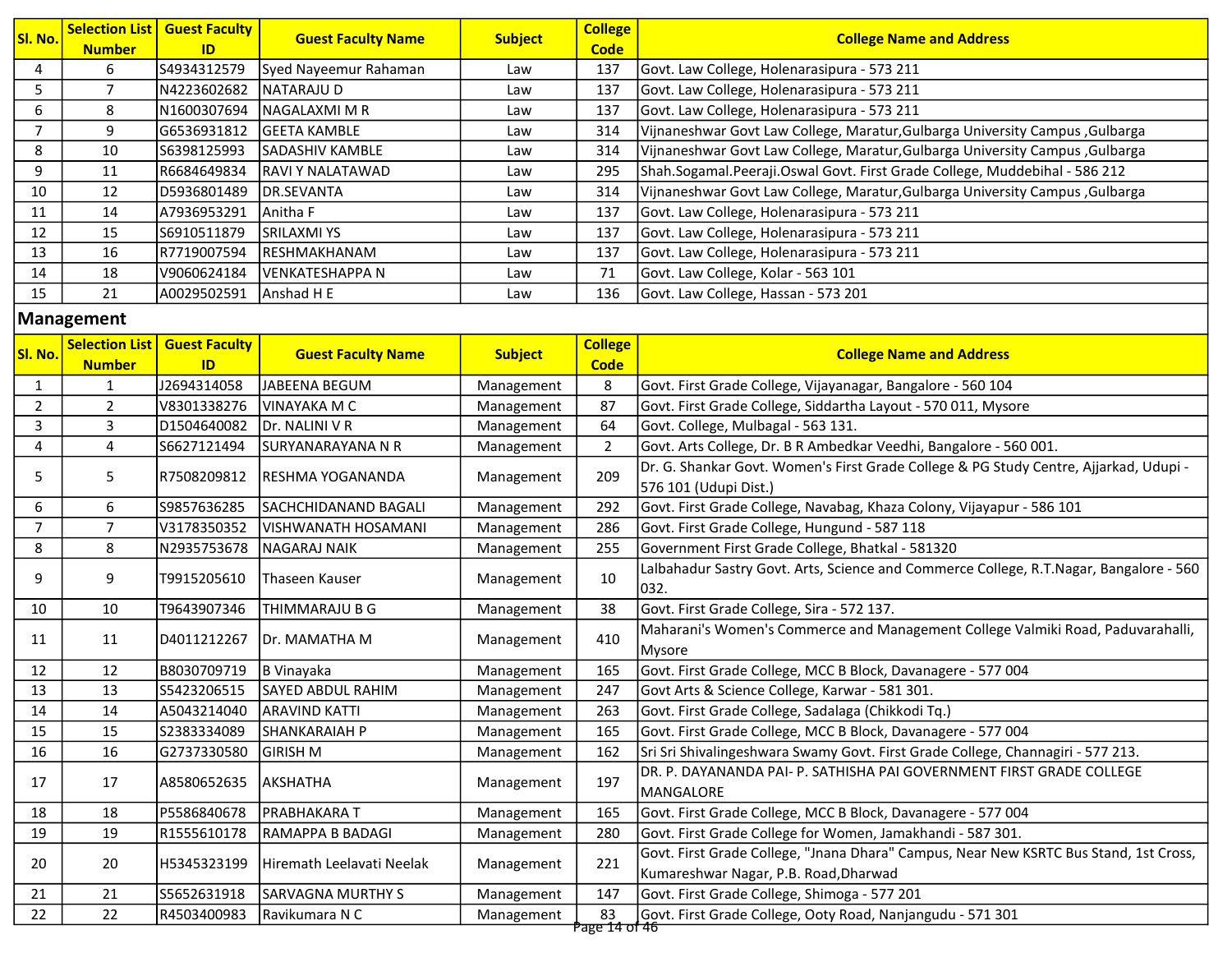| <b>Guest Faculty Name</b><br><b>Subject</b><br><b>College Name and Address</b><br><b>Code</b><br><b>Number</b><br>ID<br>R8400734092<br>RAVINDRAKUMAR JADHAV<br>Govt. First Grade College, Vijayanagar, Bangalore - 560 104<br>23<br>24<br>8<br>Management<br>24<br>25<br><b>DEEPAK D SOUZA M</b><br>Govt. Arts College, Chitradurga - 577 501.<br>D0657115670<br>151<br>Management<br>25<br>26<br>J3611127866<br>JYOTHI S<br>48<br>Govt. First Grade College, Tiptur - 572 201<br>Management<br>Maharani's Women's Commerce and Management College Valmiki Road, Paduvarahalli,<br>410<br>26<br>27<br>L6073203036<br>Lakshmeesha k s<br>Management<br>Mysore<br>78<br>27<br>28<br>A6442532336<br><b>ARAVIND M P</b><br>Govt. First Grade College, Kuvempu nagar, Mysore<br>Management<br>28<br>29<br>V9200515107<br>Vaishali Patil<br>Govt. First Grade College, Sadalaga (Chikkodi Tq.)<br>263<br>Management<br>29<br>31<br>P1151225386<br><b>PRAKASHA S P</b><br>I.D.S.G.Govt. College, Chikkamagalur - 577 102.<br>173<br>Management<br>30<br>Govt. First Grade College, Raibag - 591 317<br>32<br>P1177116576<br><b>PADMASHREE AGARE</b><br>270<br>Management<br>Govt. First Grade College, Byndoor - 576 214, (Kundapur Tq.)<br>31<br>33<br>R9536405224<br>RAVICHANDRA<br>Management<br>203<br>32<br>34<br>P7814302784<br>2<br>Govt. Arts College, Dr. B R Ambedkar Veedhi, Bangalore - 560 001.<br> PARVATHI S<br>Management<br>Govt. First Grade College, "Jnana Dhara" Campus, Near New KSRTC Bus Stand, 1st Cross,<br>221<br>35<br>R8522639549<br>Ramakrishna Hegde<br>Management | Sl. No. |
|--------------------------------------------------------------------------------------------------------------------------------------------------------------------------------------------------------------------------------------------------------------------------------------------------------------------------------------------------------------------------------------------------------------------------------------------------------------------------------------------------------------------------------------------------------------------------------------------------------------------------------------------------------------------------------------------------------------------------------------------------------------------------------------------------------------------------------------------------------------------------------------------------------------------------------------------------------------------------------------------------------------------------------------------------------------------------------------------------------------------------------------------------------------------------------------------------------------------------------------------------------------------------------------------------------------------------------------------------------------------------------------------------------------------------------------------------------------------------------------------------------------------------------------------------------------------------------------------|---------|
|                                                                                                                                                                                                                                                                                                                                                                                                                                                                                                                                                                                                                                                                                                                                                                                                                                                                                                                                                                                                                                                                                                                                                                                                                                                                                                                                                                                                                                                                                                                                                                                            |         |
|                                                                                                                                                                                                                                                                                                                                                                                                                                                                                                                                                                                                                                                                                                                                                                                                                                                                                                                                                                                                                                                                                                                                                                                                                                                                                                                                                                                                                                                                                                                                                                                            |         |
|                                                                                                                                                                                                                                                                                                                                                                                                                                                                                                                                                                                                                                                                                                                                                                                                                                                                                                                                                                                                                                                                                                                                                                                                                                                                                                                                                                                                                                                                                                                                                                                            |         |
|                                                                                                                                                                                                                                                                                                                                                                                                                                                                                                                                                                                                                                                                                                                                                                                                                                                                                                                                                                                                                                                                                                                                                                                                                                                                                                                                                                                                                                                                                                                                                                                            |         |
|                                                                                                                                                                                                                                                                                                                                                                                                                                                                                                                                                                                                                                                                                                                                                                                                                                                                                                                                                                                                                                                                                                                                                                                                                                                                                                                                                                                                                                                                                                                                                                                            |         |
|                                                                                                                                                                                                                                                                                                                                                                                                                                                                                                                                                                                                                                                                                                                                                                                                                                                                                                                                                                                                                                                                                                                                                                                                                                                                                                                                                                                                                                                                                                                                                                                            |         |
|                                                                                                                                                                                                                                                                                                                                                                                                                                                                                                                                                                                                                                                                                                                                                                                                                                                                                                                                                                                                                                                                                                                                                                                                                                                                                                                                                                                                                                                                                                                                                                                            |         |
|                                                                                                                                                                                                                                                                                                                                                                                                                                                                                                                                                                                                                                                                                                                                                                                                                                                                                                                                                                                                                                                                                                                                                                                                                                                                                                                                                                                                                                                                                                                                                                                            |         |
|                                                                                                                                                                                                                                                                                                                                                                                                                                                                                                                                                                                                                                                                                                                                                                                                                                                                                                                                                                                                                                                                                                                                                                                                                                                                                                                                                                                                                                                                                                                                                                                            |         |
|                                                                                                                                                                                                                                                                                                                                                                                                                                                                                                                                                                                                                                                                                                                                                                                                                                                                                                                                                                                                                                                                                                                                                                                                                                                                                                                                                                                                                                                                                                                                                                                            |         |
|                                                                                                                                                                                                                                                                                                                                                                                                                                                                                                                                                                                                                                                                                                                                                                                                                                                                                                                                                                                                                                                                                                                                                                                                                                                                                                                                                                                                                                                                                                                                                                                            |         |
| Kumareshwar Nagar, P.B. Road, Dharwad                                                                                                                                                                                                                                                                                                                                                                                                                                                                                                                                                                                                                                                                                                                                                                                                                                                                                                                                                                                                                                                                                                                                                                                                                                                                                                                                                                                                                                                                                                                                                      | 33      |
| 36<br>S1844101937<br>SHASHIKALA C P<br>54<br>Govt. First Grade College, M.G.Road, Chikkaballapur - 562 101.<br>34<br>Management                                                                                                                                                                                                                                                                                                                                                                                                                                                                                                                                                                                                                                                                                                                                                                                                                                                                                                                                                                                                                                                                                                                                                                                                                                                                                                                                                                                                                                                            |         |
| 35<br>37<br>S9367618456<br>Shiva Prakash kg<br>65<br>Govt. Womens College, Kolar - 563 101.<br>Management                                                                                                                                                                                                                                                                                                                                                                                                                                                                                                                                                                                                                                                                                                                                                                                                                                                                                                                                                                                                                                                                                                                                                                                                                                                                                                                                                                                                                                                                                  |         |
| 36<br>38<br>M5791926157<br>MUNIRATHNA N<br>20<br>Govt. First Grade College, Kadugodi - 560 067, Bangalore East<br>Management                                                                                                                                                                                                                                                                                                                                                                                                                                                                                                                                                                                                                                                                                                                                                                                                                                                                                                                                                                                                                                                                                                                                                                                                                                                                                                                                                                                                                                                               |         |
| 37<br>Govt. First Grade College, Madikere - 571 201<br>39<br>D4922947113<br>Dr.Manoj Y.B<br>215<br>Management                                                                                                                                                                                                                                                                                                                                                                                                                                                                                                                                                                                                                                                                                                                                                                                                                                                                                                                                                                                                                                                                                                                                                                                                                                                                                                                                                                                                                                                                              |         |
| 38<br>40<br>V3174714816<br>V. R. ASHALATHA<br>78<br>Govt. First Grade College, Kuvempu nagar, Mysore<br>Management                                                                                                                                                                                                                                                                                                                                                                                                                                                                                                                                                                                                                                                                                                                                                                                                                                                                                                                                                                                                                                                                                                                                                                                                                                                                                                                                                                                                                                                                         |         |
| 39<br>41<br>C1493554128<br>Chandrakala S.K<br>Govt. College for Women, M.C.Road, Mandya - 571 401.<br>98<br>Management                                                                                                                                                                                                                                                                                                                                                                                                                                                                                                                                                                                                                                                                                                                                                                                                                                                                                                                                                                                                                                                                                                                                                                                                                                                                                                                                                                                                                                                                     |         |
| 40<br>42<br>188<br>Govt. First Grade College, Bettampadi - 574 259, (Puttur Tq.)<br>P0651800263<br>PRIYALATHA D SILVA<br>Management                                                                                                                                                                                                                                                                                                                                                                                                                                                                                                                                                                                                                                                                                                                                                                                                                                                                                                                                                                                                                                                                                                                                                                                                                                                                                                                                                                                                                                                        |         |
| 41<br>43<br>V1627541981<br><b>VEENAD</b><br>48<br>Govt. First Grade College, Tiptur - 572 201<br>Management                                                                                                                                                                                                                                                                                                                                                                                                                                                                                                                                                                                                                                                                                                                                                                                                                                                                                                                                                                                                                                                                                                                                                                                                                                                                                                                                                                                                                                                                                |         |
| 42<br>44<br>Govt. First Grade College, Sirsi - 581 401<br>S5468923694<br>Sumesh Mirashi<br>256<br>Management                                                                                                                                                                                                                                                                                                                                                                                                                                                                                                                                                                                                                                                                                                                                                                                                                                                                                                                                                                                                                                                                                                                                                                                                                                                                                                                                                                                                                                                                               |         |
| 43<br>45<br>Janatha Government First Grade College, Basavapatna.<br>11184107116<br><b>ISSAK AHAMED</b><br>172<br>Management                                                                                                                                                                                                                                                                                                                                                                                                                                                                                                                                                                                                                                                                                                                                                                                                                                                                                                                                                                                                                                                                                                                                                                                                                                                                                                                                                                                                                                                                |         |
| Maharani's Women's Commerce and Management College Valmiki Road, Paduvarahalli,<br>410<br>47<br>B2667330211<br>44<br><b>BASAPPAC</b><br>Management<br>Mysore                                                                                                                                                                                                                                                                                                                                                                                                                                                                                                                                                                                                                                                                                                                                                                                                                                                                                                                                                                                                                                                                                                                                                                                                                                                                                                                                                                                                                               |         |
| 45<br>48<br>P5325911791<br>PRADEEPA<br>Govt. First Grade College, Shimoga - 577 201<br>147<br>Management                                                                                                                                                                                                                                                                                                                                                                                                                                                                                                                                                                                                                                                                                                                                                                                                                                                                                                                                                                                                                                                                                                                                                                                                                                                                                                                                                                                                                                                                                   |         |
| 46<br>49<br>Z6586727418<br>ZAFAR IQBAL<br>16<br>Govt. First Grade College, Yelahanka, Bangalore.- 560 064<br>Management                                                                                                                                                                                                                                                                                                                                                                                                                                                                                                                                                                                                                                                                                                                                                                                                                                                                                                                                                                                                                                                                                                                                                                                                                                                                                                                                                                                                                                                                    |         |
| 47<br>50<br>S1266815797<br>SHANKARAPPA MANDAL<br>346<br>Govt. First Grade College, Sandur - 583 119<br>Management                                                                                                                                                                                                                                                                                                                                                                                                                                                                                                                                                                                                                                                                                                                                                                                                                                                                                                                                                                                                                                                                                                                                                                                                                                                                                                                                                                                                                                                                          |         |
| 48<br>51<br>M4702709128<br>MANJUNATH E<br>GOVERNMENT FIRST GRADE COLLEGE, AJJAMPURA-577547 (TARIKERE TQ.)<br>Management<br>177                                                                                                                                                                                                                                                                                                                                                                                                                                                                                                                                                                                                                                                                                                                                                                                                                                                                                                                                                                                                                                                                                                                                                                                                                                                                                                                                                                                                                                                             |         |
| 49<br>52<br>V1093608618<br>56<br>Government College for Women, Chintamani - 563 125.<br>VENKATARAVANAMMA K V<br>Management                                                                                                                                                                                                                                                                                                                                                                                                                                                                                                                                                                                                                                                                                                                                                                                                                                                                                                                                                                                                                                                                                                                                                                                                                                                                                                                                                                                                                                                                 |         |
| GOVERNMENT FIRST GRADE COLLEGE FOR WOMEN, M.G. ROAD, NEAR STADIUM,<br>50<br>53<br>N1787229294<br>NAVEEN K C<br>114<br>Management<br> HASSAN - 573 201                                                                                                                                                                                                                                                                                                                                                                                                                                                                                                                                                                                                                                                                                                                                                                                                                                                                                                                                                                                                                                                                                                                                                                                                                                                                                                                                                                                                                                      |         |
| B7166124045<br>Belura Kotresh<br>Govt. First Grade College, Kengeri, Bangalore - 560 060<br>51<br>54<br>Management<br>18                                                                                                                                                                                                                                                                                                                                                                                                                                                                                                                                                                                                                                                                                                                                                                                                                                                                                                                                                                                                                                                                                                                                                                                                                                                                                                                                                                                                                                                                   |         |
| Govt. First Grade College, "Jnana Dhara" Campus, Near New KSRTC Bus Stand, 1st Cross,<br>55<br>B4479840159<br>221<br>52<br><b>BETHEL CHANDRASHEKAR</b><br>Management<br>Kumareshwar Nagar, P.B. Road, Dharwad                                                                                                                                                                                                                                                                                                                                                                                                                                                                                                                                                                                                                                                                                                                                                                                                                                                                                                                                                                                                                                                                                                                                                                                                                                                                                                                                                                              |         |
| 56<br><b>VENKATESHMURTHY BV</b><br>117<br>Govt. First Grade College for Women, Holenarasipura - 573 211<br>53<br>V2086538456<br>Management                                                                                                                                                                                                                                                                                                                                                                                                                                                                                                                                                                                                                                                                                                                                                                                                                                                                                                                                                                                                                                                                                                                                                                                                                                                                                                                                                                                                                                                 |         |
| 54<br>58<br>Govt. First Grade College, Kuvempu nagar, Mysore<br>S6212232539<br>SHIVABEERAPPA.M<br>Management<br>78                                                                                                                                                                                                                                                                                                                                                                                                                                                                                                                                                                                                                                                                                                                                                                                                                                                                                                                                                                                                                                                                                                                                                                                                                                                                                                                                                                                                                                                                         |         |
| 55<br>59<br>PRATIBHA M D<br>Govt. First Grade College, MCC B Block, Davanagere - 577 004<br>P7663742101<br>165<br>Management                                                                                                                                                                                                                                                                                                                                                                                                                                                                                                                                                                                                                                                                                                                                                                                                                                                                                                                                                                                                                                                                                                                                                                                                                                                                                                                                                                                                                                                               |         |
| GOVERNMENT FIRST GRADE COLLEGE FOR WOMEN, M.G. ROAD, NEAR STADIUM,<br>56<br>60<br><b>GIRISHA H J</b><br>G6223600615<br>114<br>Management<br>HASSAN - 573 201                                                                                                                                                                                                                                                                                                                                                                                                                                                                                                                                                                                                                                                                                                                                                                                                                                                                                                                                                                                                                                                                                                                                                                                                                                                                                                                                                                                                                               |         |
| B0807003484<br><b>BYRESH KM</b><br>Govt. First Grade College, Channapatna- 571 501.<br>57<br>61<br>31<br>Management                                                                                                                                                                                                                                                                                                                                                                                                                                                                                                                                                                                                                                                                                                                                                                                                                                                                                                                                                                                                                                                                                                                                                                                                                                                                                                                                                                                                                                                                        |         |
| 58<br>62<br>P4864938659<br>Prashantkumar<br>286<br>Govt. First Grade College, Hungund - 587 118<br>Management                                                                                                                                                                                                                                                                                                                                                                                                                                                                                                                                                                                                                                                                                                                                                                                                                                                                                                                                                                                                                                                                                                                                                                                                                                                                                                                                                                                                                                                                              |         |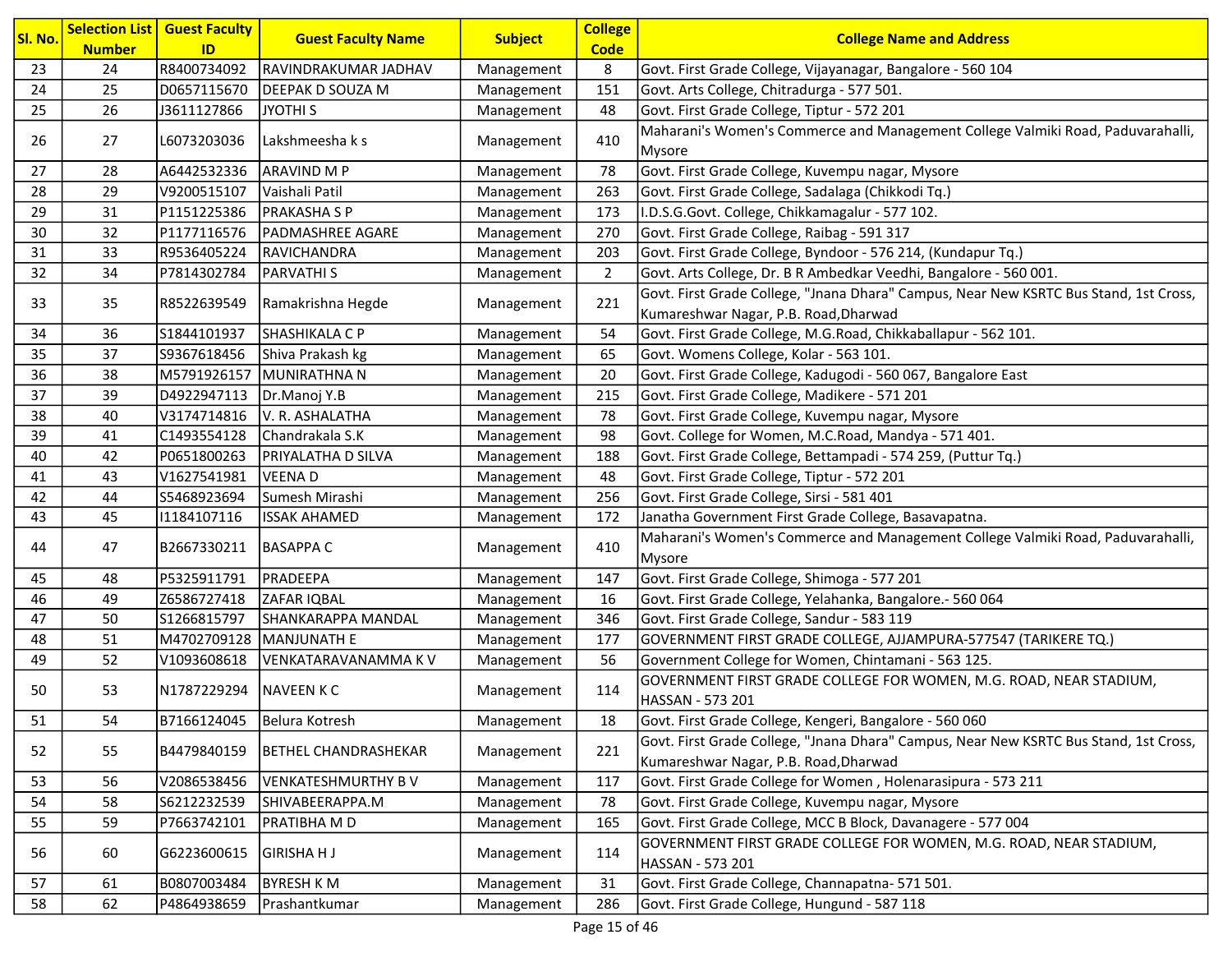| Sl. No. | <b>Number</b> | <b>Selection List   Guest Faculty</b><br>ID | <b>Guest Faculty Name</b>        | <b>Subject</b> | <b>College</b><br><b>Code</b> | <b>College Name and Address</b>                                                           |
|---------|---------------|---------------------------------------------|----------------------------------|----------------|-------------------------------|-------------------------------------------------------------------------------------------|
| 59      | 63            | P3050416558                                 | PRAKASH S MOMAYA                 | Management     | 256                           | Govt. First Grade College, Sirsi - 581 401                                                |
| 60      | 64            | B8816816010                                 | <b>BHAVYA S</b>                  | Management     | 78                            | Govt. First Grade College, Kuvempu nagar, Mysore                                          |
| 61      | 65            | T5794541501                                 | Thriveni.S.R                     | Management     | 24                            | Govt. First Grade College, Hoskote - 562 110.                                             |
|         |               |                                             |                                  |                |                               | Smt. Rukmini Shedthi Memorial National Govt. First Grade College, Barkur - 576 210        |
| 62      | 66            | G4669930636 GUNAPRIYA                       |                                  | Management     | 208                           | (Udupi Tq.)                                                                               |
| 63      | 67            | P2708937571                                 | PADMANABHARAO                    | Management     | 317                           | Govt. First Grade College, Shahapur - 585 223.                                            |
| 64      | 68            | A9510213745                                 | <b>AMIT GURAV</b>                | Management     | 277                           | SHRI SHRIPADBODH SWAMIJI GOVERNMENT FIRST GRADE COLLEGE, MUDALAGI                         |
| 65      | 71            | R2714033748                                 | <b>ROOPAHM</b>                   | Management     | 106                           | GOVT. FIRST GRADE COLLEGE, PANDAVAPURA - 571 434                                          |
| 66      | 72            | K9520032012                                 | KALLYANRADDY                     | Management     | 356                           | Govt. First Grade College, Humnabaad - 585 330                                            |
| 67      | 73            | A3414914249                                 | ASLAMPASHAH PEERZADE             | Management     | 264                           | Govt. First Grade College, Hukkeri - 591 309                                              |
| 68      | 74            | S5699004805                                 | SRISHAILA HEBBI                  | Management     | 292                           | Govt. First Grade College, Navabag, Khaza Colony, Vijayapur - 586 101                     |
|         |               |                                             |                                  |                | 410                           | Maharani's Women's Commerce and Management College Valmiki Road, Paduvarahalli,           |
| 69      | 75            | D2240443609                                 | Dr NAVEEN KUMAR H                | Management     |                               | Mysore                                                                                    |
| 70      | 76            | R2342846180                                 | <b>RANJAN BOPAIAH Y</b>          | Management     | 215                           | Govt. First Grade College, Madikere - 571 201                                             |
| 71      | 78            | K8150139551                                 | <b>KAVITHA J</b>                 | Management     | 98                            | Govt. College for Women, M.C.Road, Mandya - 571 401.                                      |
|         |               |                                             | <b>CHAITRA. V</b>                |                | 197                           | DR. P. DAYANANDA PAI- P. SATHISHA PAI GOVERNMENT FIRST GRADE COLLEGE                      |
| 72      | 79            | C9975603729                                 |                                  | Management     |                               | MANGALORE                                                                                 |
| 73      | 80            | S1414845015                                 | Shankarananad Y M                | Management     | 340                           | Smt. Saraladevi Satheshchandra Agarwal Govt. First Grade College, (Autonomous) S. N Pet   |
| 74      | 81            | S8401516668                                 | <b>SANDESH KUMAR G V</b>         | Management     | 94                            | Govt. First Grade College, N.A.P COLONY. MYSORE-OOTY ROAD, Gundlupet - 571 111            |
| 75      | 83            | N6733113005                                 | <b>NAGARAJ HUNDEKAR</b>          | Management     | 165                           | Govt. First Grade College, MCC B Block, Davanagere - 577 004                              |
| 76      | 84            | V7076809657                                 | <b>VIJENDRA PRABHU</b>           | Management     | 145                           | Smt. Indiragandhi Govt. First Grade College for Women, Sagar - 577 401.                   |
| 77      | 86            | K3341643846                                 | Kavitha T.N                      | Management     | 179                           | Govt. First Grade College, Kadur - 577 548.                                               |
| 78      | 87            | D2630636318                                 | <b>DR CHAITHANYA S</b>           | Management     | 48                            | Govt. First Grade College, Tiptur - 572 201                                               |
| 79      | 88            | R4147829564                                 | RAMANGOWDA<br>KULEKUMATAGI       | Management     | 151                           | Govt. Arts College, Chitradurga - 577 501.                                                |
| 80      | 89            | A4722406008                                 | AMULYA R.S                       | Management     | 156                           | Vedavathi Govt. First Grade College, Hiriyur - 577598                                     |
| 81      | 90            | R6169020461                                 | Roopa. R                         | Management     | 53                            | GOVT FIRST GRADE COLLEGE, VIVEKANANDA NAGAR, OPP VIDYANIKETHAN SCHOOL,                    |
|         |               |                                             |                                  |                |                               | RAILWAY STATION LINK, B.H. ROAD, TUMAKURU                                                 |
| 82      | 91            | R8974619992                                 | Ravikumar R J                    | Management     | 117                           | Govt. First Grade College for Women, Holenarasipura - 573 211                             |
| 83      | 92            | K1160145233                                 | <b>KOMALA D</b>                  | Management     | 147                           | Govt. First Grade College, Shimoga - 577 201                                              |
| 84      | 93            | A1920922949 ASHA S                          |                                  | Management     | 142                           | Sir.M.Vishweshwaraiah Govt. Arts & Commerce College, New Town, Bhadravathi - 577<br>1301. |
| 85      | 94            | K8367214859                                 | KHANDOJI RAO M H                 | Management     | 144                           | Govt. First Grade College, Holehonnur - 577 227, (Badravathi Tq.)                         |
| 86      | 95            | M2405331054                                 | Mohammed Aiyaz Samdani           | Management     | 8                             | Govt. First Grade College, Vijayanagar, Bangalore - 560 104                               |
| 87      | 96            | P4332612491                                 | PAVITRA ARI                      | Management     | 18                            | Govt. First Grade College, Kengeri, Bangalore - 560 060                                   |
| 88      | 97            | R0876539471                                 | RASHMI MAHESH<br>MAHENDRAKAR     | Management     | 265                           | Govt. First Grade College, Khanapura - 591 302                                            |
| 89      | 98            | V8159138568                                 | VEERESHA ARLURU                  | Management     | 165                           | Govt. First Grade College, MCC B Block, Davanagere - 577 004                              |
| 90      | 99            | B0110821509                                 | <b>BENJAMIN JACOB CHINTANALL</b> | Management     | 300                           | Govt. First Grade College, Jewargi- 585 310.                                              |
| 91      | 100           | B0507907257                                 | BHARATHI                         | Management     | 140                           | Govt. First Grade College, Hosanagara - 577 418.                                          |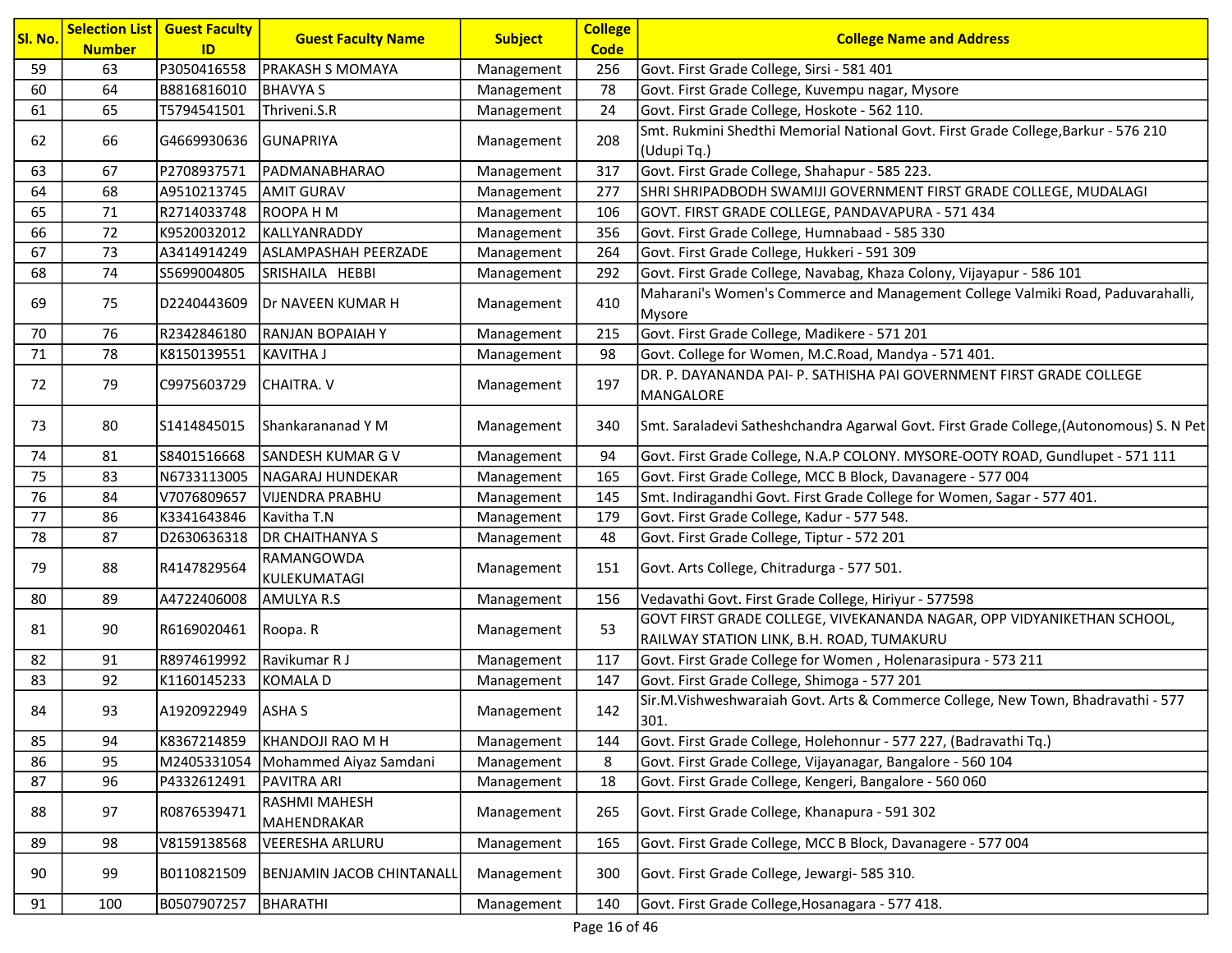| Sl. No. | <b>Number</b> | <b>Selection List   Guest Faculty</b><br>ID | <b>Guest Faculty Name</b>   | <b>Subject</b> | <b>College</b><br><b>Code</b> | <b>College Name and Address</b>                                                                                      |
|---------|---------------|---------------------------------------------|-----------------------------|----------------|-------------------------------|----------------------------------------------------------------------------------------------------------------------|
| 92      | 101           | S7617213882                                 | <b>SUSHANTH S</b>           | Management     | 145                           | Smt. Indiragandhi Govt. First Grade College for Women, Sagar - 577 401.                                              |
| 93      | 102           | V2811046234                                 | <b>VENUKS</b>               | Management     | 65                            | Govt. Womens College, Kolar - 563 101.                                                                               |
| 94      | 103           | S3842231957                                 | SATHYAMURTHY                | Management     | 410                           | Maharani's Women's Commerce and Management College Valmiki Road, Paduvarahalli,<br>Mysore                            |
| 95      | 104           | V2397806288                                 | <b>VINAY KUMAR M A</b>      | Management     | 173                           | I.D.S.G.Govt. College, Chikkamagalur - 577 102.                                                                      |
| 96      | 105           | S5176208260                                 | Sowjanya N                  | Management     | 165                           | Govt. First Grade College, MCC B Block, Davanagere - 577 004                                                         |
| 97      | 106           | M2868129467                                 | MANJUNATH N R               | Management     | 28                            | Govt. First Grade College, Ramanagara - 562159                                                                       |
| 98      | 107           | D0106812875                                 | DIVYA.H.K                   | Management     | 86                            | Govt. First Grade College for Women, Hunsur - 571 105                                                                |
| 99      | 108           | B1454922386                                 | <b>B SRINIVASA</b>          | Management     | 167                           | Govt. First Grade College, Honnali - 577 217                                                                         |
| 100     | 109           | P0463720392                                 | Prof.MAHESH MATHAD          | Management     | 280                           | Govt. First Grade College for Women, Jamakhandi - 587 301.                                                           |
| 101     | 110           | E4677126128                                 | <b>EMLIN N</b>              | Management     | 410                           | Maharani's Women's Commerce and Management College Valmiki Road, Paduvarahalli,<br>Mysore                            |
| 102     | 111           | L2982953576                                 | Lokesh P C                  | Management     | 48                            | Govt. First Grade College, Tiptur - 572 201                                                                          |
| 103     | 112           | V8110813613                                 | <b>VINYKUMAR V P</b>        | Management     | 330                           | Sri. Kolli Nageshwar Rao Govt. First Grade College, Gangavathi - 583 227.                                            |
| 104     | 113           | S5764516463                                 | <b>SHASHI KUMAR R</b>       | Management     | 65                            | Govt. Womens College, Kolar - 563 101.                                                                               |
|         |               |                                             |                             |                |                               | GOVERNMENT FIRST GRADE COLLEGE FOR WOMEN, M.G. ROAD, NEAR STADIUM,                                                   |
| 105     | 114           | P6522811010                                 | PADMINI.S                   | Management     | 114                           | HASSAN - 573 201                                                                                                     |
| 106     | 115           | R0237551022                                 | Rudrappa Kottur             | Management     | 168                           | Govt. First Grade College, Harihara - 577 601                                                                        |
| 107     | 116           | S8456818439                                 | <b>SHWETHA H S</b>          | Management     | 168                           | Govt. First Grade College, Harihara - 577 601                                                                        |
| 108     | 117           | M7772906657                                 | MAHESH                      | Management     | 173                           | I.D.S.G.Govt. College, Chikkamagalur - 577 102.                                                                      |
| 109     | 118           | K3367407701                                 | Kantharaja HM               | Management     | 8                             | Govt. First Grade College, Vijayanagar, Bangalore - 560 104                                                          |
| 110     | 119           | D1952603096                                 | Dr. Dyavanaika H K          | Management     | 74                            | Sri. D Devaraj urs Govt. First Grade College, Hunsur - 571 105.                                                      |
| 111     | 120           | V0383527881                                 | Vinayaka S R                | Management     | 167                           | Govt. First Grade College, Honnali - 577 217                                                                         |
| 112     | 121           | G1703230146                                 | <b>GREESHMAT</b>            | Management     | 186                           | Govt. First Grade College, Uppinangadi -574 241, (Puttur Tq.)                                                        |
| 113     | 122           | G6327811645                                 | Gayathri B                  | Management     | 147                           | Govt. First Grade College, Shimoga - 577 201                                                                         |
| 114     | 123           | S3224251345                                 | SHYAM PRASAD M A            | Management     | 215                           | Govt. First Grade College, Madikere - 571 201                                                                        |
| 115     | 124           | S2973127295                                 | Sujatha.M                   | Management     | 165                           | Govt. First Grade College, MCC B Block, Davanagere - 577 004                                                         |
| 116     | 125           | C5950209549                                 | CHETHAN KUMAR R M           | Management     | 410                           | Maharani's Women's Commerce and Management College Valmiki Road, Paduvarahalli,<br>Mysore                            |
| 117     | 126           | V8692932377                                 | <b>VISHWANATHA K C</b>      | Management     | 100                           | Govt. First Grade College, K.R.Pet - 571 426.                                                                        |
| 118     | 127           | K0835011477                                 | <b>KARIAPPAKS</b>           | Management     | 216                           | Govt. First Grade College, Virajpet - 571 218                                                                        |
| 119     | 128           |                                             | M9101310575   MANJUNATHA TK | Management     | 53                            | GOVT FIRST GRADE COLLEGE, VIVEKANANDA NAGAR, OPP VIDYANIKETHAN SCHOOL,<br> RAILWAY STATION LINK, B.H. ROAD, TUMAKURU |
| 120     | 129           | S0752625829                                 | SIDDARTH G NAIK             | Management     | 251                           | Govt. First Grade College Kumta(U.K) - 581 343                                                                       |
| 121     | 130           | K4799032189                                 | <b>KUMARAKS</b>             | Management     | 100                           | Govt. First Grade College, K.R.Pet - 571 426.                                                                        |
| 122     | 131           | S2744633240                                 | <b>SRIKANTH P</b>           | Management     | 20                            | Govt. First Grade College, Kadugodi - 560 067, Bangalore East                                                        |
| 123     | 133           | H6767841902                                 | <b>HARISH AR</b>            | Management     | 48                            | Govt. First Grade College, Tiptur - 572 201                                                                          |
| 124     | 135           | M0538824992                                 | MIR TAJDAR ALI              | Management     | 77                            | Govt. First Grade College, Periyapatna - 571 107.                                                                    |
| 125     | 138           | K9389320178                                 | Kanchana D                  | Management     | 78                            | Govt. First Grade College, Kuvempu nagar, Mysore                                                                     |
| 126     | 139           | S8958;11637                                 | <b>SUMACR</b>               | Management     | 97                            | Govt. College, Mandya - 571 401.                                                                                     |
| 127     | 140           | V8523339912                                 | VARIJAKSHI                  | Management     | 205                           | Govt. First Grade College & Post Graduation Centre Shankarnarayan - 576 227, (Kundapur<br>$Tq.$ )                    |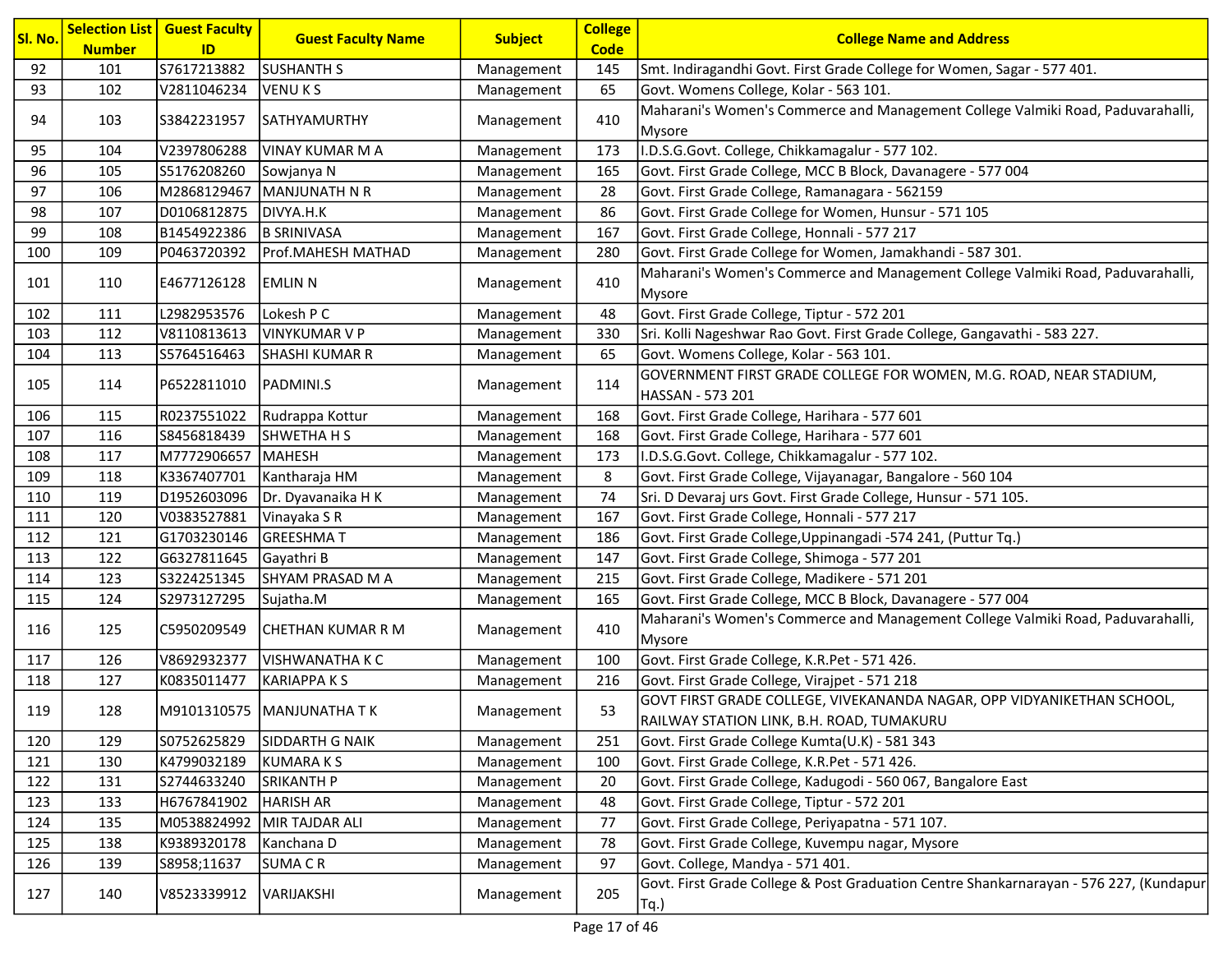| <mark>Sl. No.</mark> | <b>Number</b> | <b>Selection List   Guest Faculty</b><br>ID | <b>Guest Faculty Name</b>            | <b>Subject</b> | <b>College</b><br><b>Code</b> | <b>College Name and Address</b>                                                                                                |
|----------------------|---------------|---------------------------------------------|--------------------------------------|----------------|-------------------------------|--------------------------------------------------------------------------------------------------------------------------------|
| 128                  | 141           | K7988613335                                 | KUMAR D                              | Management     | 86                            | Govt. First Grade College for Women, Hunsur - 571 105                                                                          |
| 129                  | 142           | A7859805258                                 | <b>ASHWINI KN</b>                    | Management     | 140                           | Govt. First Grade College, Hosanagara - 577 418.                                                                               |
| 130                  | 143           | S9368013664                                 | <b>SURESH C</b>                      | Management     | 173                           | I.D.S.G.Govt. College, Chikkamagalur - 577 102.                                                                                |
| 131                  | 144           | D0379345915                                 | DESAI MAHAMEDHANIF DESAI             | Management     | 277                           | SHRI SHRIPADBODH SWAMIJI GOVERNMENT FIRST GRADE COLLEGE, MUDALAGI                                                              |
| 132                  | 145           | S0846124089                                 | Shanta Jadhav                        | Management     | 197                           | DR. P. DAYANANDA PAI- P. SATHISHA PAI GOVERNMENT FIRST GRADE COLLEGE<br>MANGALORE                                              |
| 133                  | 146           | M0353735807                                 | MITHUN DM                            | Management     | 105                           | Govt. First Grade College, Nagamangala - 571 432                                                                               |
| 134                  | 147           | S9043811365                                 | <b>SRIKANTAL</b>                     | Management     | 23                            | Govt. First Grade College, Vijaypura Road, Devanahalli - 562 110.                                                              |
| 135                  | 148           | S1469633395                                 | SHRADDHA BEVINAKATTI                 | Management     | 292                           | Govt. First Grade College, Navabag, Khaza Colony, Vijayapur - 586 101                                                          |
| 136                  | 149           | S6118719917                                 | Shreyas S M                          | Management     | 31                            | Govt. First Grade College, Channapatna- 571 501.                                                                               |
| 137                  | 150           | N8488740450                                 | NISHATH ANJUM B K                    | Management     | 8                             | Govt. First Grade College, Vijayanagar, Bangalore - 560 104                                                                    |
| 138                  | 151           | V1427724160                                 | Varada Raghavendra                   | Management     | 166                           | Govt. First Grade Womens College, Davanagere - 577 004                                                                         |
| 139                  | 152           | B4174900246                                 | <b>BINDUSHREE S</b>                  | Management     | $\overline{2}$                | Govt. Arts College, Dr. B R Ambedkar Veedhi, Bangalore - 560 001.                                                              |
| 140                  | 153           | V0798806109                                 | VIJAYAKUMAR JADHAV                   | Management     | 297                           | Govt. First Grade College, Sindagi - 586 128                                                                                   |
| 141                  | 154           | S5550640210                                 | Sumalatha V                          | Management     | 168                           | Govt. First Grade College, Harihara - 577 601                                                                                  |
| 142                  | 155           | P0796416379                                 | PRABHAKARA MURTHY M                  | Management     | 38                            | Govt. First Grade College, Sira - 572 137.                                                                                     |
| 143                  | 157           |                                             | M3526232106 Mahantesh Chikkanaragund | Management     | 262                           | Govt. First Grade College for Women's College, & Kannada P.G Study Centre, Bylahongala<br>591102                               |
| 144                  | 158           | P1561130291                                 | Pushpavathi k                        | Management     | 144                           | Govt. First Grade College, Holehonnur - 577 227, (Badravathi Tq.)                                                              |
| 145                  | 159           | M9871404003                                 | MAHENDRA KUMAR B R                   | Management     | 97                            | Govt. College, Mandya - 571 401.                                                                                               |
| 146                  | 160           | S3668103539                                 | Saritha M B                          | Management     | 213                           | Govt. First Grade College, Kushalanagar - 571 234, Somwarpet Tq                                                                |
| 147                  | 162           | S7696950183                                 | Soumya R                             | Management     | 3                             | Government Ramnarayan Chellaram College of Commerce & Management                                                               |
| 148                  | 163           | S6985729231                                 | Saraswati Y Shirahatti               | Management     | 221                           | Govt. First Grade College, "Jnana Dhara" Campus, Near New KSRTC Bus Stand, 1st Cross,<br>Kumareshwar Nagar, P.B. Road, Dharwad |
| 149                  | 164           | L7948035267                                 | lohit shankrappa talad               | Management     | 151                           | Govt. Arts College, Chitradurga - 577 501.                                                                                     |
| 150                  | 165           | A0034737794                                 | <b>ASHISH SHETTY</b>                 | Management     | 208                           | Smt. Rukmini Shedthi Memorial National Govt. First Grade College, Barkur - 576 210<br>(Udupi Tq.)                              |
| 151                  | 166           | Y8153102016                                 | yallappa hukkeri                     | Management     | 280                           | Govt. First Grade College for Women, Jamakhandi - 587 301.                                                                     |
| 152                  | 167           | V1521348309                                 | <b>VITTHAL HUGAR</b>                 | Management     | 264                           | Govt. First Grade College, Hukkeri - 591 309                                                                                   |
| 153                  | 169           | S4414638045                                 | Sunitha B                            | Management     | 169                           | Govt. First Grade College, Harapanahalli - 583 131                                                                             |
| 154                  | 170           | S0375831962                                 | <b>SHILPA B N</b>                    | Management     | 177                           | GOVERNMENT FIRST GRADE COLLEGE, AJJAMPURA-577547 (TARIKERE TQ.)                                                                |
| 155                  | 171           | P8060440961                                 | PRABHAKAR                            | Management     | 317                           | Govt. First Grade College, Shahapur - 585 223.                                                                                 |
| 156                  | 172           | A0339718915                                 | Anuradha T.S                         | Management     | 142                           | Sir.M.Vishweshwaraiah Govt. Arts & Commerce College, New Town, Bhadravathi - 577<br>301.                                       |
| 157                  | 173           | A2775416962                                 | Adil Sharif Roman                    | Management     | 31                            | Govt. First Grade College, Channapatna- 571 501.                                                                               |
|                      |               |                                             |                                      |                |                               | GOVT FIRST GRADE COLLEGE, VIVEKANANDA NAGAR, OPP VIDYANIKETHAN SCHOOL,                                                         |
| 158                  | 174           | T6787912241                                 | <b>THOUFIQULLA</b>                   | Management     | 53                            | RAILWAY STATION LINK, B.H. ROAD, TUMAKURU                                                                                      |
| 159                  | 175           | V2816854105                                 | <b>VANDANA K R</b>                   | Management     | 54                            | Govt. First Grade College, M.G.Road, Chikkaballapur - 562 101.                                                                 |
| 160                  | 176           | S2139105380                                 | SAROJADEVI                           | Management     | 300                           | Govt. First Grade College, Jewargi- 585 310.                                                                                   |
| 161                  | 177           | V1389113511                                 | VANI SHREE H A                       | Management     | 54                            | Govt. First Grade College, M.G.Road, Chikkaballapur - 562 101.                                                                 |
| 162                  | 178           | S7312336340                                 | <b>SUJATHA M</b>                     | Management     | 24                            | Govt. First Grade College, Hoskote - 562 110.                                                                                  |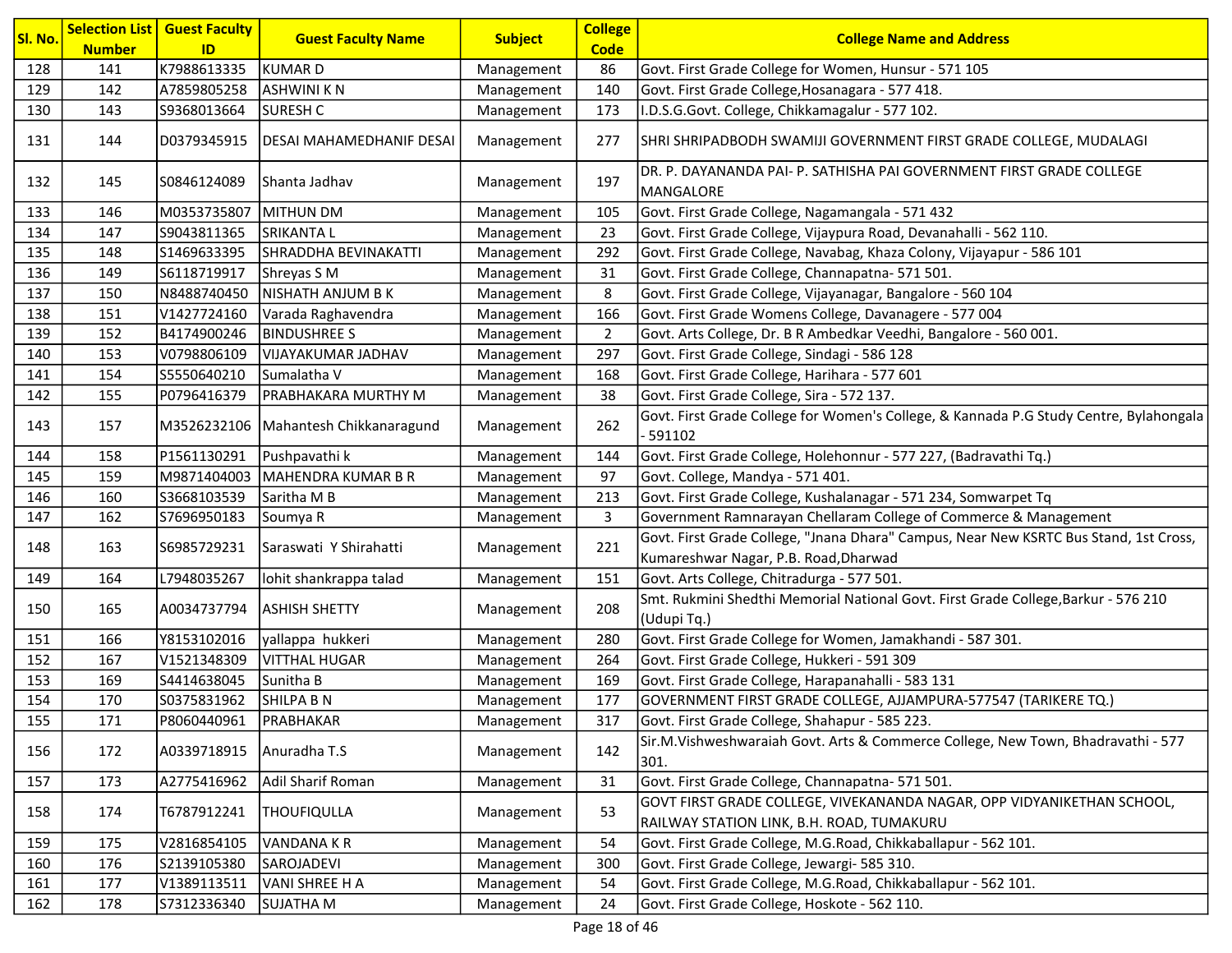| Sl. No. | <b>Number</b> | <b>Selection List   Guest Faculty</b><br>ID | <b>Guest Faculty Name</b>          | <b>Subject</b> | <b>College</b><br><b>Code</b> | <b>College Name and Address</b>                                                                     |
|---------|---------------|---------------------------------------------|------------------------------------|----------------|-------------------------------|-----------------------------------------------------------------------------------------------------|
| 163     | 179           | S4138429948                                 | Saheerabanu Andagi                 | Management     | 248                           | Govt. First Grade College, Haliyal - 581 329.                                                       |
| 164     | 180           | M8253734840                                 | MALLIKARJUNAGOUDA<br><b>GOUDAR</b> | Management     | 286                           | Govt. First Grade College, Hungund - 587 118                                                        |
| 165     | 181           | R9428309063                                 | <b>RENVICK AVINASH DIAS</b>        | Management     | 174                           | Govt. First Grade College, Koppa - 577 126.                                                         |
| 166     | 183           | S9783525128                                 | <b>SHANTHI K</b>                   | Management     | 201                           | Govt. First Grade College, Belandoor, Kaimana Post Puttur T Q D K574 202                            |
| 167     | 184           | C4262007214                                 | Chetan b k                         | Management     | 28                            | Govt. First Grade College, Ramanagara - 562159                                                      |
| 168     | 185           | N0797005964                                 | <b>NOOR AYESHA</b>                 | Management     | 54                            | Govt. First Grade College, M.G.Road, Chikkaballapur - 562 101.                                      |
| 169     | 186           | N6827325989                                 | NAVEENA TN                         | Management     | 102                           | Govt. College for Women, Maddur.                                                                    |
| 170     | 187           | B8894203590                                 | BASAVARAJ DAVAGI                   | Management     | 242                           | Smt.G.B.Ankalkoti, Govt. First Grade College, Shiggav - 581 205                                     |
| 171     | 188           | S4958536762                                 | <b>SHRUTHI S</b>                   | Management     | 106                           | GOVT. FIRST GRADE COLLEGE, PANDAVAPURA - 571 434                                                    |
| 172     | 189           | S9399013547                                 | <b>SAVITA PRABHU</b>               | Management     | 254                           | Govt. First Grade College, Honnavara - 581 334                                                      |
| 173     | 190           | A7905207813                                 | AJAYAKUMAR                         | Management     | 84                            | Govt. First Grade College, T.Narasipura - 571 124                                                   |
| 174     | 191           | V3961923082                                 | Vijayendra U Lad                   | Management     | 256                           | Govt. First Grade College, Sirsi - 581 401                                                          |
| 175     | 192           | V6078420180                                 | <b>VINUTHA M H</b>                 | Management     | 78                            | Govt. First Grade College, Kuvempu nagar, Mysore                                                    |
| 176     | 193           | S3655708187                                 | Shruthi. S. Suvarna                | Management     | 197                           | DR. P. DAYANANDA PAI- P. SATHISHA PAI GOVERNMENT FIRST GRADE COLLEGE                                |
|         |               |                                             |                                    |                |                               | MANGALORE                                                                                           |
| 177     | 194           | S1848543740                                 | <b>SHIVAMURTHY M</b>               | Management     | 139                           | Govt. First Grade College, Shikaripura - 577 427.                                                   |
| 178     | 195           | S6478522743                                 | SYED KHAJA MOHIUDDIN               | Management     | 356                           | Govt. First Grade College, Humnabaad - 585 330                                                      |
| 179     | 196           | S0790713779                                 | <b>SUMATN</b>                      | Management     | 114                           | GOVERNMENT FIRST GRADE COLLEGE FOR WOMEN, M.G. ROAD, NEAR STADIUM,<br> HASSAN - 573 201             |
| 180     | 197           | M4956322320                                 | MANJUNATH D                        | Management     | 74                            | Sri. D Devaraj urs Govt. First Grade College, Hunsur - 571 105.                                     |
| 181     | 198           | S1260331649                                 | <b>SHARATH N</b>                   | Management     | 87                            | Govt. First Grade College, Siddartha Layout - 570 011, Mysore                                       |
| 182     | 199           | S2003101668                                 | <b>SHANKAR YADAV SK</b>            | Management     | 362                           | Govt. First Grade College, Sagar                                                                    |
| 183     | 200           | T9670929226                                 | Tamagonda Balagonda Patil          | Management     | 265                           | Govt. First Grade College, Khanapura - 591 302                                                      |
| 184     | 201           | R7691701492                                 | Rashmi Nagaraj                     | Management     | 174                           | Govt. First Grade College, Koppa - 577 126.                                                         |
| 185     | 202           | M7108010321                                 | Mervin Felix Caleb                 | Management     | 78                            | Govt. First Grade College, Kuvempu nagar, Mysore                                                    |
| 186     | 203           | H4881036194                                 | <b>HARINI N</b>                    | Management     | 13                            | Govt. First Grade College, Malleshwaram - 560 012, Bangalore.                                       |
| 187     | 204           | P4511030281                                 | PRASAD P.HEGDE                     | Management     | 256                           | Govt. First Grade College, Sirsi - 581 401                                                          |
| 188     | 205           | P6918216971                                 | <b>PALLAVIS</b>                    | Management     | 74                            | Sri. D Devaraj urs Govt. First Grade College, Hunsur - 571 105.                                     |
| 189     | 206           | G2416432460                                 | GURUSWAMI HIREMATH                 | Management     | 262                           | Govt. First Grade College for Women's College, & Kannada P.G Study Centre, Bylahongala<br>$-591102$ |
| 190     | 207           | S5678821135                                 | <b>SUHAIL AHMED</b>                | Management     | 179                           | Govt. First Grade College, Kadur - 577 548.                                                         |
| 191     | 208           | R1872203250                                 | RAJESH KUMAR K                     | Management     | 139                           | Govt. First Grade College, Shikaripura - 577 427.                                                   |
| 192     | 209           | P3080219766                                 | Pearl Ansel R. Cabral              | Management     | 247                           | Govt Arts & Science College, Karwar - 581 301.                                                      |
| 193     | 210           | A3707637068                                 | <b>AVINASH</b>                     | Management     | 310                           | Govt. First Grade College for Women, Jewargi Colony- 585 102, Gulbarga                              |
| 194     | 211           | S9764818679                                 | SANGEETHA                          | Management     | 187                           | Govt. First Grade College, Belthangadi - 574 214.                                                   |
| 195     | 213           | C1771539115                                 | <b>CHIDANANDAY</b>                 | Management     | 320                           | Govt. College, Sindhanoor - 584 128.                                                                |
| 196     | 214           | R8997007889                                 | RAGHAVENDRA L                      | Management     | 156                           | Vedavathi Govt. First Grade College, Hiriyur - 577598                                               |
| 197     | 215           | S9760618635                                 | SHRIDHAR GANIGA                    | Management     | 211                           | Govt First Grade College Koteshwara, Kundapura                                                      |
| 198     | 216           | K6706535299                                 | Kaveri.D                           | Management     | 87                            | Govt. First Grade College, Siddartha Layout - 570 011, Mysore                                       |
| 199     | 217           | A2226747214                                 | ANUSHREE B C                       | Management     | 98                            | Govt. College for Women, M.C.Road, Mandya - 571 401.                                                |
| 200     | 218           | B4241425472                                 | <b>BHAVYASHREE KS</b>              | Management     | 87                            | Govt. First Grade College, Siddartha Layout - 570 011, Mysore                                       |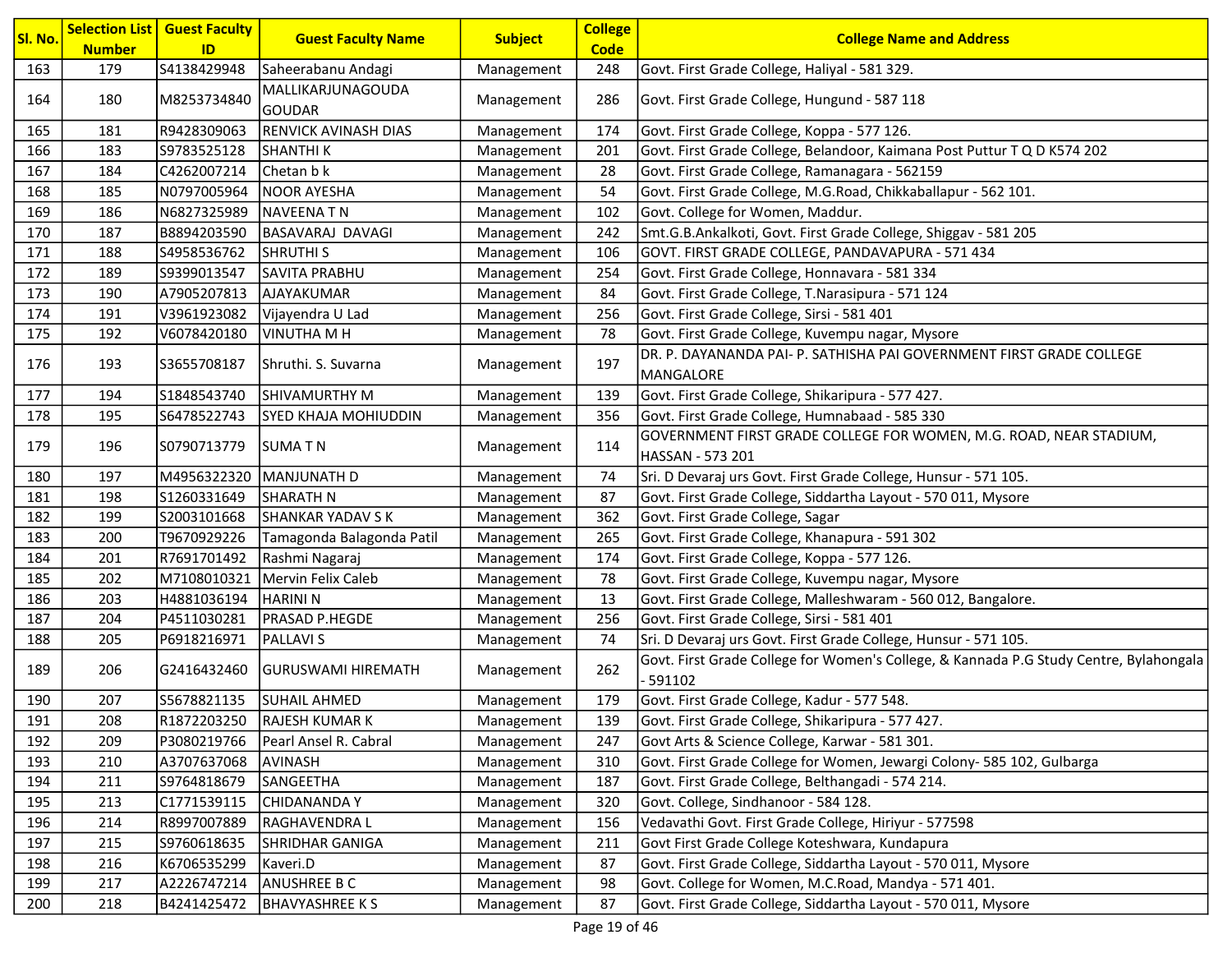|         |               | <b>Selection List   Guest Faculty</b> |                               |                | <b>College</b> |                                                                                          |
|---------|---------------|---------------------------------------|-------------------------------|----------------|----------------|------------------------------------------------------------------------------------------|
| Sl. No. | <b>Number</b> | ID                                    | <b>Guest Faculty Name</b>     | <b>Subject</b> | <b>Code</b>    | <b>College Name and Address</b>                                                          |
| 201     | 219           | D5613329822                           | DANESHWARI GUDDAD             | Management     | 248            | Govt. First Grade College, Haliyal - 581 329.                                            |
| 202     | 220           | K6410017720                           | KAVITHA Y N                   | Management     | 38             | Govt. First Grade College, Sira - 572 137.                                               |
| 203     | 221           | S2319945334                           | SHAHEENA.P                    | Management     | 151            | Govt. Arts College, Chitradurga - 577 501.                                               |
| 204     | 222           | S6771914108                           | <b>SUCHETHA C N</b>           | Management     | 151            | Govt. Arts College, Chitradurga - 577 501.                                               |
| 205     | 223           | B9126015137                           | <b>BIBI HALEEMA</b>           | Management     | 38             | Govt. First Grade College, Sira - 572 137.                                               |
| 206     | 224           | V7860334609                           | VIMALA PL                     | Management     | 54             | Govt. First Grade College, M.G.Road, Chikkaballapur - 562 101.                           |
| 207     | 226           | R9815005822                           | <b>RAKSHA</b>                 | Management     | 204            | Govt. First Grade College, Karkala - 574 104.                                            |
| 208     | 227           | H9323548320                           | <b>HARISH H R</b>             | Management     | 64             | Govt. College, Mulbagal - 563 131.                                                       |
| 209     | 228           | P6210714947                           | <b>PRIYANKA K S</b>           | Management     | 98             | Govt. College for Women, M.C.Road, Mandya - 571 401.                                     |
| 210     | 229           | N4422921424                           | Nayana. P. R                  | Management     | 116            | Govt. First Grade College, Holenarasepura - 573 211.                                     |
| 211     | 230           | S9498557231                           | <b>SUGUNA K</b>               | Management     | 78             | Govt. First Grade College, Kuvempu nagar, Mysore                                         |
| 212     | 231           | A1518820094                           | Anitha .h                     | Management     | 53             | GOVT FIRST GRADE COLLEGE, VIVEKANANDA NAGAR, OPP VIDYANIKETHAN SCHOOL,                   |
|         |               |                                       |                               |                |                | RAILWAY STATION LINK, B.H. ROAD, TUMAKURU                                                |
| 213     | 233           | A5728702161   Atheeth B S             |                               |                | 114            | GOVERNMENT FIRST GRADE COLLEGE FOR WOMEN, M.G. ROAD, NEAR STADIUM,                       |
|         |               |                                       |                               | Management     |                | HASSAN - 573 201                                                                         |
| 214     | 235           | N7698548764                           | NAGAMMA                       | Management     | 3              | Government Ramnarayan Chellaram College of Commerce & Management                         |
| 215     | 236           | N9765628119                           | NAVEEN KUMAR                  | Management     | 156            | Vedavathi Govt. First Grade College, Hiriyur - 577598                                    |
| 216     | 237           | T6050830300                           | Tabrez                        | Management     | 908            | Govt. First Grade College for Women, Gandada Koti, Hassan.                               |
| 217     | 238           | R5438802417                           | <b>RAMYAR</b>                 | Management     | 23             | Govt. First Grade College, Vijaypura Road, Devanahalli - 562 110.                        |
| 218     | 239           | P1036900192                           | <b>PAPANNAN</b>               | Management     | 3              | Government Ramnarayan Chellaram College of Commerce & Management                         |
| 219     | 240           | S9979204152                           | <b>SEEMA MARIA J</b>          | Management     | 142            | Sir.M.Vishweshwaraiah Govt. Arts & Commerce College, New Town, Bhadravathi - 577<br>301. |
| 220     | 241           | S4807633380                           | SHILPA UKKALI                 | Management     | 297            | Govt. First Grade College, Sindagi - 586 128                                             |
| 221     | 242           | M6957119781                           | MAHALAKSHMI K.S.              | Management     | 39             | Govt. First Grade College, Kunigal - 572 130.                                            |
| 222     | 243           | S5895012605                           | Suraj M Thakkarkar            | Management     | 251            | Govt. First Grade College Kumta(U.K) - 581 343                                           |
| 223     | 244           | A0808516355                           | <b>AJAYKUMAR B NIGASHETTY</b> | Management     | 295            | Shah.Sogamal.Peeraji.Oswal Govt. First Grade College, Muddebihal - 586 212               |
| 224     | 245           | J6366236707                           | Jayanandhini C                | Management     | 13             | Govt. First Grade College, Malleshwaram - 560 012, Bangalore.                            |
| 225     | 246           | S2644155850                           | SANGEETHA J                   | Management     | 91             | Govt. First Grade College, Hanur - 571 439, (Kollegal Tq.)                               |
| 226     | 248           | S1290003672                           | Sudha P                       | Management     | 3              | Government Ramnarayan Chellaram College of Commerce & Management                         |
| 227     | 249           | N2685847874                           | NAGARATHNA M MALAGI           | Management     | 3              | Government Ramnarayan Chellaram College of Commerce & Management                         |
| 228     | 250           | M2335146579 MADEVA M                  |                               | Management     | 111            | Govt. First Grade College for Women, K.R.Pet - 571 426                                   |
| 229     | 251           | D4909809336   Deepa C S               |                               | Management     | 124            | Govt. First Grade College, Channarayapatna - 573 116.                                    |
| 230     | 252           | P4378402431                           | <b>PRASHANTH N</b>            | Management     | 91             | Govt. First Grade College, Hanur - 571 439, (Kollegal Tq.)                               |
| 231     | 253           | L7952838091                           | LOKESHALS                     | Management     | 13             | Govt. First Grade College, Malleshwaram - 560 012, Bangalore.                            |
| 232     | 254           | H7168240616                           | HARSHITHA VH                  | Management     | 216            | Govt. First Grade College, Virajpet - 571 218                                            |
| 233     | 255           | L2080321262                           | <b>LATAR</b>                  | Management     | 186            | Govt. First Grade College, Uppinangadi -574 241, (Puttur Tq.)                            |
| 234     | 256           | S5930208326                           | SOWMYA HM                     | Management     | 3              | Government Ramnarayan Chellaram College of Commerce & Management                         |
| 235     | 257           | S7349523123                           | <b>SHANTHI S</b>              | Management     | 144            | Govt. First Grade College, Holehonnur - 577 227, (Badravathi Tq.)                        |
| 236     | 258           | M0350740716                           | Manohar S                     | Management     | 39             | Govt. First Grade College, Kunigal - 572 130.                                            |
| 237     | 259           | A9044924750                           | <b>ANUSHA JOSHI</b>           | Management     | 3              | Government Ramnarayan Chellaram College of Commerce & Management                         |
| 238     | 260           | A1564709594                           | <b>ANUPAMA KURANKOPPA</b>     | Management     | 248            | Govt. First Grade College, Haliyal - 581 329.                                            |
| 239     | 261           |                                       | M5293735455  MOHAN KUMARI H K | Management     | 908            | Govt. First Grade College for Women, Gandada Koti, Hassan.                               |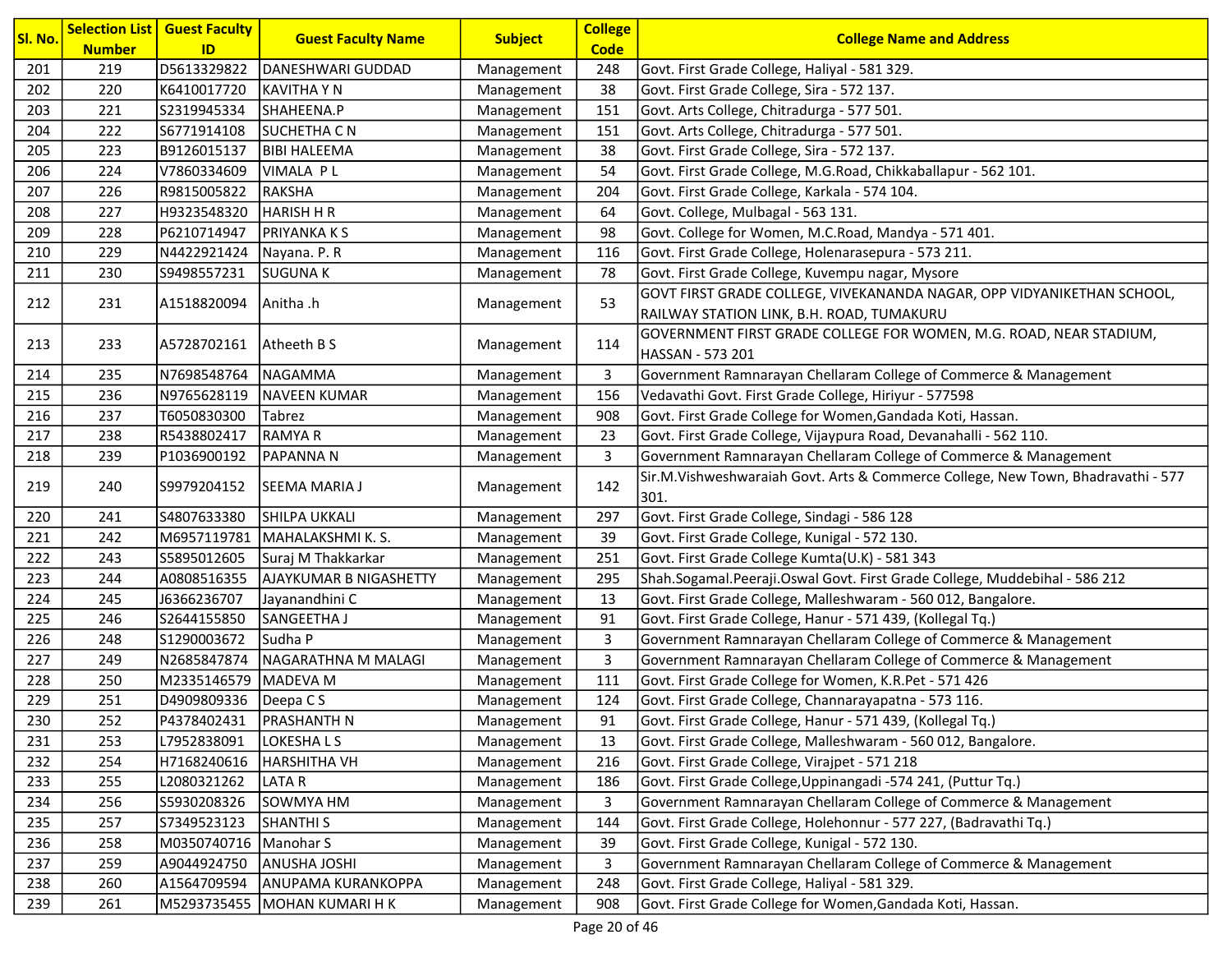| Sl. No. | <b>Number</b> | <b>Selection List   Guest Faculty</b><br>ID | <b>Guest Faculty Name</b>  | <b>Subject</b> | <b>College</b><br><b>Code</b> | <b>College Name and Address</b>                                                 |
|---------|---------------|---------------------------------------------|----------------------------|----------------|-------------------------------|---------------------------------------------------------------------------------|
| 240     | 262           | V1482634885                                 | VINAY D M                  | Management     | 131                           | Govt. First Grade College, Baanavara - 573 112, Arasikere Tq.                   |
| 241     | 263           | R6296111190                                 | Roopa R                    | Management     | 16                            | Govt. First Grade College, Yelahanka, Bangalore.- 560 064                       |
| 242     | 264           | P4740749644                                 | PUSHPA MULLUR              | Management     | 295                           | Shah.Sogamal.Peeraji.Oswal Govt. First Grade College, Muddebihal - 586 212      |
| 243     | 265           | S2748602027                                 | <b>SRIHARI SV</b>          | Management     | 149                           | Govt. First Grade College, Rippanpet - 577 426, Hosanagara Tq.                  |
| 244     | 266           | J9739213212                                 | <b>JNANAPOORNEL</b>        | Management     | 156                           | Vedavathi Govt. First Grade College, Hiriyur - 577598                           |
| 245     | 267           | H3192900998                                 | Hamsa H J                  | Management     | 3                             | Government Ramnarayan Chellaram College of Commerce & Management                |
| 246     | 268           | S1851622312                                 | <b>SURESH DABBI</b>        | Management     | 297                           | Govt. First Grade College, Sindagi - 586 128                                    |
| 247     | 269           | V4687505213                                 | Vanamala Hegde             | Management     | 211                           | Govt First Grade College Koteshwara, Kundapura                                  |
| 248     | 270           | Y8541000109                                 | Yasmeen Taj                | Management     | 3                             | Government Ramnarayan Chellaram College of Commerce & Management                |
| 249     | 271           | K4006923157                                 | <b>KUMAR GANAPATI NAIK</b> | Management     | 254                           | Govt. First Grade College, Honnavara - 581 334                                  |
| 250     | 272           | R0193217458                                 | ROOPASHREE K N             | Management     | 84                            | Govt. First Grade College, T.Narasipura - 571 124                               |
| 251     | 273           | P9651508848                                 | PRATHIBHA V M              | Management     | 79                            | Govt. First Grade College, Bannur - 571101 (T.N.Pura Tq.)                       |
| 252     | 274           | K1969924203                                 | Kiran Kumar C V            | Management     | 362                           | Govt. First Grade College, Sagar                                                |
| 253     | 275           | S7223101154                                 | <b>SOWMYA .C .J</b>        | Management     | 3                             | Government Ramnarayan Chellaram College of Commerce & Management                |
| 254     | 276           | D3163331550                                 | DHANYATHA D R              | Management     | 97                            | Govt. College, Mandya - 571 401.                                                |
| 255     | 277           | R2773300245                                 | <b>RADHIKA B S</b>         | Management     | 3                             | Government Ramnarayan Chellaram College of Commerce & Management                |
| 256     | 278           | M4686729230                                 | MANAMOHANA B               | Management     | 196                           | Govt. First Grade College, Sullia - 574 239                                     |
| 257     | 279           | M0989233454                                 | MANJUNATHAREDDY N M        | Management     | 56                            | Government College for Women, Chintamani - 563 125.                             |
| 258     | 280           | C3401111893                                 | Chaithra D R               | Management     | 89                            | Govt. First Grade College for Women, K.R.Nagar - 571 602.                       |
| 259     | 281           | N9190643331                                 | Nabeela Khan               | Management     | 79                            | Govt. First Grade College, Bannur - 571101 (T.N.Pura Tq.)                       |
| 260     | 282           | P7276405439                                 | PUSHPALATHA D L            | Management     | 198                           | Govt. First Grade College for Women, Mangalore - 575 001                        |
| 261     | 283           | V0365638366                                 | VIJAYALAXMI BELLUDI        | Management     | 145                           | Smt. Indiragandhi Govt. First Grade College for Women, Sagar - 577 401.         |
| 262     | 284           | H8138433615                                 | <b>HAJIRA BANU</b>         | Management     | 59                            | Govt. First Grade College, Gauribidanur - 561 208                               |
| 263     | 285           | M1284931609                                 | MALLIKARJUNA B M           | Management     | 152                           | H.P.P.C.Govt. College, Challakere - 577 522.                                    |
| 264     | 286           | C3397837864                                 | CHANDRASHEKAR HIREMATH     | Management     | 265                           | Govt. First Grade College, Khanapura - 591 302                                  |
| 265     | 287           | A0558446485                                 | AYESHA.N.SHARIFF           | Management     | 181                           | Govt. First Grade College, Tarikere - 577 228                                   |
| 266     | 288           | J8685416281                                 | JEELANI BANU               | Management     | 156                           | Vedavathi Govt. First Grade College, Hiriyur - 577598                           |
| 267     | 289           | S0969535543                                 | SHRUTHI C R                | Management     | 139                           | Govt. First Grade College, Shikaripura - 577 427.                               |
| 268     | 291           | K7180045206                                 | Kavyashree H A             | Management     | 74                            | Sri. D Devaraj urs Govt. First Grade College, Hunsur - 571 105.                 |
| 269     | 292           | M4710445735                                 | Mohammad Shafi Risaldar    | Management     | 297                           | Govt. First Grade College, Sindagi - 586 128                                    |
| 270     | 293           | P3433622152                                 | PUSHPAVATHI V              | Management     | 152                           | H.P.P.C.Govt. College, Challakere - 577 522.                                    |
| 271     | 294           | K4572234936                                 | K A MARUTHI                | Management     | 59                            | Govt. First Grade College, Gauribidanur - 561 208                               |
| 272     | 295           | M8386228695                                 | MAHANTHESHA N M            | Management     | 162                           | Sri Sri Shivalingeshwara Swamy Govt. First Grade College, Channagiri - 577 213. |
| 273     | 296           | Z8326422249                                 | ZAHEERUDDIN                | Management     | 141                           | Govt. First Grade College, Soraba - 577 429.                                    |
| 274     | 297           | R3505732061                                 | <b>ROOPA M R</b>           | Management     | 362                           | Govt. First Grade College, Sagar                                                |
| 275     | 299           | R5845844962                                 | Rooparani D Haval          | Management     | 277                           | SHRI SHRIPADBODH SWAMIJI GOVERNMENT FIRST GRADE COLLEGE, MUDALAGI               |
| 276     | 300           | A3603150181                                 | ABEED HUSSAIN MUJAWAR      | Management     | 253                           | Govt. First Grade College, Ankola - 581 353                                     |
| 277     | 301           | V0785734958                                 | <b>VIRUPAKSHA S HUGAR</b>  | Management     | 300                           | Govt. First Grade College, Jewargi- 585 310.                                    |
| 278     | 302           | J5746204807                                 | <b>JAYALAKSHMI</b>         | Management     | 204                           | Govt. First Grade College, Karkala - 574 104.                                   |
| 279     | 303           | N5862334579                                 | NAZIR AHAMAD HARAKARI      | Management     | 3                             | Government Ramnarayan Chellaram College of Commerce & Management                |
| 280     | 306           | M1102803411                                 | MAHADEVASWAMY RM           | Management     | 97                            | Govt. College, Mandya - 571 401.                                                |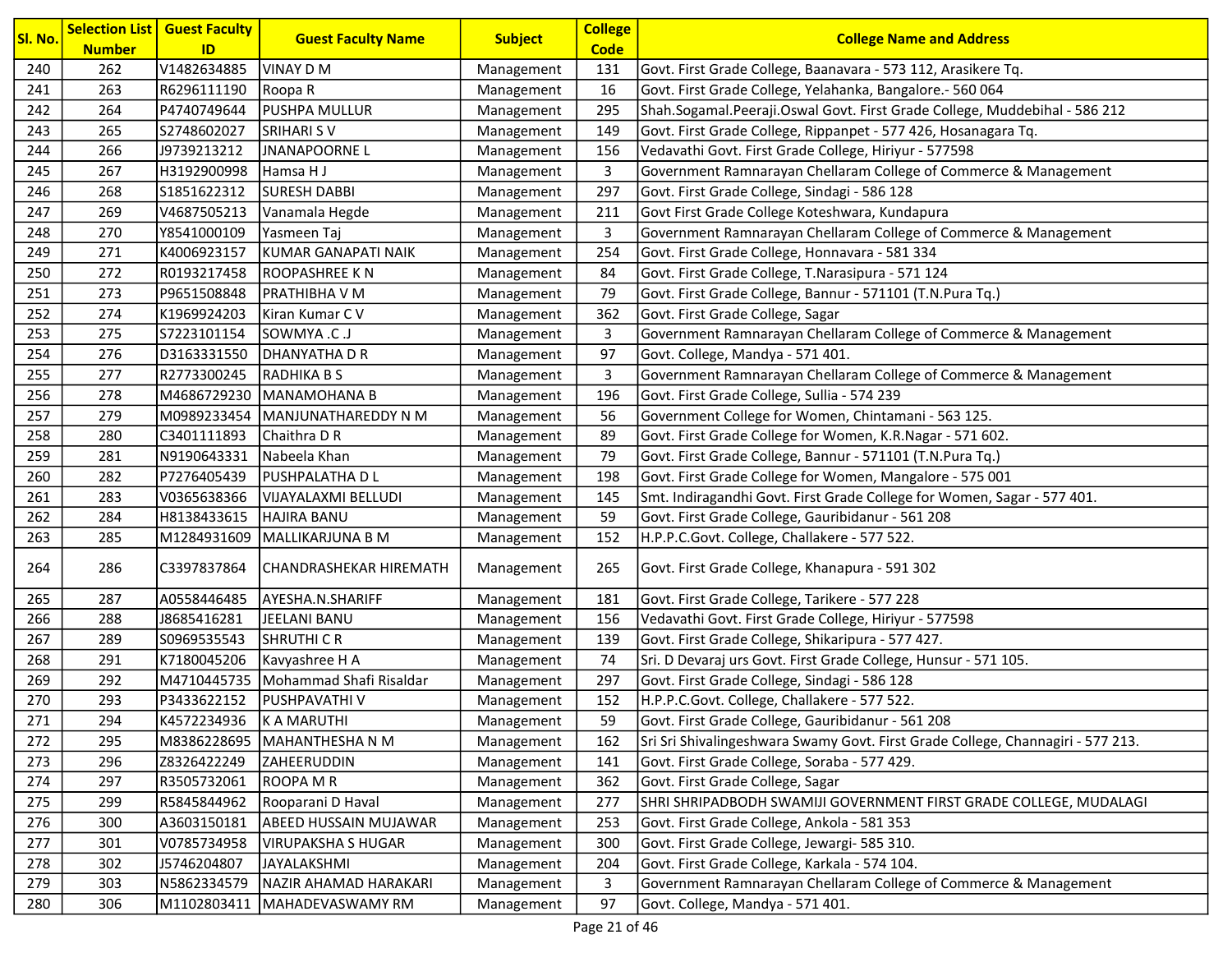| Sl. No. | <b>Number</b> | <b>Selection List   Guest Faculty</b><br>ID | <b>Guest Faculty Name</b>                 | <b>Subject</b> | <b>College</b><br><b>Code</b> | <b>College Name and Address</b>                                                         |
|---------|---------------|---------------------------------------------|-------------------------------------------|----------------|-------------------------------|-----------------------------------------------------------------------------------------|
| 281     | 307           | S7054509778                                 | <b>SHIVAKUMAR</b>                         | Management     | 124                           | Govt. First Grade College, Channarayapatna - 573 116.                                   |
| 282     | 308           | T9639000633                                 | Thanushree MD                             | Management     | 79                            | Govt. First Grade College, Bannur - 571101 (T.N.Pura Tq.)                               |
| 283     | 309           | S7052928266                                 | <b>SHRUTHIS</b>                           | Management     | 34                            | Govt. First Grade College, Kanakapura - 562 117                                         |
| 284     | 311           | K2008218467                                 | Kaveri Jagadal                            | Management     | 280                           | Govt. First Grade College for Women, Jamakhandi - 587 301.                              |
| 285     | 312           | L9237508463                                 | Lucy Stella I                             | Management     | 16                            | Govt. First Grade College, Yelahanka, Bangalore.- 560 064                               |
| 286     | 313           | Y6141023918                                 | YOGESHA M R                               | Management     | 114                           | GOVERNMENT FIRST GRADE COLLEGE FOR WOMEN, M.G. ROAD, NEAR STADIUM,<br>HASSAN - 573 201  |
| 287     | 316           | A7510736962                                 | ARCHANA M D                               | Management     | 13                            | Govt. First Grade College, Malleshwaram - 560 012, Bangalore.                           |
| 288     | 318           | S8304817218                                 | SHWETHASHREE E                            | Management     | 92                            | Govt. First Grade College, Chamarajnagar - 571 313.                                     |
| 289     | 319           | R0212808331                                 | <b>ROOPA SN</b>                           | Management     | 55                            | Government First Grade College and PG Centre, Chintamani - 563 125.                     |
| 290     | 320           | S9/05201053                                 | Sarish B E                                | Management     | 145                           | Smt. Indiragandhi Govt. First Grade College for Women, Sagar - 577 401.                 |
| 291     | 321           | S0592450791                                 | <b>SUBRAMANYA TR</b>                      | Management     | 139                           | Govt. First Grade College, Shikaripura - 577 427.                                       |
| 292     | 322           | A2551436235                                 | <b>ABDUL MUBEEN I</b><br><b>CHOUDHARY</b> | Management     | 254                           | Govt. First Grade College, Honnavara - 581 334                                          |
| 293     | 325           | S7656804521                                 | SHUBHASHREE G                             | Management     | 87                            | Govt. First Grade College, Siddartha Layout - 570 011, Mysore                           |
| 294     | 326           | R0054439057                                 | Raksha R Deshbhag                         | Management     | 247                           | Govt Arts & Science College, Karwar - 581 301.                                          |
| 295     | 327           | A9478112182                                 | <b>ALMAS SOFIA</b>                        | Management     | 340                           | Smt. Saraladevi Satheshchandra Agarwal Govt. First Grade College, (Autonomous) S. N Pet |
| 296     | 328           | R0573629672                                 | RAMYA R                                   | Management     | 69                            | Govt. First Grade College, Rajeev Gandhi Layout (KUDA), Robersonpet, K.G.F - 563 122    |
| 297     | 331           | D4999914042                                 | DHANYA VIVEK SUVARNA                      | Management     | 211                           | Govt First Grade College Koteshwara, Kundapura                                          |
| 298     | 333           | L0451433843                                 | <b>LYDIA</b>                              | Management     | 162                           | Sri Sri Shivalingeshwara Swamy Govt. First Grade College, Channagiri - 577 213.         |
| 299     | 334           | D0747605378                                 | <b>DHANYAKG</b>                           | Management     | 216                           | Govt. First Grade College, Virajpet - 571 218                                           |
| 300     | 335           | K9376942144                                 | Krishnananda Bhat Halkar                  | Management     | 251                           | Govt. First Grade College Kumta(U.K) - 581 343                                          |
| 301     | 336           | S3792915595                                 | SHEETAL M GADKAR                          | Management     | 253                           | Govt. First Grade College, Ankola - 581 353                                             |
| 302     | 337           | S2294216956                                 | Sneha Hiremath                            | Management     | 253                           | Govt. First Grade College, Ankola - 581 353                                             |
| 303     | 338           | C5044754196                                 | <b>C N PRAKASH</b>                        | Management     | 114                           | GOVERNMENT FIRST GRADE COLLEGE FOR WOMEN, M.G. ROAD, NEAR STADIUM,<br>HASSAN - 573 201  |
| 304     | 339           | P3906223540                                 | <b>PAVAN KH</b>                           | Management     | 908                           | Govt. First Grade College for Women, Gandada Koti, Hassan.                              |
| 305     | 340           | S4738509177                                 | Siraj Banu                                | Management     | 131                           | Govt. First Grade College, Baanavara - 573 112, Arasikere Tq.                           |
| 306     | 342           | L1502329161                                 | <b>LAKSHMI GS</b>                         | Management     | 102                           | Govt. College for Women, Maddur.                                                        |
| 307     | 343           | J6586505103                                 | JYOTHILAKSHMI                             | Management     | 97                            | Govt. College, Mandya - 571 401.                                                        |
| 308     | 344           | R1941247100                                 | <b>REKHANM</b>                            | Management     | 177                           | GOVERNMENT FIRST GRADE COLLEGE, AJJAMPURA-577547 (TARIKERE TQ.)                         |
| 309     | 345           | B6498252510                                 | <b>B SARVAMANGALA</b>                     | Management     | 306                           | Government First Grade College, Chincholi - 585 307                                     |
| 310     | 347           | A2270725893                                 | <b>ANAND BHANDARI</b>                     | Management     | 253                           | Govt. First Grade College, Ankola - 581 353                                             |
| 311     | 348           | P5570426692                                 | Pushpalatha D S                           | Management     | 150                           | Govt. First Grade College, Shiralakoppa - 577 428, Shikaripura Tq:                      |
| 312     | 350           | S2116826375                                 | S SANDANA KRISHNAN                        | Management     | 76                            | Govt. First Grade College, Heggadadevanakote - 571 114.                                 |
| 313     | 351           | D5938833170                                 | DILEEP M MASANAKATTI                      | Management     | 141                           | Govt. First Grade College, Soraba - 577 429.                                            |
| 314     | 352           | K5027849941                                 | Karnataka Secondary Educa                 | Management     | 9                             | Govt. First Grade College, K.R.Puram, Bangalore - 560 036.                              |
| 315     | 353           | V4554701866                                 | <b>VERONICA.D</b>                         | Management     | 69                            | Govt. First Grade College, Rajeev Gandhi Layout (KUDA), Robersonpet, K.G.F - 563 122    |
| 316     | 354           | T0916935854                                 | THEJASHWINI S                             | Management     | 73                            | Govt. First Grade College, K.R.Nagar - 571 602.                                         |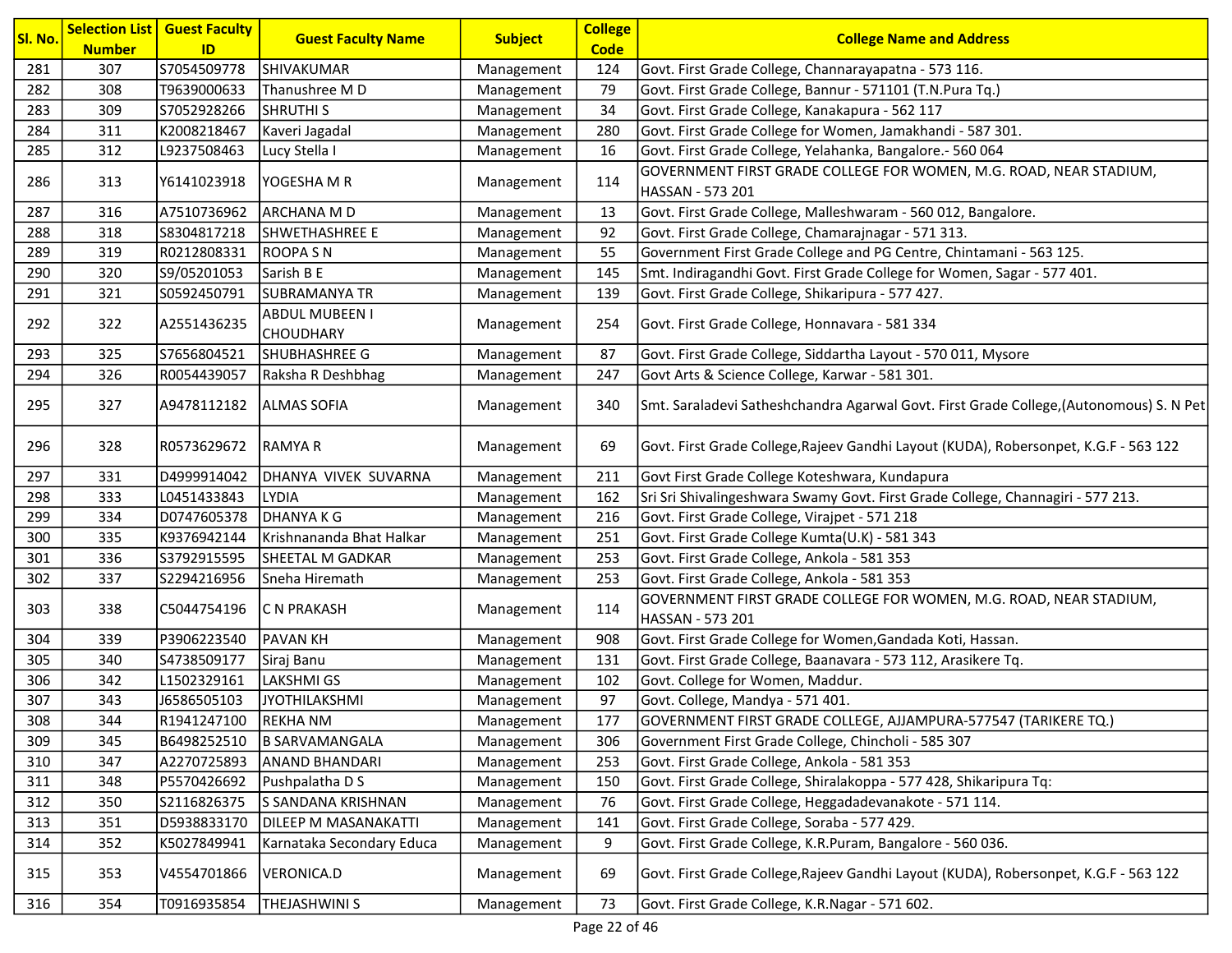| Sl. No. |               | <b>Selection List   Guest Faculty</b> | <b>Guest Faculty Name</b>       | <b>Subject</b> | <b>College</b> | <b>College Name and Address</b>                                                                |
|---------|---------------|---------------------------------------|---------------------------------|----------------|----------------|------------------------------------------------------------------------------------------------|
|         | <b>Number</b> | ID                                    |                                 |                | <b>Code</b>    |                                                                                                |
| 317     | 355           | K2474804785                           | KURUBARA SIDDALINGAPPA          | Management     | 346            | Govt. First Grade College, Sandur - 583 119                                                    |
| 318     | 356           | S0401619653                           | <b>SANDHYA B R</b>              | Management     | 130            | Govt. First Grade College, Udaypura, Chennarayapatna Tq.                                       |
| 319     | 357           | S9730133859                           | SHREENIDHI YADAV M V            | Management     | 181            | Govt. First Grade College, Tarikere - 577 228                                                  |
| 320     | 359           | U8129305839                           | USHA B S                        | Management     | 14             | Govt. First Grade College, Peenya, I stage, Bangalore - 560 058                                |
| 321     | 360           | M0785206366                           | Muktha M                        | Management     | 16             | Govt. First Grade College, Yelahanka, Bangalore.- 560 064                                      |
| 322     | 361           | M4844404844                           | <b>MAHESH S K</b>               | Management     | 130            | Govt. First Grade College, Udaypura, Chennarayapatna Tq.                                       |
| 323     | 363           | S6240603208                           | <b>SHAMA BANU</b>               | Management     | 56             | Government College for Women, Chintamani - 563 125.                                            |
| 324     | 366           | H1071328537                           | Harikrishna S R                 | Management     | 64             | Govt. College, Mulbagal - 563 131.                                                             |
| 325     | 367           | B9053311570                           | <b>BRUNDAS</b>                  | Management     | 13             | Govt. First Grade College, Malleshwaram - 560 012, Bangalore.                                  |
| 326     | 368           | G9620702984                           | <b>Gadadh Latha</b>             | Management     | 10             | Lalbahadur Sastry Govt. Arts, Science and Commerce College, R.T.Nagar, Bangalore - 560<br>032. |
| 327     | 369           | M9648426064                           | MAHAMMAD YUSUF WALIKAR          | Management     | 270            | Govt. First Grade College, Raibag - 591 317                                                    |
| 328     | 370           |                                       | M2716441610 MD ZAFRULLA SHARIFF | Management     | 84             | Govt. First Grade College, T.Narasipura - 571 124                                              |
| 329     | 371           | S9797521734                           | <b>SURESH</b>                   | Management     | 94             | Govt. First Grade College, N.A.P COLONY. MYSORE-OOTY ROAD, Gundlupet - 571 111                 |
| 330     | 372           | M9893254000                           | MEGHAHT                         | Management     | 174            | Govt. First Grade College, Koppa - 577 126.                                                    |
| 331     | 373           | R4584911478                           | RIZWANABANU SAVANUR             | Management     | 263            | Govt. First Grade College, Sadalaga (Chikkodi Tq.)                                             |
| 332     | 374           | R4200836015                           | <b>RAJESHWARI A</b>             | Management     | 10             | Lalbahadur Sastry Govt. Arts, Science and Commerce College, R.T.Nagar, Bangalore - 560<br>032. |
| 333     | 375           | S4929513809                           | <b>SOUMYA M</b>                 | Management     | 89             | Govt. First Grade College for Women, K.R.Nagar - 571 602.                                      |
| 334     | 377           | A6729133943                           | Arpitha N P                     | Management     | 908            | Govt. First Grade College for Women, Gandada Koti, Hassan.                                     |
| 335     | 378           |                                       | M1495325635   Manjunath Benni   | Management     | 257            | Govt. First Grade College, Siddapura - 581 355                                                 |
| 336     | 379           | A7400222338                           | <b>ANIL KUMAR G</b>             | Management     | 106            | GOVT. FIRST GRADE COLLEGE, PANDAVAPURA - 571 434                                               |
| 337     | 381           | J2110839611                           | Javed Bhasha D                  | Management     | 10             | Lalbahadur Sastry Govt. Arts, Science and Commerce College, R.T.Nagar, Bangalore - 560<br>032. |
| 338     | 382           | V5274947276                           | <b>VIDYASHRI P R</b>            | Management     | 102            | Govt. College for Women, Maddur.                                                               |
| 339     | 383           | H2009504007                           | <b>HEMA G</b>                   | Management     | 55             | Government First Grade College and PG Centre, Chintamani - 563 125.                            |
| 340     | 384           | S5236834196                           | <b>SWAPNA J.R</b>               | Management     | 908            | Govt. First Grade College for Women, Gandada Koti, Hassan.                                     |
| 341     | 386           | M1965359507                           | Mohamed irfan                   | Management     | 106            | GOVT. FIRST GRADE COLLEGE, PANDAVAPURA - 571 434                                               |
| 342     | 388           | S7117519426                           | SHREE LAKSHMI M.A.              | Management     | 113            | Govt. Arts College, Hassan - 573 201.                                                          |
| 343     | 389           | R1367206304                           | RENUKA CHALAWADI                | Management     | 10             | Lalbahadur Sastry Govt. Arts, Science and Commerce College, R.T.Nagar, Bangalore - 560<br>032. |
| 344     | 390           |                                       | M6880701500 MANJESH KUMAR M     | Management     | 92             | Govt. First Grade College, Chamarajnagar - 571 313.                                            |
| 345     | 391           | S8840352745                           | SHRUTHI.G.B                     | Management     | 172            | Janatha Government First Grade College, Basavapatna.                                           |
| 346     | 392           | R5280218346                           | Ravish M R                      | Management     | 105            | Govt. First Grade College, Nagamangala - 571 432                                               |
| 347     | 393           | M4768908698 Mahalakshmi               |                                 | Management     | 90             | Sri.Mahadeshwara Govt First Grade College, Kollegal - 571 440.                                 |
| 348     | 395           |                                       | M9837119513   Mohammed Pasha A  | Management     | 34             | Govt. First Grade College, Kanakapura - 562 117                                                |
| 349     | 397           |                                       | M2798508542 MADHU SUDHANA V K   | Management     | 362            | Govt. First Grade College, Sagar                                                               |
| 350     | 398           | K1760713708                           | Kiran raju P                    | Management     | 11             | Government First Grade College, Rajajinagar                                                    |
| 351     | 399           | G8655234134                           | <b>GIRISH</b>                   | Management     | 360            | Govt. First Grade College for Women, Byrapura, T.Narasipura Tq, Mysore-571124                  |
| 352     | 401           | R2218402527                           | RAJATH                          | Management     | 55             | Government First Grade College and PG Centre, Chintamani - 563 125.                            |
| 353     | 402           | V6718727826                           | Vinay D M                       | Management     | 113            | Govt. Arts College, Hassan - 573 201.                                                          |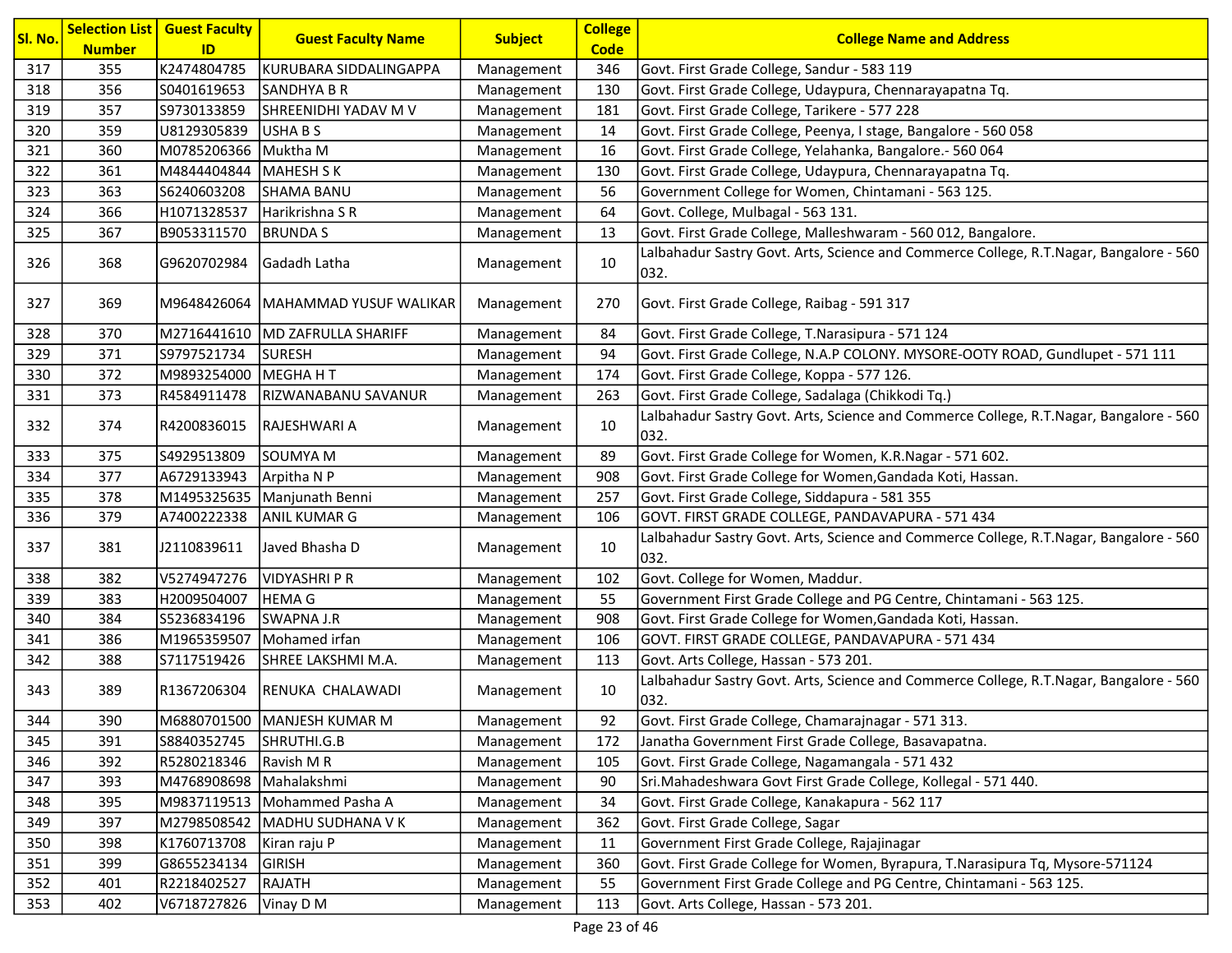| SI. No. | <b>Number</b> | <b>Selection List   Guest Faculty</b><br>ID | <b>Guest Faculty Name</b> | <b>Subject</b> | <b>College</b><br><b>Code</b> | <b>College Name and Address</b>                                                |
|---------|---------------|---------------------------------------------|---------------------------|----------------|-------------------------------|--------------------------------------------------------------------------------|
| 354     | 403           | A3902101995                                 | <b>AMARESH PATIL</b>      | Management     | 16                            | Govt. First Grade College, Yelahanka, Bangalore.- 560 064                      |
| 355     | 404           | C5821723535                                 | CHETHAN KUMAR N G         | Management     | 92                            | Govt. First Grade College, Chamarajnagar - 571 313.                            |
| 356     | 407           | P1987200535                                 | Padmashree K M            | Management     | 89                            | Govt. First Grade College for Women, K.R.Nagar - 571 602.                      |
| 357     | 408           | S4307301211                                 | Sumayya tabassum          | Management     | 216                           | Govt. First Grade College, Virajpet - 571 218                                  |
| 358     | 415           | S1480310878                                 | SHIVALEELA SALIMATH       | Management     | 9                             | Govt. First Grade College, K.R.Puram, Bangalore - 560 036.                     |
| 359     | 417           | K5001248179                                 | Kavya P G                 | Management     | 131                           | Govt. First Grade College, Baanavara - 573 112, Arasikere Tq.                  |
| 360     | 419           | P4828543885                                 | Purnima.Sannamani         | Management     | 257                           | Govt. First Grade College, Siddapura - 581 355                                 |
| 361     | 421           | N5127332797                                 | <b>NAMITHA M</b>          | Management     | 94                            | Govt. First Grade College, N.A.P COLONY. MYSORE-OOTY ROAD, Gundlupet - 571 111 |
| 362     | 422           | A9342816890                                 | <b>AMBARISHA KN</b>       | Management     | 64                            | Govt. College, Mulbagal - 563 131.                                             |
| 363     | 423           | S2423336472                                 | Seema begum Begum         | Management     | 148                           | Govt. First Grade College and PG Centre, Thirthahalli - 577 432                |
| 364     | 424           | S1890510597                                 | <b>SUNIL</b>              | Management     | 9                             | Govt. First Grade College, K.R.Puram, Bangalore - 560 036.                     |
| 365     | 425           | P0466530493                                 | <b>PALLAVIKR</b>          | Management     | 131                           | Govt. First Grade College, Baanavara - 573 112, Arasikere Tq.                  |
| 366     | 426           | S7187556437                                 | Sowmya Bk                 | Management     | 105                           | Govt. First Grade College, Nagamangala - 571 432                               |
| 367     | 427           | V1556045196                                 | Vidya M N                 | Management     | 176                           | Govt. First Grade College, Narasimharajapura - 577 134.                        |
| 368     | 428           | R2323641248                                 | <b>RAVIKUMAR H C</b>      | Management     | 34                            | Govt. First Grade College, Kanakapura - 562 117                                |
| 369     | 429           | D3172744152                                 | <b>DUNDAPPA PATIL</b>     | Management     | 148                           | Govt. First Grade College and PG Centre, Thirthahalli - 577 432                |
| 370     | 434           | C3948620862                                 | <b>CHYTHRA M</b>          | Management     | 86                            | Govt. First Grade College for Women, Hunsur - 571 105                          |
| 371     | 435           | S2985138961                                 | SANGEETHA N               | Management     | 88                            | Govt. First Grade College, Hullahalli - 571 314, Nanjangud Tq                  |
| 372     | 437           | R1396424358                                 | RUKMINI R L               | Management     | 9                             | Govt. First Grade College, K.R.Puram, Bangalore - 560 036.                     |
| 373     | 438           | R7542648745                                 | RAJESHWARI D              | Management     | 23                            | Govt. First Grade College, Vijaypura Road, Devanahalli - 562 110.              |
| 374     | 439           | B5442118989                                 | Bindu k n                 | Management     | 107                           | Govt. First Grade College, Bharathinagara - 571 422, Maddur Tq.                |
| 375     | 441           | R7794603636                                 | RAKESH G M                | Management     | 141                           | Govt. First Grade College, Soraba - 577 429.                                   |
| 376     | 442           | S3703308975                                 | Soumya BL                 | Management     | 119                           | GOVERNMENT FIRST GRADE COLLEGE, SAKLESHPUR-573134 HASSAN DIST                  |
| 377     | 443           | N5160302219                                 | Neela B R                 | Management     | 105                           | Govt. First Grade College, Nagamangala - 571 432                               |
| 378     | 445           | S1179025585                                 | Sukanya J                 | Management     | 113                           | Govt. Arts College, Hassan - 573 201.                                          |
| 379     | 446           | G3409417526                                 | GEETHA S R                | Management     | 77                            | Govt. First Grade College, Periyapatna - 571 107.                              |
| 380     | 449           | R2799913332                                 | ROHITH S                  | Management     | 117                           | Govt. First Grade College for Women, Holenarasipura - 573 211                  |
| 381     | 450           | M2267033684                                 | Megha                     | Management     | 211                           | Govt First Grade College Koteshwara, Kundapura                                 |
| 382     | 453           | R3351130397                                 | Radha B                   | Management     | 176                           | Govt. First Grade College, Narasimharajapura - 577 134.                        |
| 383     | 456           | S7520721165                                 | Sindhu A S                | Management     | 92                            | Govt. First Grade College, Chamarajnagar - 571 313.                            |
| 384     | 458           | M1013509959 MEGHANA K                       |                           | Management     | 56                            | Government College for Women, Chintamani - 563 125.                            |
| 385     | 459           | P1147327847                                 | POORNIMA JOGI S           | Management     | 9                             | Govt. First Grade College, K.R.Puram, Bangalore - 560 036.                     |
| 386     | 460           | A3008000084                                 | Ambashree Ghanathe        | Management     | 150                           | Govt. First Grade College, Shiralakoppa - 577 428, Shikaripura Tq:             |
| 387     | 462           | K9396612189                                 | <b>KAVYA M S</b>          | Management     | 28                            | Govt. First Grade College, Ramanagara - 562159                                 |
| 388     | 464           | D3123002736                                 | Deepa K                   | Management     | 17                            | Govt. First Grade College, Hosur Road - 560 030, Sarjapur                      |
| 389     | 465           | S9365723112                                 | SARVOTHAM R S             | Management     | 34                            | Govt. First Grade College, Kanakapura - 562 117                                |
| 390     | 466           | D1367119724                                 | Dr.GANGADHARAIAH D.N      | Management     | 55                            | Government First Grade College and PG Centre, Chintamani - 563 125.            |
| 391     | 468           | B7204404574                                 | BABY                      | Management     | 94                            | Govt. First Grade College, N.A.P COLONY. MYSORE-OOTY ROAD, Gundlupet - 571 111 |
| 392     | 470           | A5675002216                                 | <b>ANUSHYA CT</b>         | Management     | 20                            | Govt. First Grade College, Kadugodi - 560 067, Bangalore East                  |
| 393     | 473           | T5054442897                                 | Tasbiya Taskeen           | Management     | 148                           | Govt. First Grade College and PG Centre, Thirthahalli - 577 432                |
| 394     | 475           | P9632132722                                 | Prema.U.S                 | Management     | 130                           | Govt. First Grade College, Udaypura, Chennarayapatna Tq.                       |
| 395     | 478           | S3149001101                                 | <b>SPOORTHY B</b>         | Management     | 17                            | Govt. First Grade College, Hosur Road - 560 030, Sarjapur                      |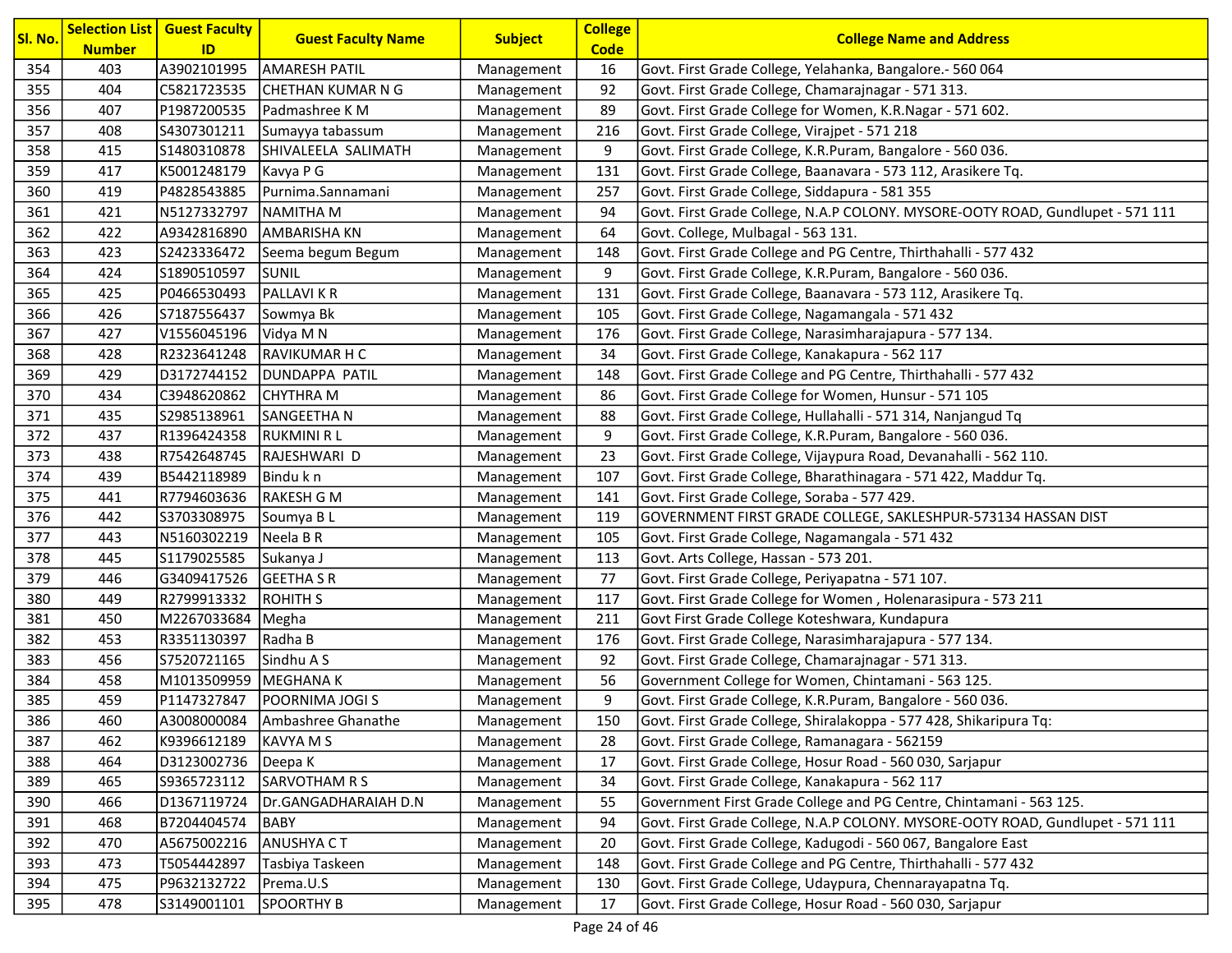| SI. No.        | <b>Number</b>                          | <b>Selection List   Guest Faculty</b><br>ID | <b>Guest Faculty Name</b> | <b>Subject</b>     | <b>College</b><br><b>Code</b> | <b>College Name and Address</b>                                                       |
|----------------|----------------------------------------|---------------------------------------------|---------------------------|--------------------|-------------------------------|---------------------------------------------------------------------------------------|
| 396            | 480                                    | H6972500018                                 | HARSHITHA. L.M            | Management         | 91                            | Govt. First Grade College, Hanur - 571 439, (Kollegal Tq.)                            |
|                | <b>Mathematics</b>                     |                                             |                           |                    |                               |                                                                                       |
|                |                                        |                                             |                           |                    |                               |                                                                                       |
| Sl. No.        | <b>Selection List</b><br><b>Number</b> | <b>Guest Faculty</b><br>ID                  | <b>Guest Faculty Name</b> | <b>Subject</b>     | <b>College</b><br><b>Code</b> | <b>College Name and Address</b>                                                       |
| $\mathbf{1}$   | 2                                      | S0168319148                                 | <b>SHARANAGOUDA</b>       | Mathematics        | 318                           | Govt. First Grade College, Surapura - 585 224.                                        |
| $2^{\circ}$    | 3                                      | S4517023802                                 | <b>S V SOMASHEKARA</b>    | Mathematics        | 65                            | Govt. Womens College, Kolar - 563 101.                                                |
| 3              | 5                                      | L0133111416                                 | LAKSHMI R K               | Mathematics        | 65                            | Govt. Womens College, Kolar - 563 101.                                                |
| $\overline{4}$ | 6                                      | N2985644404                                 | Nagaveni M                | Mathematics        | 169                           | Govt. First Grade College, Harapanahalli - 583 131                                    |
| 5              | 9                                      | M4331523273                                 | MADHUSHREE N.S            | Mathematics        | 72                            | Maharanis Science College for Women, Mysore - 570 005.                                |
| 6              | 10                                     | V6252417705                                 | <b>VENKATESHAKS</b>       | Mathematics        | 166                           | Govt. First Grade Womens College, Davanagere - 577 004                                |
| $\overline{7}$ | 11                                     | S9404905401                                 | <b>SHAMSHAD BEGUM</b>     | <b>Mathematics</b> | 331                           | Govt. First Grade College, Koppal - 583 231                                           |
| 8              | 13                                     | K8540651883                                 | KRISHNADS                 | Mathematics        | 16                            | Govt. First Grade College, Yelahanka, Bangalore.- 560 064                             |
| 9              | 14                                     | V7006438654                                 | veena b                   | Mathematics        | 183                           | Govt. First Grade College, Birur - 577 116, Kadur Tq.                                 |
| 10             | 15                                     | P7972632382                                 | <b>POORNIMAKJ</b>         | Mathematics        | 152                           | H.P.P.C.Govt. College, Challakere - 577 522.                                          |
| 11             | 16                                     | M2888138305                                 | Madhusoodana S H          | Mathematics        | 112                           | Govt. Science College, Hassan - 573 201.                                              |
| 12             | 17                                     | N8055823098                                 | NETAJI DADARAO            | Mathematics        | 355                           | Govt. First Grade College, Bhalki - 585 328                                           |
| 13             | 18                                     | A3636200647                                 | <b>ASHWINI</b>            | Mathematics        | 6                             | Maharanis Science College for Women, Bangalore - 560 001.                             |
| 14             | 19                                     | A5566109295                                 | <b>ABHILASHA C D</b>      | Mathematics        | 112                           | Govt. Science College, Hassan - 573 201.                                              |
| 15             | 20                                     | P6561941871                                 | Prashanthi J              | Mathematics        | 72                            | Maharanis Science College for Women, Mysore - 570 005.                                |
|                |                                        |                                             |                           |                    |                               | Govt. First Grade College, Behind Old Sugar Factry, Humnabad Road, Chitaguppa - 585   |
| 16             | 21                                     | S0362139888                                 | SHANKRAPPA                | <b>Mathematics</b> | 357                           | 412, Humnabaad Tq:                                                                    |
| 17             | 22                                     | S9957501504                                 | <b>SUNILJ HANNIKERI</b>   | Mathematics        | 243                           | Govt. First Grade College, Hanagal - 581 104                                          |
| 18             | 23                                     | S0239717452                                 | SHIVALEELA PATIL          | Mathematics        | 325                           | Govt. First Grade College, Lingasagur - 584 122                                       |
| 19             | 25                                     | P5079528296                                 | <b>PADMAK</b>             | Mathematics        | 324                           | Govt. First Grade College, Raichur - 584 101                                          |
| 20             | 27                                     | A7870907198                                 | <b>ASMA PARVEEN</b>       | Mathematics        | 324                           | Govt. First Grade College, Raichur - 584 101                                          |
|                |                                        |                                             |                           |                    | 209                           | Dr. G. Shankar Govt. Women's First Grade College & PG Study Centre, Ajjarkad, Udupi - |
| 21             | 28                                     | S1108312453                                 | SABEENA                   | <b>Mathematics</b> |                               | 576 101 (Udupi Dist.)                                                                 |
|                | 29                                     | B4233103776                                 | BHARATI                   | <b>Mathematics</b> | 221                           | Govt. First Grade College, "Jnana Dhara" Campus, Near New KSRTC Bus Stand, 1st Cross, |
| 22             |                                        |                                             |                           |                    |                               | Kumareshwar Nagar, P.B. Road, Dharwad                                                 |
| 23             | 30                                     | S8490900172                                 | <b>SANJAY ONKAR</b>       | Mathematics        | 267                           | Govt. First Grade College, Gokak - 591 307                                            |
| 24             | 31                                     | A7927120751                                 | Anitha M                  | Mathematics        | 68                            | Government First Grade College, Malur - 563 160.                                      |
| 25             | 32                                     | P0644711060                                 | <b>PRAKASH G</b>          | Mathematics        | 348                           | Smt. Rudramba M P Prakash Govt. First Grade College, Huvinahadagali - 583 219         |
| 26             | 33                                     | S2256920955                                 | SUJATA                    | Mathematics        | 324                           | Govt. First Grade College, Raichur - 584 101                                          |
| 27             | 34                                     | M8926933051                                 | MANJUNATHA H M            | Mathematics        | 167                           | Govt. First Grade College, Honnali - 577 217                                          |
| 28             | 35                                     | S2338522803                                 | SOUMYA N                  | Mathematics        | 56                            | Government College for Women, Chintamani - 563 125.                                   |
| 29             | 36                                     | S7825410753                                 | <b>SHRINIVAS</b>          | Mathematics        | 320                           | Govt. College, Sindhanoor - 584 128.                                                  |
| 30             | 37                                     | R8468829061                                 | Ranjitha A R              | Mathematics        | 145                           | Smt. Indiragandhi Govt. First Grade College for Women, Sagar - 577 401.               |
| 31             | 38                                     | S6058938791                                 | Sharanappa                | Mathematics        | 305                           | AFZAL MASHAKBEE TAHER ANSARI GOVT.FIRST GRADE COLLEGE, ALAND - 585 302                |
| 32             | 39                                     | P6775536125                                 | <b>PREMAM</b>             | Mathematics        | 90                            | Sri.Mahadeshwara Govt First Grade College, Kollegal - 571 440.                        |
| 33             | 40                                     | M8149119684                                 | MALLIKARJUN HOTTINAVAR    | Mathematics        | 277                           | SHRI SHRIPADBODH SWAMIJI GOVERNMENT FIRST GRADE COLLEGE, MUDALAGI                     |
| 34             | 41                                     | S7726426434                                 | sanjay kamble             | Mathematics        | 269                           | Govt. First Grade College, Chikkodi - 591 201                                         |
| 35             | 42                                     | P7422927407                                 | <b>PAVITHRAL</b>          | Mathematics        | 72<br><u> Page 25 of 46 </u>  | Maharanis Science College for Women, Mysore - 570 005.                                |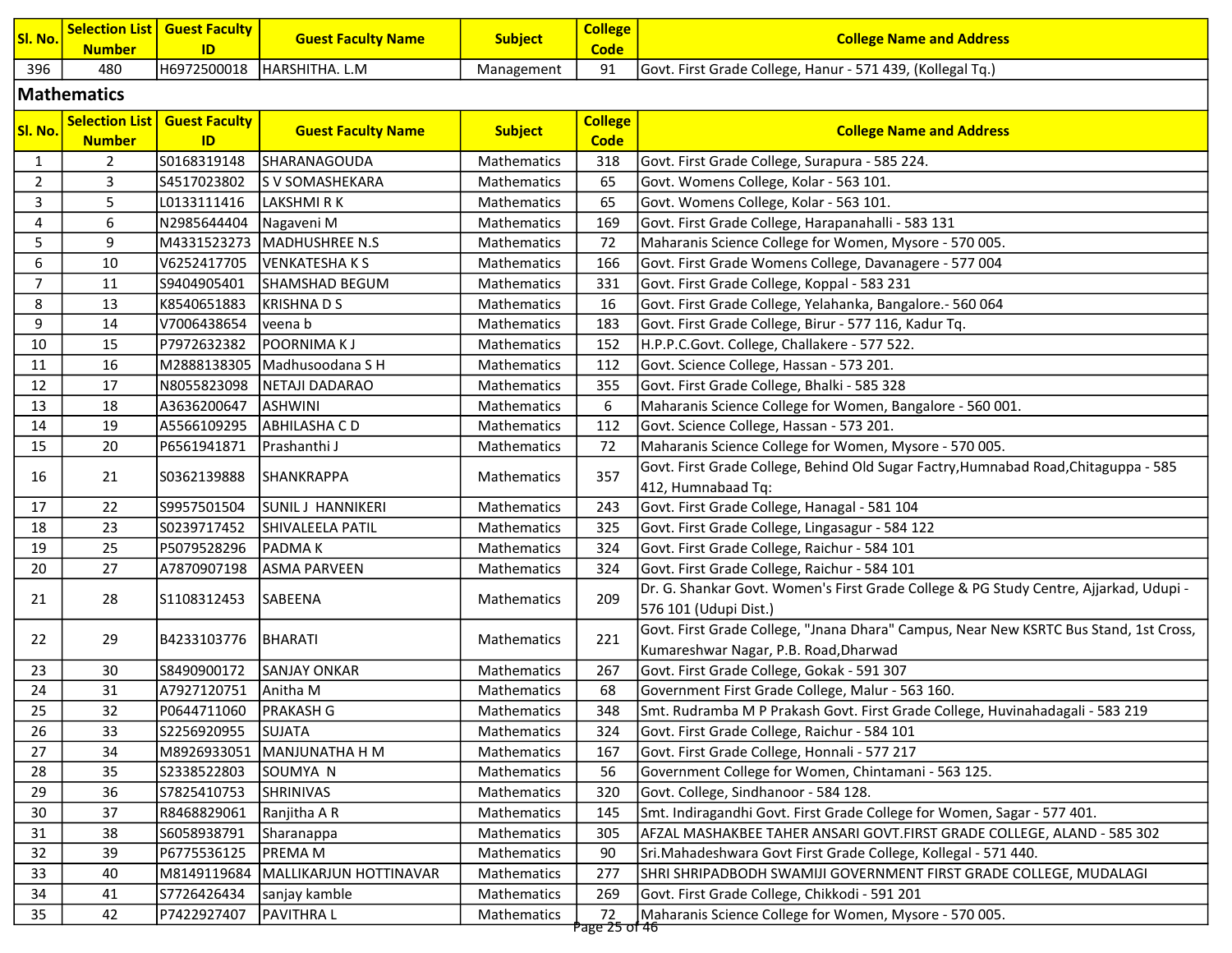| Sl. No. | <b>Number</b> | <b>Selection List   Guest Faculty</b><br>ID | <b>Guest Faculty Name</b>          | <b>Subject</b>     | <b>College</b><br><b>Code</b> | <b>College Name and Address</b>                                           |
|---------|---------------|---------------------------------------------|------------------------------------|--------------------|-------------------------------|---------------------------------------------------------------------------|
| 36      | 43            | A8075801220                                 | <b>APARNA S R</b>                  | Mathematics        | 347                           | Shri Shankar Anand Singh Govt. First Grade College, Hospet - 583 201      |
| 37      | 44            | M3678704447                                 | MUKUNDA GOWDA H.A                  | Mathematics        | 28                            | Govt. First Grade College, Ramanagara - 562159                            |
| 38      | 45            | K7927924429                                 | KOVOOR RADHA RANI                  | Mathematics        | 330                           | Sri. Kolli Nageshwar Rao Govt. First Grade College, Gangavathi - 583 227. |
| 39      | 46            | P6715203712                                 | <b>PUNEETHKUMAR B S</b>            | Mathematics        | 72                            | Maharanis Science College for Women, Mysore - 570 005.                    |
| 40      | 47            | R5982517247                                 | RASHMI P R                         | Mathematics        | 16                            | Govt. First Grade College, Yelahanka, Bangalore.- 560 064                 |
| 41      | 48            | T7471313531                                 | <b>TAJUNNISA AFSARI</b>            | Mathematics        | 65                            | Govt. Womens College, Kolar - 563 101.                                    |
| 42      | 49            | M1498042846                                 | Manjunath S Eli                    | Mathematics        | 230                           | Sri Jagadguru Thontadarya Govt. First Grade College, Mundargi - 582 118   |
| 43      | 51            | S2212718639                                 | <b>SWATHIS</b>                     | <b>Mathematics</b> | 56                            | Government College for Women, Chintamani - 563 125.                       |
| 44      | 52            | K7436203678                                 | <b>KIRAN S</b>                     | Mathematics        | 97                            | Govt. College, Mandya - 571 401.                                          |
| 45      | 53            | A2352124362                                 | Archana                            | Mathematics        | 352                           | Govt. First Grade College, Bidar - 585 401.                               |
| 46      | 54            | K4754346496                                 | <b>KAVITA PATIL</b>                | Mathematics        | 240                           | Govt. First Grade College, Ranebennur - 581 115                           |
| 47      | 55            | A0688229713                                 | ANURADHA V JAVAJI                  | Mathematics        | 299                           | Govt. College, Sedam Road, Gulbarga - 585 105.                            |
| 48      | 56            | S7780102477                                 | Srinivas kasuboie                  | Mathematics        | 393                           | Govt. First Grade College for Women, Raichur                              |
| 49      | 57            | S1510544515                                 | <b>SANTOSH GUDLENAVAR</b>          | Mathematics        | 303                           | Govt First Grade College Afzalpur                                         |
| 50      | 58            | S2719935134                                 | <b>SYEDA SALMA</b>                 | Mathematics        | 72                            | Maharanis Science College for Women, Mysore - 570 005.                    |
| 51      | 59            | A7654029288                                 | <b>AMBIKA BIRADAR</b>              | <b>Mathematics</b> | 292                           | Govt. First Grade College, Navabag, Khaza Colony, Vijayapur - 586 101     |
| 52      | 60            | R2807248836                                 | <b>RAVIGN</b>                      | Mathematics        | 74                            | Sri. D Devaraj urs Govt. First Grade College, Hunsur - 571 105.           |
| 53      | 61            | S4497303054                                 | SRINIDHI N M BHAT                  | Mathematics        | 174                           | Govt. First Grade College, Koppa - 577 126.                               |
| 54      | 62            | P6591707850                                 | PRATIMA VENKATRAMAN<br><b>NAIK</b> | <b>Mathematics</b> | 251                           | Govt. First Grade College Kumta(U.K) - 581 343                            |
| 55      | 63            | A2404040786                                 | <b>ASHWINI S</b>                   | Mathematics        | 72                            | Maharanis Science College for Women, Mysore - 570 005.                    |
| 56      | 64            | S0187838135                                 | Savitri Mulimani                   | Mathematics        | 232                           | Sri. K H Patil Govt. First Grade College, Hulukoti - 582 205, Gadag Tq:   |
| 57      | 65            | L1772331458                                 | <b>LAKSHMIV</b>                    | Mathematics        | 145                           | Smt. Indiragandhi Govt. First Grade College for Women, Sagar - 577 401.   |
| 58      | 66            | M8584601461                                 | MUNDASE RADHIKA                    | Mathematics        | 352                           | Govt. First Grade College, Bidar - 585 401.                               |
| 59      | 67            | S1256204916                                 | Sushma K N                         | Mathematics        | 56                            | Government College for Women, Chintamani - 563 125.                       |
| 60      | 68            | R3012105978                                 | Rajalakshmi Vittala Shiva          | Mathematics        | 59                            | Govt. First Grade College, Gauribidanur - 561 208                         |
| 61      | 69            | M2811409547                                 | MANJULA B N                        | <b>Mathematics</b> | 147                           | Govt. First Grade College, Shimoga - 577 201                              |
| 62      | 70            | M7238447028                                 | MANJU B                            | Mathematics        | 100                           | Govt. First Grade College, K.R.Pet - 571 426.                             |
| 63      | 71            | R8459114933                                 | <b>RAVI KUMAR CK</b>               | Mathematics        | 72                            | Maharanis Science College for Women, Mysore - 570 005.                    |
| 64      | 72            | J5772358491                                 | <b>JILANI HOSAKATTI</b>            | Mathematics        | 240                           | Govt. First Grade College, Ranebennur - 581 115                           |
| 65      | 73            | S3991427389                                 | <b>SHRUTHIYP</b>                   | Mathematics        | 97                            | Govt. College, Mandya - 571 401.                                          |
| 66      | 74            | S8756619120                                 | <b>SHRIDEVI</b>                    | Mathematics        | 310                           | Govt. First Grade College for Women, Jewargi Colony- 585 102, Gulbarga    |
| 67      | 77            |                                             | N6379125543   Nithin Anthony Kumar | Mathematics        | 87                            | Govt. First Grade College, Siddartha Layout - 570 011, Mysore             |
| 68      | 78            | N0980036801                                 | NINGAPPA                           | Mathematics        | 319                           | Govt. First Grade College, Kembhavi - 585 216, Shorapur Tq.               |
| 69      | 80            | R8040731949                                 | ROOPA H S                          | Mathematics        | 72                            | Maharanis Science College for Women, Mysore - 570 005.                    |
| 70      | 81            | A6044130201                                 | <b>ANILKUMAR PUJARI</b>            | Mathematics        | 299                           | Govt. College, Sedam Road, Gulbarga - 585 105.                            |
| 71      | 82            | A2556619975                                 | <b>AYISHADA</b>                    | Mathematics        | 152                           | H.P.P.C.Govt. College, Challakere - 577 522.                              |
| 72      | 83            | S4974122362                                 | SUSHMA DESHPANDE                   | Mathematics        | 392                           | Govt. First Grade College for Women'S, Koppal                             |
| 73      | 84            | R4585828624                                 | <b>RAJANIKV</b>                    | Mathematics        | 56                            | Government College for Women, Chintamani - 563 125.                       |
| 74      | 85            | S5699825099                                 | SHASHIPRABHA S M                   | Mathematics        | 170                           | Government First Grade College, Jagalur - 577 528                         |
| 75      | 86            | S5511938095                                 | soumya chandrakanth v              | Mathematics        | 331                           | Govt. First Grade College, Koppal - 583 231                               |
| 76      | 87            | S1416720297                                 | <b>SANKARIN</b>                    | Mathematics        | 186                           | Govt. First Grade College, Uppinangadi -574 241, (Puttur Tq.)             |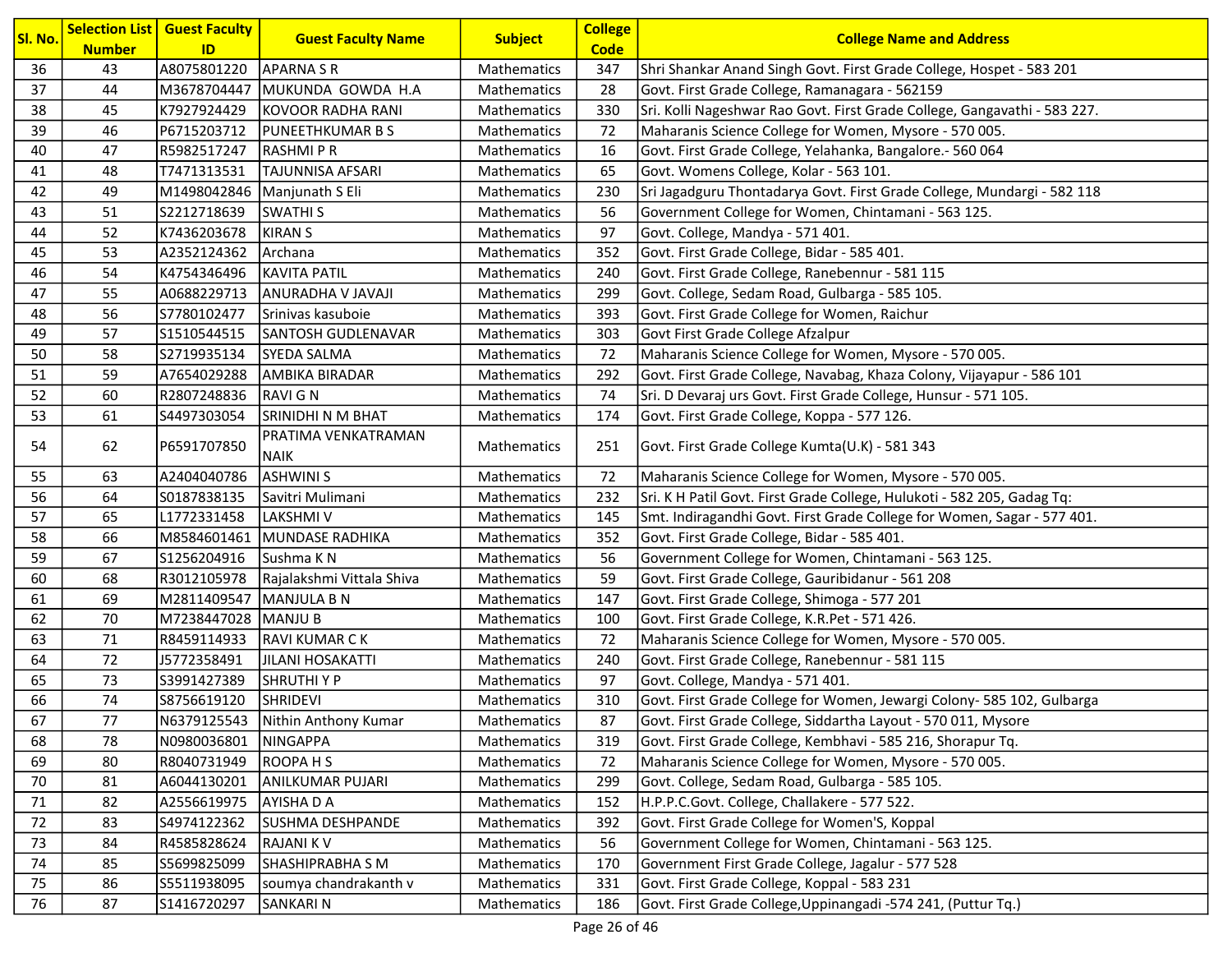| Sl. No.  | <b>Number</b> | <b>Selection List   Guest Faculty</b><br>ID | <b>Guest Faculty Name</b>                  | <b>Subject</b>             | <b>College</b><br><b>Code</b> | <b>College Name and Address</b>                                                                          |
|----------|---------------|---------------------------------------------|--------------------------------------------|----------------------------|-------------------------------|----------------------------------------------------------------------------------------------------------|
| 77       | 89            | M5004909293   MAHESHWARI                    |                                            | Mathematics                | 317                           | Govt. First Grade College, Shahapur - 585 223.                                                           |
| 78       | 90            | R2810230329                                 | RATNAPPA                                   | Mathematics                | 315                           | Govt. First Grade College, Yadgiri - 585 202.                                                            |
| 79       | 91            | A4867826381                                 | <b>ANANTH KUMAR S R</b>                    | Mathematics                | 147                           | Govt. First Grade College, Shimoga - 577 201                                                             |
|          |               |                                             |                                            |                            |                               | Dr. G. Shankar Govt. Women's First Grade College & PG Study Centre, Ajjarkad, Udupi -                    |
| 80       | 92            | P9716027994                                 | Poornima                                   | Mathematics                | 209                           | 576 101 (Udupi Dist.)                                                                                    |
| 81       | 93            | S2626839705                                 | <b>SIDDANGOUDA</b>                         | Mathematics                | 299                           | Govt. College, Sedam Road, Gulbarga - 585 105.                                                           |
| 82       | 94            | S7417817998                                 | SHAILAJA B.M                               | Mathematics                | 72                            | Maharanis Science College for Women, Mysore - 570 005.                                                   |
| 83       | 95            | M3594620203                                 | MANASA VEERANAGOUDA<br><b>PATIL</b>        | Mathematics                | 295                           | Shah.Sogamal.Peeraji.Oswal Govt. First Grade College, Muddebihal - 586 212                               |
| 84       | 96            | A6777540762                                 | <b>ANGADI GEETA VASANT</b>                 | <b>Mathematics</b>         | 227                           | Shree Benakappa Shankrappa Simhasanad Government First Grade College, Gajendragad-                       |
|          |               |                                             |                                            |                            |                               | 582114 Gadag Dist.                                                                                       |
| 85<br>86 | 97<br>98      | B6717312638<br>G6391532485                  | <b>BHOJARAJ M HALLI</b><br><b>GIRISHAN</b> | Mathematics                | 230                           | Sri Jagadguru Thontadarya Govt. First Grade College, Mundargi - 582 118                                  |
| 87       | 99            | M9840338626 MANGALA                         |                                            | Mathematics<br>Mathematics | 83<br>391                     | Govt. First Grade College, Ooty Road, Nanjangudu - 571 301<br>Govt. First Grade College for Women, Bidar |
| 88       | 100           | M8225917081 MADHAVI S R                     |                                            |                            | 65                            |                                                                                                          |
|          |               |                                             |                                            | Mathematics                |                               | Govt. Womens College, Kolar - 563 101.                                                                   |
| 89       | 101           | R7144701028                                 | RAKHESHA<br>HANUMANTHAGOWDA                | Mathematics                | 154                           | Govt. First Grade College, Hosadurga - 577 527.                                                          |
| 90       | 102           | S3345303114                                 | <b>SHRUTHI R</b>                           | Mathematics                | 97                            | Govt. College, Mandya - 571 401.                                                                         |
| 91       | 103           | B6839629081                                 | Bhavya K                                   | <b>Mathematics</b>         | 197                           | DR. P. DAYANANDA PAI- P. SATHISHA PAI GOVERNMENT FIRST GRADE COLLEGE<br>MANGALORE                        |
| 92       | 104           | V0679722369                                 | VISHVANATHREDDY                            | Mathematics                | 302                           | GOVT. FIRST GRADE COLLEGE, SEDAM                                                                         |
| 93       | 105           | G3875501623                                 | <b>GUNASHEELA BU</b>                       | Mathematics                | 8                             | Govt. First Grade College, Vijayanagar, Bangalore - 560 104                                              |
| 94       | 106           | S7616719853                                 | SHWETHA N                                  | <b>Mathematics</b>         | 147                           | Govt. First Grade College, Shimoga - 577 201                                                             |
| 95       | 107           | D0382330984                                 | DIVYASHREE.K.B                             | Mathematics                | 97                            | Govt. College, Mandya - 571 401.                                                                         |
| 96       | 108           | N9518514848                                 | <b>NAYANAKP</b>                            | Mathematics                | 72                            | Maharanis Science College for Women, Mysore - 570 005.                                                   |
| 97       | 109           | U9788956793                                 | <b>UMESH</b>                               | Mathematics                | 315                           | Govt. First Grade College, Yadgiri - 585 202.                                                            |
| 98       | 110           | P1301715437                                 | Priyanka S                                 | <b>Mathematics</b>         | 72                            | Maharanis Science College for Women, Mysore - 570 005.                                                   |
| 99       | 111           | S8865728565                                 | shivakumar k                               | Mathematics                | 41                            | Smt. & Sri.Y.E.Rangaiah Shetty, Govt. First Grade College, Pavagada - 561 202.                           |
| 100      | 112           | G4877122349                                 | İGUNDAPPA DEVAPPA KURI                     | <b>Mathematics</b>         | 53                            | GOVT FIRST GRADE COLLEGE, VIVEKANANDA NAGAR, OPP VIDYANIKETHAN SCHOOL,                                   |
|          |               |                                             |                                            |                            |                               | RAILWAY STATION LINK, B.H. ROAD, TUMAKURU                                                                |
| 101      | 114           | V8728216961                                 | <b>VENKATESHAKS</b>                        | Mathematics                | 84                            | Govt. First Grade College, T.Narasipura - 571 124                                                        |
| 102      | 115           | K3633825940                                 | <b>KAVERI</b>                              | Mathematics                | 356                           | Govt. First Grade College, Humnabaad - 585 330                                                           |
| 103      | 116           | Y9356303603                                 | yashoda .v                                 | Mathematics                | 16                            | Govt. First Grade College, Yelahanka, Bangalore.- 560 064                                                |
| 104      | 118           | C9753025272                                 | <b>CHANDANA A S</b>                        | Mathematics                | 153                           | Govt. Science College, Chitradurga - 577 501.                                                            |
| 105      | 119           | A0405220257                                 | <b>ARUNAKS</b>                             | Mathematics                | 65                            | Govt. Womens College, Kolar - 563 101.                                                                   |
| 106      | 121           | V8416123955                                 | <b>VENKATESHA S</b>                        | Mathematics                | 165                           | Govt. First Grade College, MCC B Block, Davanagere - 577 004                                             |
| 107      | 122           | J4138330247                                 | Juveriya Begum                             | Mathematics                | 317                           | Govt. First Grade College, Shahapur - 585 223.                                                           |
| 108      | 123           | V9090738787                                 | <b>VEERANAYAKA T N</b>                     | Mathematics                | 83                            | Govt. First Grade College, Ooty Road, Nanjangudu - 571 301                                               |
| 109      | 124           | N7011025070                                 | NEELAMMA D M                               | Mathematics                | 169                           | Govt. First Grade College, Harapanahalli - 583 131                                                       |
| 110      | 125           | D6203402760                                 | Dr. Karuna Samaje                          | Mathematics                | 264                           | Govt. First Grade College, Hukkeri - 591 309                                                             |
| 111      | 127           | K4021920236                                 | <b>KALPANA B.S</b>                         | Mathematics                | 67                            | Govt. First Grade College, Srinivasapura - 563 135.                                                      |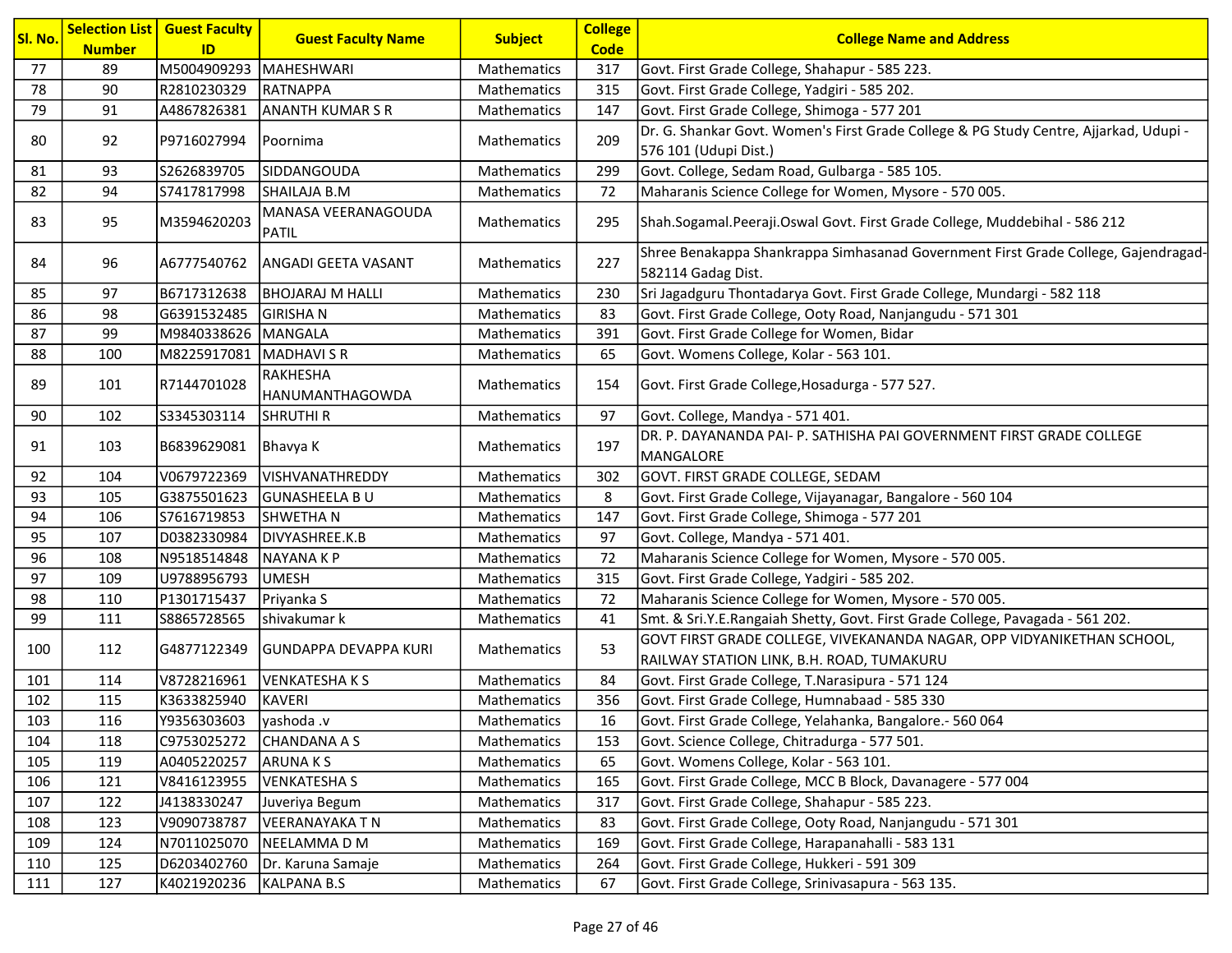| Sl. No. | <b>Number</b> | <b>Selection List   Guest Faculty</b><br>ID | <b>Guest Faculty Name</b>           | <b>Subject</b>     | <b>College</b><br><b>Code</b> | <b>College Name and Address</b>                                                                                |
|---------|---------------|---------------------------------------------|-------------------------------------|--------------------|-------------------------------|----------------------------------------------------------------------------------------------------------------|
| 112     | 128           | M5653830204                                 | MANJULA AMARAYYA<br><b>GACHINA</b>  | <b>Mathematics</b> | 264                           | Govt. First Grade College, Hukkeri - 591 309                                                                   |
| 113     | 129           | J4338630124                                 | Jyothi M                            | Mathematics        | 78                            | Govt. First Grade College, Kuvempu nagar, Mysore                                                               |
| 114     | 130           | S3248037268                                 | SANJEEVA KATTIMANI                  | Mathematics        | 240                           | Govt. First Grade College, Ranebennur - 581 115                                                                |
| 115     | 131           | S4537630087                                 | <b>S SHRUTHI</b>                    | Mathematics        | 153                           | Govt. Science College, Chitradurga - 577 501.                                                                  |
| 116     | 132           | S6771222786                                 | <b>SWATHI M</b>                     | Mathematics        | 13                            | Govt. First Grade College, Malleshwaram - 560 012, Bangalore.                                                  |
| 117     | 133           | N6183501516                                 | NIRMALA ALIAS ANURADHA<br><b>SA</b> | <b>Mathematics</b> | 280                           | Govt. First Grade College for Women, Jamakhandi - 587 301.                                                     |
| 118     | 135           | S3337722881                                 | <b>SHILPA</b>                       | Mathematics        | 301                           | Govt. First Grade College, Chittapura - 585 211                                                                |
| 119     | 136           | S2032735927                                 | SADASHIVAIAH B N                    | Mathematics        | 63                            | Govt. Boys College, Kolar - 563 101.                                                                           |
| 120     | 137           | A8159127831                                 | Anitha shekhara shetty              | Mathematics        | 209                           | Dr. G. Shankar Govt. Women's First Grade College & PG Study Centre, Ajjarkad, Udupi -<br>576 101 (Udupi Dist.) |
| 121     | 138           | J8692827294                                 | <b>JYOTI</b>                        | Mathematics        | 356                           | Govt. First Grade College, Humnabaad - 585 330                                                                 |
| 122     | 139           | G8300801367                                 | G SUDHA PARIMALA                    | Mathematics        | 6                             | Maharanis Science College for Women, Bangalore - 560 001.                                                      |
| 123     | 140           | S9251532489                                 | syed khan f m                       | Mathematics        | 147                           | Govt. First Grade College, Shimoga - 577 201                                                                   |
| 124     | 141           | L0865912324                                 | Lakshmi Prabha A                    | Mathematics        | 198                           | Govt. First Grade College for Women, Mangalore - 575 001                                                       |
| 125     | 142           | A8783425431                                 | <b>AMARNATH GOUDA K</b>             | Mathematics        | 316                           | Govt. First Grade College, Gurumitkal - 585 214, Yadgir Tq.                                                    |
| 126     | 143           | K2753302583                                 | Kavitha m                           | Mathematics        | 65                            | Govt. Womens College, Kolar - 563 101.                                                                         |
| 127     | 144           | N6742932007                                 | NAWAZODDIN                          | Mathematics        | 310                           | Govt. First Grade College for Women, Jewargi Colony- 585 102, Gulbarga                                         |
| 128     | 145           | R5228520018                                 | RAVEENDRA B P                       | Mathematics        | 153                           | Govt. Science College, Chitradurga - 577 501.                                                                  |
| 129     | 146           | S4530241956                                 | Syeda Hajira Anjum                  | <b>Mathematics</b> | 147                           | Govt. First Grade College, Shimoga - 577 201                                                                   |
| 130     | 147           | S7384401396                                 | SHILADHAR PAWAR                     | Mathematics        | 292                           | Govt. First Grade College, Navabag, Khaza Colony, Vijayapur - 586 101                                          |
| 131     | 148           | V9018619729                                 | <b>VEENA A S</b>                    | Mathematics        | 24                            | Govt. First Grade College, Hoskote - 562 110.                                                                  |
| 132     | 149           | G8690138888                                 | GAUTAMI G HOLEBAGILU                | Mathematics        | 235                           | Govt. First Grade College, Hirekerur - 581 111.                                                                |
| 133     | 150           | S4874815157                                 | <b>SUMATHI K M</b>                  | Mathematics        | 117                           | Govt. First Grade College for Women, Holenarasipura - 573 211                                                  |
| 134     | 151           | M8042954241                                 | MAHANANDA                           | Mathematics        | 324                           | Govt. First Grade College, Raichur - 584 101                                                                   |
| 135     | 152           | B5666020949                                 | <b>BABAJAN H</b>                    | Mathematics        | 55                            | Government First Grade College and PG Centre, Chintamani - 563 125.                                            |
| 136     | 153           | S3106915044                                 | SANGEETA V NAIK                     | Mathematics        | 211                           | Govt First Grade College Koteshwara, Kundapura                                                                 |
| 137     | 154           | S3244304569                                 | Soumya H.D                          | Mathematics        | 31                            | Govt. First Grade College, Channapatna- 571 501.                                                               |
| 138     | 155           | M9775618182                                 | MOHANKUMARA CY                      | Mathematics        | 86                            | Govt. First Grade College for Women, Hunsur - 571 105                                                          |
| 139     | 156           | S7777619563                                 | SHILPA GUNAGA                       | Mathematics        | 247                           | Govt Arts & Science College, Karwar - 581 301.                                                                 |
| 140     | 157           | R4045115532                                 | RADHIKA NAIK                        | Mathematics        | 254                           | Govt. First Grade College, Honnavara - 581 334                                                                 |
| 141     | 158           | S5043427811                                 | SHAHADA ANJUM R                     | Mathematics        | 69                            | Govt. First Grade College, Rajeev Gandhi Layout (KUDA), Robersonpet, K.G.F - 563 122                           |
| 142     | 159           | S5331105340                                 | SOWMYA C R                          | Mathematics        | 139                           | Govt. First Grade College, Shikaripura - 577 427.                                                              |
| 143     | 160           | S6812033566                                 | <b>SUCHITA GOUDA</b>                | Mathematics        | 254                           | Govt. First Grade College, Honnavara - 581 334                                                                 |
| 144     | 161           | P6735929731                                 | Pavithra M                          | Mathematics        | 83                            | Govt. First Grade College, Ooty Road, Nanjangudu - 571 301                                                     |
| 145     | 162           | A5026410791                                 | Asharani. T                         | Mathematics        | 39                            | Govt. First Grade College, Kunigal - 572 130.                                                                  |
| 146     | 163           | P9850017166                                 | PAVITHRA Y N                        | Mathematics        | 92                            | Govt. First Grade College, Chamarajnagar - 571 313.                                                            |
| 147     | 164           | S9393046284                                 | <b>SUMA G</b>                       | Mathematics        | 138                           | Sir.M.Vishweshwaraiah Govt. Science College, Bommanakatte, Bhadravathi - 577 302.                              |
| 148     | 165           | S3813606890                                 | <b>SHILPA</b>                       | Mathematics        | 315                           | Govt. First Grade College, Yadgiri - 585 202.                                                                  |
| 149     | 166           | S4443422272                                 | <b>SHILPAN</b>                      | Mathematics        | 63                            | Govt. Boys College, Kolar - 563 101.                                                                           |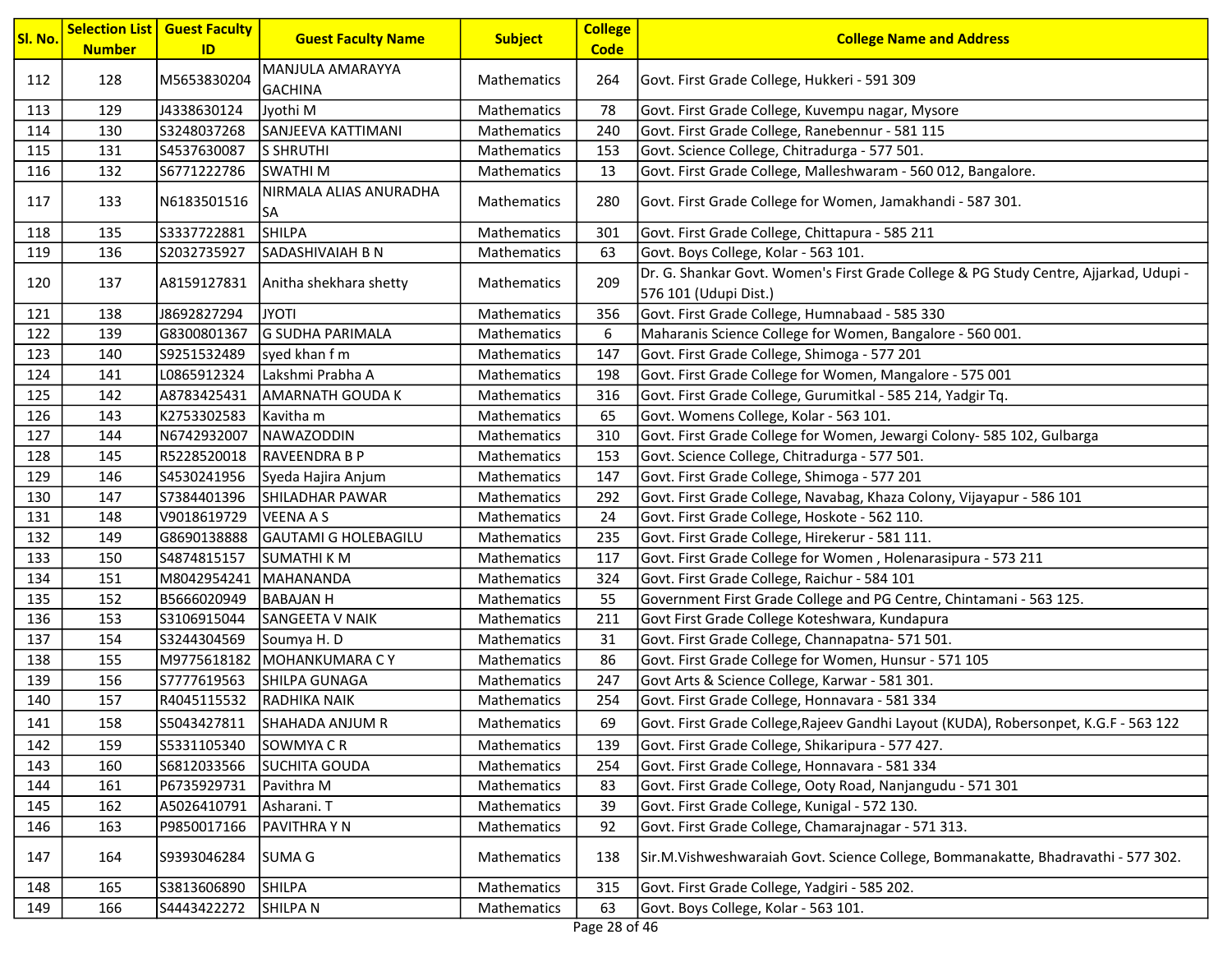| ID<br><b>Code</b><br><b>Number</b><br>150<br>167<br>T6260909178<br>Mathematics<br>256<br>TARA MANJUNATHA NAIK<br>Govt. First Grade College, Sirsi - 581 401<br>J4932210935<br>94<br>Govt. First Grade College, N.A.P COLONY. MYSORE-OOTY ROAD, Gundlupet - 571 111<br>151<br>168<br>JYOTHI <sub>M</sub><br>Mathematics<br>152<br>DEEPA RAIKAR<br>8<br>169<br>D9506133629<br>Govt. First Grade College, Vijayanagar, Bangalore - 560 104<br>Mathematics<br>SAVITA GURALING<br>153<br>S8651219875<br>Govt. First Grade College, Pashchapura 591 122, Hukkeri Tq.<br>170<br>Mathematics<br>275<br><b>HANAMAPUR</b><br>154<br>171<br>N8312104393<br>Mathematics<br>315<br>Govt. First Grade College, Yadgiri - 585 202.<br>Nagaveni<br>155<br>S2097826248<br><b>SACHIN BIDAVE</b><br>M K K P Govt. First Grade College, Hulsooru - 585 416, Basavakalyana Tq.<br>172<br>Mathematics<br>359<br>156<br>Govt. First Grade College, Navabag, Khaza Colony, Vijayapur - 586 101<br>173<br>S5301336523 <br><b>SHOBHA BASAVARAJ BUDIHAL</b><br><b>Mathematics</b><br>292<br>157<br>174<br>S6792624773<br>SHRUTHI H B<br>Govt. First Grade College for Women, K.R.Nagar - 571 602.<br>Mathematics<br>89<br>158<br>Govt. First Grade College, Ooty Road, Nanjangudu - 571 301<br>175<br>C5090803270<br><b>CHETHAN B</b><br>Mathematics<br>83<br>Gangavathi Venkataramanashetty Padmavathamma Govt. First Grade College,<br>341<br>159<br>177<br>G2307710189 <br> GURUPRASADPATEL<br><b>Mathematics</b><br>Hagaribommanahalli - 583 212.<br>GOVT FIRST GRADE COLLEGE, VIVEKANANDA NAGAR, OPP VIDYANIKETHAN SCHOOL,<br>53<br>160<br>178<br>V9923518970<br> VIJAYALAKSHMI B M<br><b>Mathematics</b><br>RAILWAY STATION LINK, B.H. ROAD, TUMAKURU<br>179<br>256<br>161<br>J9422611149<br>JYOTI PAVUSKAR<br>Mathematics<br>Govt. First Grade College, Sirsi - 581 401<br>162<br>M5395912590<br>MANJUNATHA H<br>Mathematics<br>Govt. First Grade College and PG Centre, Thirthahalli - 577 432<br>180<br>148<br>163<br>181<br>U5229340397<br><b>UMESH DALAWAI</b><br>275<br>Govt. First Grade College, Pashchapura 591 122, Hukkeri Tq.<br>Mathematics<br>164<br>S6878422950<br>112<br>Govt. Science College, Hassan - 573 201.<br>182<br>SANGEETHA D<br>Mathematics<br>165<br>184<br>H1599801584<br>H N CHAITRA<br>153<br>Govt. Science College, Chitradurga - 577 501.<br>Mathematics<br>166<br>M8124630432<br>MANASA S.V<br>9<br>Govt. First Grade College, K.R.Puram, Bangalore - 560 036.<br>185<br>Mathematics<br>8<br>167<br>187<br>S0246406904<br>Sowmya B K<br>Govt. First Grade College, Vijayanagar, Bangalore - 560 104<br>Mathematics<br>Govt. First Grade College, "Jnana Dhara" Campus, Near New KSRTC Bus Stand, 1st Cross,<br>168<br>221<br>188<br>S2098111073 <br>SHIVARAJ NIJALINGAPPA DAN<br><b>Mathematics</b><br>Kumareshwar Nagar, P.B. Road, Dharwad<br>169<br>R5043921094<br><b>REKHA</b><br>Govt. First Grade College, Shahapur - 585 223.<br>189<br>Mathematics<br>317<br>GOVT FIRST GRADE COLLEGE, VIVEKANANDA NAGAR, OPP VIDYANIKETHAN SCHOOL,<br>53<br>170<br>190<br>P4322201874<br>Prakasha R<br><b>Mathematics</b><br>RAILWAY STATION LINK, B.H. ROAD, TUMAKURU<br>171<br>191<br>N3914126055<br>NALINA B S<br>Mathematics<br>112<br>Govt. Science College, Hassan - 573 201.<br>172<br>192<br>M8873026367<br><b>MOULAHUSSAIN B</b><br>Mathematics<br>344<br>Govt. First Grade College, Kurugod - 583 116<br>173<br>R9284921991<br>Govt First Grade College Koteshwara, Kundapura<br>193<br>Rekha<br>Mathematics<br>211<br>174<br>Govt. College, Sindhanoor - 584 128.<br>194<br>V3994312963<br>Mathematics<br>320<br>Veeraraju<br>175<br><b>BASAVARAJ JABASHETTI</b><br>Govt. First Grade College, Gokak - 591 307<br>196<br>B5692221746<br>267<br><b>Mathematics</b><br>176<br>B2115624360<br><b>BIBI SALMA SULTHANA</b><br>67<br>Govt. First Grade College, Srinivasapura - 563 135.<br>Mathematics<br>197<br>177<br>198<br>P7133221741<br>PRATHIBA G V<br>Mathematics<br>67<br>Govt. First Grade College, Srinivasapura - 563 135.<br>M7099122036<br>MADHUMALA A M<br>112<br>Govt. Science College, Hassan - 573 201.<br>178<br>199<br>Mathematics<br>Govt. First Grade College, "Jnana Dhara" Campus, Near New KSRTC Bus Stand, 1st Cross,<br>221<br>179<br>D9715831953<br>Dr. Kenchappa Betageri<br>Mathematics<br>200<br>Kumareshwar Nagar, P.B. Road, Dharwad<br>201<br>Govt. First Grade College, Hosadurga - 577 527.<br>180<br>G2308913830<br>Govindaraju M H<br>Mathematics<br>154<br>Shri. Siddeshwara Govt. First Grade College & PG Study Centre-Nargund - 582 207.<br>181<br>202<br>P9128525825<br>POORNIMA KARADI<br>Mathematics<br>226<br>182<br>203<br>A2478409510<br><b>AYESHA AFREEN</b><br>Mathematics<br>97<br>Govt. College, Mandya - 571 401.<br>183<br>204<br>S1879615312<br><b>SANDHYANR</b><br>Mathematics<br>138<br>Sir.M. Vishweshwaraiah Govt. Science College, Bommanakatte, Bhadravathi - 577 302.<br>184<br>206<br>W7830555620 WAJIDA<br>Mathematics<br>292<br>Govt. First Grade College, Navabag, Khaza Colony, Vijayapur - 586 101 | Sl. No. | <b>Selection List</b> | <b>Guest Faculty</b> | <b>Guest Faculty Name</b> | <b>Subject</b> | <b>College</b>       | <b>College Name and Address</b> |
|------------------------------------------------------------------------------------------------------------------------------------------------------------------------------------------------------------------------------------------------------------------------------------------------------------------------------------------------------------------------------------------------------------------------------------------------------------------------------------------------------------------------------------------------------------------------------------------------------------------------------------------------------------------------------------------------------------------------------------------------------------------------------------------------------------------------------------------------------------------------------------------------------------------------------------------------------------------------------------------------------------------------------------------------------------------------------------------------------------------------------------------------------------------------------------------------------------------------------------------------------------------------------------------------------------------------------------------------------------------------------------------------------------------------------------------------------------------------------------------------------------------------------------------------------------------------------------------------------------------------------------------------------------------------------------------------------------------------------------------------------------------------------------------------------------------------------------------------------------------------------------------------------------------------------------------------------------------------------------------------------------------------------------------------------------------------------------------------------------------------------------------------------------------------------------------------------------------------------------------------------------------------------------------------------------------------------------------------------------------------------------------------------------------------------------------------------------------------------------------------------------------------------------------------------------------------------------------------------------------------------------------------------------------------------------------------------------------------------------------------------------------------------------------------------------------------------------------------------------------------------------------------------------------------------------------------------------------------------------------------------------------------------------------------------------------------------------------------------------------------------------------------------------------------------------------------------------------------------------------------------------------------------------------------------------------------------------------------------------------------------------------------------------------------------------------------------------------------------------------------------------------------------------------------------------------------------------------------------------------------------------------------------------------------------------------------------------------------------------------------------------------------------------------------------------------------------------------------------------------------------------------------------------------------------------------------------------------------------------------------------------------------------------------------------------------------------------------------------------------------------------------------------------------------------------------------------------------------------------------------------------------------------------------------------------------------------------------------------------------------------------------------------------------------------------------------------------------------------------------------------------------------------------------------------------------------------------------------------------------------------------------------------------------------------------------------------------------------------------------------------------------------------------------------------------------------------------------------------------------------------------------------------------------------------------------------------------------------------------------------------------------------------------------------------------------------------------|---------|-----------------------|----------------------|---------------------------|----------------|----------------------|---------------------------------|
|                                                                                                                                                                                                                                                                                                                                                                                                                                                                                                                                                                                                                                                                                                                                                                                                                                                                                                                                                                                                                                                                                                                                                                                                                                                                                                                                                                                                                                                                                                                                                                                                                                                                                                                                                                                                                                                                                                                                                                                                                                                                                                                                                                                                                                                                                                                                                                                                                                                                                                                                                                                                                                                                                                                                                                                                                                                                                                                                                                                                                                                                                                                                                                                                                                                                                                                                                                                                                                                                                                                                                                                                                                                                                                                                                                                                                                                                                                                                                                                                                                                                                                                                                                                                                                                                                                                                                                                                                                                                                                                                                                                                                                                                                                                                                                                                                                                                                                                                                                                                                                                                                    |         |                       |                      |                           |                |                      |                                 |
|                                                                                                                                                                                                                                                                                                                                                                                                                                                                                                                                                                                                                                                                                                                                                                                                                                                                                                                                                                                                                                                                                                                                                                                                                                                                                                                                                                                                                                                                                                                                                                                                                                                                                                                                                                                                                                                                                                                                                                                                                                                                                                                                                                                                                                                                                                                                                                                                                                                                                                                                                                                                                                                                                                                                                                                                                                                                                                                                                                                                                                                                                                                                                                                                                                                                                                                                                                                                                                                                                                                                                                                                                                                                                                                                                                                                                                                                                                                                                                                                                                                                                                                                                                                                                                                                                                                                                                                                                                                                                                                                                                                                                                                                                                                                                                                                                                                                                                                                                                                                                                                                                    |         |                       |                      |                           |                |                      |                                 |
|                                                                                                                                                                                                                                                                                                                                                                                                                                                                                                                                                                                                                                                                                                                                                                                                                                                                                                                                                                                                                                                                                                                                                                                                                                                                                                                                                                                                                                                                                                                                                                                                                                                                                                                                                                                                                                                                                                                                                                                                                                                                                                                                                                                                                                                                                                                                                                                                                                                                                                                                                                                                                                                                                                                                                                                                                                                                                                                                                                                                                                                                                                                                                                                                                                                                                                                                                                                                                                                                                                                                                                                                                                                                                                                                                                                                                                                                                                                                                                                                                                                                                                                                                                                                                                                                                                                                                                                                                                                                                                                                                                                                                                                                                                                                                                                                                                                                                                                                                                                                                                                                                    |         |                       |                      |                           |                |                      |                                 |
|                                                                                                                                                                                                                                                                                                                                                                                                                                                                                                                                                                                                                                                                                                                                                                                                                                                                                                                                                                                                                                                                                                                                                                                                                                                                                                                                                                                                                                                                                                                                                                                                                                                                                                                                                                                                                                                                                                                                                                                                                                                                                                                                                                                                                                                                                                                                                                                                                                                                                                                                                                                                                                                                                                                                                                                                                                                                                                                                                                                                                                                                                                                                                                                                                                                                                                                                                                                                                                                                                                                                                                                                                                                                                                                                                                                                                                                                                                                                                                                                                                                                                                                                                                                                                                                                                                                                                                                                                                                                                                                                                                                                                                                                                                                                                                                                                                                                                                                                                                                                                                                                                    |         |                       |                      |                           |                |                      |                                 |
|                                                                                                                                                                                                                                                                                                                                                                                                                                                                                                                                                                                                                                                                                                                                                                                                                                                                                                                                                                                                                                                                                                                                                                                                                                                                                                                                                                                                                                                                                                                                                                                                                                                                                                                                                                                                                                                                                                                                                                                                                                                                                                                                                                                                                                                                                                                                                                                                                                                                                                                                                                                                                                                                                                                                                                                                                                                                                                                                                                                                                                                                                                                                                                                                                                                                                                                                                                                                                                                                                                                                                                                                                                                                                                                                                                                                                                                                                                                                                                                                                                                                                                                                                                                                                                                                                                                                                                                                                                                                                                                                                                                                                                                                                                                                                                                                                                                                                                                                                                                                                                                                                    |         |                       |                      |                           |                |                      |                                 |
|                                                                                                                                                                                                                                                                                                                                                                                                                                                                                                                                                                                                                                                                                                                                                                                                                                                                                                                                                                                                                                                                                                                                                                                                                                                                                                                                                                                                                                                                                                                                                                                                                                                                                                                                                                                                                                                                                                                                                                                                                                                                                                                                                                                                                                                                                                                                                                                                                                                                                                                                                                                                                                                                                                                                                                                                                                                                                                                                                                                                                                                                                                                                                                                                                                                                                                                                                                                                                                                                                                                                                                                                                                                                                                                                                                                                                                                                                                                                                                                                                                                                                                                                                                                                                                                                                                                                                                                                                                                                                                                                                                                                                                                                                                                                                                                                                                                                                                                                                                                                                                                                                    |         |                       |                      |                           |                |                      |                                 |
|                                                                                                                                                                                                                                                                                                                                                                                                                                                                                                                                                                                                                                                                                                                                                                                                                                                                                                                                                                                                                                                                                                                                                                                                                                                                                                                                                                                                                                                                                                                                                                                                                                                                                                                                                                                                                                                                                                                                                                                                                                                                                                                                                                                                                                                                                                                                                                                                                                                                                                                                                                                                                                                                                                                                                                                                                                                                                                                                                                                                                                                                                                                                                                                                                                                                                                                                                                                                                                                                                                                                                                                                                                                                                                                                                                                                                                                                                                                                                                                                                                                                                                                                                                                                                                                                                                                                                                                                                                                                                                                                                                                                                                                                                                                                                                                                                                                                                                                                                                                                                                                                                    |         |                       |                      |                           |                |                      |                                 |
|                                                                                                                                                                                                                                                                                                                                                                                                                                                                                                                                                                                                                                                                                                                                                                                                                                                                                                                                                                                                                                                                                                                                                                                                                                                                                                                                                                                                                                                                                                                                                                                                                                                                                                                                                                                                                                                                                                                                                                                                                                                                                                                                                                                                                                                                                                                                                                                                                                                                                                                                                                                                                                                                                                                                                                                                                                                                                                                                                                                                                                                                                                                                                                                                                                                                                                                                                                                                                                                                                                                                                                                                                                                                                                                                                                                                                                                                                                                                                                                                                                                                                                                                                                                                                                                                                                                                                                                                                                                                                                                                                                                                                                                                                                                                                                                                                                                                                                                                                                                                                                                                                    |         |                       |                      |                           |                |                      |                                 |
|                                                                                                                                                                                                                                                                                                                                                                                                                                                                                                                                                                                                                                                                                                                                                                                                                                                                                                                                                                                                                                                                                                                                                                                                                                                                                                                                                                                                                                                                                                                                                                                                                                                                                                                                                                                                                                                                                                                                                                                                                                                                                                                                                                                                                                                                                                                                                                                                                                                                                                                                                                                                                                                                                                                                                                                                                                                                                                                                                                                                                                                                                                                                                                                                                                                                                                                                                                                                                                                                                                                                                                                                                                                                                                                                                                                                                                                                                                                                                                                                                                                                                                                                                                                                                                                                                                                                                                                                                                                                                                                                                                                                                                                                                                                                                                                                                                                                                                                                                                                                                                                                                    |         |                       |                      |                           |                |                      |                                 |
|                                                                                                                                                                                                                                                                                                                                                                                                                                                                                                                                                                                                                                                                                                                                                                                                                                                                                                                                                                                                                                                                                                                                                                                                                                                                                                                                                                                                                                                                                                                                                                                                                                                                                                                                                                                                                                                                                                                                                                                                                                                                                                                                                                                                                                                                                                                                                                                                                                                                                                                                                                                                                                                                                                                                                                                                                                                                                                                                                                                                                                                                                                                                                                                                                                                                                                                                                                                                                                                                                                                                                                                                                                                                                                                                                                                                                                                                                                                                                                                                                                                                                                                                                                                                                                                                                                                                                                                                                                                                                                                                                                                                                                                                                                                                                                                                                                                                                                                                                                                                                                                                                    |         |                       |                      |                           |                |                      |                                 |
|                                                                                                                                                                                                                                                                                                                                                                                                                                                                                                                                                                                                                                                                                                                                                                                                                                                                                                                                                                                                                                                                                                                                                                                                                                                                                                                                                                                                                                                                                                                                                                                                                                                                                                                                                                                                                                                                                                                                                                                                                                                                                                                                                                                                                                                                                                                                                                                                                                                                                                                                                                                                                                                                                                                                                                                                                                                                                                                                                                                                                                                                                                                                                                                                                                                                                                                                                                                                                                                                                                                                                                                                                                                                                                                                                                                                                                                                                                                                                                                                                                                                                                                                                                                                                                                                                                                                                                                                                                                                                                                                                                                                                                                                                                                                                                                                                                                                                                                                                                                                                                                                                    |         |                       |                      |                           |                |                      |                                 |
|                                                                                                                                                                                                                                                                                                                                                                                                                                                                                                                                                                                                                                                                                                                                                                                                                                                                                                                                                                                                                                                                                                                                                                                                                                                                                                                                                                                                                                                                                                                                                                                                                                                                                                                                                                                                                                                                                                                                                                                                                                                                                                                                                                                                                                                                                                                                                                                                                                                                                                                                                                                                                                                                                                                                                                                                                                                                                                                                                                                                                                                                                                                                                                                                                                                                                                                                                                                                                                                                                                                                                                                                                                                                                                                                                                                                                                                                                                                                                                                                                                                                                                                                                                                                                                                                                                                                                                                                                                                                                                                                                                                                                                                                                                                                                                                                                                                                                                                                                                                                                                                                                    |         |                       |                      |                           |                |                      |                                 |
|                                                                                                                                                                                                                                                                                                                                                                                                                                                                                                                                                                                                                                                                                                                                                                                                                                                                                                                                                                                                                                                                                                                                                                                                                                                                                                                                                                                                                                                                                                                                                                                                                                                                                                                                                                                                                                                                                                                                                                                                                                                                                                                                                                                                                                                                                                                                                                                                                                                                                                                                                                                                                                                                                                                                                                                                                                                                                                                                                                                                                                                                                                                                                                                                                                                                                                                                                                                                                                                                                                                                                                                                                                                                                                                                                                                                                                                                                                                                                                                                                                                                                                                                                                                                                                                                                                                                                                                                                                                                                                                                                                                                                                                                                                                                                                                                                                                                                                                                                                                                                                                                                    |         |                       |                      |                           |                |                      |                                 |
|                                                                                                                                                                                                                                                                                                                                                                                                                                                                                                                                                                                                                                                                                                                                                                                                                                                                                                                                                                                                                                                                                                                                                                                                                                                                                                                                                                                                                                                                                                                                                                                                                                                                                                                                                                                                                                                                                                                                                                                                                                                                                                                                                                                                                                                                                                                                                                                                                                                                                                                                                                                                                                                                                                                                                                                                                                                                                                                                                                                                                                                                                                                                                                                                                                                                                                                                                                                                                                                                                                                                                                                                                                                                                                                                                                                                                                                                                                                                                                                                                                                                                                                                                                                                                                                                                                                                                                                                                                                                                                                                                                                                                                                                                                                                                                                                                                                                                                                                                                                                                                                                                    |         |                       |                      |                           |                |                      |                                 |
|                                                                                                                                                                                                                                                                                                                                                                                                                                                                                                                                                                                                                                                                                                                                                                                                                                                                                                                                                                                                                                                                                                                                                                                                                                                                                                                                                                                                                                                                                                                                                                                                                                                                                                                                                                                                                                                                                                                                                                                                                                                                                                                                                                                                                                                                                                                                                                                                                                                                                                                                                                                                                                                                                                                                                                                                                                                                                                                                                                                                                                                                                                                                                                                                                                                                                                                                                                                                                                                                                                                                                                                                                                                                                                                                                                                                                                                                                                                                                                                                                                                                                                                                                                                                                                                                                                                                                                                                                                                                                                                                                                                                                                                                                                                                                                                                                                                                                                                                                                                                                                                                                    |         |                       |                      |                           |                |                      |                                 |
|                                                                                                                                                                                                                                                                                                                                                                                                                                                                                                                                                                                                                                                                                                                                                                                                                                                                                                                                                                                                                                                                                                                                                                                                                                                                                                                                                                                                                                                                                                                                                                                                                                                                                                                                                                                                                                                                                                                                                                                                                                                                                                                                                                                                                                                                                                                                                                                                                                                                                                                                                                                                                                                                                                                                                                                                                                                                                                                                                                                                                                                                                                                                                                                                                                                                                                                                                                                                                                                                                                                                                                                                                                                                                                                                                                                                                                                                                                                                                                                                                                                                                                                                                                                                                                                                                                                                                                                                                                                                                                                                                                                                                                                                                                                                                                                                                                                                                                                                                                                                                                                                                    |         |                       |                      |                           |                |                      |                                 |
|                                                                                                                                                                                                                                                                                                                                                                                                                                                                                                                                                                                                                                                                                                                                                                                                                                                                                                                                                                                                                                                                                                                                                                                                                                                                                                                                                                                                                                                                                                                                                                                                                                                                                                                                                                                                                                                                                                                                                                                                                                                                                                                                                                                                                                                                                                                                                                                                                                                                                                                                                                                                                                                                                                                                                                                                                                                                                                                                                                                                                                                                                                                                                                                                                                                                                                                                                                                                                                                                                                                                                                                                                                                                                                                                                                                                                                                                                                                                                                                                                                                                                                                                                                                                                                                                                                                                                                                                                                                                                                                                                                                                                                                                                                                                                                                                                                                                                                                                                                                                                                                                                    |         |                       |                      |                           |                |                      |                                 |
|                                                                                                                                                                                                                                                                                                                                                                                                                                                                                                                                                                                                                                                                                                                                                                                                                                                                                                                                                                                                                                                                                                                                                                                                                                                                                                                                                                                                                                                                                                                                                                                                                                                                                                                                                                                                                                                                                                                                                                                                                                                                                                                                                                                                                                                                                                                                                                                                                                                                                                                                                                                                                                                                                                                                                                                                                                                                                                                                                                                                                                                                                                                                                                                                                                                                                                                                                                                                                                                                                                                                                                                                                                                                                                                                                                                                                                                                                                                                                                                                                                                                                                                                                                                                                                                                                                                                                                                                                                                                                                                                                                                                                                                                                                                                                                                                                                                                                                                                                                                                                                                                                    |         |                       |                      |                           |                |                      |                                 |
|                                                                                                                                                                                                                                                                                                                                                                                                                                                                                                                                                                                                                                                                                                                                                                                                                                                                                                                                                                                                                                                                                                                                                                                                                                                                                                                                                                                                                                                                                                                                                                                                                                                                                                                                                                                                                                                                                                                                                                                                                                                                                                                                                                                                                                                                                                                                                                                                                                                                                                                                                                                                                                                                                                                                                                                                                                                                                                                                                                                                                                                                                                                                                                                                                                                                                                                                                                                                                                                                                                                                                                                                                                                                                                                                                                                                                                                                                                                                                                                                                                                                                                                                                                                                                                                                                                                                                                                                                                                                                                                                                                                                                                                                                                                                                                                                                                                                                                                                                                                                                                                                                    |         |                       |                      |                           |                |                      |                                 |
|                                                                                                                                                                                                                                                                                                                                                                                                                                                                                                                                                                                                                                                                                                                                                                                                                                                                                                                                                                                                                                                                                                                                                                                                                                                                                                                                                                                                                                                                                                                                                                                                                                                                                                                                                                                                                                                                                                                                                                                                                                                                                                                                                                                                                                                                                                                                                                                                                                                                                                                                                                                                                                                                                                                                                                                                                                                                                                                                                                                                                                                                                                                                                                                                                                                                                                                                                                                                                                                                                                                                                                                                                                                                                                                                                                                                                                                                                                                                                                                                                                                                                                                                                                                                                                                                                                                                                                                                                                                                                                                                                                                                                                                                                                                                                                                                                                                                                                                                                                                                                                                                                    |         |                       |                      |                           |                |                      |                                 |
|                                                                                                                                                                                                                                                                                                                                                                                                                                                                                                                                                                                                                                                                                                                                                                                                                                                                                                                                                                                                                                                                                                                                                                                                                                                                                                                                                                                                                                                                                                                                                                                                                                                                                                                                                                                                                                                                                                                                                                                                                                                                                                                                                                                                                                                                                                                                                                                                                                                                                                                                                                                                                                                                                                                                                                                                                                                                                                                                                                                                                                                                                                                                                                                                                                                                                                                                                                                                                                                                                                                                                                                                                                                                                                                                                                                                                                                                                                                                                                                                                                                                                                                                                                                                                                                                                                                                                                                                                                                                                                                                                                                                                                                                                                                                                                                                                                                                                                                                                                                                                                                                                    |         |                       |                      |                           |                |                      |                                 |
|                                                                                                                                                                                                                                                                                                                                                                                                                                                                                                                                                                                                                                                                                                                                                                                                                                                                                                                                                                                                                                                                                                                                                                                                                                                                                                                                                                                                                                                                                                                                                                                                                                                                                                                                                                                                                                                                                                                                                                                                                                                                                                                                                                                                                                                                                                                                                                                                                                                                                                                                                                                                                                                                                                                                                                                                                                                                                                                                                                                                                                                                                                                                                                                                                                                                                                                                                                                                                                                                                                                                                                                                                                                                                                                                                                                                                                                                                                                                                                                                                                                                                                                                                                                                                                                                                                                                                                                                                                                                                                                                                                                                                                                                                                                                                                                                                                                                                                                                                                                                                                                                                    |         |                       |                      |                           |                |                      |                                 |
|                                                                                                                                                                                                                                                                                                                                                                                                                                                                                                                                                                                                                                                                                                                                                                                                                                                                                                                                                                                                                                                                                                                                                                                                                                                                                                                                                                                                                                                                                                                                                                                                                                                                                                                                                                                                                                                                                                                                                                                                                                                                                                                                                                                                                                                                                                                                                                                                                                                                                                                                                                                                                                                                                                                                                                                                                                                                                                                                                                                                                                                                                                                                                                                                                                                                                                                                                                                                                                                                                                                                                                                                                                                                                                                                                                                                                                                                                                                                                                                                                                                                                                                                                                                                                                                                                                                                                                                                                                                                                                                                                                                                                                                                                                                                                                                                                                                                                                                                                                                                                                                                                    |         |                       |                      |                           |                |                      |                                 |
|                                                                                                                                                                                                                                                                                                                                                                                                                                                                                                                                                                                                                                                                                                                                                                                                                                                                                                                                                                                                                                                                                                                                                                                                                                                                                                                                                                                                                                                                                                                                                                                                                                                                                                                                                                                                                                                                                                                                                                                                                                                                                                                                                                                                                                                                                                                                                                                                                                                                                                                                                                                                                                                                                                                                                                                                                                                                                                                                                                                                                                                                                                                                                                                                                                                                                                                                                                                                                                                                                                                                                                                                                                                                                                                                                                                                                                                                                                                                                                                                                                                                                                                                                                                                                                                                                                                                                                                                                                                                                                                                                                                                                                                                                                                                                                                                                                                                                                                                                                                                                                                                                    |         |                       |                      |                           |                |                      |                                 |
|                                                                                                                                                                                                                                                                                                                                                                                                                                                                                                                                                                                                                                                                                                                                                                                                                                                                                                                                                                                                                                                                                                                                                                                                                                                                                                                                                                                                                                                                                                                                                                                                                                                                                                                                                                                                                                                                                                                                                                                                                                                                                                                                                                                                                                                                                                                                                                                                                                                                                                                                                                                                                                                                                                                                                                                                                                                                                                                                                                                                                                                                                                                                                                                                                                                                                                                                                                                                                                                                                                                                                                                                                                                                                                                                                                                                                                                                                                                                                                                                                                                                                                                                                                                                                                                                                                                                                                                                                                                                                                                                                                                                                                                                                                                                                                                                                                                                                                                                                                                                                                                                                    |         |                       |                      |                           |                |                      |                                 |
|                                                                                                                                                                                                                                                                                                                                                                                                                                                                                                                                                                                                                                                                                                                                                                                                                                                                                                                                                                                                                                                                                                                                                                                                                                                                                                                                                                                                                                                                                                                                                                                                                                                                                                                                                                                                                                                                                                                                                                                                                                                                                                                                                                                                                                                                                                                                                                                                                                                                                                                                                                                                                                                                                                                                                                                                                                                                                                                                                                                                                                                                                                                                                                                                                                                                                                                                                                                                                                                                                                                                                                                                                                                                                                                                                                                                                                                                                                                                                                                                                                                                                                                                                                                                                                                                                                                                                                                                                                                                                                                                                                                                                                                                                                                                                                                                                                                                                                                                                                                                                                                                                    |         |                       |                      |                           |                |                      |                                 |
|                                                                                                                                                                                                                                                                                                                                                                                                                                                                                                                                                                                                                                                                                                                                                                                                                                                                                                                                                                                                                                                                                                                                                                                                                                                                                                                                                                                                                                                                                                                                                                                                                                                                                                                                                                                                                                                                                                                                                                                                                                                                                                                                                                                                                                                                                                                                                                                                                                                                                                                                                                                                                                                                                                                                                                                                                                                                                                                                                                                                                                                                                                                                                                                                                                                                                                                                                                                                                                                                                                                                                                                                                                                                                                                                                                                                                                                                                                                                                                                                                                                                                                                                                                                                                                                                                                                                                                                                                                                                                                                                                                                                                                                                                                                                                                                                                                                                                                                                                                                                                                                                                    |         |                       |                      |                           |                |                      |                                 |
|                                                                                                                                                                                                                                                                                                                                                                                                                                                                                                                                                                                                                                                                                                                                                                                                                                                                                                                                                                                                                                                                                                                                                                                                                                                                                                                                                                                                                                                                                                                                                                                                                                                                                                                                                                                                                                                                                                                                                                                                                                                                                                                                                                                                                                                                                                                                                                                                                                                                                                                                                                                                                                                                                                                                                                                                                                                                                                                                                                                                                                                                                                                                                                                                                                                                                                                                                                                                                                                                                                                                                                                                                                                                                                                                                                                                                                                                                                                                                                                                                                                                                                                                                                                                                                                                                                                                                                                                                                                                                                                                                                                                                                                                                                                                                                                                                                                                                                                                                                                                                                                                                    |         |                       |                      |                           |                |                      |                                 |
|                                                                                                                                                                                                                                                                                                                                                                                                                                                                                                                                                                                                                                                                                                                                                                                                                                                                                                                                                                                                                                                                                                                                                                                                                                                                                                                                                                                                                                                                                                                                                                                                                                                                                                                                                                                                                                                                                                                                                                                                                                                                                                                                                                                                                                                                                                                                                                                                                                                                                                                                                                                                                                                                                                                                                                                                                                                                                                                                                                                                                                                                                                                                                                                                                                                                                                                                                                                                                                                                                                                                                                                                                                                                                                                                                                                                                                                                                                                                                                                                                                                                                                                                                                                                                                                                                                                                                                                                                                                                                                                                                                                                                                                                                                                                                                                                                                                                                                                                                                                                                                                                                    |         |                       |                      |                           |                |                      |                                 |
|                                                                                                                                                                                                                                                                                                                                                                                                                                                                                                                                                                                                                                                                                                                                                                                                                                                                                                                                                                                                                                                                                                                                                                                                                                                                                                                                                                                                                                                                                                                                                                                                                                                                                                                                                                                                                                                                                                                                                                                                                                                                                                                                                                                                                                                                                                                                                                                                                                                                                                                                                                                                                                                                                                                                                                                                                                                                                                                                                                                                                                                                                                                                                                                                                                                                                                                                                                                                                                                                                                                                                                                                                                                                                                                                                                                                                                                                                                                                                                                                                                                                                                                                                                                                                                                                                                                                                                                                                                                                                                                                                                                                                                                                                                                                                                                                                                                                                                                                                                                                                                                                                    |         |                       |                      |                           |                |                      |                                 |
|                                                                                                                                                                                                                                                                                                                                                                                                                                                                                                                                                                                                                                                                                                                                                                                                                                                                                                                                                                                                                                                                                                                                                                                                                                                                                                                                                                                                                                                                                                                                                                                                                                                                                                                                                                                                                                                                                                                                                                                                                                                                                                                                                                                                                                                                                                                                                                                                                                                                                                                                                                                                                                                                                                                                                                                                                                                                                                                                                                                                                                                                                                                                                                                                                                                                                                                                                                                                                                                                                                                                                                                                                                                                                                                                                                                                                                                                                                                                                                                                                                                                                                                                                                                                                                                                                                                                                                                                                                                                                                                                                                                                                                                                                                                                                                                                                                                                                                                                                                                                                                                                                    |         |                       |                      |                           |                |                      |                                 |
|                                                                                                                                                                                                                                                                                                                                                                                                                                                                                                                                                                                                                                                                                                                                                                                                                                                                                                                                                                                                                                                                                                                                                                                                                                                                                                                                                                                                                                                                                                                                                                                                                                                                                                                                                                                                                                                                                                                                                                                                                                                                                                                                                                                                                                                                                                                                                                                                                                                                                                                                                                                                                                                                                                                                                                                                                                                                                                                                                                                                                                                                                                                                                                                                                                                                                                                                                                                                                                                                                                                                                                                                                                                                                                                                                                                                                                                                                                                                                                                                                                                                                                                                                                                                                                                                                                                                                                                                                                                                                                                                                                                                                                                                                                                                                                                                                                                                                                                                                                                                                                                                                    |         |                       |                      |                           |                |                      |                                 |
|                                                                                                                                                                                                                                                                                                                                                                                                                                                                                                                                                                                                                                                                                                                                                                                                                                                                                                                                                                                                                                                                                                                                                                                                                                                                                                                                                                                                                                                                                                                                                                                                                                                                                                                                                                                                                                                                                                                                                                                                                                                                                                                                                                                                                                                                                                                                                                                                                                                                                                                                                                                                                                                                                                                                                                                                                                                                                                                                                                                                                                                                                                                                                                                                                                                                                                                                                                                                                                                                                                                                                                                                                                                                                                                                                                                                                                                                                                                                                                                                                                                                                                                                                                                                                                                                                                                                                                                                                                                                                                                                                                                                                                                                                                                                                                                                                                                                                                                                                                                                                                                                                    |         |                       |                      |                           |                |                      |                                 |
|                                                                                                                                                                                                                                                                                                                                                                                                                                                                                                                                                                                                                                                                                                                                                                                                                                                                                                                                                                                                                                                                                                                                                                                                                                                                                                                                                                                                                                                                                                                                                                                                                                                                                                                                                                                                                                                                                                                                                                                                                                                                                                                                                                                                                                                                                                                                                                                                                                                                                                                                                                                                                                                                                                                                                                                                                                                                                                                                                                                                                                                                                                                                                                                                                                                                                                                                                                                                                                                                                                                                                                                                                                                                                                                                                                                                                                                                                                                                                                                                                                                                                                                                                                                                                                                                                                                                                                                                                                                                                                                                                                                                                                                                                                                                                                                                                                                                                                                                                                                                                                                                                    |         |                       |                      |                           |                |                      |                                 |
|                                                                                                                                                                                                                                                                                                                                                                                                                                                                                                                                                                                                                                                                                                                                                                                                                                                                                                                                                                                                                                                                                                                                                                                                                                                                                                                                                                                                                                                                                                                                                                                                                                                                                                                                                                                                                                                                                                                                                                                                                                                                                                                                                                                                                                                                                                                                                                                                                                                                                                                                                                                                                                                                                                                                                                                                                                                                                                                                                                                                                                                                                                                                                                                                                                                                                                                                                                                                                                                                                                                                                                                                                                                                                                                                                                                                                                                                                                                                                                                                                                                                                                                                                                                                                                                                                                                                                                                                                                                                                                                                                                                                                                                                                                                                                                                                                                                                                                                                                                                                                                                                                    |         |                       |                      |                           |                |                      |                                 |
|                                                                                                                                                                                                                                                                                                                                                                                                                                                                                                                                                                                                                                                                                                                                                                                                                                                                                                                                                                                                                                                                                                                                                                                                                                                                                                                                                                                                                                                                                                                                                                                                                                                                                                                                                                                                                                                                                                                                                                                                                                                                                                                                                                                                                                                                                                                                                                                                                                                                                                                                                                                                                                                                                                                                                                                                                                                                                                                                                                                                                                                                                                                                                                                                                                                                                                                                                                                                                                                                                                                                                                                                                                                                                                                                                                                                                                                                                                                                                                                                                                                                                                                                                                                                                                                                                                                                                                                                                                                                                                                                                                                                                                                                                                                                                                                                                                                                                                                                                                                                                                                                                    |         |                       |                      |                           |                |                      |                                 |
|                                                                                                                                                                                                                                                                                                                                                                                                                                                                                                                                                                                                                                                                                                                                                                                                                                                                                                                                                                                                                                                                                                                                                                                                                                                                                                                                                                                                                                                                                                                                                                                                                                                                                                                                                                                                                                                                                                                                                                                                                                                                                                                                                                                                                                                                                                                                                                                                                                                                                                                                                                                                                                                                                                                                                                                                                                                                                                                                                                                                                                                                                                                                                                                                                                                                                                                                                                                                                                                                                                                                                                                                                                                                                                                                                                                                                                                                                                                                                                                                                                                                                                                                                                                                                                                                                                                                                                                                                                                                                                                                                                                                                                                                                                                                                                                                                                                                                                                                                                                                                                                                                    |         |                       |                      |                           |                |                      |                                 |
|                                                                                                                                                                                                                                                                                                                                                                                                                                                                                                                                                                                                                                                                                                                                                                                                                                                                                                                                                                                                                                                                                                                                                                                                                                                                                                                                                                                                                                                                                                                                                                                                                                                                                                                                                                                                                                                                                                                                                                                                                                                                                                                                                                                                                                                                                                                                                                                                                                                                                                                                                                                                                                                                                                                                                                                                                                                                                                                                                                                                                                                                                                                                                                                                                                                                                                                                                                                                                                                                                                                                                                                                                                                                                                                                                                                                                                                                                                                                                                                                                                                                                                                                                                                                                                                                                                                                                                                                                                                                                                                                                                                                                                                                                                                                                                                                                                                                                                                                                                                                                                                                                    |         |                       |                      |                           |                |                      |                                 |
|                                                                                                                                                                                                                                                                                                                                                                                                                                                                                                                                                                                                                                                                                                                                                                                                                                                                                                                                                                                                                                                                                                                                                                                                                                                                                                                                                                                                                                                                                                                                                                                                                                                                                                                                                                                                                                                                                                                                                                                                                                                                                                                                                                                                                                                                                                                                                                                                                                                                                                                                                                                                                                                                                                                                                                                                                                                                                                                                                                                                                                                                                                                                                                                                                                                                                                                                                                                                                                                                                                                                                                                                                                                                                                                                                                                                                                                                                                                                                                                                                                                                                                                                                                                                                                                                                                                                                                                                                                                                                                                                                                                                                                                                                                                                                                                                                                                                                                                                                                                                                                                                                    |         |                       |                      |                           |                |                      |                                 |
|                                                                                                                                                                                                                                                                                                                                                                                                                                                                                                                                                                                                                                                                                                                                                                                                                                                                                                                                                                                                                                                                                                                                                                                                                                                                                                                                                                                                                                                                                                                                                                                                                                                                                                                                                                                                                                                                                                                                                                                                                                                                                                                                                                                                                                                                                                                                                                                                                                                                                                                                                                                                                                                                                                                                                                                                                                                                                                                                                                                                                                                                                                                                                                                                                                                                                                                                                                                                                                                                                                                                                                                                                                                                                                                                                                                                                                                                                                                                                                                                                                                                                                                                                                                                                                                                                                                                                                                                                                                                                                                                                                                                                                                                                                                                                                                                                                                                                                                                                                                                                                                                                    |         |                       |                      |                           |                |                      |                                 |
|                                                                                                                                                                                                                                                                                                                                                                                                                                                                                                                                                                                                                                                                                                                                                                                                                                                                                                                                                                                                                                                                                                                                                                                                                                                                                                                                                                                                                                                                                                                                                                                                                                                                                                                                                                                                                                                                                                                                                                                                                                                                                                                                                                                                                                                                                                                                                                                                                                                                                                                                                                                                                                                                                                                                                                                                                                                                                                                                                                                                                                                                                                                                                                                                                                                                                                                                                                                                                                                                                                                                                                                                                                                                                                                                                                                                                                                                                                                                                                                                                                                                                                                                                                                                                                                                                                                                                                                                                                                                                                                                                                                                                                                                                                                                                                                                                                                                                                                                                                                                                                                                                    |         |                       |                      |                           |                | <b>Page 29 of 46</b> |                                 |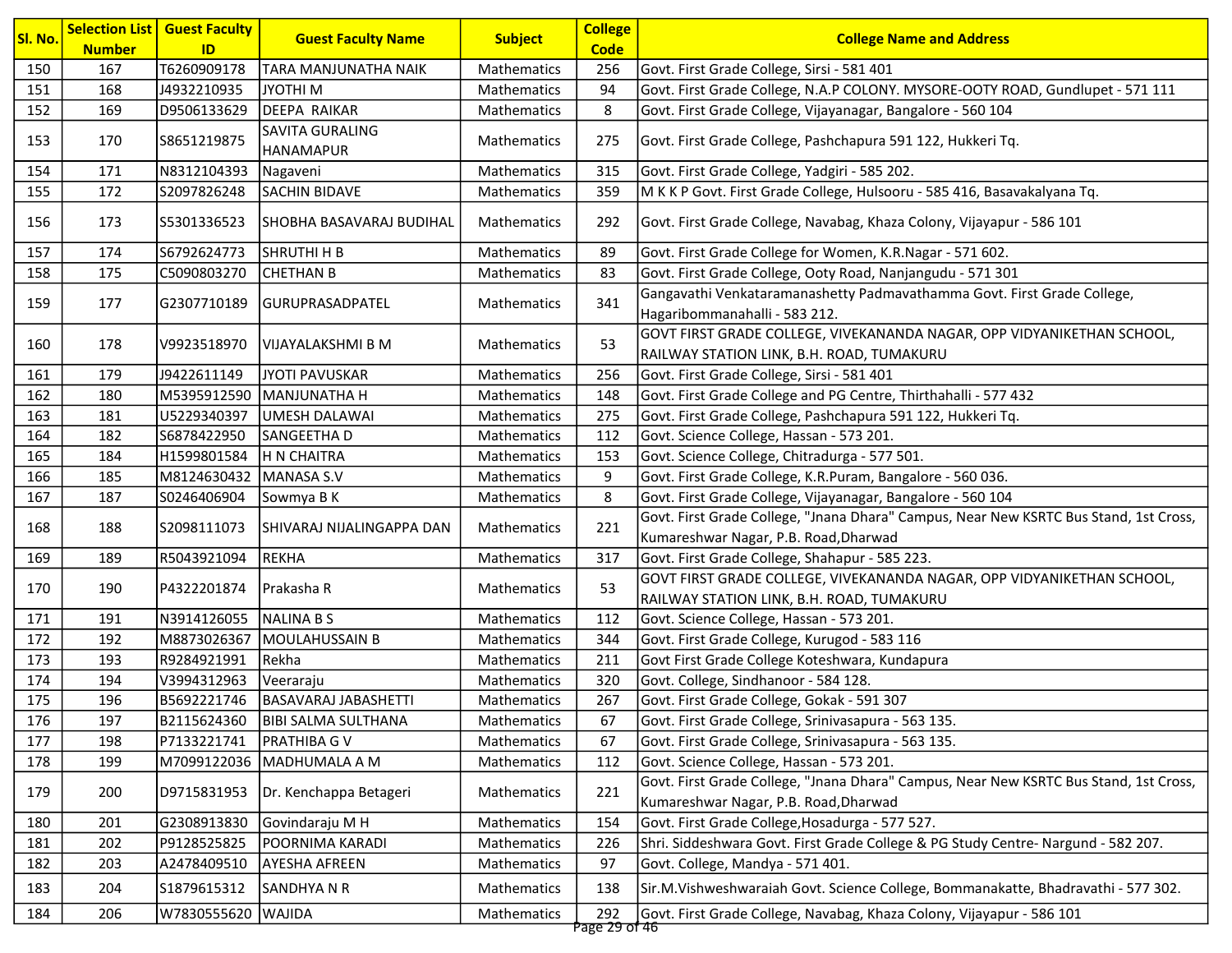| Sl. No. | <b>Number</b> | <b>Selection List   Guest Faculty</b><br>ID | <b>Guest Faculty Name</b>                  | <b>Subject</b>     | <b>College</b><br><b>Code</b> | <b>College Name and Address</b>                                                             |
|---------|---------------|---------------------------------------------|--------------------------------------------|--------------------|-------------------------------|---------------------------------------------------------------------------------------------|
| 185     | 208           | A5514111951                                 | <b>ASHWINI</b>                             | <b>Mathematics</b> | 353                           | Govt. First Grade College, Aurad (B) - 585 326                                              |
| 186     | 209           | R1191109625                                 | Ranganatha R M                             | Mathematics        | 48                            | Govt. First Grade College, Tiptur - 572 201                                                 |
| 187     | 210           | M4283832971                                 | MUKTHAMBIKA G S                            | Mathematics        | 283                           | Govt. First Grade College, Sector No.43 Navangar, Bagalkot- 587 103                         |
| 188     | 211           | U4181920086                                 | Umme Habeeba                               | Mathematics        | 145                           | Smt. Indiragandhi Govt. First Grade College for Women, Sagar - 577 401.                     |
| 189     | 212           | R2475545637                                 | Rekha K                                    | <b>Mathematics</b> | 114                           | GOVERNMENT FIRST GRADE COLLEGE FOR WOMEN, M.G. ROAD, NEAR STADIUM,<br>HASSAN - 573 201      |
| 190     | 213           | N8630433998                                 | NEHA                                       | <b>Mathematics</b> | 309                           | Govt. First Grade College and P.G. Centre, Mahagaon Cross - 585 316, TQ & Dist:<br>Gulbarga |
| 191     | 217           | R2250535444                                 | <b>ROOPA</b>                               | Mathematics        | 352                           | Govt. First Grade College, Bidar - 585 401.                                                 |
| 192     | 218           | A6235807964                                 | <b>ASHAS</b>                               | <b>Mathematics</b> | 6                             | Maharanis Science College for Women, Bangalore - 560 001.                                   |
| 193     | 219           | S9455123086                                 | <b>SHYLA M</b>                             | Mathematics        | 112                           | Govt. Science College, Hassan - 573 201.                                                    |
| 194     | 220           | M6289933449                                 | MAHESHA N                                  | <b>Mathematics</b> | 100                           | Govt. First Grade College, K.R.Pet - 571 426.                                               |
| 195     | 221           | K5619200900                                 | KAVERI SANNAKKINAVAR                       | Mathematics        | 270                           | Govt. First Grade College, Raibag - 591 317                                                 |
| 196     | 222           | S2207025671                                 | SHREEDEVI PRABHAKARA<br><b>HEGA</b>        | <b>Mathematics</b> | 362                           | Govt. First Grade College, Sagar                                                            |
| 197     | 223           | S5196035307                                 | <b>SHILPA BHAT</b>                         | Mathematics        | 251                           | Govt. First Grade College Kumta(U.K) - 581 343                                              |
| 198     | 224           | D7440230817                                 | Dr. Sushilabai Adigond                     | <b>Mathematics</b> | 340                           | Smt. Saraladevi Satheshchandra Agarwal Govt. First Grade College, (Autonomous) S. N Pet     |
| 199     | 225           | G4202425598                                 | <b>GAYATRI MOHAN NAIK</b>                  | Mathematics        | 247                           | Govt Arts & Science College, Karwar - 581 301.                                              |
| 200     | 226           | K6845928097                                 | Kavya G k                                  | Mathematics        | 117                           | Govt. First Grade College for Women, Holenarasipura - 573 211                               |
| 201     | 227           | S0984417028                                 | SMITHA S                                   | Mathematics        | 147                           | Govt. First Grade College, Shimoga - 577 201                                                |
| 202     | 228           | S9834107438                                 | <b>SAVITRI POL</b>                         | <b>Mathematics</b> | 232                           | Sri. K H Patil Govt. First Grade College, Hulukoti - 582 205, Gadag Tq:                     |
| 203     | 229           | S6365628470                                 | <b>SOWMYA S</b>                            | Mathematics        | 116                           | Govt. First Grade College, Holenarasepura - 573 211.                                        |
| 204     | 230           | S2443709244                                 | Saraswathamma D N                          | Mathematics        | 65                            | Govt. Womens College, Kolar - 563 101.                                                      |
| 205     | 231           | V7529252755                                 | <b>VINAYA NAYAK</b>                        | Mathematics        | 250                           | Govt. First Grade College, Yallapura - 581 359.                                             |
| 206     | 232           | B0237413843                                 | <b>BHAGYASHREE JAGANNATHA</b><br><b>NA</b> | <b>Mathematics</b> | 256                           | Govt. First Grade College, Sirsi - 581 401                                                  |
| 207     | 233           | M6327201433                                 | MEENA KB                                   | Mathematics        | 68                            | Government First Grade College, Malur - 563 160.                                            |
| 208     | 234           | M1131440498                                 | MANJULA BANNIKOPPA                         | <b>Mathematics</b> | 230                           | Sri Jagadguru Thontadarya Govt. First Grade College, Mundargi - 582 118                     |
| 209     | 235           | L3697819581                                 | LAXMI ASHOK BHASME                         | Mathematics        | 220                           | Govt. First Grade College, Rajanagar, Hubli - 580 032                                       |
| 210     | 236           | N9596918365                                 | NANDINI T N                                | Mathematics        | 78                            | Govt. First Grade College, Kuvempu nagar, Mysore                                            |
| 211     | 237           | V6915017326                                 | VIDYASHREE.R                               | Mathematics        | 97                            | Govt. College, Mandya - 571 401.                                                            |
| 212     | 238           |                                             | F9173602952  FOUZIA BEGUM G                | Mathematics        | 65                            | Govt. Womens College, Kolar - 563 101.                                                      |
| 213     | 239           | H8512609834                                 | Hussain Basha                              | Mathematics        | 320                           | Govt. College, Sindhanoor - 584 128.                                                        |
| 214     | 240           | K0532823827                                 | <b>KAVYARANI A P</b>                       | Mathematics        | 65                            | Govt. Womens College, Kolar - 563 101.                                                      |
| 215     | 241           | V5094436334                                 | <b>VITHAL</b>                              | Mathematics        | 299                           | Govt. College, Sedam Road, Gulbarga - 585 105.                                              |
| 216     | 242           | L7469301618                                 | LAKSHMI M                                  | Mathematics        | 78                            | Govt. First Grade College, Kuvempu nagar, Mysore                                            |
| 217     | 243           | A7558621911                                 | <b>AMRUTHA CN</b>                          | Mathematics        | 5                             | Government Science College Autonomous, Nrupathunga Road, Bangalore - 560 001.               |
| 218     | 244           | K2504045148                                 | <b>KIRAN RANJANAGI</b>                     | Mathematics        | 234                           | SMBK Govt. First Grade College, Naregal - 582 119, Ron Tq.                                  |
| 219     | 245           | S2219422300                                 | <b>SUDHARANI G</b>                         | Mathematics        | 65                            | Govt. Womens College, Kolar - 563 101.                                                      |
| 220     | 246           | S5438521385                                 | SARITA GOLABANVI                           | Mathematics        | 268                           | Smt. I S Yadawad Govt. First Grade College, Ramdurg - 591 123                               |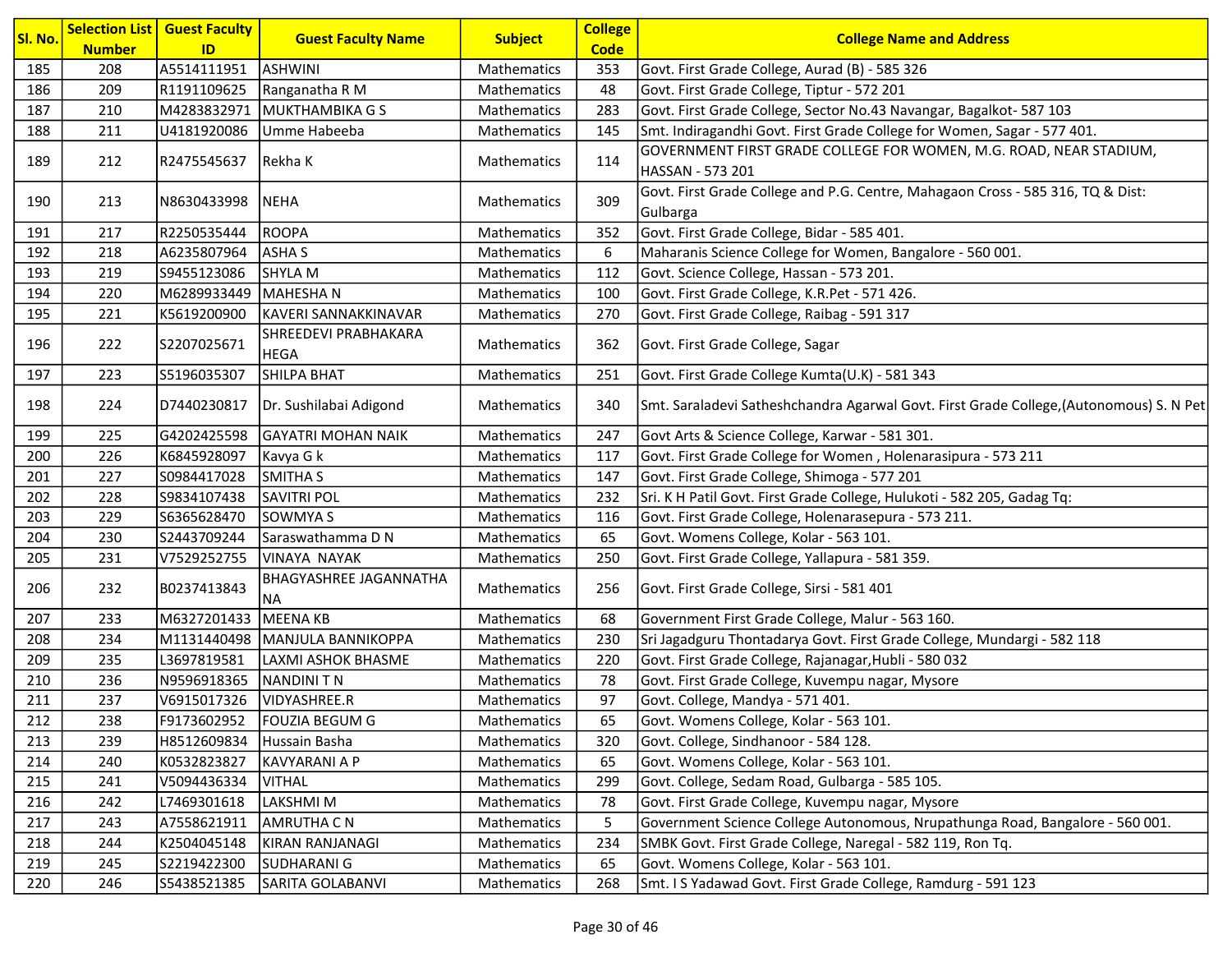| Sl. No. | <b>Number</b> | <b>Selection List   Guest Faculty</b><br>ID | <b>Guest Faculty Name</b>        | <b>Subject</b>     | <b>College</b><br><b>Code</b> | <b>College Name and Address</b>                                               |
|---------|---------------|---------------------------------------------|----------------------------------|--------------------|-------------------------------|-------------------------------------------------------------------------------|
|         |               |                                             | <b>GUDDODAGI SURESH</b>          |                    |                               |                                                                               |
| 221     | 247           | G3114642608                                 | <b>NAGANNA</b>                   | Mathematics        | 303                           | Govt First Grade College Afzalpur                                             |
| 222     | 249           | S0351607266                                 | Soumya                           | Mathematics        | 315                           | Govt. First Grade College, Yadgiri - 585 202.                                 |
| 223     | 250           | K9345136113                                 | Kavya Sirnje                     | Mathematics        | 353                           | Govt. First Grade College, Aurad (B) - 585 326                                |
| 224     | 251           | T8641011625                                 | <b>TAYAPPA</b>                   | Mathematics        | 300                           | Govt. First Grade College, Jewargi- 585 310.                                  |
| 225     | 252           | P9474524904                                 | <b>PRATHIMAKL</b>                | Mathematics        | 165                           | Govt. First Grade College, MCC B Block, Davanagere - 577 004                  |
| 226     | 253           | S5689822235                                 | <b>SMITA NAIK</b>                | Mathematics        | 145                           | Smt. Indiragandhi Govt. First Grade College for Women, Sagar - 577 401.       |
| 227     | 254           | S4686722309                                 | SHRUTI C SURALIHALLI             | Mathematics        | 239                           | Govt. First Grade College, Haveri - 581 110                                   |
| 228     | 255           | A2565817857                                 | ANNAPPA M HUNAGUND               | <b>Mathematics</b> | 243                           | Govt. First Grade College, Hanagal - 581 104                                  |
| 229     | 256           | S8477222516                                 | SOWMYA V                         | Mathematics        | 63                            | Govt. Boys College, Kolar - 563 101.                                          |
| 230     | 257           | S8596838072                                 | Shivaraj Sahu                    | Mathematics        | 305                           | AFZAL MASHAKBEE TAHER ANSARI GOVT.FIRST GRADE COLLEGE, ALAND - 585 302        |
| 231     | 258           | S3552435325                                 | SINDU G B                        | Mathematics        | 48                            | Govt. First Grade College, Tiptur - 572 201                                   |
| 232     | 259           | G1724108560                                 | <b>GEETHANS</b>                  | <b>Mathematics</b> | 5                             | Government Science College Autonomous, Nrupathunga Road, Bangalore - 560 001. |
| 233     | 260           | S0404119700                                 | Sandhya Urs K                    | Mathematics        | 78                            | Govt. First Grade College, Kuvempu nagar, Mysore                              |
| 234     | 261           | H9782917079                                 | <b>HEMA</b><br>HUCHCHESHWARAMATH | Mathematics        | 325                           | Govt. First Grade College, Lingasagur - 584 122                               |
| 235     | 262           | V4397345313                                 | <b>VINDYA B P</b>                | Mathematics        | 181                           | Govt. First Grade College, Tarikere - 577 228                                 |
| 236     | 263           | M5700154670                                 | Mala.k                           | Mathematics        | 66                            | GOVT. FIRST GRADE COLLEGE, SULIKUNTE ROAD, BANGARPET, KOLAR DIST              |
| 237     | 264           | V3600900410                                 | <b>VIDYARANI SOPPIMATHADA</b>    | Mathematics        | 112                           | Govt. Science College, Hassan - 573 201.                                      |
| 238     | 265           | S5654207628                                 | SHASHIKALA M                     | <b>Mathematics</b> | 57                            | Govt. First Grade College, Shidlaghatta - 562 106.                            |
| 239     | 266           | J0023013238                                 | <b>JAYASHRI GOURI</b>            | Mathematics        | 315                           | Govt. First Grade College, Yadgiri - 585 202.                                 |
| 240     | 268           | P3193723976                                 | Padmini                          | Mathematics        | 353                           | Govt. First Grade College, Aurad (B) - 585 326                                |
| 241     | 269           | A1072244731                                 | Arpitha MD                       | Mathematics        | 80                            | Govt. First Grade Womens College, Vijayanagara, Mysore - 570 018              |
| 242     | 270           | R7949245986                                 | <b>ROHIT APPA MANE</b>           | Mathematics        | 267                           | Govt. First Grade College, Gokak - 591 307                                    |
| 243     | 271           | M9739450310                                 | MALASHREE M                      | Mathematics        | 26                            | Govt. First Grade College, Nelamangala - 562 123                              |
| 244     | 272           | S6537031118                                 | <b>SUNITA GORABAL</b>            | Mathematics        | 277                           | SHRI SHRIPADBODH SWAMIJI GOVERNMENT FIRST GRADE COLLEGE, MUDALAGI             |
| 245     | 273           | V6699524855                                 | <b>VIJAYKUMAR K A</b>            | <b>Mathematics</b> | 55                            | Government First Grade College and PG Centre, Chintamani - 563 125.           |
| 246     | 274           | H7338027985                                 | <b>HAFIZA AMEENNAIK</b>          | Mathematics        | 265                           | Govt. First Grade College, Khanapura - 591 302                                |
| 247     | 275           | P3578801199                                 | PAVANKUMAR                       | Mathematics        | 303                           | Govt First Grade College Afzalpur                                             |
| 248     | 276           | C846230107                                  | CHANNAVEERAPALA<br>SATEESHA      | Mathematics        | 225                           | Govt. First Grade College, Annigeri - 582 201, Navalgund Tq.                  |
| 249     | 277           | P3373058543                                 | Pavitra Ramaray Nayak            | Mathematics        | 17                            | Govt. First Grade College, Hosur Road - 560 030, Sarjapur                     |
| 250     | 279           | P3808308712                                 | <b>PUSHPALATHA N</b>             | Mathematics        | 48                            | Govt. First Grade College, Tiptur - 572 201                                   |
| 251     | 280           | S5635929263                                 | <b>SUSHMITHA K C</b>             | Mathematics        | 112                           | Govt. Science College, Hassan - 573 201.                                      |
| 252     | 284           | K8821213992                                 | KAVYA G                          | Mathematics        | 97                            | Govt. College, Mandya - 571 401.                                              |
| 253     | 285           | M7829037629                                 | Md Raisuddin                     | Mathematics        | 302                           | GOVT. FIRST GRADE COLLEGE, SEDAM                                              |
| 254     | 286           | D4171920255                                 | <b>DEEPAT</b>                    | Mathematics        | 66                            | GOVT. FIRST GRADE COLLEGE, SULIKUNTE ROAD, BANGARPET, KOLAR DIST              |
| 255     | 287           | P7346315023                                 | POORNIMA SHIROL                  | Mathematics        | 8                             | Govt. First Grade College, Vijayanagar, Bangalore - 560 104                   |
| 256     | 288           | M4313723799                                 | Manjushree KV                    | Mathematics        | 31                            | Govt. First Grade College, Channapatna- 571 501.                              |
| 257     | 289           | P3968900767                                 | <b>PRADEEP KUMAR V</b>           | Mathematics        | 150                           | Govt. First Grade College, Shiralakoppa - 577 428, Shikaripura Tq:            |
| 258     | 291           | Y8507510742                                 | Yogesha S                        | Mathematics        | 87                            | Govt. First Grade College, Siddartha Layout - 570 011, Mysore                 |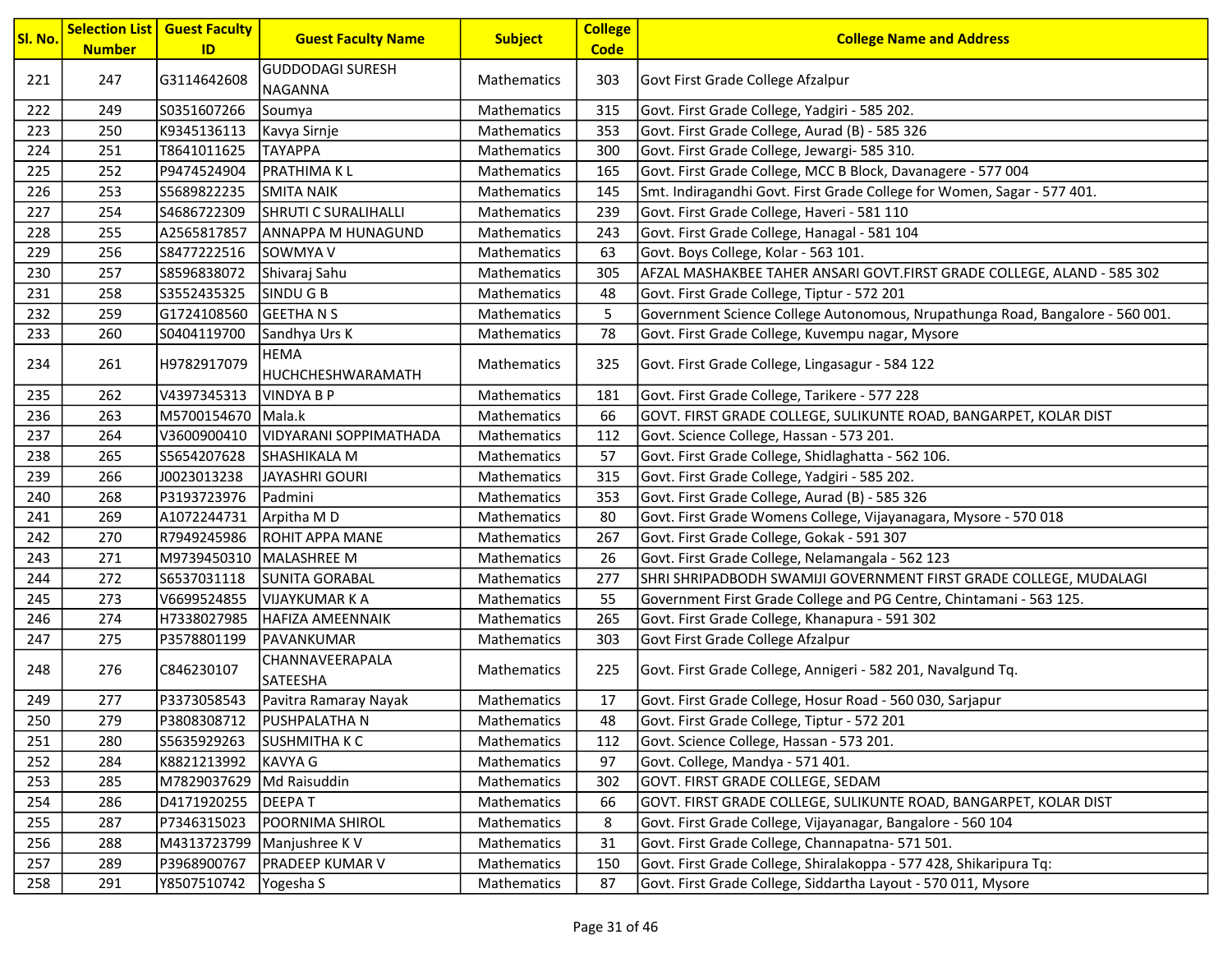| <mark>Sl. No.</mark> | <b>Number</b> | <b>Selection List   Guest Faculty</b><br>ID | <b>Guest Faculty Name</b> | <b>Subject</b>     | <b>College</b><br><b>Code</b> | <b>College Name and Address</b>                                                                       |
|----------------------|---------------|---------------------------------------------|---------------------------|--------------------|-------------------------------|-------------------------------------------------------------------------------------------------------|
|                      |               |                                             |                           |                    |                               | GOVT FIRST GRADE COLLEGE, VIVEKANANDA NAGAR, OPP VIDYANIKETHAN SCHOOL,                                |
| 259                  | 292           | K1987118226                                 | <b>IKAVYASHREE G V</b>    | <b>Mathematics</b> | 53                            | RAILWAY STATION LINK, B.H. ROAD, TUMAKURU                                                             |
| 260                  | 293           | S6926749677                                 | <b>SHASHIKUMAR H H</b>    | Mathematics        | 140                           | Govt. First Grade College, Hosanagara - 577 418.                                                      |
| 261                  | 294           | K6044233688                                 | K Shubha                  | Mathematics        | 83                            | Govt. First Grade College, Ooty Road, Nanjangudu - 571 301                                            |
| 262                  | 295           | S4226401775                                 | SUPRIYA P V               | Mathematics        | 24                            | Govt. First Grade College, Hoskote - 562 110.                                                         |
| 263                  | 296           | S7054221259                                 | SUSHMABEN GAUROJI         | Mathematics        | 165                           | Govt. First Grade College, MCC B Block, Davanagere - 577 004                                          |
| 264                  | 297           | L4679040889                                 | Lakshmavva G Patil        | Mathematics        | 231                           | Govt. First Grade College, and P G study center GADAG                                                 |
| 265                  | 300           | A9857813858                                 | <b>AYESHA KOUSAR</b>      | Mathematics        | 54                            | Govt. First Grade College, M.G.Road, Chikkaballapur - 562 101.                                        |
| 266                  | 301           | D8079316637                                 | Deepika                   | Mathematics        | 6                             | Maharanis Science College for Women, Bangalore - 560 001.                                             |
| 267                  | 302           | M8593216594                                 | Manasa T                  | Mathematics        | 179                           | Govt. First Grade College, Kadur - 577 548.                                                           |
| 268                  | 303           | S1999730685                                 | <b>SUPRIYAKN</b>          | Mathematics        | 56                            | Government College for Women, Chintamani - 563 125.                                                   |
| 269                  | 304           | S8238715511                                 | <b>SUPRIYA S M</b>        | Mathematics        | 171                           | Govt. First Grade College, Sante Bennur - 577 552, Channagiri Tq.                                     |
| 270                  | 305           | A5579907006                                 | Ashwini A S               | Mathematics        | 31                            | Govt. First Grade College, Channapatna- 571 501.                                                      |
| 271                  | 306           | S1803801610                                 | <b>SHILPAD</b>            | Mathematics        | 24                            | Govt. First Grade College, Hoskote - 562 110.                                                         |
| 272                  | 308           | M2758219365                                 | MADHURI SONTAKKI          | Mathematics        | 265                           | Govt. First Grade College, Khanapura - 591 302                                                        |
| 273                  | 309           | S8934140521                                 | SHUBHALAKSHMI M N         | <b>Mathematics</b> | 83                            | Govt. First Grade College, Ooty Road, Nanjangudu - 571 301                                            |
| 274                  | 310           | 10169805171                                 | <b>IMPANAR</b>            | Mathematics        | 5                             | Government Science College Autonomous, Nrupathunga Road, Bangalore - 560 001.                         |
| 275                  | 311           | A8311026993                                 | <b>AKEEFA AMEENNAIK</b>   | Mathematics        | 273                           | Govt. First Grade College, Kittur 591 115, Bylahongala Tq:                                            |
| 276                  | 313           | A7054000302                                 | <b>ASHAHS</b>             | Mathematics        | 84                            | Govt. First Grade College, T.Narasipura - 571 124                                                     |
| 277                  | 314           | D5947323727                                 | <b>DIVYASHREE K</b>       | Mathematics        | 78                            | Govt. First Grade College, Kuvempu nagar, Mysore                                                      |
| 278                  | 315           | D1702800013                                 | Divya T M                 | Mathematics        | 173                           | I.D.S.G.Govt. College, Chikkamagalur - 577 102.                                                       |
| 279                  | 316           | S3795418888                                 | <b>SOWMYA</b>             | Mathematics        | 68                            | Government First Grade College, Malur - 563 160.                                                      |
| 280                  | 317           | M6435522859                                 | MEGHA K L                 | Mathematics        | 165                           | Govt. First Grade College, MCC B Block, Davanagere - 577 004                                          |
| 281                  | 318           | D7098510359                                 | Dr. V. RAMANJINI          | Mathematics        | 321                           | Govt. First Grade College, Manvi - 584 123.                                                           |
| 282                  | 320           | J2342605038                                 | <b>JAVID</b>              | Mathematics        | 353                           | Govt. First Grade College, Aurad (B) - 585 326                                                        |
| 283                  | 322           | S0547406796                                 | SHWETHA C                 | Mathematics        | 6                             | Maharanis Science College for Women, Bangalore - 560 001.                                             |
| 284                  | 323           | B9399520538                                 | BANDEPPA                  | <b>Mathematics</b> | 355                           | Govt. First Grade College, Bhalki - 585 328                                                           |
| 285                  | 324           | P3072318541                                 | PRIYANKA H S              | Mathematics        | 168                           | Govt. First Grade College, Harihara - 577 601                                                         |
| 286                  | 325           | A8531927497                                 | <b>ARPITHA P M</b>        | Mathematics        | 153                           | Govt. Science College, Chitradurga - 577 501.                                                         |
| 287                  | 327           | D0853634606                                 | DR. PRATIMA               | Mathematics        | 357                           | Govt. First Grade College, Behind Old Sugar Factry, Humnabad Road, Chitaguppa - 585                   |
|                      |               |                                             |                           |                    |                               | 412, Humnabaad Tq:                                                                                    |
| 288                  | 328           |                                             | A8150725582 AKLAMA BANU A | Mathematics        | 341                           | Gangavathi Venkataramanashetty Padmavathamma Govt. First Grade College,                               |
|                      |               |                                             |                           |                    |                               | Hagaribommanahalli - 583 212.                                                                         |
| 289                  | 329           | N1809144739                                 | NIRMALA                   | Mathematics        | 54                            | Govt. First Grade College, M.G.Road, Chikkaballapur - 562 101.                                        |
| 290                  | 331           | S2103300729                                 | SHIVALEELA PURADANNVAR    | Mathematics        | 400                           | Govt. First Grade College for Women, ELTC Building, Opposite to R N Shetty Stadium<br>Office, Dharwad |
| 291                  | 332           | Y9778520932                                 | Yashoda B                 | Mathematics        | 328                           | Govt. First Grade College, Yelburga - 583 236.                                                        |
| 292                  | 334           | S4670620846                                 | SURAJ BENAKANAHALLI       | Mathematics        | 292                           | Govt. First Grade College, Navabag, Khaza Colony, Vijayapur - 586 101                                 |
| 293                  | 336           | G7791721855                                 | <b>GOWTHAMI A S</b>       | Mathematics        | 64                            | Govt. College, Mulbagal - 563 131.                                                                    |
| 294                  | 337           | S1421340540                                 | SOWMYA B M                | Mathematics        | 6                             | Maharanis Science College for Women, Bangalore - 560 001.                                             |
| 295                  | 338           | A9698543517                                 | <b>ASHWINIYH</b>          | Mathematics        | 98                            | Govt. College for Women, M.C.Road, Mandya - 571 401.                                                  |
| 296                  | 339           | S9532517519                                 | Shylashree S              | Mathematics        | 64                            | Govt. College, Mulbagal - 563 131.                                                                    |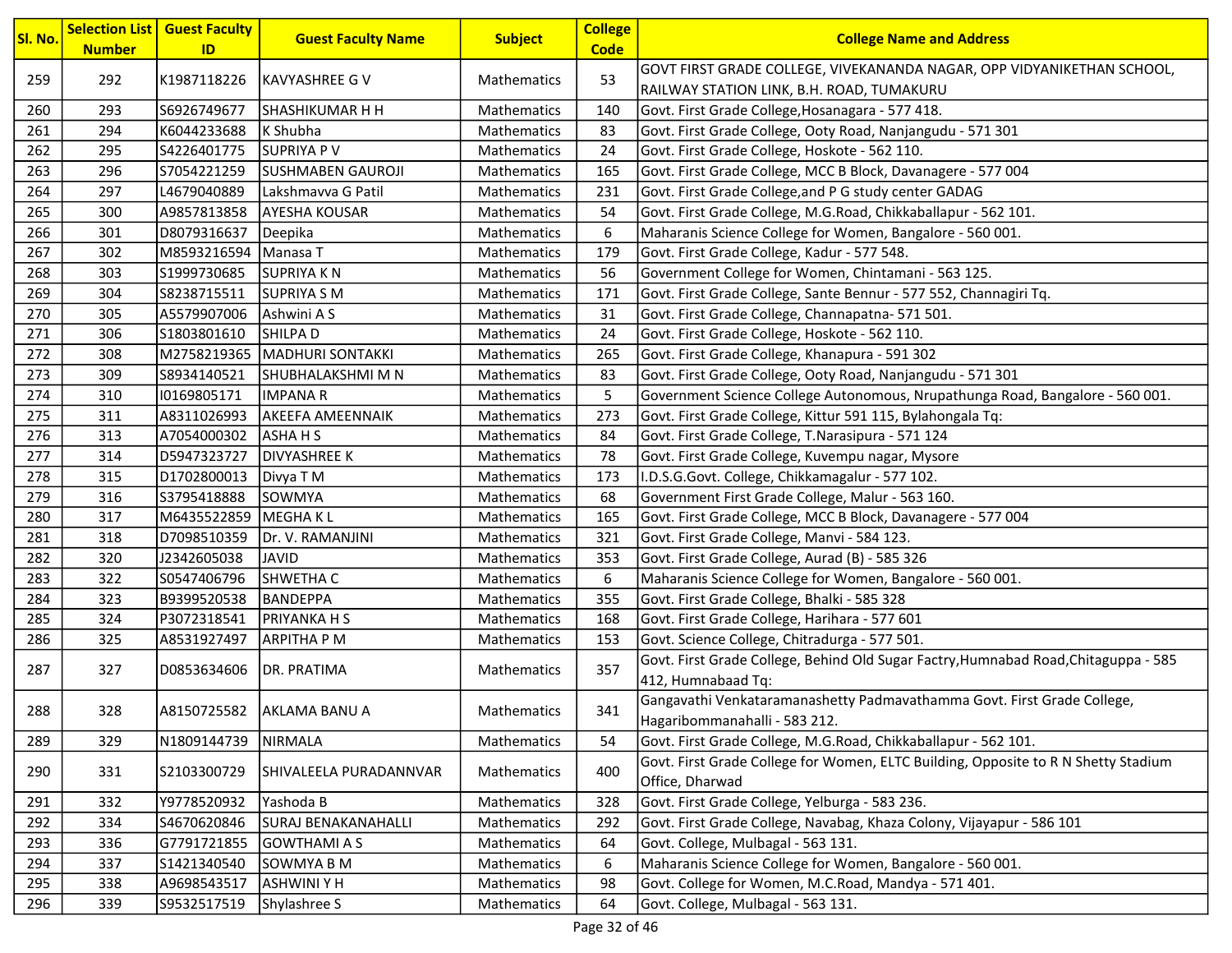| <b>Subject</b><br>Sl. No.<br><b>Guest Faculty Name</b><br><b>College Name and Address</b><br><b>Code</b><br><b>Number</b><br>ID<br>S9806223056<br>297<br>Mathematics<br>340<br>SHAHEENAKHANUM<br>165<br>Govt. First Grade College, MCC B Block, Davanagere - 577 004<br>298<br>6<br>341<br>S4356640050<br>Sindhu K S<br>Maharanis Science College for Women, Bangalore - 560 001.<br>Mathematics<br>GOVT FIRST GRADE COLLEGE, VIVEKANANDA NAGAR, OPP VIDYANIKETHAN SCHOOL,<br>53<br>299<br>342<br>S6512900396<br>SUMA GOPALA KRISHNA<br><b>Mathematics</b><br>RAILWAY STATION LINK, B.H. ROAD, TUMAKURU<br>M K K P Govt. First Grade College, Hulsooru - 585 416, Basavakalyana Tq.<br>300<br>343<br>17629050368<br><b>ISHWARI</b><br>Mathematics<br>359<br>301<br>Govt. First Grade College, Kengeri, Bangalore - 560 060<br>344<br>K7645712126<br><b>KAVITA</b><br>Mathematics<br>18<br>302<br><b>FARAHAT KHANUM R</b><br>345<br>F1998709759<br>Mathematics<br>153<br>Govt. Science College, Chitradurga - 577 501.<br>303<br>G4835701361<br>Govt. College, Sindhanoor - 584 128.<br>346<br>Gajananda<br>Mathematics<br>320 |
|-------------------------------------------------------------------------------------------------------------------------------------------------------------------------------------------------------------------------------------------------------------------------------------------------------------------------------------------------------------------------------------------------------------------------------------------------------------------------------------------------------------------------------------------------------------------------------------------------------------------------------------------------------------------------------------------------------------------------------------------------------------------------------------------------------------------------------------------------------------------------------------------------------------------------------------------------------------------------------------------------------------------------------------------------------------------------------------------------------------------------------|
|                                                                                                                                                                                                                                                                                                                                                                                                                                                                                                                                                                                                                                                                                                                                                                                                                                                                                                                                                                                                                                                                                                                               |
|                                                                                                                                                                                                                                                                                                                                                                                                                                                                                                                                                                                                                                                                                                                                                                                                                                                                                                                                                                                                                                                                                                                               |
|                                                                                                                                                                                                                                                                                                                                                                                                                                                                                                                                                                                                                                                                                                                                                                                                                                                                                                                                                                                                                                                                                                                               |
|                                                                                                                                                                                                                                                                                                                                                                                                                                                                                                                                                                                                                                                                                                                                                                                                                                                                                                                                                                                                                                                                                                                               |
|                                                                                                                                                                                                                                                                                                                                                                                                                                                                                                                                                                                                                                                                                                                                                                                                                                                                                                                                                                                                                                                                                                                               |
|                                                                                                                                                                                                                                                                                                                                                                                                                                                                                                                                                                                                                                                                                                                                                                                                                                                                                                                                                                                                                                                                                                                               |
|                                                                                                                                                                                                                                                                                                                                                                                                                                                                                                                                                                                                                                                                                                                                                                                                                                                                                                                                                                                                                                                                                                                               |
|                                                                                                                                                                                                                                                                                                                                                                                                                                                                                                                                                                                                                                                                                                                                                                                                                                                                                                                                                                                                                                                                                                                               |
|                                                                                                                                                                                                                                                                                                                                                                                                                                                                                                                                                                                                                                                                                                                                                                                                                                                                                                                                                                                                                                                                                                                               |
| GOVT FIRST GRADE COLLEGE, VIVEKANANDA NAGAR, OPP VIDYANIKETHAN SCHOOL,<br>53<br>304<br>347<br>Mathematics<br> M2751631455  MANJUNATH C K<br>RAILWAY STATION LINK, B.H. ROAD, TUMAKURU                                                                                                                                                                                                                                                                                                                                                                                                                                                                                                                                                                                                                                                                                                                                                                                                                                                                                                                                         |
| 305<br>H5797223992<br><b>HEMAVATHI G H</b><br>Mathematics<br>Govt. Science College, Chitradurga - 577 501.<br>348<br>153                                                                                                                                                                                                                                                                                                                                                                                                                                                                                                                                                                                                                                                                                                                                                                                                                                                                                                                                                                                                      |
| 306<br>349<br>S8205622088<br><b>SHILPA E</b><br>Mathematics<br>149<br>Govt. First Grade College, Rippanpet - 577 426, Hosanagara Tq.                                                                                                                                                                                                                                                                                                                                                                                                                                                                                                                                                                                                                                                                                                                                                                                                                                                                                                                                                                                          |
| 307<br>T6947905438<br>TAHASEENA BANU<br>139<br>Govt. First Grade College, Shikaripura - 577 427.<br>351<br>Mathematics                                                                                                                                                                                                                                                                                                                                                                                                                                                                                                                                                                                                                                                                                                                                                                                                                                                                                                                                                                                                        |
| 308<br>352<br>Govt. First Grade College, Sira - 572 137.<br>B9018748038<br><b>BHAVYAVENUKL</b><br>Mathematics<br>38                                                                                                                                                                                                                                                                                                                                                                                                                                                                                                                                                                                                                                                                                                                                                                                                                                                                                                                                                                                                           |
| 309<br>354<br>73<br>M0756910651 MEGHA B K<br>Govt. First Grade College, K.R.Nagar - 571 602.<br><b>Mathematics</b>                                                                                                                                                                                                                                                                                                                                                                                                                                                                                                                                                                                                                                                                                                                                                                                                                                                                                                                                                                                                            |
| 310<br>Govt. First Grade College, Doddaballapura- 561 203.<br>S2462100104<br>Shaheda Shaheen<br>Mathematics<br>22<br>355                                                                                                                                                                                                                                                                                                                                                                                                                                                                                                                                                                                                                                                                                                                                                                                                                                                                                                                                                                                                      |
| Gangavathi Venkataramanashetty Padmavathamma Govt. First Grade College,<br>341<br>311<br>Mathematics<br>356<br>V1396200774<br> VISHWANATHA U B                                                                                                                                                                                                                                                                                                                                                                                                                                                                                                                                                                                                                                                                                                                                                                                                                                                                                                                                                                                |
| Hagaribommanahalli - 583 212.                                                                                                                                                                                                                                                                                                                                                                                                                                                                                                                                                                                                                                                                                                                                                                                                                                                                                                                                                                                                                                                                                                 |
| 312<br>N4456302383<br>239<br>Govt. First Grade College, Haveri - 581 110<br>358<br>NEELUKHANUM M PATHAN<br>Mathematics                                                                                                                                                                                                                                                                                                                                                                                                                                                                                                                                                                                                                                                                                                                                                                                                                                                                                                                                                                                                        |
| 313<br>359<br>G0289332606<br><b>GEETHAS</b><br>Smt. Indiragandhi Govt. First Grade College for Women, Sagar - 577 401.<br>Mathematics<br>145                                                                                                                                                                                                                                                                                                                                                                                                                                                                                                                                                                                                                                                                                                                                                                                                                                                                                                                                                                                  |
| Govt. First Grade College, Magadi - 562 120.<br>314<br>360<br>S9330401311<br>SHALINI B R<br>32<br>Mathematics                                                                                                                                                                                                                                                                                                                                                                                                                                                                                                                                                                                                                                                                                                                                                                                                                                                                                                                                                                                                                 |
| 315<br>361<br>Govt. First Grade College, Channarayapatna - 573 116.<br>J4767703524<br>JEEVAN A R<br>Mathematics<br>124                                                                                                                                                                                                                                                                                                                                                                                                                                                                                                                                                                                                                                                                                                                                                                                                                                                                                                                                                                                                        |
| 316<br>362<br>B8895129744<br><b>BINDUCN</b><br>Mathematics<br>156<br>Vedavathi Govt. First Grade College, Hiriyur - 577598                                                                                                                                                                                                                                                                                                                                                                                                                                                                                                                                                                                                                                                                                                                                                                                                                                                                                                                                                                                                    |
| H.P.P.C.Govt. College, Challakere - 577 522.<br>317<br>363<br>M8900411875 MARANNA T<br>Mathematics<br>152                                                                                                                                                                                                                                                                                                                                                                                                                                                                                                                                                                                                                                                                                                                                                                                                                                                                                                                                                                                                                     |
| 318<br>364<br><b>DEEPA I BIDNALAMATH</b><br>Shah.Sogamal.Peeraji.Oswal Govt. First Grade College, Muddebihal - 586 212<br>D6280422375<br>Mathematics<br>295                                                                                                                                                                                                                                                                                                                                                                                                                                                                                                                                                                                                                                                                                                                                                                                                                                                                                                                                                                   |
| ERAMMA SHIVAYOGEPPA<br>319<br>E6374427410<br>Govt. First Grade College, Shiralakoppa - 577 428, Shikaripura Tq:<br>365<br>Mathematics<br>150<br><b>HALAK</b>                                                                                                                                                                                                                                                                                                                                                                                                                                                                                                                                                                                                                                                                                                                                                                                                                                                                                                                                                                  |
| 38<br>320<br>366<br>D7828210903<br>Mathematics<br>Govt. First Grade College, Sira - 572 137.<br>Deepa.p                                                                                                                                                                                                                                                                                                                                                                                                                                                                                                                                                                                                                                                                                                                                                                                                                                                                                                                                                                                                                       |
| Mathematics<br>Govt. First Grade College, Soraba - 577 429.<br>321<br>367<br>M0501445667<br>MALLIKARJUNA GUGGARER<br>141                                                                                                                                                                                                                                                                                                                                                                                                                                                                                                                                                                                                                                                                                                                                                                                                                                                                                                                                                                                                      |
| 322<br>368<br>J0722409884<br>Jeevitha K<br>69<br>Govt. First Grade College, Rajeev Gandhi Layout (KUDA), Robersonpet, K.G.F - 563 122<br>Mathematics                                                                                                                                                                                                                                                                                                                                                                                                                                                                                                                                                                                                                                                                                                                                                                                                                                                                                                                                                                          |
| 323<br>371<br>S7483344344<br>74<br>Sri. D Devaraj urs Govt. First Grade College, Hunsur - 571 105.<br>sowmya T R<br>Mathematics                                                                                                                                                                                                                                                                                                                                                                                                                                                                                                                                                                                                                                                                                                                                                                                                                                                                                                                                                                                               |
| 372<br>324<br>A6283900026<br>Aparna P V<br>167<br>Govt. First Grade College, Honnali - 577 217<br>Mathematics                                                                                                                                                                                                                                                                                                                                                                                                                                                                                                                                                                                                                                                                                                                                                                                                                                                                                                                                                                                                                 |
| 325<br>373<br>D4559719441<br><b>DIVYAT</b><br>Mathematics<br>Govt. First Grade College, Channapatna- 571 501.<br>31                                                                                                                                                                                                                                                                                                                                                                                                                                                                                                                                                                                                                                                                                                                                                                                                                                                                                                                                                                                                           |
| 326<br>374<br>S2207109675<br>Shailaja V Anagoudar<br>Mathematics<br>328<br>Govt. First Grade College, Yelburga - 583 236.                                                                                                                                                                                                                                                                                                                                                                                                                                                                                                                                                                                                                                                                                                                                                                                                                                                                                                                                                                                                     |
| Govt. First Grade College, Thenkanidiyur, Udupi - 576 106<br>327<br>Y9777935496<br>Yashaswini H L<br>Mathematics<br>375<br>207                                                                                                                                                                                                                                                                                                                                                                                                                                                                                                                                                                                                                                                                                                                                                                                                                                                                                                                                                                                                |
| <b>VIDYASHREE VENKANNA</b><br>Govt. First Grade College, Shahapur - 585 223.<br>328<br>376<br>V3628812148<br>Mathematics<br>317                                                                                                                                                                                                                                                                                                                                                                                                                                                                                                                                                                                                                                                                                                                                                                                                                                                                                                                                                                                               |
| DR. P. DAYANANDA PAI- P. SATHISHA PAI GOVERNMENT FIRST GRADE COLLEGE<br>197<br>329<br>377<br>A8139808659<br><b>AISHWARYA S V</b><br>Mathematics<br>MANGALORE                                                                                                                                                                                                                                                                                                                                                                                                                                                                                                                                                                                                                                                                                                                                                                                                                                                                                                                                                                  |
| 9<br>Govt. First Grade College, K.R.Puram, Bangalore - 560 036.<br>330<br>379<br>K7581800129<br><b>KIRANKUMAR S</b><br>Mathematics                                                                                                                                                                                                                                                                                                                                                                                                                                                                                                                                                                                                                                                                                                                                                                                                                                                                                                                                                                                            |
| <b>KAVITHA BL</b><br>331<br>K4603322057<br>Mathematics<br>164<br>Govt. First Grade College, Nyamathi - 577 223, (Honnali Tq.)<br>380                                                                                                                                                                                                                                                                                                                                                                                                                                                                                                                                                                                                                                                                                                                                                                                                                                                                                                                                                                                          |
| 332<br>N1138117908<br>NAGALAMBIKA S<br>382<br>Mathematics<br>395<br>Govt. First Grade College for Women, Chamarajanagar                                                                                                                                                                                                                                                                                                                                                                                                                                                                                                                                                                                                                                                                                                                                                                                                                                                                                                                                                                                                       |
| 333<br>383<br>S7500132286<br>Shobha V<br>Govt. First Grade College, Yelahanka, Bangalore.- 560 064<br>Mathematics<br>16                                                                                                                                                                                                                                                                                                                                                                                                                                                                                                                                                                                                                                                                                                                                                                                                                                                                                                                                                                                                       |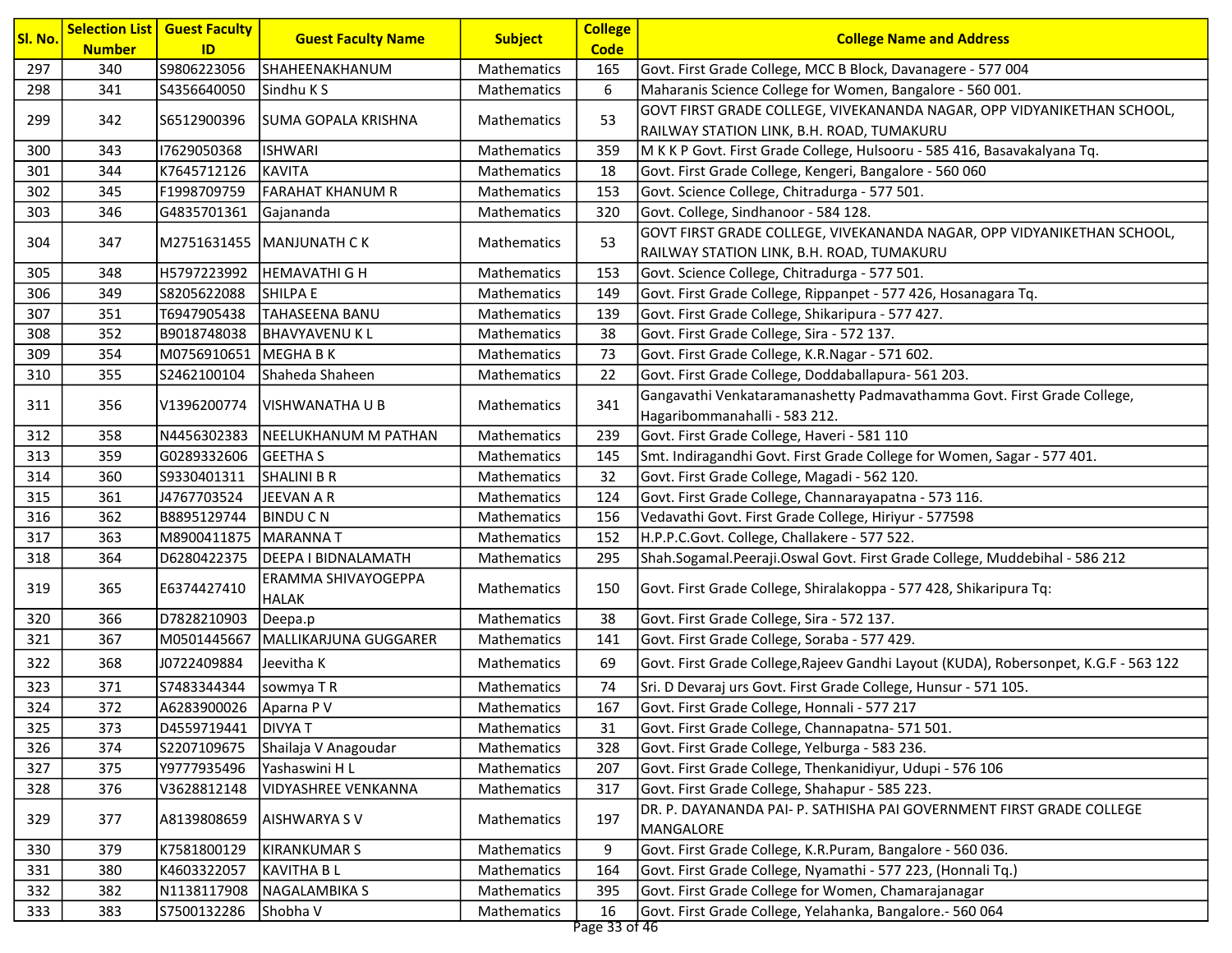| C8220640246<br><b>CHAITAN</b><br>334<br>384<br>Mathematics<br>358<br>Goverment First Grade College, Manahalli - 585 403, Tq and Dist: Bidar<br>GOVERNMENT FIRST GRADE COLLEGE FOR WOMEN, M.G. ROAD, NEAR STADIUM,<br>335<br>385<br>V9014717812<br>114<br>VIKASA D<br><b>Mathematics</b><br> HASSAN - 573 201 |  |
|--------------------------------------------------------------------------------------------------------------------------------------------------------------------------------------------------------------------------------------------------------------------------------------------------------------|--|
|                                                                                                                                                                                                                                                                                                              |  |
|                                                                                                                                                                                                                                                                                                              |  |
|                                                                                                                                                                                                                                                                                                              |  |
| 336<br>387<br>B3946921261<br><b>BALAKRISHNA M R</b><br>Mathematics<br>32<br>Govt. First Grade College, Magadi - 562 120.                                                                                                                                                                                     |  |
| 337<br>389<br>S0329502171<br>SUNILGOWDA H P<br>Mathematics<br>73<br>Govt. First Grade College, K.R.Nagar - 571 602.                                                                                                                                                                                          |  |
| 338<br>Smt. Indiragandhi Govt. First Grade College for Women, Sagar - 577 401.<br>390<br>V8627816946<br><b>VEENA VINOD KURDEKAR</b><br>Mathematics<br>145                                                                                                                                                    |  |
| 339<br>391<br>H9580715501<br>Mathematics<br>181<br>Govt. First Grade College, Tarikere - 577 228<br><b>HEMAS</b>                                                                                                                                                                                             |  |
| 340<br>392<br>B6328139326<br>Bhagyashree Mohan Shinge<br>Govt. First Grade College, Kittur 591 115, Bylahongala Tq:<br>Mathematics<br>273                                                                                                                                                                    |  |
| 341<br>A Radhika<br>Govt. First Grade College, Birur - 577 116, Kadur Tq.<br>393<br>A0/48611648<br>183<br>Mathematics                                                                                                                                                                                        |  |
| 342<br>Govt. First Grade Womens College, Vijayanagara, Mysore - 570 018<br>394<br>B6041844084<br>Bhavana R<br>Mathematics<br>80                                                                                                                                                                              |  |
| 343<br>395<br>Mathematics<br>165<br>Govt. First Grade College, MCC B Block, Davanagere - 577 004<br>S0392618161<br>SHWETA JADHAV                                                                                                                                                                             |  |
| 344<br>396<br>Y1518526784<br>Yashaswini N.N<br>Mathematics<br>140<br>Govt. First Grade College, Hosanagara - 577 418.                                                                                                                                                                                        |  |
| Govt. First Grade College, Doddaballapura- 561 203.<br>345<br>397<br>N3989531032<br>NIKHATH KHANUM H<br>Mathematics<br>22                                                                                                                                                                                    |  |
| 346<br>Shri Shankar Anand Singh Govt. First Grade College, Hospet - 583 201<br>398<br>Y2183727283<br>347<br>Yasmin Banu B<br>Mathematics                                                                                                                                                                     |  |
| GOVERNMENT FIRST GRADE COLLEGE FOR WOMEN, M.G. ROAD, NEAR STADIUM,<br>347<br>Sowrabha H A<br>114                                                                                                                                                                                                             |  |
| 400<br>S6352507282<br>Mathematics<br> HASSAN - 573 201                                                                                                                                                                                                                                                       |  |
| GOVERNMENT FIRST GRADE COLLEGE FOR WOMEN, M.G. ROAD, NEAR STADIUM,<br>348<br>401<br><b>SHRUTHI K R</b><br>114<br>Mathematics                                                                                                                                                                                 |  |
| S9800128631<br>HASSAN - 573 201                                                                                                                                                                                                                                                                              |  |
| 349<br>402<br>Govt. College, Sindhanoor - 584 128.<br>S9253716792<br>SHIVALEELA<br>320<br><b>Mathematics</b>                                                                                                                                                                                                 |  |
| Smt. Rukmini Shedthi Memorial National Govt. First Grade College, Barkur - 576 210<br>208<br>350<br>403<br>D9622602927 <br><b>Mathematics</b><br>Divya<br>(Udupi Tq.)                                                                                                                                        |  |
| 404<br>B8287821762<br>Bhavya A V<br>Govt. First Grade College, K.R.Pet - 571 426.<br>351<br>Mathematics<br>100                                                                                                                                                                                               |  |
| 352<br>406<br>N1316922350<br>Netravati Ganapati Naik<br>Mathematics<br>145<br>Smt. Indiragandhi Govt. First Grade College for Women, Sagar - 577 401.                                                                                                                                                        |  |
| GOVERNMENT FIRST GRADE COLLEGE FOR WOMEN, M.G. ROAD, NEAR STADIUM,                                                                                                                                                                                                                                           |  |
| 353<br>407<br>S5010213628<br>Sunitha HP<br>114<br>Mathematics<br>HASSAN - 573 201                                                                                                                                                                                                                            |  |
| 354<br>408<br>P9757843050<br><b>PADMAVATHIR</b><br>Mathematics<br>395<br>Govt. First Grade College for Women, Chamarajanagar                                                                                                                                                                                 |  |
| 355<br>409<br>B2016413209<br><b>Bindu P</b><br>Mathematics<br>Govt. College for Women, Maddur.<br>102                                                                                                                                                                                                        |  |
| 356<br>410<br>U0398221987<br>UMME ROOMANA<br>Mathematics<br>321<br>Govt. First Grade College, Manvi - 584 123.                                                                                                                                                                                               |  |
| 357<br>H9028048176<br><b>HOLIYAMMA M</b><br>Mathematics<br>Govt. First Grade College, Soraba - 577 429.<br>411<br>141                                                                                                                                                                                        |  |
| 358<br><b>CHANDRASHEKHAR S PATIL</b><br>Govt. First Grade College, Sector No.43 Navangar, Bagalkot- 587 103<br>412<br>C5790235759<br>Mathematics<br>283                                                                                                                                                      |  |
| 359<br>Sri Sri Shivalingeshwara Swamy Govt. First Grade College, Channagiri - 577 213.<br>413<br>B1702407668<br>Bimba R Shankar<br>162<br>Mathematics                                                                                                                                                        |  |
| 360<br>415<br>Govt. First Grade Women College, Tumkur<br>V2486814440<br>387<br>Veena T<br>Mathematics                                                                                                                                                                                                        |  |
| <b>SUVARNAN</b><br>S9011718611<br>Govt. First Grade College, Sreerangapatna - 571 438.<br>Mathematics<br>99<br>361<br>416                                                                                                                                                                                    |  |
| 362<br>418<br>P8417514601<br>PRATHIBHA K R<br>153<br>Govt. Science College, Chitradurga - 577 501.<br>Mathematics                                                                                                                                                                                            |  |
| 419<br>RANJITHA D N<br>Mathematics<br>Govt. First Grade College, Shiralakoppa - 577 428, Shikaripura Tq:<br>363<br>R8742406656<br>150                                                                                                                                                                        |  |
| V7013922470<br><b>VISHALAKSHI K N</b><br>Mathematics<br>5<br>Government Science College Autonomous, Nrupathunga Road, Bangalore - 560 001.<br>364<br>420                                                                                                                                                     |  |
| 365<br>324<br>Govt. First Grade College, Raichur - 584 101<br>421<br>S7420800563<br>Mathematics<br>Syeda Sahera Begum                                                                                                                                                                                        |  |
| 366<br>422<br>U7700140597<br>Umesha M<br>Mathematics<br>GOVT. FIRST GRADE COLLEGE, PANDAVAPURA - 571 434<br>106                                                                                                                                                                                              |  |
| 367<br>Vijayalakshmi S Kinnalmat<br>Mathematics<br>Govt. First Grade College for Women'S, Koppal<br>423<br>V0625528242<br>392                                                                                                                                                                                |  |
| 368<br>425<br>S7928709724<br>Shweta HK<br>Mathematics<br>Govt. First Grade College, Kadur - 577 548.<br>179                                                                                                                                                                                                  |  |
| 369<br>SHILPA GAJANAN SHETTY<br>Govt. First Grade College, Haliyal - 581 329.<br>426<br>S1134222419<br>Mathematics<br>248                                                                                                                                                                                    |  |
| Govt. First Grade College, Varthur - 560 087, Bangalore East<br>370<br>427<br>D7105623422<br>19<br><b>DIVYA BHAT</b><br>Mathematics                                                                                                                                                                          |  |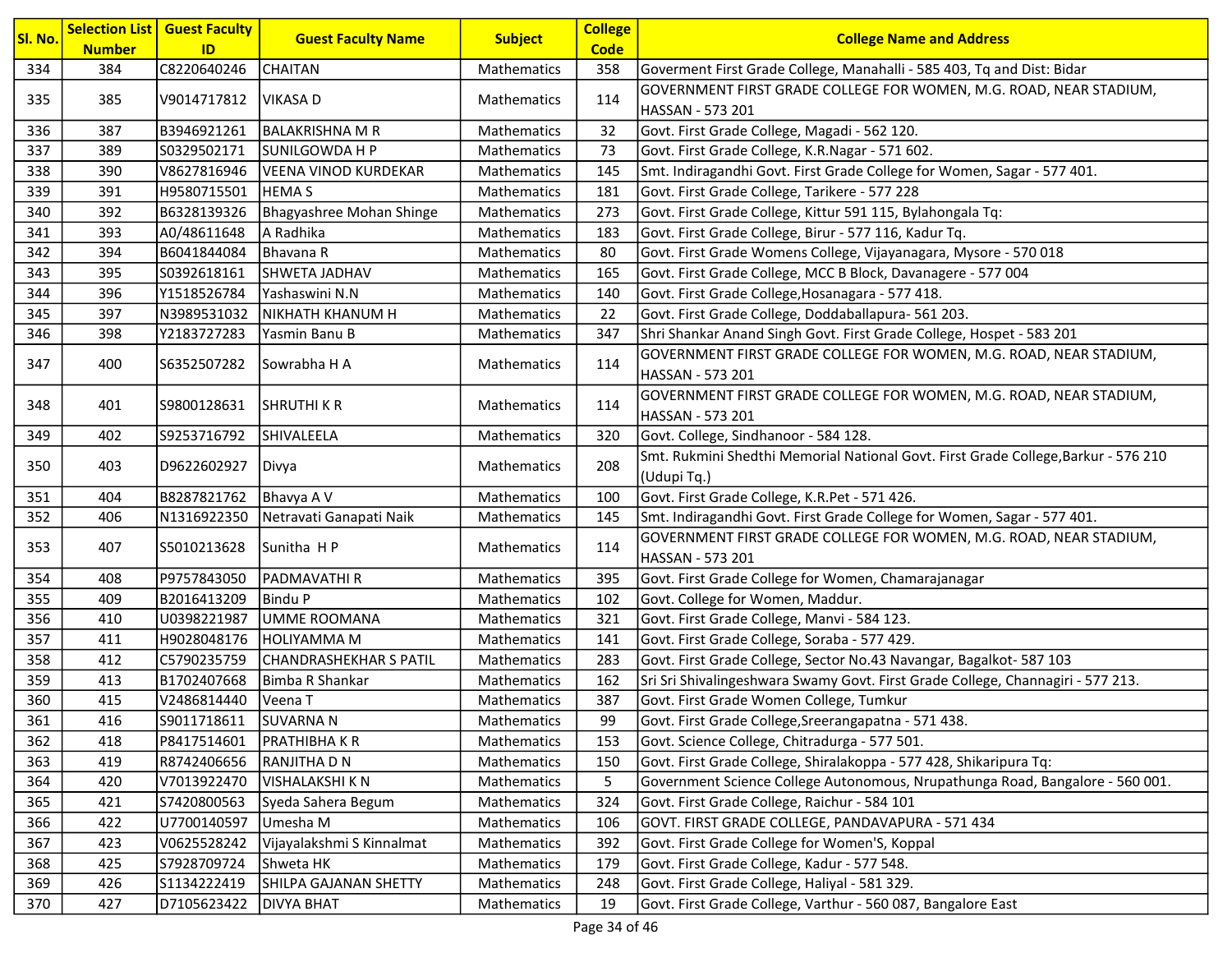| Sl. No. | <b>Number</b> | <b>Selection List   Guest Faculty</b><br>ID | <b>Guest Faculty Name</b> | <b>Subject</b>     | <b>College</b><br><b>Code</b> | <b>College Name and Address</b>                                                                          |
|---------|---------------|---------------------------------------------|---------------------------|--------------------|-------------------------------|----------------------------------------------------------------------------------------------------------|
| 371     | 428           | C6974333690                                 | <b>CHAITHRAKN</b>         | Mathematics        | 153                           | Govt. Science College, Chitradurga - 577 501.                                                            |
| 372     | 429           | P2804304954                                 | PUSHPALATA                | Mathematics        | 355                           | Govt. First Grade College, Bhalki - 585 328                                                              |
| 373     | 430           | S7901928445                                 | SILPAVATI                 | Mathematics        | 303                           | Govt First Grade College Afzalpur                                                                        |
| 374     | 431           | R5450735207                                 | <b>RANJITHA KARUR</b>     | Mathematics        | 168                           | Govt. First Grade College, Harihara - 577 601                                                            |
| 375     | 432           | S1212021898                                 | SHWETA GAJAKOSH           | Mathematics        | 303                           | Govt First Grade College Afzalpur                                                                        |
| 376     | 433           | M3668308588   Meghana.M                     |                           | Mathematics        | 74                            | Sri. D Devaraj urs Govt. First Grade College, Hunsur - 571 105.                                          |
| 377     | 434           | S8617055965                                 | <b>SHIVUKUMAR KOSHGI</b>  | <b>Mathematics</b> | 227                           | Shree Benakappa Shankrappa Simhasanad Government First Grade College, Gajendragad-<br>582114 Gadag Dist. |
| 378     | 435           | S8836114869                                 | SOUMYA HIREMATH           | Mathematics        | 283                           | Govt. First Grade College, Sector No.43 Navangar, Bagalkot- 587 103                                      |
| 379     | 437           | S9501414112                                 | SREEDEVI G R              | Mathematics        | 46                            | Govt. First Grade College, Madhugiri.                                                                    |
| 380     | 438           | G8078931523                                 | <b>GNANESHWARI M</b>      | Mathematics        | 165                           | Govt. First Grade College, MCC B Block, Davanagere - 577 004                                             |
| 381     | 439           | D1461203905                                 | <b>DEEPIKAK</b>           | Mathematics        | 98                            | Govt. College for Women, M.C.Road, Mandya - 571 401.                                                     |
| 382     | 441           | S7318058963                                 | <b>Shweta</b>             | Mathematics        | 286                           | Govt. First Grade College, Hungund - 587 118                                                             |
| 383     | 442           | A1819724956                                 | <b>ASFIYA SULTANA</b>     | Mathematics        | 23                            | Govt. First Grade College, Vijaypura Road, Devanahalli - 562 110.                                        |
| 384     | 443           | V5301628906                                 | <b>VIDYA A R</b>          | Mathematics        | 165                           | Govt. First Grade College, MCC B Block, Davanagere - 577 004                                             |
| 385     | 444           | N5599143369                                 | <b>NIKHIL V R</b>         | <b>Mathematics</b> | 387                           | Govt. First Grade Women College, Tumkur                                                                  |
| 386     | 447           | J0527403201                                 | JAYASHREE V               | Mathematics        | 173                           | I.D.S.G.Govt. College, Chikkamagalur - 577 102.                                                          |
| 387     | 448           | N7325614829                                 | <b>NANDINIS</b>           | Mathematics        | 79                            | Govt. First Grade College, Bannur - 571101 (T.N.Pura Tq.)                                                |
| 388     | 449           | S0341730095                                 | <b>SAHANATP</b>           | Mathematics        | 31                            | Govt. First Grade College, Channapatna- 571 501.                                                         |
| 389     | 451           | P1958616552                                 | <b>PRATHIMAS</b>          | Mathematics        | 48                            | Govt. First Grade College, Tiptur - 572 201                                                              |
| 390     | 453           | Y8169136687                                 | YOGESHA M K               | Mathematics        | 124                           | Govt. First Grade College, Channarayapatna - 573 116.                                                    |
| 391     | 455           | B1956124612                                 | <b>BHAVISHYA A V</b>      | Mathematics        | 73                            | Govt. First Grade College, K.R.Nagar - 571 602.                                                          |
| 392     | 456           | P4197118258                                 | <b>PAVAN MP</b>           | Mathematics        | 162                           | Sri Sri Shivalingeshwara Swamy Govt. First Grade College, Channagiri - 577 213.                          |
| 393     | 457           | S7374030598                                 | <b>SUDHA S MARAKATTI</b>  | <b>Mathematics</b> | 400                           | Govt. First Grade College for Women, ELTC Building, Opposite to R N Shetty Stadium<br>Office, Dharwad    |
| 394     | 458           | V4135503633                                 | VIJAYALAXMI               | Mathematics        | 320                           | Govt. College, Sindhanoor - 584 128.                                                                     |
| 395     | 459           | S7281610842                                 | SHABRINTAJ                | <b>Mathematics</b> | 173                           | I.D.S.G.Govt. College, Chikkamagalur - 577 102.                                                          |
| 396     | 460           | N0097002490                                 | NETHRAVATHI S C           | Mathematics        | 59                            | Govt. First Grade College, Gauribidanur - 561 208                                                        |
| 397     | 461           | A8868902436                                 | ANIL N C                  | Mathematics        | 346                           | Govt. First Grade College, Sandur - 583 119                                                              |
| 398     | 462           | V3837201190                                 | Vandana P Kattimani       | Mathematics        | 165                           | Govt. First Grade College, MCC B Block, Davanagere - 577 004                                             |
| 399     | 463           | H8068426589                                 | <b>HARSHITHA M</b>        | Mathematics        | 44                            | Govt. First Grade College, Chikkanaikanahalli - 572 214.                                                 |
| 400     | 465           | V8795900652                                 | <b>VEENA V</b>            | Mathematics        | 74                            | Sri. D Devaraj urs Govt. First Grade College, Hunsur - 571 105.                                          |
| 401     | 468           | L7734558215                                 | LATHA R                   | <b>Mathematics</b> | 89                            | Govt. First Grade College for Women, K.R.Nagar - 571 602.                                                |
| 402     | 469           | M3867436433                                 | MEGHANA                   | Mathematics        | 320                           | Govt. College, Sindhanoor - 584 128.                                                                     |
| 403     | 470           | A1625600307                                 | <b>ARJUN V</b>            | Mathematics        | 162                           | Sri Sri Shivalingeshwara Swamy Govt. First Grade College, Channagiri - 577 213.                          |
| 404     | 471           | V7984522975                                 | <b>VEENAT</b>             | Mathematics        | 330                           | Sri. Kolli Nageshwar Rao Govt. First Grade College, Gangavathi - 583 227.                                |
| 405     | 472           | E8830529607                                 | <b>ESHWARI K A</b>        | Mathematics        | 74                            | Sri. D Devaraj urs Govt. First Grade College, Hunsur - 571 105.                                          |
| 406     | 473           | N5579610681                                 | <b>NAYANA ML</b>          | Mathematics        | 28                            | Govt. First Grade College, Ramanagara - 562159                                                           |
| 407     | 474           | A5627309656                                 | <b>ASHWINI S</b>          | Mathematics        | 100                           | Govt. First Grade College, K.R.Pet - 571 426.                                                            |
| 408     | 476           | G3475711589                                 | GANGADHARA M R            | Mathematics        | 153                           | Govt. Science College, Chitradurga - 577 501.                                                            |
| 409     | 477           | B2099323436                                 | <b>BHARATHIM</b>          | Mathematics        | 153                           | Govt. Science College, Chitradurga - 577 501.                                                            |
| 410     | 478           | M4266801509 Meghana R                       |                           | Mathematics        | 74                            | Sri. D Devaraj urs Govt. First Grade College, Hunsur - 571 105.                                          |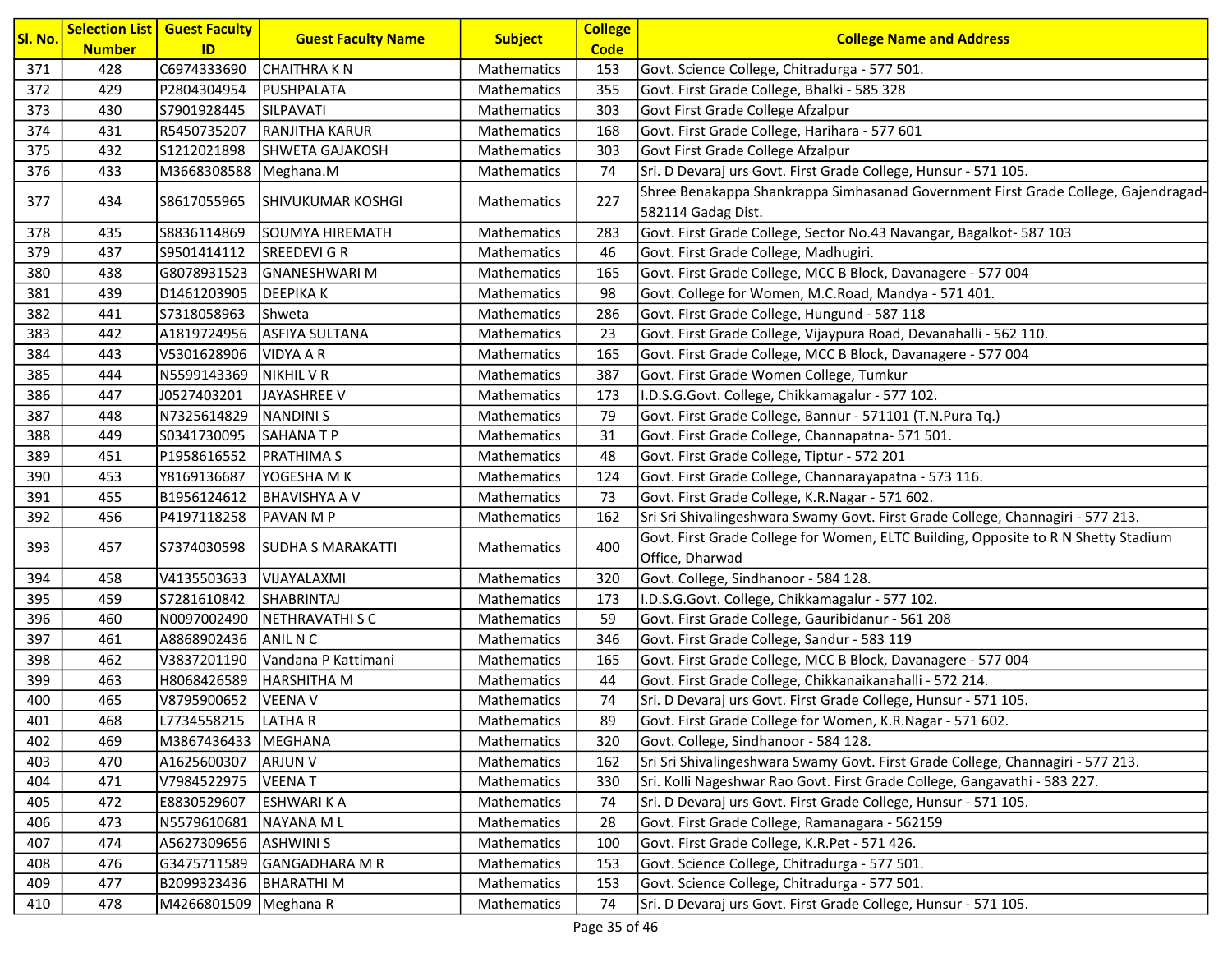| Sl. No. | <u>Number</u> | Selection List   Guest Faculty  <br>ID | <b>Guest Faculty Name</b> | <b>Subject</b>     | <b>College</b><br><b>Code</b> | <b>College Name and Address</b>                               |
|---------|---------------|----------------------------------------|---------------------------|--------------------|-------------------------------|---------------------------------------------------------------|
| 411     | 481           | K5583802608                            | <b>IKIRAN PATIL</b>       | <b>Mathematics</b> | 169                           | Govt. First Grade College, Harapanahalli - 583 131            |
| 412     | 482           | R2989418797                            | IRESHMA K S               | <b>Mathematics</b> | 186                           | Govt. First Grade College, Uppinangadi -574 241, (Puttur Tq.) |

### Microbiology

| SI. No.        | <b>Number</b>  | <b>Selection List   Guest Faculty</b><br>ID | <b>Guest Faculty Name</b> | <b>Subject</b> | <b>College</b><br><b>Code</b> | <b>College Name and Address</b>                                               |
|----------------|----------------|---------------------------------------------|---------------------------|----------------|-------------------------------|-------------------------------------------------------------------------------|
| $\mathbf{1}$   | $\overline{2}$ | A0074215964                                 | Arshiya sheema            | Microbiology   | 65                            | Govt. Womens College, Kolar - 563 101.                                        |
| $\overline{2}$ | 3              | A1947119330                                 | ANITHA.A                  | Microbiology   | 72                            | Maharanis Science College for Women, Mysore - 570 005.                        |
| 3              | 5              | T3060420522                                 | Thara N K                 | Microbiology   | 112                           | Govt. Science College, Hassan - 573 201.                                      |
| $\overline{4}$ | $6\phantom{1}$ | S9729529486                                 | sanjay rathod             | Microbiology   | 299                           | Govt. College, Sedam Road, Gulbarga - 585 105.                                |
| 5              | $\overline{7}$ | D1566225458                                 | Dr. Deepashree CL         | Microbiology   | 72                            | Maharanis Science College for Women, Mysore - 570 005.                        |
| 6              | 8              | D8783021474                                 | Dr. SANGEETHA M S         | Microbiology   | 72                            | Maharanis Science College for Women, Mysore - 570 005.                        |
| $\overline{7}$ | 9              | B3813514785                                 | B. R. Nuthan              | Microbiology   | 72                            | Maharanis Science College for Women, Mysore - 570 005.                        |
| 8              | 10             | V1274800929                                 | <b>VASUNDARADEVI R</b>    | Microbiology   | 72                            | Maharanis Science College for Women, Mysore - 570 005.                        |
| 9              | 11             | B7100823689                                 | <b>BHAGYA HM</b>          | Microbiology   | 72                            | Maharanis Science College for Women, Mysore - 570 005.                        |
| 10             | 12             | T0599201386                                 | Theresa Shalini R M       | Microbiology   | 72                            | Maharanis Science College for Women, Mysore - 570 005.                        |
| 11             | 13             | D9499925220                                 | Dr. Shubha. K. S          | Microbiology   | 98                            | Govt. College for Women, M.C.Road, Mandya - 571 401.                          |
| 12             | 14             | D5368538522                                 | Dr. Ranganath             | Microbiology   | 6                             | Maharanis Science College for Women, Bangalore - 560 001.                     |
| 13             | 15             | D8679241685                                 | Dr UPPARA UMADEVI         | Microbiology   | 6                             | Maharanis Science College for Women, Bangalore - 560 001.                     |
| 14             | 16             | S9394521849                                 | SHASHIREKHA K.S           | Microbiology   | 112                           | Govt. Science College, Hassan - 573 201.                                      |
| 15             | 17             | A2427325754                                 | <b>ARPITHA M H</b>        | Microbiology   | 98                            | Govt. College for Women, M.C.Road, Mandya - 571 401.                          |
| 16             | 18             | S7870200111                                 | <b>SUMANA S</b>           | Microbiology   | 6                             | Maharanis Science College for Women, Bangalore - 560 001.                     |
| 17             | 19             | V2635318972                                 | <b>VIDYA</b>              | Microbiology   | 299                           | Govt. College, Sedam Road, Gulbarga - 585 105.                                |
| 18             | 20             | V0848317508                                 | VISHALAKSHI               | Microbiology   | 153                           | Govt. Science College, Chitradurga - 577 501.                                 |
| 19             | 21             | S5636705417                                 | S REDDAMMA                | Microbiology   | 56                            | Government College for Women, Chintamani - 563 125.                           |
| 20             | 24             | R6609019238                                 | REKHA H S                 | Microbiology   | 98                            | Govt. College for Women, M.C.Road, Mandya - 571 401.                          |
| 21             | 25             | D1190809937                                 | Dattu Singh               | Microbiology   | 299                           | Govt. College, Sedam Road, Gulbarga - 585 105.                                |
| 22             | 26             | S7351810165                                 | SANDHYA                   | Microbiology   | 299                           | Govt. College, Sedam Road, Gulbarga - 585 105.                                |
| 23             | 27             | S9221627718                                 | S.VIMALA GANDHI           | Microbiology   | 5                             | Government Science College Autonomous, Nrupathunga Road, Bangalore - 560 001. |
| 24             | 30             | N0214527365                                 | NANDINI ALLURE            | Microbiology   | 299                           | Govt. College, Sedam Road, Gulbarga - 585 105.                                |
| 25             | 32             | K3967449090                                 | <b>KIRUTHIKA P</b>        | Microbiology   | 6                             | Maharanis Science College for Women, Bangalore - 560 001.                     |
| 26             | 36             | P3189232970                                 | <b>POOJAJ</b>             | Microbiology   | 112                           | Govt. Science College, Hassan - 573 201.                                      |
| 27             | 38             | R9238514851                                 | <b>RASHMIN</b>            | Microbiology   | 56                            | Government College for Women, Chintamani - 563 125.                           |
| 28             | 42             | S8587424971                                 | SHREEJA K                 | Microbiology   | 112                           | Govt. Science College, Hassan - 573 201.                                      |
| 29             | 43             | M6015405507                                 | MAMATHA B                 | Microbiology   | 5                             | Government Science College Autonomous, Nrupathunga Road, Bangalore - 560 001. |
| 30             | 44             | T2331406337                                 | Tousif pasha              | Microbiology   | 6                             | Maharanis Science College for Women, Bangalore - 560 001.                     |
| 31             | 45             | B5929719119                                 | <b>BHAVYASHREE H S</b>    | Microbiology   | 112                           | Govt. Science College, Hassan - 573 201.                                      |

### Psychology

| SI. No. | <b>Number</b> | Selection List   Guest Faculty  <br>ID | <b>Guest Faculty Name</b>  | <b>Subject</b> | <b>College</b><br><b>Code</b> | <b>College Name and Address</b>  |
|---------|---------------|----------------------------------------|----------------------------|----------------|-------------------------------|----------------------------------|
|         |               | A2162244939 AKHILASH S                 |                            | Psychology     | 97                            | Govt. College, Mandya - 571 401. |
|         |               |                                        | M4342800650 M P RAJESHWARI | Psychology     | 97                            | Govt. College, Mandya - 571 401. |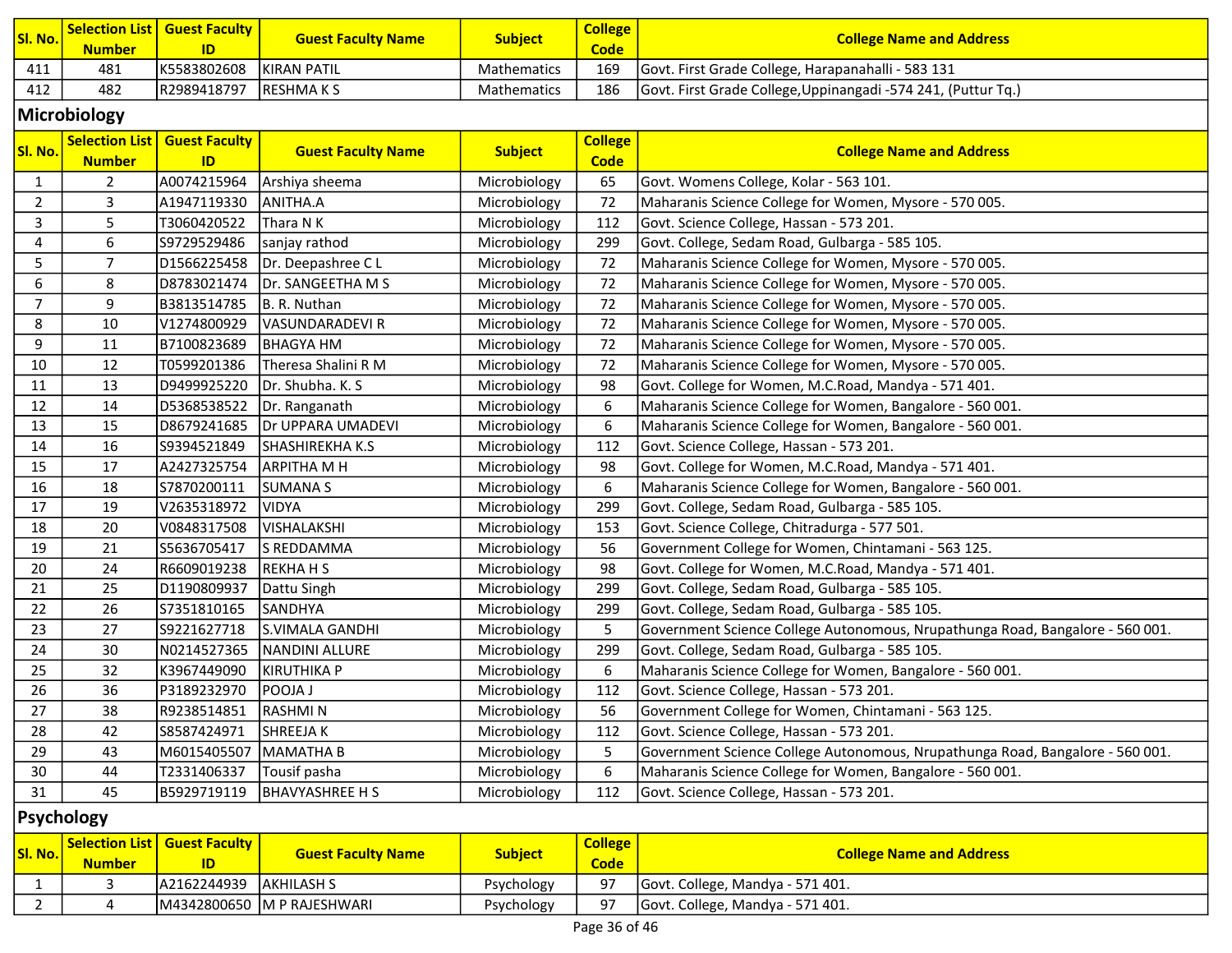| Sl. No.        | <b>Number</b>  | <b>Selection List   Guest Faculty</b><br>ID | <b>Guest Faculty Name</b>          | <b>Subject</b> | <b>College</b><br><b>Code</b> | <b>College Name and Address</b>                                                                     |
|----------------|----------------|---------------------------------------------|------------------------------------|----------------|-------------------------------|-----------------------------------------------------------------------------------------------------|
| 3              | 5              | P3458624496                                 | <b>PUTTARAJU B</b>                 | Psychology     | 74                            | Sri. D Devaraj urs Govt. First Grade College, Hunsur - 571 105.                                     |
| 4              | 6              | D4708131328                                 | Dr. SOMESHA.C                      | Psychology     | 75                            | Maharani's Arts College for Women, JLB Road, Mysore - 570 005.                                      |
| 5              | $\overline{7}$ | K0140547623                                 | KARUNAKUMAR C                      | Psychology     | 80                            | Govt. First Grade Womens College, Vijayanagara, Mysore - 570 018                                    |
| 6              | 9              | B3660826488                                 | BASAVALINGAPPA M R                 | Psychology     | 127                           | Govt. Home Science College for Women, Salagame Road, Hassan - 573 202 (Co-ED)                       |
| $\overline{7}$ | 10             | D4403549435                                 | DR GANESHA                         | Psychology     | 97                            | Govt. College, Mandya - 571 401.                                                                    |
| 8              | 11             | S9156503223                                 | <b>SHIVASHARANAPPA</b>             | Psychology     | 301                           | Govt. First Grade College, Chittapura - 585 211                                                     |
| 9              | 13             | V1815508030                                 | <b>VEERAPPA A V</b>                | Psychology     | 8                             | Govt. First Grade College, Vijayanagar, Bangalore - 560 104                                         |
| 10             | 14             | M1186608782                                 | MALLESHAPPA                        | Psychology     | 300                           | Govt. First Grade College, Jewargi- 585 310.                                                        |
| 11             | 15             | V2128713361                                 | VISHWANATH BHANDARI                | Psychology     | 253                           | Govt. First Grade College, Ankola - 581 353                                                         |
| 12             | 16             | S6504600645                                 | SHASHI REKHA T                     | Psychology     | 299                           | Govt. College, Sedam Road, Gulbarga - 585 105.                                                      |
| 13             | 17             | B9197033165                                 | BHARATI HIREMATH                   | Psychology     | 292                           | Govt. First Grade College, Navabag, Khaza Colony, Vijayapur - 586 101                               |
| 14             | 18             | K8294546890                                 | KUMADAVATHI R D                    | Psychology     | 166                           | Govt. First Grade Womens College, Davanagere - 577 004                                              |
| 15             | 19             | N8270301256                                 | Nagaveni                           | Psychology     | 303                           | Govt First Grade College Afzalpur                                                                   |
| 16             | 20             | S8934634194                                 | <b>SANGAPPA HULAGANNAVAR</b>       | Psychology     | 262                           | Govt. First Grade College for Women's College, & Kannada P.G Study Centre, Bylahongala              |
|                |                |                                             |                                    |                |                               | 591102                                                                                              |
| 17             | 21             | S2179338502                                 | <b>SAHANA BHANDARI</b>             | Psychology     | 251                           | Govt. First Grade College Kumta(U.K) - 581 343                                                      |
| 18             | 22             | B7328602787                                 | <b>BRUNDA M. C</b>                 | Psychology     | 117                           | Govt. First Grade College for Women, Holenarasipura - 573 211                                       |
| 19             | 23             | R6605105388                                 | <b>RAMA PATGAR</b>                 | Psychology     | 255                           | Government First Grade College, Bhatkal - 581320                                                    |
| 20             | 24             |                                             | M3517549164   MUDDANAGOUDA PATIL   | Psychology     | 262                           | Govt. First Grade College for Women's College, & Kannada P.G Study Centre, Bylahongala<br>$-591102$ |
| 21             | 25             | S0548521070                                 | SOWMYA K                           | Psychology     | 186                           | Govt. First Grade College, Uppinangadi -574 241, (Puttur Tq.)                                       |
| 22             | 26             | V0861809087                                 | VIJAYASHREE GOPAL HEGDE            | Psychology     | 251                           | Govt. First Grade College Kumta(U.K) - 581 343                                                      |
| 23             | 28             | J8353304776                                 | <b>JAYAKUMAR</b>                   | Psychology     | 299                           | Govt. College, Sedam Road, Gulbarga - 585 105.                                                      |
| 24             | 30             | A1715744942                                 | <b>ASHWINI KS</b>                  | Psychology     | 111                           | Govt. First Grade College for Women, K.R.Pet - 571 426                                              |
| 25             | 32             | S6170403418                                 | SHWETHA. R                         | Psychology     | 69                            | Govt. First Grade College, Rajeev Gandhi Layout (KUDA), Robersonpet, K.G.F - 563 122                |
| 26             | 33             | 14209745815                                 | Inchara Chamaiah Swamy             | Psychology     | 128                           | Govt. Home Science College for Womens, Holenarasipura - 573 211                                     |
| 27             | 34             | G3144816373                                 | <b>GEETA POOJARI</b>               | Psychology     | 256                           | Govt. First Grade College, Sirsi - 581 401                                                          |
| 28             | 35             | S8578846995                                 | SHANTAPPA                          | Psychology     | 303                           | Govt First Grade College Afzalpur                                                                   |
| 29             | 36             | P0602356905                                 | <b>PRAMOD NAIK</b>                 | Psychology     | 259                           | Govt. First Grade College, Baada - 581 441, Kumta Tq                                                |
| 30             | 37             | 11624052582                                 | <b>IBRAHIM NIDAGUNDI</b>           | Psychology     | 292                           | Govt. First Grade College, Navabag, Khaza Colony, Vijayapur - 586 101                               |
| 31             | 38             |                                             | R9238747546 RAVEENDRA DOMBARAKOPPA | Psychology     | 145                           | Smt. Indiragandhi Govt. First Grade College for Women, Sagar - 577 401.                             |
| 32             | 40             | S8730406312                                 | Shwetha B D                        | Psychology     | 10                            | Lalbahadur Sastry Govt. Arts, Science and Commerce College, R.T.Nagar, Bangalore - 560<br>032.      |
| 33             | 42             | H1931115562                                 | <b>HARSHITHA H P</b>               | Psychology     | 48                            | Govt. First Grade College, Tiptur - 572 201                                                         |
| 34             | 43             | C0653001357                                 | <b>CHIDANAND</b>                   | Psychology     | 303                           | Govt First Grade College Afzalpur                                                                   |
| 35             | 44             | V8123415875                                 | <b>VEENA HEGDE</b>                 | Psychology     | 11                            | Government First Grade College, Rajajinagar                                                         |
| 36             | 50             | S6888132197                                 | SURESHKUMAR. N                     | Psychology     | 127                           | Govt. Home Science College for Women, Salagame Road, Hassan - 573 202 (Co-ED)                       |
| 37             | 51             | K8525304798                                 | KARIYAPPA LAMANI                   | Psychology     | 292                           | Govt. First Grade College, Navabag, Khaza Colony, Vijayapur - 586 101                               |
| 38             | 52             | C1031845620                                 | CHAITAANYA NARAYAN NAIK            | Psychology     | 253                           | Govt. First Grade College, Ankola - 581 353                                                         |
| 39             | 53             | Y0245129205                                 | YOGESH NP                          | Psychology     | 24                            | Govt. First Grade College, Hoskote - 562 110.                                                       |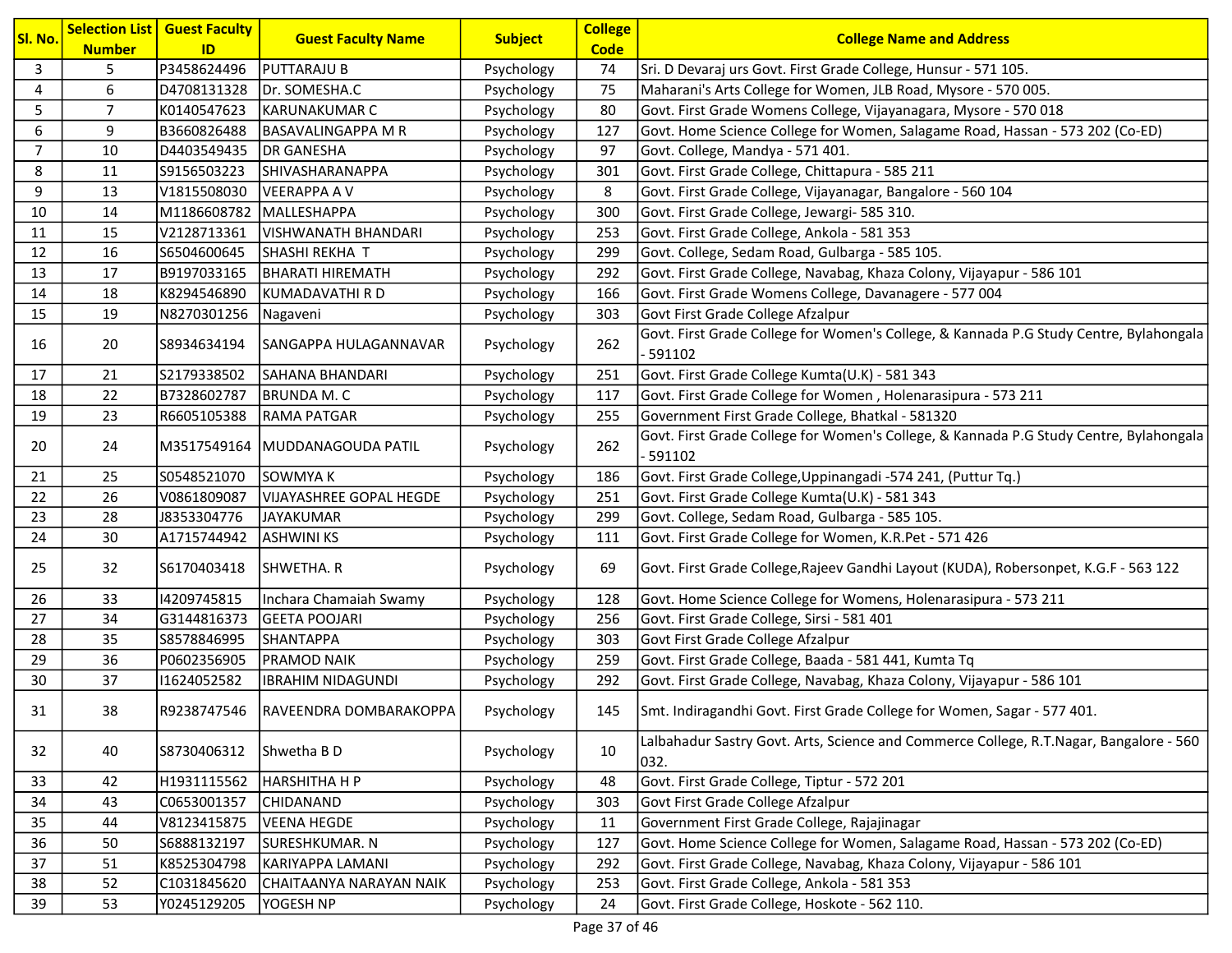| Sl. No.        | <b>Number</b>                          | <b>Selection List   Guest Faculty</b><br>ID | <b>Guest Faculty Name</b>    | <b>Subject</b> | <b>College</b><br><b>Code</b> | <b>College Name and Address</b>                                                   |
|----------------|----------------------------------------|---------------------------------------------|------------------------------|----------------|-------------------------------|-----------------------------------------------------------------------------------|
|                | Social Work                            |                                             |                              |                |                               |                                                                                   |
| Sl. No.        | <b>Selection List</b><br><b>Number</b> | <b>Guest Faculty</b><br>ID                  | <b>Guest Faculty Name</b>    | <b>Subject</b> | <b>College</b><br><b>Code</b> | <b>College Name and Address</b>                                                   |
| 1              | $\mathbf{1}$                           | P0556805268                                 | Pramila J J Vaz              | Social Work    | 207                           | Govt. First Grade College, Thenkanidiyur, Udupi - 576 106                         |
| 2              | $\overline{2}$                         | S8513408773                                 | SANGAMESHWAR<br>SUVARNAKHAND | Social Work    | 289                           | Govt. First Grade College, Hunnur - 587 119, Jamakhandi Tq.                       |
| 3              | 3                                      | P2845504989                                 | PRASHANTHAKUMARA K           | Social Work    | 44                            | Govt. First Grade College, Chikkanaikanahalli - 572 214.                          |
| 4              | 4                                      | H6109527368                                 | Hanamant kulagod             | Social Work    | 284                           | Govt. First Grade College, Mudhol - 587 313                                       |
| 5              | 5                                      | V8303409046                                 | <b>VIKRAMRAJ SARKAR</b>      | Social Work    | 280                           | Govt. First Grade College for Women, Jamakhandi - 587 301.                        |
| 6              | 6                                      | B1547211185                                 | <b>BHAVANISHANKAR P</b>      | Social Work    | 188                           | Govt. First Grade College, Bettampadi - 574 259, (Puttur Tq.)                     |
| $\overline{7}$ | $\overline{7}$                         | S7297306029                                 | <b>SAHANA S</b>              | Social Work    | 207                           | Govt. First Grade College, Thenkanidiyur, Udupi - 576 106                         |
| 8              | 8                                      | R5675404612                                 | <b>RAVIS</b>                 | Social Work    | 207                           | Govt. First Grade College, Thenkanidiyur, Udupi - 576 106                         |
| 9              | 9                                      | L9745712609                                 | <b>LINGARAJ</b>              | Social Work    | 315                           | Govt. First Grade College, Yadgiri - 585 202.                                     |
| 10             | 10                                     | S8585430992                                 | <b>SUMATHI BILLAVA</b>       | Social Work    | 207                           | Govt. First Grade College, Thenkanidiyur, Udupi - 576 106                         |
| 11             | 11                                     | A9512350657                                 | <b>AMITHA</b>                | Social Work    | 207                           | Govt. First Grade College, Thenkanidiyur, Udupi - 576 106                         |
| 12             | 13                                     | R5111404079                                 | RAJENDRA MOGAVEERA           | Social Work    | 207                           | Govt. First Grade College, Thenkanidiyur, Udupi - 576 106                         |
| 13             | 14                                     | K6193045089                                 | <b>KAILASANATH R</b>         | Social Work    | 155                           | Govt. First Grade College, Molkalmuru - 577 535.                                  |
| 14             | 15                                     | P4690432073                                 | <b>PANDURANG JADHAV</b>      | Social Work    | 284                           | Govt. First Grade College, Mudhol - 587 313                                       |
| 15             | 16                                     | P2082610313                                 | <b>PUSHPAH</b>               | Social Work    | 186                           | Govt. First Grade College, Uppinangadi -574 241, (Puttur Tq.)                     |
| 16             | 17                                     | M5896104537                                 | MANJUNATHAIAH D              | Social Work    | 44                            | Govt. First Grade College, Chikkanaikanahalli - 572 214.                          |
| 17             | 18                                     | D7396741816                                 | Dr. Ravishankara Shastri     | Social Work    | 177                           | GOVERNMENT FIRST GRADE COLLEGE, AJJAMPURA-577547 (TARIKERE TQ.)                   |
| 18             | 19                                     | M5806851045                                 | MAHESHA C G                  | Social Work    | 44                            | Govt. First Grade College, Chikkanaikanahalli - 572 214.                          |
| 19             | 20                                     | K2639221300                                 | KITTAPPA JAKANUT             | Social Work    | 280                           | Govt. First Grade College for Women, Jamakhandi - 587 301.                        |
| 20             | 21                                     | N0880029274                                 | NAGABHUSHANA J               | Social Work    | 44                            | Govt. First Grade College, Chikkanaikanahalli - 572 214.                          |
| 21             | 22                                     | Y1491207333                                 | YESHODHA.B                   | Social Work    | 190                           | Dr. K Shivram Karanth Govt. First Grade College, Bellare - 574 212, (Sulya Tq.)   |
| 22             | 24                                     | G7955822016                                 | GOWRISHANKARA B R            | Social Work    | 139                           | Govt. First Grade College, Shikaripura - 577 427.                                 |
| 23             | 25                                     | A2194919134                                 | Anitha s n                   | Social Work    | 100                           | Govt. First Grade College, K.R.Pet - 571 426.                                     |
| 24             | 26                                     | V7364207488                                 | VISWANATHA H B               | Social Work    | 100                           | Govt. First Grade College, K.R.Pet - 571 426.                                     |
| 25             | 27                                     | S4473630556                                 | SUNIL KUMAR B N              | Social Work    | 139                           | Govt. First Grade College, Shikaripura - 577 427.                                 |
| 26             | 28                                     | U6324714188                                 | USHA                         | Social Work    | 207                           | Govt. First Grade College, Thenkanidiyur, Udupi - 576 106                         |
| 27             | 29                                     | R1433717430                                 | RASHMI KUMARI M P            | Social Work    | 191                           | Govt. First Grade College, Vamadapadavu - 574 324, (Bantwala Tq.)                 |
| 28             | 30                                     |                                             | D8259655630   DILEEP KUMAR   | Social Work    | 177                           | GOVERNMENT FIRST GRADE COLLEGE, AJJAMPURA-577547 (TARIKERE TQ.)                   |
| 29             | 31                                     | K0561841298                                 | KIRANA KUMARA G.M            | Social Work    | 190                           | Dr. K Shivram Karanth Govt. First Grade College, Bellare - 574 212, (Sulya Tq.)   |
| 30             | 32                                     | G7330101335                                 | <b>GANESH PRASAD G NAYAK</b> | Social Work    | 197                           | DR. P. DAYANANDA PAI- P. SATHISHA PAI GOVERNMENT FIRST GRADE COLLEGE<br>MANGALORE |
| 31             | 33                                     | M1628008185 MITHAL                          |                              | Social Work    | 197                           | DR. P. DAYANANDA PAI- P. SATHISHA PAI GOVERNMENT FIRST GRADE COLLEGE<br>MANGALORE |
| 32             | 34                                     | R0449827611                                 | RANJITH KUMAR SHETTY         | Social Work    | 197                           | DR. P. DAYANANDA PAI- P. SATHISHA PAI GOVERNMENT FIRST GRADE COLLEGE<br>MANGALORE |
| 33             | 35                                     | G7299820965                                 | Geetha Vasanth               | Social Work    | 186                           | Govt. First Grade College, Uppinangadi -574 241, (Puttur Tq.)                     |
| 34             | 36                                     | B0444132725                                 | <b>BASAPPA MANIGAR</b>       | Social Work    | 284                           | Govt. First Grade College, Mudhol - 587 313                                       |
| 35             | 37                                     | C9454316472                                 | <b>C K SATHISHA</b>          | Social Work    | 100<br>2000 38 of 46          | Govt. First Grade College, K.R.Pet - 571 426.                                     |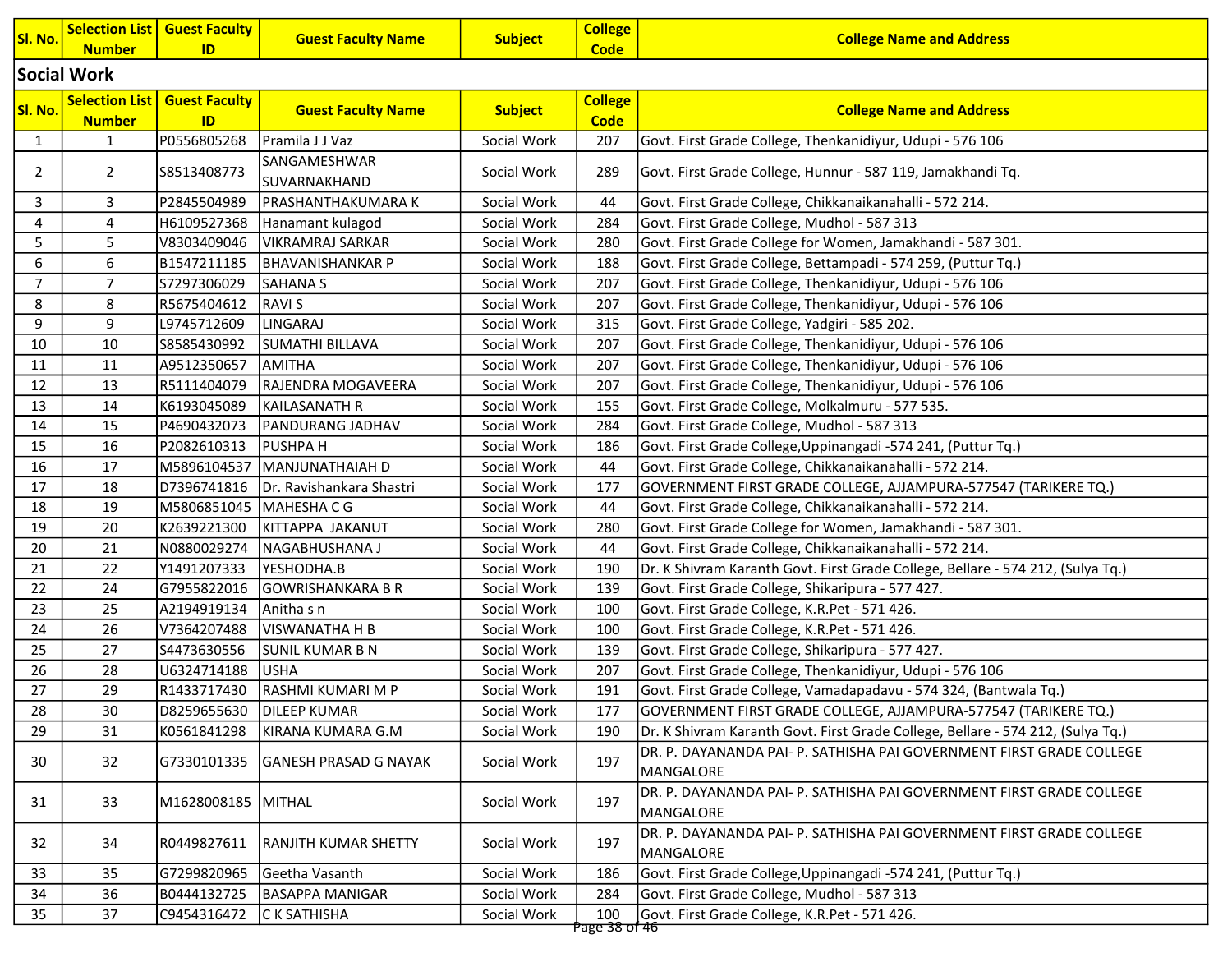| Sl. No. | <b>Number</b> | <b>Selection List   Guest Faculty</b><br>ID | <b>Guest Faculty Name</b>   | <b>Subject</b> | <b>College</b><br><b>Code</b> | <b>College Name and Address</b>                                                                   |
|---------|---------------|---------------------------------------------|-----------------------------|----------------|-------------------------------|---------------------------------------------------------------------------------------------------|
| 36      | 38            | F5800040905                                 | <b>FIRDOSE TONSE</b>        | Social Work    | 197                           | DR. P. DAYANANDA PAI- P. SATHISHA PAI GOVERNMENT FIRST GRADE COLLEGE<br>MANGALORE                 |
| 37      | 40            | H1536209860                                 | HANAMANT YARAGOPPA          | Social Work    | 289                           | Govt. First Grade College, Hunnur - 587 119, Jamakhandi Tq.                                       |
| 38      | 41            | A5611542751                                 | <b>ARUN KADADI</b>          | Social Work    | 277                           | SHRI SHRIPADBODH SWAMIJI GOVERNMENT FIRST GRADE COLLEGE, MUDALAGI                                 |
| 39      | 42            | N6147131662                                 | NAGRAJ J R                  | Social Work    | 100                           | Govt. First Grade College, K.R.Pet - 571 426.                                                     |
| 40      | 43            | M7530509601                                 | MALLAPPA KOLUR              | Social Work    | 277                           | SHRI SHRIPADBODH SWAMIJI GOVERNMENT FIRST GRADE COLLEGE, MUDALAGI                                 |
| 41      | 44            |                                             | M7754301633 MANJUNATHA.R    | Social Work    | 68                            | Government First Grade College, Malur - 563 160.                                                  |
| 42      | 46            | L0855853978                                 | LAKSHMISHA CR               | Social Work    | 197                           | DR. P. DAYANANDA PAI- P. SATHISHA PAI GOVERNMENT FIRST GRADE COLLEGE<br>MANGALORE                 |
| 43      | 47            | R5503011803                                 | RASHMITHA KARKERA N         | Social Work    | 190                           | Dr. K Shivram Karanth Govt. First Grade College, Bellare - 574 212, (Sulya Tq.)                   |
| 44      | 48            |                                             | M6803240516   MEHROZE TONSE | Social Work    | 197                           | DR. P. DAYANANDA PAI- P. SATHISHA PAI GOVERNMENT FIRST GRADE COLLEGE<br>MANGALORE                 |
| 45      | 49            | S7129122453                                 | <b>SUCHITHRA</b>            | Social Work    | 197                           | DR. P. DAYANANDA PAI- P. SATHISHA PAI GOVERNMENT FIRST GRADE COLLEGE<br>MANGALORE                 |
| 46      | 50            | G1187927751 GANESHA                         |                             | Social Work    | 197                           | DR. P. DAYANANDA PAI- P. SATHISHA PAI GOVERNMENT FIRST GRADE COLLEGE<br>MANGALORE                 |
| 47      | 52            | P8458442327                                 | IPRABHAKARA ACHARI          | Social Work    | 197                           | DR. P. DAYANANDA PAI- P. SATHISHA PAI GOVERNMENT FIRST GRADE COLLEGE<br>MANGALORE                 |
| 48      | 53            | S7741709524                                 | <b>SWAPNAD</b>              | Social Work    | 186                           | Govt. First Grade College, Uppinangadi -574 241, (Puttur Tq.)                                     |
| 49      | 54            | S0804426440                                 | Sudhir A B                  | Social Work    | 139                           | Govt. First Grade College, Shikaripura - 577 427.                                                 |
| 50      | 55            | M7556618580   MADHAVA K B                   |                             | Social Work    | 197                           | DR. P. DAYANANDA PAI- P. SATHISHA PAI GOVERNMENT FIRST GRADE COLLEGE<br>MANGALORE                 |
| 51      | 56            | P9442931719                                 | PRAKASH SINGARADDI          | Social Work    | 280                           | Govt. First Grade College for Women, Jamakhandi - 587 301.                                        |
| 52      | 57            | H3375927505                                 | Harishkumar C B             | Social Work    | 68                            | Government First Grade College, Malur - 563 160.                                                  |
| 53      | 58            | K3385230110                                 | <b>KAVITHA S</b>            | Social Work    | 176                           | Govt. First Grade College, Narasimharajapura - 577 134.                                           |
| 54      | 59            | S0850621457                                 | Shreekala kumari            | Social Work    | 207                           | Govt. First Grade College, Thenkanidiyur, Udupi - 576 106                                         |
| 55      | 60            | P6046717504                                 | <b>PRAVEEN CHANDRA</b>      | Social Work    | 73                            | Govt. First Grade College, K.R.Nagar - 571 602.                                                   |
| 56      | 61            | V0177347132                                 | VANDANA M                   | Social Work    | 63                            | Govt. Boys College, Kolar - 563 101.                                                              |
| 57      | 63            | S9183430570                                 | <b>SURESH G R</b>           | Social Work    | 176                           | Govt. First Grade College, Narasimharajapura - 577 134.                                           |
| 58      | 64            | S0457006009                                 | SYED KHAZA MOHIDDIN         | Social Work    | 155                           | Govt. First Grade College, Molkalmuru - 577 535.                                                  |
| 59      | 65            | N4419239440                                 | NAGARAJA K N                | Social Work    | 63                            | Govt. Boys College, Kolar - 563 101.                                                              |
| 60      | 67            | J2289255195                                 | Jabina Moulvi               | Social Work    | 289                           | Govt. First Grade College, Hunnur - 587 119, Jamakhandi Tq.                                       |
| 61      | 68            | D5658924528                                 | Divya G L                   | Social Work    | 208                           | Smt. Rukmini Shedthi Memorial National Govt. First Grade College, Barkur - 576 210<br>(Udupi Tq.) |
| 62      | 69            | K3635322446                                 | Kumareshwara Bhat           | Social Work    | 191                           | Govt. First Grade College, Vamadapadavu - 574 324, (Bantwala Tq.)                                 |
| 63      | 70            | S6826912445                                 | SABARADDY                   | Social Work    | 315                           | Govt. First Grade College, Yadgiri - 585 202.                                                     |
| 64      | 71            | G6367802799                                 | <b>GANGADHARAS</b>          | Social Work    | 331                           | Govt. First Grade College, Koppal - 583 231                                                       |
| 65      | 73            | S2736300014                                 | SIDDARAJ                    | Social Work    | 315                           | Govt. First Grade College, Yadgiri - 585 202.                                                     |
| 66      | 74            | S8131224111                                 | SAIDASAB NADAF              | Social Work    | 277                           | SHRI SHRIPADBODH SWAMIJI GOVERNMENT FIRST GRADE COLLEGE, MUDALAGI                                 |
| 67      | 75            | P9761546036                                 | PUNITH KUMAR N B            | Social Work    | 68                            | Government First Grade College, Malur - 563 160.                                                  |
| 68      | 76            | A1077519069                                 | Akshatha KM                 | Social Work    | 186                           | Govt. First Grade College, Uppinangadi -574 241, (Puttur Tq.)                                     |
| 69      | 77            | D9610121736                                 | <b>DR CHENDAPPA RAJAPPA</b> | Social Work    | 315                           | Govt. First Grade College, Yadgiri - 585 202.                                                     |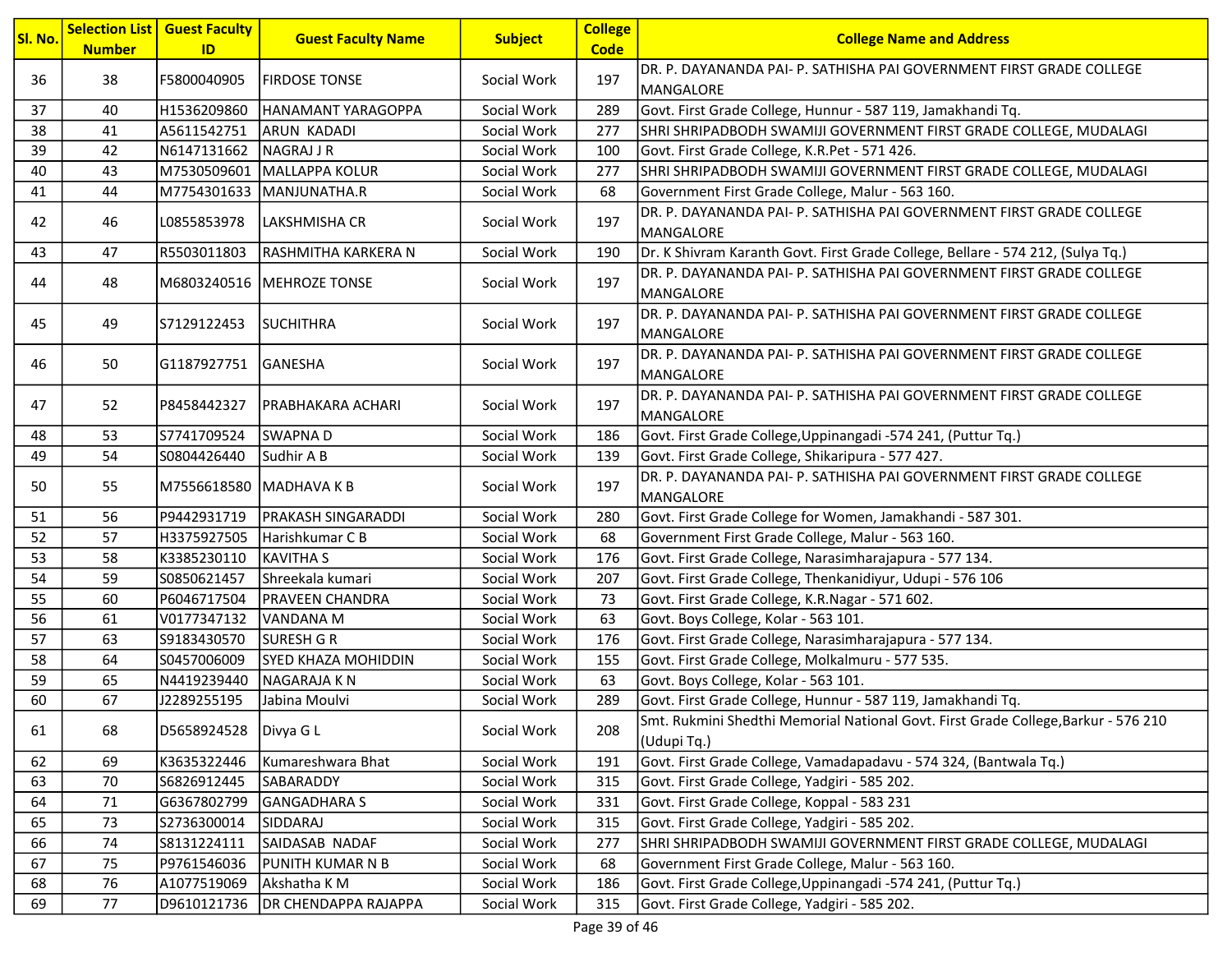| Sl. No.        | <b>Selection List</b><br><b>Number</b> | <b>Guest Faculty</b><br>ID | <b>Guest Faculty Name</b>          | <b>Subject</b> | <b>College</b><br><b>Code</b> | <b>College Name and Address</b>                                                                           |
|----------------|----------------------------------------|----------------------------|------------------------------------|----------------|-------------------------------|-----------------------------------------------------------------------------------------------------------|
| 70             | 78                                     |                            | B5572310543 Basavaraja KM          | Social Work    | 68                            | Government First Grade College, Malur - 563 160.                                                          |
| Urdu           |                                        |                            |                                    |                |                               |                                                                                                           |
|                |                                        |                            |                                    |                |                               |                                                                                                           |
| Sl. No.        | <b>Selection List</b>                  | <b>Guest Faculty</b>       | <b>Guest Faculty Name</b>          | <b>Subject</b> | <b>College</b>                | <b>College Name and Address</b>                                                                           |
|                | <b>Number</b>                          | ID                         |                                    |                | <b>Code</b>                   |                                                                                                           |
| $\mathbf{1}$   | $\overline{2}$                         | S9339111622                | SIDDIQUI ANISA MOHAMMED            | Urdu           | 305                           | AFZAL MASHAKBEE TAHER ANSARI GOVT.FIRST GRADE COLLEGE, ALAND - 585 302                                    |
| $\overline{2}$ | 3                                      | J2663234454                | <b>JABEEN TAJ</b>                  | Urdu           | 31                            | Govt. First Grade College, Channapatna- 571 501.                                                          |
| 3              | 4                                      | A9094210265                | <b>AMJAD KHAN</b>                  | Urdu           | 28                            | Govt. First Grade College, Ramanagara - 562159                                                            |
| 4              | 5                                      | S1620548129                | <b>SYED NIKHATH FATHIMA</b>        | Urdu           | 98                            | Govt. College for Women, M.C.Road, Mandya - 571 401.                                                      |
| 5              | 6                                      |                            | A6198628178   A . NOORULLA SHARIEF | Urdu           | 142                           | Sir.M.Vishweshwaraiah Govt. Arts & Commerce College, New Town, Bhadravathi - 577<br>301.                  |
| 6              | $\overline{7}$                         | N2558428096                | NAFEESUNISA SIDDIQUI               | Urdu           | 302                           | GOVT. FIRST GRADE COLLEGE, SEDAM                                                                          |
| $\overline{7}$ | 11                                     | F2452305807                | FAIZULLA                           | Urdu           | 6                             | Maharanis Science College for Women, Bangalore - 560 001.                                                 |
| 8              | 12                                     | 16870839261                | <b>IMRAN AHAMED</b>                | Urdu           | 167                           | Govt. First Grade College, Honnali - 577 217                                                              |
| 9              | 13                                     | M6335121908                | MD MAJEED MIYAN                    | Urdu           | 391                           | Govt. First Grade College for Women, Bidar                                                                |
| 10             | 14                                     | A4593527909                | <b>ABDUL GAFFAR</b>                | Urdu           | 142                           | Sir.M.Vishweshwaraiah Govt. Arts & Commerce College, New Town, Bhadravathi - 577<br>301.                  |
| 11             | 15                                     | D8655840385                | Dr Shabana Ballary                 | Urdu           | 236                           | Lalithadevi Gurusiddappa Sindhur Govt. First Grade College, Savanur - 581 118.                            |
| 12             | 16                                     | A9CATI24916                | <b>ATIYA BEGUM</b>                 | Urdu           | 391                           | Govt. First Grade College for Women, Bidar                                                                |
| 13             | 17                                     | M5869446404                | MOHD JAFAR                         | Urdu           | 316                           | Govt. First Grade College, Gurumitkal - 585 214, Yadgir Tq.                                               |
| 14             | 18                                     | 17750425788                | IMRAN AHMED C M                    | Urdu           | 147                           | Govt. First Grade College, Shimoga - 577 201                                                              |
| 15             | 19                                     | S9899351205                | SYEDA SITWAT FATIMA                | Urdu           | 402                           | Govt. First Grade College for Women, Haveri                                                               |
| 16             | 20                                     | A7106436232                | Ayesha salma                       | Urdu           | 68                            | Government First Grade College, Malur - 563 160.                                                          |
| 17             | 21                                     | S1923710771                | <b>SHAHEEN BEGUM</b>               | Urdu           | 324                           | Govt. First Grade College, Raichur - 584 101                                                              |
| 18             | 22                                     | D3965123770                | Dr syed Abdul Hakeem               | Urdu           | 243                           | Govt. First Grade College, Hanagal - 581 104                                                              |
| 19             | 23                                     | S6151422191                | SAJIDA BANU RESHAMWALE             | Urdu           | 236                           | Lalithadevi Gurusiddappa Sindhur Govt. First Grade College, Savanur - 581 118.                            |
| 20             | 24                                     | R4453440441                | Reshma Begum                       | Urdu           | 306                           | Government First Grade College, Chincholi - 585 307                                                       |
| 21             | 25                                     | A7309019198                | AHMED ALI HANCHINMANI              | Urdu           | 248                           | Govt. First Grade College, Haliyal - 581 329.                                                             |
| 22             | 26                                     | T4707830131                | TAHSEEN UNNISA                     | Urdu           | 352                           | Govt. First Grade College, Bidar - 585 401.                                                               |
| 23             | 27                                     | S3307055080                | SHAFIULLA K E                      | Urdu           | 168                           | Govt. First Grade College, Harihara - 577 601                                                             |
| 24             | 28                                     | A3744631615                | Asma Begum                         | Urdu           | 173                           | I.D.S.G.Govt. College, Chikkamagalur - 577 102.                                                           |
| 25             | 29                                     | R6784525852                | <b>RESHMA KHANUM</b>               | Urdu           | 147                           | Govt. First Grade College, Shimoga - 577 201                                                              |
| 26             | 31                                     | D0602245484                | <b>DR HINA BEGUM</b>               | Urdu           | 301                           | Govt. First Grade College, Chittapura - 585 211                                                           |
| 27             | 32                                     | J4515518982                | Jabeen kouser                      | Urdu           | 39                            | Govt. First Grade College, Kunigal - 572 130.                                                             |
| 28             | 33                                     | S9997815064                | Shahbaz Ahmed                      | Urdu           | 63                            | Govt. Boys College, Kolar - 563 101.                                                                      |
| 29             | 34                                     | A7858615978                | AFAQUE ALAM                        | Urdu           | 139                           | Govt. First Grade College, Shikaripura - 577 427.                                                         |
| 30             | 35                                     | D7681221097                | Dr JAMEEL AHMED                    | Urdu           | 357                           | Govt. First Grade College, Behind Old Sugar Factry, Humnabad Road, Chitaguppa - 585<br>412, Humnabaad Tq: |
| 31             | 36                                     | S5260357414                | Shabeen taj                        | Urdu           | 406                           | Govt. First Grade College for Women, Chamarajapet, Bangalore                                              |
| 32             | 37                                     | A1707924623                | <b>AKBAR ALI</b>                   | Urdu           | 299                           | Govt. College, Sedam Road, Gulbarga - 585 105.                                                            |
| 33             | 38                                     | S3239236985                | SYED IQBAL AHMED C                 | Urdu           | 389                           | Govt. First Grade College for Women, Shimoga                                                              |
| 34             | 39                                     | K7150218483                | KALEEMULLA K.I                     | Urdu           | 390<br><u> አል ሰን ከተ</u>       | Govt. First Grade College for Women, Bellary                                                              |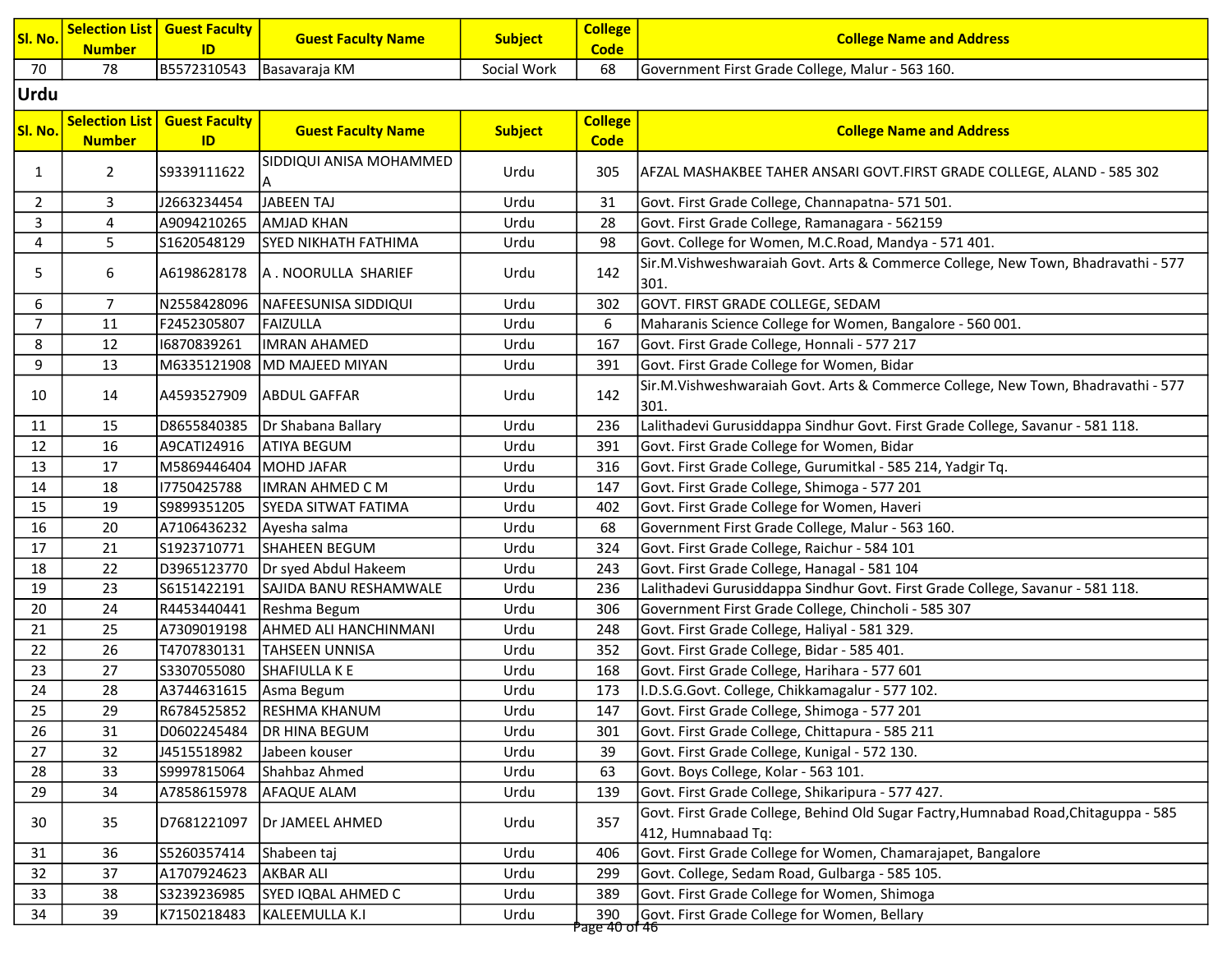| Sl. No.        | <b>Number</b> | <b>Selection List   Guest Faculty</b><br>ID | <b>Guest Faculty Name</b>           | <b>Subject</b> | <b>College</b><br><b>Code</b> | <b>College Name and Address</b>                                                                |
|----------------|---------------|---------------------------------------------|-------------------------------------|----------------|-------------------------------|------------------------------------------------------------------------------------------------|
| 35             | 40            | M6541910747                                 | MUKTIYAR AHMED RAICHUR              | Urdu           | 246                           | Govt. First Grade College, Tilavalli, Hangal Tq                                                |
| 36             | 41            | S5169548023                                 | <b>SYEDA ASMA</b>                   | Urdu           | 29                            | Govt. First Grade Womens College, Ramangara - 562159                                           |
| 37             | 42            | R8054121910                                 | REHANA SAIFAN SAHEB<br><b>BAGBA</b> | Urdu           | 283                           | Govt. First Grade College, Sector No.43 Navangar, Bagalkot-587 103                             |
| 38             | 43            | D7513047285                                 | <b>Dr NAFEES FATHIMA A H</b>        | Urdu           | 142                           | Sir.M.Vishweshwaraiah Govt. Arts & Commerce College, New Town, Bhadravathi - 577<br>301.       |
| 39             | 44            | M4133009475                                 | MAIMOONA BEGUM                      | Urdu           | 317                           | Govt. First Grade College, Shahapur - 585 223.                                                 |
| 40             | 45            | A3088622765                                 | <b>ASMA KHANUM A</b>                | Urdu           | 64                            | Govt. College, Mulbagal - 563 131.                                                             |
| 41             | 46            | S1082423455                                 | <b>SHAIK VASEEM</b>                 | Urdu           | 393                           | Govt. First Grade College for Women, Raichur                                                   |
| 42             | 47            | T0531052181                                 | <b>TASNEEM SOUDAGAR</b>             | Urdu           | 283                           | Govt. First Grade College, Sector No.43 Navangar, Bagalkot-587 103                             |
| 43             | 48            | H8600430297                                 | <b>HAMEEDA BANU</b>                 | Urdu           | 165                           | Govt. First Grade College, MCC B Block, Davanagere - 577 004                                   |
| 44             | 49            | M4566828283                                 | Mohiba Vantmuri                     | Urdu           | 19                            | Govt. First Grade College, Varthur - 560 087, Bangalore East                                   |
| 45             | 52            | S9225145063                                 | Suriya Begum                        | Urdu           | 145                           | Smt. Indiragandhi Govt. First Grade College for Women, Sagar - 577 401.                        |
| 46             | 53            | A6418652374                                 | <b>ABDUL KAREEM</b>                 | Urdu           | 145                           | Smt. Indiragandhi Govt. First Grade College for Women, Sagar - 577 401.                        |
| 47             | 54            | M1146802639                                 | MD.HABEEB KHAN                      | Urdu           | 297                           | Govt. First Grade College, Sindagi - 586 128                                                   |
| 48             | 55            | A8596033076                                 | ARIFA BANU MOHASIN                  | Urdu           | 245                           | Govt. First Grade College, Chikkabasur - 581 120, Byadagi- Tq                                  |
| 49             | 56            | N6786226472                                 | NAHEEDA SULTANA                     | Urdu           | 54                            | Govt. First Grade College, M.G.Road, Chikkaballapur - 562 101.                                 |
| 50             | 59            | S5631221619                                 | SHAMEEM BANU P                      | Urdu           | 292                           | Govt. First Grade College, Navabag, Khaza Colony, Vijayapur - 586 101                          |
| 51             | 61            | N6476706565                                 | NOOR MOHAMED                        | Urdu           | 38                            | Govt. First Grade College, Sira - 572 137.                                                     |
| 52             | 62            | A9047119860                                 | <b>ASMATHUNNISA</b>                 | Urdu           | 138                           | Sir.M.Vishweshwaraiah Govt. Science College, Bommanakatte, Bhadravathi - 577 302.              |
| 53             | 63            | N6293352436                                 | Naseema Banu S A                    | Urdu           | 150                           | Govt. First Grade College, Shiralakoppa - 577 428, Shikaripura Tq:                             |
| 54             | 64            |                                             | M6546806369 MUSHEERA BANU           | Urdu           | 153                           | Govt. Science College, Chitradurga - 577 501.                                                  |
| 55             | 65            | N9054259015                                 | <b>NOOR AYESHA</b>                  | Urdu           | 75                            | Maharani's Arts College for Women, JLB Road, Mysore - 570 005.                                 |
| 56             | 66            | A5964142321                                 | <b>ALLAUDDIN</b>                    | Urdu           | 340                           | Smt. Saraladevi Satheshchandra Agarwal Govt. First Grade College, (Autonomous) S. N Pet        |
| 57             | 67            | Z9074127642                                 | <b>ZUHRA JABEEN</b>                 | Urdu           | 408                           | Govt. First Grade College for Women, Sindhanur, Raichur                                        |
| 58             | 69            | N1736030715                                 | <b>NAZHAT BANU</b>                  | Urdu           | 294                           | Govt. First Grade College, Basavanabagewadi - 586 203                                          |
| 59             | 70            | S4532330317                                 | <b>SYEDA REHANA BANU</b>            | Urdu           | 181                           | Govt. First Grade College, Tarikere - 577 228                                                  |
| 60             | $71\,$        | M8390316803                                 | MOHAMED ZIKRIYA                     | Urdu           | 151                           | Govt. Arts College, Chitradurga - 577 501.                                                     |
| 61             | 72            | S6451301314                                 | Sujauddin                           | Urdu           | 392                           | Govt. First Grade College for Women'S, Koppal                                                  |
| 62             | 73            | A5350800933 ABDUL RAHIM                     |                                     | Urdu           | 10                            | Lalbahadur Sastry Govt. Arts, Science and Commerce College, R.T.Nagar, Bangalore - 560<br>032. |
| 63             | 74            |                                             | M0475904773 MOHAMMED ALI K          | Urdu           | 401                           | Govt. First Grade College for Women, Gadag                                                     |
| 64             | 75            | F1880935131                                 | <b>FARZANA A</b>                    | Urdu           | 404                           | Govt. First Grade College for Women, Chickmagalur                                              |
| 65             | 76            | R3747155270                                 | RAZIYABI                            | Urdu           | 235                           | Govt. First Grade College, Hirekerur - 581 111.                                                |
| 66             | 77            | S7268157803                                 | <b>SHAIK SHAVALI S</b>              | Urdu           | 56                            | Government College for Women, Chintamani - 563 125.                                            |
| <b>Zoology</b> |               |                                             |                                     |                |                               |                                                                                                |

| Sl. No. | <b>Number</b> | Selection List   Guest Faculty  <br>ID | <b>Guest Faculty Name</b>  | <b>Subject</b> | <b>College</b><br><b>Code</b> | <b>College Name and Address</b>                                               |
|---------|---------------|----------------------------------------|----------------------------|----------------|-------------------------------|-------------------------------------------------------------------------------|
|         |               |                                        | R9576940649 Rosy Fernandes | Zoology        |                               | Government Science College Autonomous, Nrupathunga Road, Bangalore - 560 001. |
|         |               | V9089950423                            | l Vishalakshi. v           | Zoology        | 65<br>12300 11 of 15          | Govt. Womens College, Kolar - 563 101.                                        |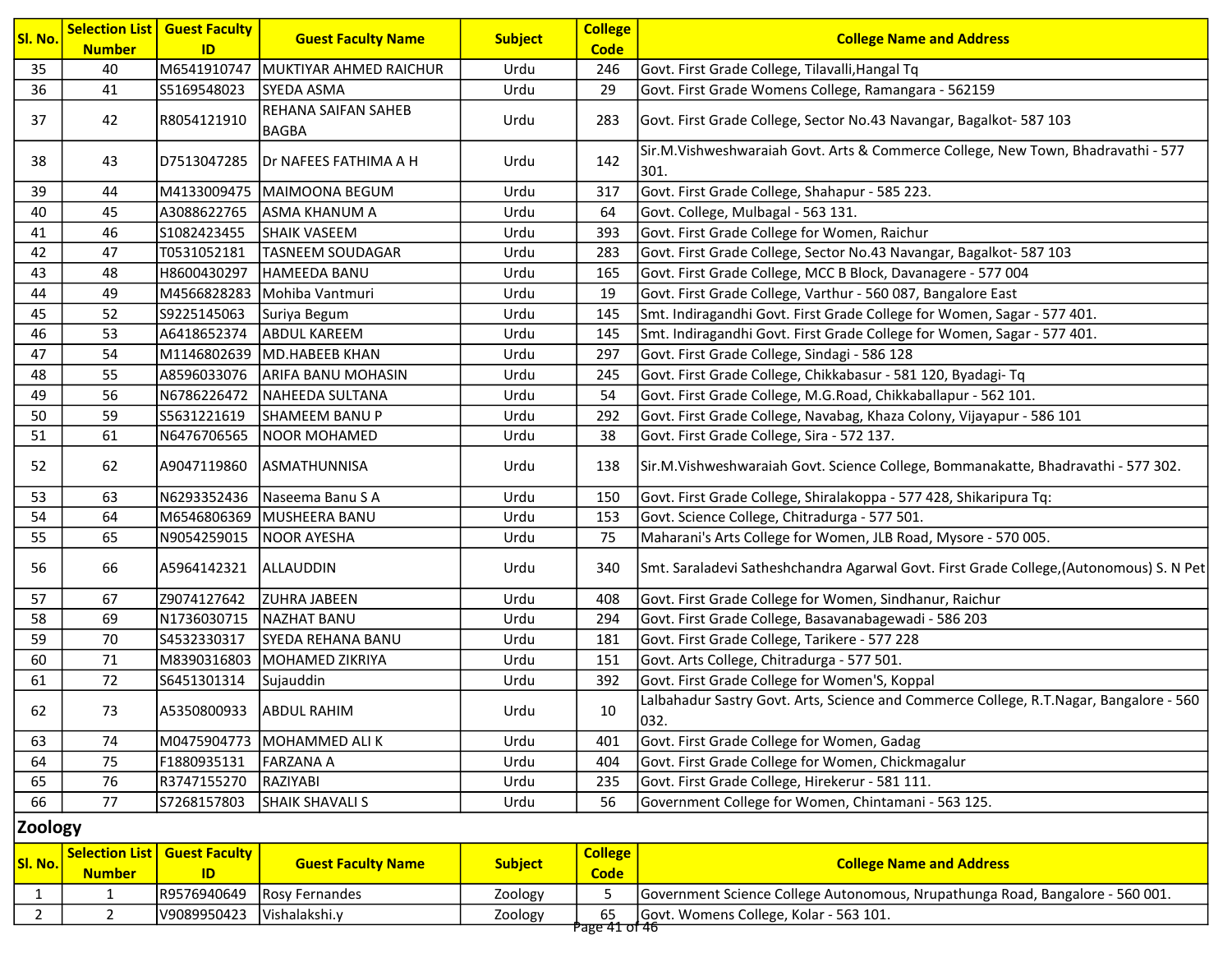| Sl. No.        | <b>Number</b> | <b>Selection List   Guest Faculty</b><br>ID | <b>Guest Faculty Name</b>     | <b>Subject</b> | <b>College</b><br><b>Code</b> | <b>College Name and Address</b>                                                         |
|----------------|---------------|---------------------------------------------|-------------------------------|----------------|-------------------------------|-----------------------------------------------------------------------------------------|
| 3              | 3             | P4947516892                                 | PAVANA T                      | Zoology        | 73                            | Govt. First Grade College, K.R.Nagar - 571 602.                                         |
| 4              | 4             | V8098453563                                 | <b>VIRUPANNA</b>              | Zoology        | 393                           | Govt. First Grade College for Women, Raichur                                            |
| 5              | 7             | R5060305074                                 | <b>REETHESH MK</b>            | Zoology        | 147                           | Govt. First Grade College, Shimoga - 577 201                                            |
| 6              | 8             | R9154200137                                 | RAVIKUMAR                     | Zoology        | 324                           | Govt. First Grade College, Raichur - 584 101                                            |
| $\overline{7}$ | 10            | G4819226118                                 | Gopala                        | Zoology        | 54                            | Govt. First Grade College, M.G.Road, Chikkaballapur - 562 101.                          |
| 8              | ${\bf 11}$    | S7718120717                                 | Sarita M                      | Zoology        | 72                            | Maharanis Science College for Women, Mysore - 570 005.                                  |
| 9              | 12            | D0154619246                                 | Dr. K. S. Raghunandan         | Zoology        | 72                            | Maharanis Science College for Women, Mysore - 570 005.                                  |
| 10             | 13            | S9783300580                                 | <b>SNEHA CHETTI</b>           | Zoology        | 324                           | Govt. First Grade College, Raichur - 584 101                                            |
| 11             | 14            | A6123123640                                 | ABDUL WAHAB .T                | Zoology        | 153                           | Govt. Science College, Chitradurga - 577 501.                                           |
| 12             | 15            | D8997128816                                 | Dr. Md. Asif                  | Zoology        | 352                           | Govt. First Grade College, Bidar - 585 401.                                             |
| 13             | 16            | M0801027381 MANASA N M                      |                               | Zoology        | 72                            | Maharanis Science College for Women, Mysore - 570 005.                                  |
| 14             | 17            | K1313403170                                 | KANCHIKERI SADANANDA          | Zoology        | 165                           | Govt. First Grade College, MCC B Block, Davanagere - 577 004                            |
| 15             | 18            | R9845218236                                 | R A Latha                     | Zoology        | 127                           | Govt. Home Science College for Women, Salagame Road, Hassan - 573 202 (Co-ED)           |
| 16             | 19            | R1808037499                                 | RATNADEEP                     | Zoology        | 352                           | Govt. First Grade College, Bidar - 585 401.                                             |
| 17             | 20            | R2875733772                                 | <b>RAVI V</b>                 | Zoology        | 6                             | Maharanis Science College for Women, Bangalore - 560 001.                               |
| 18             | 21            | D5180905060                                 | D. VENKATAKRISHNAPPA          | Zoology        | 8                             | Govt. First Grade College, Vijayanagar, Bangalore - 560 104                             |
| 19             | 23            | M5695106035                                 | MANJUNATHA YC                 | Zoology        | 152                           | H.P.P.C.Govt. College, Challakere - 577 522.                                            |
| 20             | 24            | A2140830233                                 | <b>ASHOK</b>                  | Zoology        | 299                           | Govt. College, Sedam Road, Gulbarga - 585 105.                                          |
| 21             | 25            | S6824347225                                 | SRINIVASA A                   | Zoology        | 152                           | H.P.P.C.Govt. College, Challakere - 577 522.                                            |
| 22             | 27            | K1580819847                                 | Kavitha M. R.                 | Zoology        | 72                            | Maharanis Science College for Women, Mysore - 570 005.                                  |
| 23             | 28            |                                             | M3123201138   MAHALAKSHMI B R | Zoology        | 5                             | Government Science College Autonomous, Nrupathunga Road, Bangalore - 560 001.           |
| 24             | 29            | A3759607752                                 | Anitha K A                    | Zoology        | 112                           | Govt. Science College, Hassan - 573 201.                                                |
| 25             | 31            | D6658102327                                 | Dr. Kavya Kamalakar Rao       | Zoology        | 299                           | Govt. College, Sedam Road, Gulbarga - 585 105.                                          |
| 26             | 32            | D9441725697                                 | DAYANANDA G Y                 | Zoology        | 147                           | Govt. First Grade College, Shimoga - 577 201                                            |
| 27             | 33            | R0137719417                                 | Ramya M.C.                    | Zoology        | 72                            | Maharanis Science College for Women, Mysore - 570 005.                                  |
| 28             | 34            | C1740231335                                 | CHANDRASHEKHARA B N           | Zoology        | 153                           | Govt. Science College, Chitradurga - 577 501.                                           |
| 29             | 35            | U2528218219                                 | UMAPATI Y                     | Zoology        | 340                           | Smt. Saraladevi Satheshchandra Agarwal Govt. First Grade College, (Autonomous) S. N Pet |
| 30             | 36            | N7528340931                                 | Naziya khanum                 | Zoology        | 72                            | Maharanis Science College for Women, Mysore - 570 005.                                  |
| 31             | 38            | C8729508182                                 | Chethana R                    | Zoology        | 72                            | Maharanis Science College for Women, Mysore - 570 005.                                  |
| 32             | 39            | V4774708730                                 | <b>VENKATESHAM</b>            | Zoology        | 154                           | Govt. First Grade College, Hosadurga - 577 527.                                         |
| 33             | 41            | S7594832065                                 | SHARANAPPA PADSHETTY          | Zoology        | 299                           | Govt. College, Sedam Road, Gulbarga - 585 105.                                          |
| 34             | 42            | R9513601702                                 | <b>RANJITH NT</b>             | Zoology        | 38                            | Govt. First Grade College, Sira - 572 137.                                              |
| 35             | 43            | N0994534266                                 | Naik Rupanjali shivalinga     | Zoology        | 65                            | Govt. Womens College, Kolar - 563 101.                                                  |
| 36             | 44            | A8029009068                                 | <b>ATEEEQULLLA BEIG</b>       | Zoology        | 56                            | Government College for Women, Chintamani - 563 125.                                     |
| 37             | 45            | P6306508785                                 | PRIYA M D                     | Zoology        | 5                             | Government Science College Autonomous, Nrupathunga Road, Bangalore - 560 001.           |
| 38             | 47            | M1246804369                                 | <b>MAMATHA ST</b>             | Zoology        | 152                           | H.P.P.C.Govt. College, Challakere - 577 522.                                            |
| 39             | 48            | S4883117291                                 | Sowmya A S                    | Zoology        | 54                            | Govt. First Grade College, M.G.Road, Chikkaballapur - 562 101.                          |
| 40             | 49            | P2594409770                                 | PRANOTI                       | Zoology        | 299                           | Govt. College, Sedam Road, Gulbarga - 585 105.                                          |
| 41             | 50            | S8005906468                                 | SANDEEP U.R                   | Zoology        | 173                           | I.D.S.G.Govt. College, Chikkamagalur - 577 102.                                         |
| 42             | 51            | R7921600783                                 | Reshma                        | Zoology        | 299                           | Govt. College, Sedam Road, Gulbarga - 585 105.                                          |
| 43             | 52            | M0119120155   Madhan S                      |                               | Zoology        | 173                           | I.D.S.G.Govt. College, Chikkamagalur - 577 102.                                         |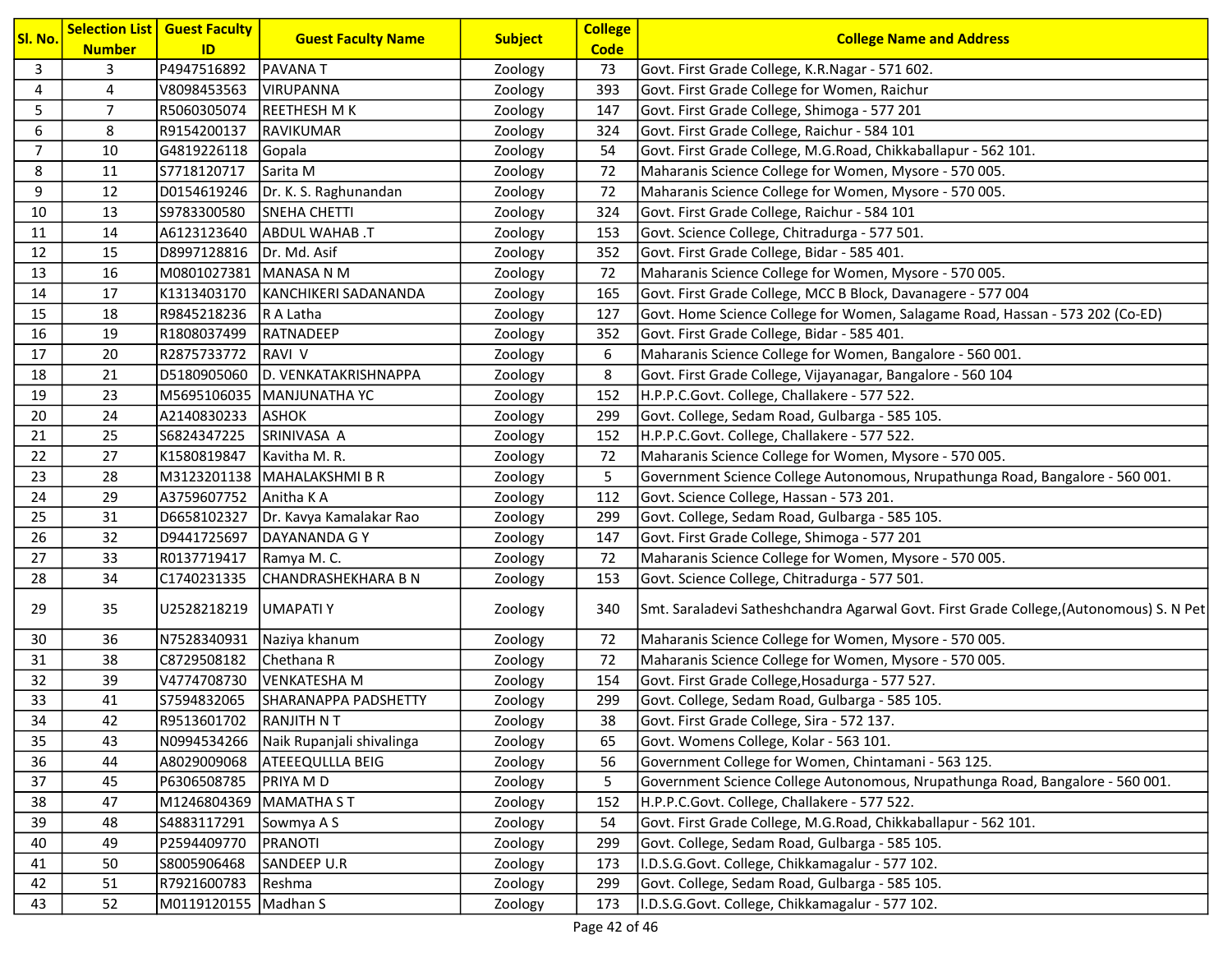| Sl. No. | <b>Number</b> | <b>Selection List   Guest Faculty</b><br>ID | <b>Guest Faculty Name</b>    | <b>Subject</b> | <b>College</b><br><b>Code</b> | <b>College Name and Address</b>                                                                                 |
|---------|---------------|---------------------------------------------|------------------------------|----------------|-------------------------------|-----------------------------------------------------------------------------------------------------------------|
| 44      | 53            | V4590200639                                 | <b>VIJAY KUMAR B K</b>       | Zoology        | 80                            | Govt. First Grade Womens College, Vijayanagara, Mysore - 570 018                                                |
| 45      | 54            | L0587105621                                 | Luckme B.T                   | Zoology        | 5                             | Government Science College Autonomous, Nrupathunga Road, Bangalore - 560 001.                                   |
| 46      | 55            | N5044135480                                 | Namratha R                   | Zoology        | 80                            | Govt. First Grade Womens College, Vijayanagara, Mysore - 570 018                                                |
| 47      | 56            | B8069508995                                 | Bhavya.S                     | Zoology        | 65                            | Govt. Womens College, Kolar - 563 101.                                                                          |
| 48      | 57            | S4163900831                                 | <b>SHEETAL MK</b>            | Zoology        | 165                           | Govt. First Grade College, MCC B Block, Davanagere - 577 004                                                    |
| 49      | 58            | S0711721854                                 | Sisseshappa B.G.             | Zoology        | 165                           | Govt. First Grade College, MCC B Block, Davanagere - 577 004                                                    |
| 50      | 62            | G7114303700                                 | Geethanjali.G                | Zoology        | 5                             | Government Science College Autonomous, Nrupathunga Road, Bangalore - 560 001.                                   |
| 51      | 64            | R0793108647                                 | Rohini P L                   | Zoology        | 112                           | Govt. Science College, Hassan - 573 201.                                                                        |
| 52      | 65            | V3185710884                                 | Veena H S                    | Zoology        | 5                             | Government Science College Autonomous, Nrupathunga Road, Bangalore - 560 001.                                   |
| 53      | 66            | R2562201328                                 | RAGHAVENDRA M R              | Zoology        | 165                           | Govt. First Grade College, MCC B Block, Davanagere - 577 004                                                    |
| 54      | 67            | S7415523022                                 | SHRAVANA KUMARA S M          | Zoology        | 165                           | Govt. First Grade College, MCC B Block, Davanagere - 577 004                                                    |
| 55      | 68            | W5040400329                                 | <b>WASIMAKRAM MOULAVI</b>    | Zoology        | 270                           | Govt. First Grade College, Raibag - 591 317                                                                     |
| 56      | 69            | S3788628680                                 | <b>SHILPA S</b>              | Zoology        | 173                           | I.D.S.G.Govt. College, Chikkamagalur - 577 102.                                                                 |
| 57      | 70            | S0623402369                                 | <b>SUDHAD</b>                | Zoology        | 6                             | Maharanis Science College for Women, Bangalore - 560 001.                                                       |
| 58      | 71            | Z2776036090                                 | Zaiba                        | Zoology        | 72                            | Maharanis Science College for Women, Mysore - 570 005.                                                          |
| 59      | 72            | D9793410086                                 | Dr. Ohila M S                | Zoology        | 48                            | Govt. First Grade College, Tiptur - 572 201                                                                     |
| 60      | 74            | S9602100328                                 | SHARATH. M                   | Zoology        | 165                           | Govt. First Grade College, MCC B Block, Davanagere - 577 004                                                    |
| 61      | 75            | N3037118694                                 | NAYANA L MALLAPUR            | Zoology        | 72                            | Maharanis Science College for Women, Mysore - 570 005.                                                          |
| 62      | 76            | S4420225290                                 | <b>SUPRIYA SN</b>            | Zoology        | 53                            | GOVT FIRST GRADE COLLEGE, VIVEKANANDA NAGAR, OPP VIDYANIKETHAN SCHOOL,                                          |
|         |               |                                             |                              |                |                               | RAILWAY STATION LINK, B.H. ROAD, TUMAKURU                                                                       |
| 63      | 77            | S4133907020                                 | <b>SMITHA M H</b>            | Zoology        | 165                           | Govt. First Grade College, MCC B Block, Davanagere - 577 004                                                    |
| 64      | 78            | R9230910603                                 | Rajesh M                     | Zoology        | 320                           | Govt. College, Sindhanoor - 584 128.                                                                            |
| 65      | 79            | A4270004602                                 | Anusha K J                   | Zoology        | 72                            | Maharanis Science College for Women, Mysore - 570 005.                                                          |
| 66      | 80            | M1649822282  MAHESH S P                     |                              | Zoology        | 220                           | Govt. First Grade College, Rajanagar, Hubli - 580 032                                                           |
| 67      | 82            | A6348725311                                 | <b>ASIF ROZINDAR</b>         | Zoology        | 399                           | Govt. First Grade College for Women, Bijapur                                                                    |
| 68      | 83            | P4307219921                                 | <b>PRASHANTHA KUMARA S M</b> | Zoology        | 112                           | Govt. Science College, Hassan - 573 201.                                                                        |
| 69      | 84            | L1253705283                                 | <b>LATA BHAT</b>             | Zoology        | 5                             | Government Science College Autonomous, Nrupathunga Road, Bangalore - 560 001.                                   |
| 70      | 85            | K6220201095                                 | Kavitha R K                  | Zoology        | 56                            | Government College for Women, Chintamani - 563 125.                                                             |
| 71      | 86            | D3527008552                                 | <b>DEEPIKA BC</b>            | Zoology        | 138                           | Sir.M.Vishweshwaraiah Govt. Science College, Bommanakatte, Bhadravathi - 577 302.                               |
| 72      | 87            | S3038909835                                 | suma.k.s                     | Zoology        | 173                           | I.D.S.G.Govt. College, Chikkamagalur - 577 102.                                                                 |
| 73      | 88            | P8871933721 POOJA K                         |                              | Zoology        | 209                           | Dr. G. Shankar Govt. Women's First Grade College & PG Study Centre, Ajjarkad, Udupi -<br> 576 101 (Udupi Dist.) |
| 74      | 89            | N0069319482                                 | Najma J                      | Zoology        | 54                            | Govt. First Grade College, M.G.Road, Chikkaballapur - 562 101.                                                  |
| 75      | 90            | P1091506229                                 | POOJA A R                    | Zoology        | 197                           | DR. P. DAYANANDA PAI- P. SATHISHA PAI GOVERNMENT FIRST GRADE COLLEGE<br>MANGALORE                               |
| 76      | 92            | B8687700491                                 | <b>BASAVARAJ K</b>           | Zoology        | 320                           | Govt. College, Sindhanoor - 584 128.                                                                            |
| 77      | 94            | T6196039714                                 | THEJESHAUP                   | Zoology        | 73                            | Govt. First Grade College, K.R.Nagar - 571 602.                                                                 |
| 78      | 95            | S4363722560                                 | Sahana C S                   | Zoology        | 72                            | Maharanis Science College for Women, Mysore - 570 005.                                                          |
| 79      | 96            | P7246800674                                 | PUSHPASHREE                  | Zoology        | 186                           | Govt. First Grade College, Uppinangadi -574 241, (Puttur Tq.)                                                   |
| 80      | 97            | T7188939232                                 | T R ANIL KUMAR               | Zoology        | 54                            | Govt. First Grade College, M.G.Road, Chikkaballapur - 562 101.                                                  |
| 81      | 98            | R6138516207                                 | <b>RAMYAS</b>                | Zoology        | 56                            | Government College for Women, Chintamani - 563 125.                                                             |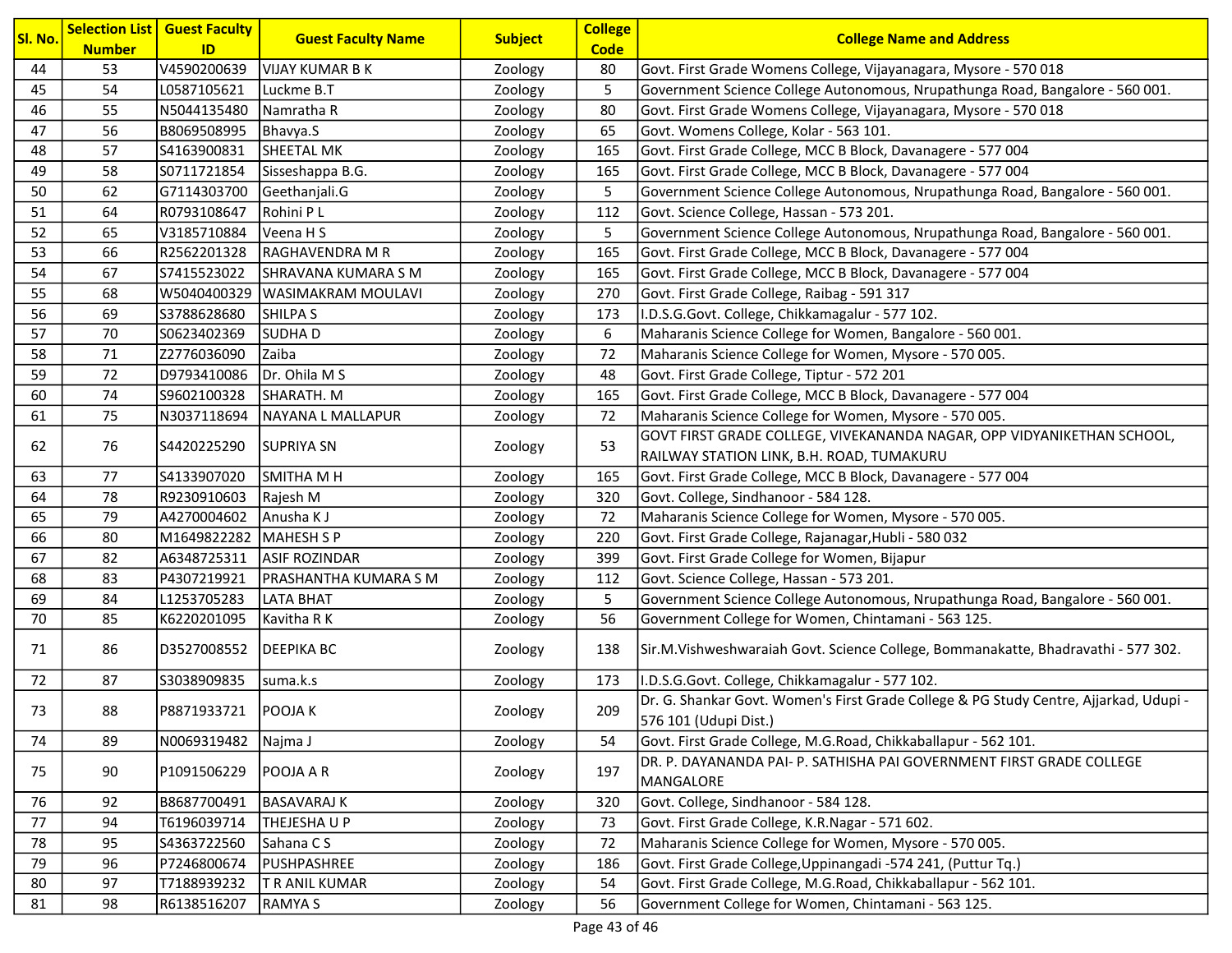| Sl. No. | <b>Number</b> | <b>Selection List   Guest Faculty</b><br>ID | <b>Guest Faculty Name</b>       | <b>Subject</b> | <b>College</b><br><b>Code</b> | <b>College Name and Address</b>                                                  |
|---------|---------------|---------------------------------------------|---------------------------------|----------------|-------------------------------|----------------------------------------------------------------------------------|
| 82      | 99            |                                             | M7978830595 MURULI YADAV N      | Zoology        | 153                           | Govt. Science College, Chitradurga - 577 501.                                    |
| 83      | 100           | P5880609666                                 | <b>PAVAN KUMAR BISARALLY</b>    | Zoology        | 347                           | Shri Shankar Anand Singh Govt. First Grade College, Hospet - 583 201             |
| 84      | 101           | N0868002779                                 | Nirmala H.S.                    | Zoology        | 6                             | Maharanis Science College for Women, Bangalore - 560 001.                        |
| 85      | 102           | N7292321648                                 | <b>NAGARAJAT</b>                | Zoology        | 9                             | Govt. First Grade College, K.R.Puram, Bangalore - 560 036.                       |
| 86      | 103           | P9509313308                                 | <b>PREETHI M C</b>              | Zoology        | 72                            | Maharanis Science College for Women, Mysore - 570 005.                           |
| 87      | 104           | K7506325063                                 | <b>KARTHIK R S</b>              | Zoology        | 73                            | Govt. First Grade College, K.R.Nagar - 571 602.                                  |
| 88      | 105           | R8274148725                                 | <b>RAJESHA S</b>                | Zoology        | 5                             | Government Science College Autonomous, Nrupathunga Road, Bangalore - 560 001.    |
| 89      | 106           | V4372139494                                 | VINUTHA G N                     | Zoology        | 112                           | Govt. Science College, Hassan - 573 201.                                         |
| 90      | 107           | S6339126691                                 | SHWETA GANAPATI GOUDA           | Zoology        | 247                           | Govt Arts & Science College, Karwar - 581 301.                                   |
| 91      | 108           |                                             | M2269801593   Megha Narayan T.N | Zoology        | 112                           | Govt. Science College, Hassan - 573 201.                                         |
| 92      | 109           | U5237000627                                 | ULFATBANU SAUNSHI               | Zoology        | 226                           | Shri. Siddeshwara Govt. First Grade College & PG Study Centre-Nargund - 582 207. |
| 93      | 110           | N9515702235                                 | Nagaraja y                      | Zoology        | 9                             | Govt. First Grade College, K.R.Puram, Bangalore - 560 036.                       |
| 94      | 112           | M4086700059   MANASA A                      |                                 | Zoology        | 8                             | Govt. First Grade College, Vijayanagar, Bangalore - 560 104                      |
| 95      | 113           | S1688713032                                 | SHAILA C. N                     | Zoology        | 63                            | Govt. Boys College, Kolar - 563 101.                                             |
| 96      | 114           | K6696313294                                 | <b>KAVYA CN</b>                 | Zoology        | 173                           | I.D.S.G.Govt. College, Chikkamagalur - 577 102.                                  |
| 97      | 115           | P6820405229                                 | Pyarejaan Shaheada Banu P       | Zoology        | 9                             | Govt. First Grade College, K.R.Puram, Bangalore - 560 036.                       |
| 98      | 117           | S0392623041                                 | Sabita C Fernandis              | Zoology        | 145                           | Smt. Indiragandhi Govt. First Grade College for Women, Sagar - 577 401.          |
| 99      | 119           | N0624702057                                 | NOORAHAMAD NIDAGUNDI            | Zoology        | 399                           | Govt. First Grade College for Women, Bijapur                                     |
| 100     | 120           | D5471009622                                 | Dabir Swetha                    | Zoology        | 6                             | Maharanis Science College for Women, Bangalore - 560 001.                        |
| 101     | 121           | S3328818374                                 | Sushmitha Rai K B               | Zoology        | 112                           | Govt. Science College, Hassan - 573 201.                                         |
| 102     | 122           | L6823228260                                 | Lingaraju R                     | Zoology        | 90                            | Sri.Mahadeshwara Govt First Grade College, Kollegal - 571 440.                   |
| 103     | 123           | S6651024113                                 | SAVITHA B G                     | Zoology        | 54                            | Govt. First Grade College, M.G.Road, Chikkaballapur - 562 101.                   |
| 104     | 124           | S3461942636                                 | SHWETHA.P                       | Zoology        | 72                            | Maharanis Science College for Women, Mysore - 570 005.                           |
| 105     | 125           | R4801718040                                 | <b>RAMESH K S</b>               | Zoology        | 41                            | Smt. & Sri.Y.E.Rangaiah Shetty, Govt. First Grade College, Pavagada - 561 202.   |
| 106     | 126           | S9514136810                                 | <b>SHILPAN</b>                  | Zoology        | 145                           | Smt. Indiragandhi Govt. First Grade College for Women, Sagar - 577 401.          |
| 107     | 127           | P9239815130                                 | Pratima M S                     | Zoology        | 341                           | Gangavathi Venkataramanashetty Padmavathamma Govt. First Grade College,          |
|         |               |                                             |                                 |                |                               | Hagaribommanahalli - 583 212.                                                    |
| 108     | 128           | T5241926087                                 | <b>TANVEERABBAS</b>             | Zoology        | 292                           | Govt. First Grade College, Navabag, Khaza Colony, Vijayapur - 586 101            |
| 109     | 129           | P3443318806                                 | <b>PREETHI GN</b>               |                | 53                            | GOVT FIRST GRADE COLLEGE, VIVEKANANDA NAGAR, OPP VIDYANIKETHAN SCHOOL,           |
|         |               |                                             |                                 | Zoology        |                               | RAILWAY STATION LINK, B.H. ROAD, TUMAKURU                                        |
| 110     | 130           | P8415206988                                 | Pooja B S                       | Zoology        | 112                           | Govt. Science College, Hassan - 573 201.                                         |
| 111     | 131           | S6090811076                                 | <b>SHASHIKUMAR K</b>            | Zoology        | 153                           | Govt. Science College, Chitradurga - 577 501.                                    |
| 112     | 132           |                                             | M1317106878   MANJUNATH VS      | Zoology        | 153                           | Govt. Science College, Chitradurga - 577 501.                                    |
| 113     | 133           | B4112934469                                 | Bhavyashree SP                  | Zoology        | 53                            | GOVT FIRST GRADE COLLEGE, VIVEKANANDA NAGAR, OPP VIDYANIKETHAN SCHOOL,           |
|         |               |                                             |                                 |                |                               | RAILWAY STATION LINK, B.H. ROAD, TUMAKURU                                        |
| 114     | 134           | P1456915410                                 | PADMINI <sub>N</sub>            | Zoology        | 173                           | I.D.S.G.Govt. College, Chikkamagalur - 577 102.                                  |
| 115     | 135           | K3799525251                                 | <b>KAVITHAD</b>                 | Zoology        | 8                             | Govt. First Grade College, Vijayanagar, Bangalore - 560 104                      |
| 116     | 136           | N2206838160                                 | <b>NEELUFAR</b>                 | Zoology        | 165                           | Govt. First Grade College, MCC B Block, Davanagere - 577 004                     |
| 117     | 137           | K7974316398                                 | KRISHNAKUMAR                    | Zoology        | 330                           | Sri. Kolli Nageshwar Rao Govt. First Grade College, Gangavathi - 583 227.        |
| 118     | 138           | S2291709096                                 | SHALINI K B                     | Zoology        | 112                           | Govt. Science College, Hassan - 573 201.                                         |
| 119     | 139           | M1598623654   Megha Urs T S                 |                                 | Zoology        | 173                           | I.D.S.G.Govt. College, Chikkamagalur - 577 102.                                  |
| 120     | 141           | M7669901365   MADHU                         |                                 | Zoology        | 299                           | Govt. College, Sedam Road, Gulbarga - 585 105.                                   |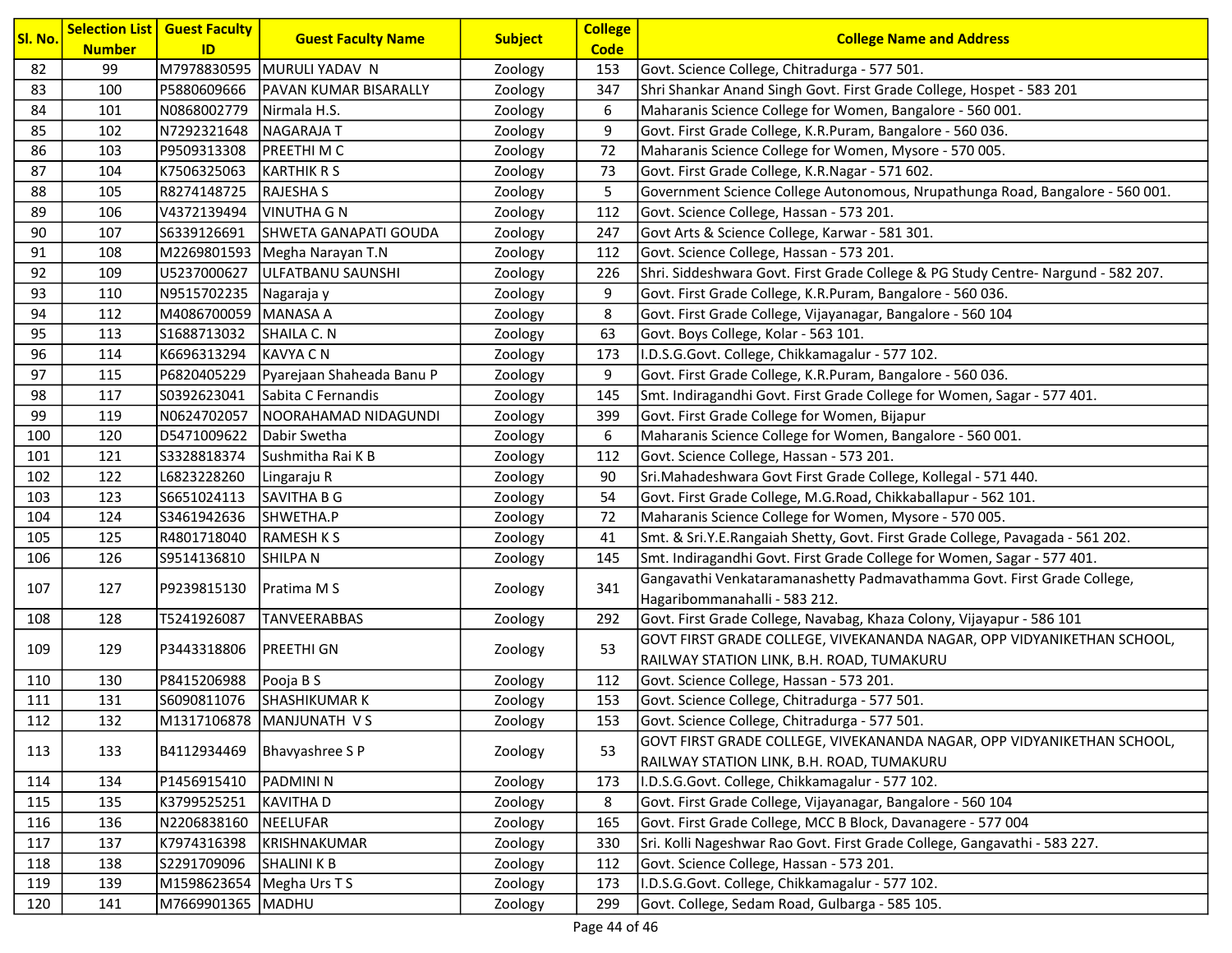| Sl. No. | <b>Number</b> | <b>Selection List   Guest Faculty</b><br>ID | <b>Guest Faculty Name</b>    | <b>Subject</b> | <b>College</b><br><b>Code</b> | <b>College Name and Address</b>                                                 |
|---------|---------------|---------------------------------------------|------------------------------|----------------|-------------------------------|---------------------------------------------------------------------------------|
| 121     | 143           | A3495844666                                 | <b>ANANDA VY</b>             | Zoology        | 72                            | Maharanis Science College for Women, Mysore - 570 005.                          |
| 122     | 144           | S8522209482                                 | <b>SOWMYA B S</b>            | Zoology        | 112                           | Govt. Science College, Hassan - 573 201.                                        |
| 123     | 146           | N5453914717                                 | NAVYA K M                    | Zoology        | 173                           | I.D.S.G.Govt. College, Chikkamagalur - 577 102.                                 |
| 124     | 147           | V9990501067                                 | <b>VINUTHA R</b>             | Zoology        | 154                           | Govt. First Grade College, Hosadurga - 577 527.                                 |
|         |               |                                             |                              |                |                               | GOVT FIRST GRADE COLLEGE, VIVEKANANDA NAGAR, OPP VIDYANIKETHAN SCHOOL,          |
| 125     | 148           | S1020337953                                 | S A ASHWINI                  | Zoology        | 53                            | RAILWAY STATION LINK, B.H. ROAD, TUMAKURU                                       |
| 126     | 149           | C0518539498                                 | CHAITHANYA M P               | Zoology        | 154                           | Govt. First Grade College, Hosadurga - 577 527.                                 |
| 127     | 150           | S5934831711                                 | <b>SUDHALS</b>               | Zoology        | 127                           | Govt. Home Science College for Women, Salagame Road, Hassan - 573 202 (Co-ED)   |
| 128     | 151           | S0273724262                                 | <b>SHRUTHIPS</b>             | Zoology        | 153                           | Govt. Science College, Chitradurga - 577 501.                                   |
| 129     | 154           | V7364114430                                 | <b>VISHWA A R</b>            | Zoology        | 56                            | Government College for Women, Chintamani - 563 125.                             |
| 130     | 155           | A8673913649                                 | <b>ANANDA BR</b>             | Zoology        | 55                            | Government First Grade College and PG Centre, Chintamani - 563 125.             |
| 131     | 156           | R7897716826                                 | <b>RUHEENA C</b>             | Zoology        | 153                           | Govt. Science College, Chitradurga - 577 501.                                   |
| 132     | 157           |                                             | M6987113157 MOHANAKUMARI H B | Zoology        | 173                           | I.D.S.G.Govt. College, Chikkamagalur - 577 102.                                 |
| 133     | 160           | R4479114733                                 | <b>ROOPA KAMADAAL</b>        | Zoology        | 292                           | Govt. First Grade College, Navabag, Khaza Colony, Vijayapur - 586 101           |
| 134     | 161           | S6387549327                                 | Sindhu R                     | Zoology        | 128                           | Govt. Home Science College for Womens, Holenarasipura - 573 211                 |
| 135     | 162           | A0415612154                                 | <b>AISHA HAFEEZ M</b>        | Zoology        | 156                           | Vedavathi Govt. First Grade College, Hiriyur - 577598                           |
| 136     | 163           | R9877107053                                 | <b>ROOPANG</b>               | Zoology        | 64                            | Govt. College, Mulbagal - 563 131.                                              |
| 137     | 164           | N8829418424                                 | NILOFAR                      | Zoology        | 399                           | Govt. First Grade College for Women, Bijapur                                    |
| 138     | 165           | S7881240499                                 | SHILPA H S                   | Zoology        | 127                           | Govt. Home Science College for Women, Salagame Road, Hassan - 573 202 (Co-ED)   |
| 139     | 166           | B2702900602                                 |                              | Zoology        | 53                            | GOVT FIRST GRADE COLLEGE, VIVEKANANDA NAGAR, OPP VIDYANIKETHAN SCHOOL,          |
|         |               |                                             | BI BI SABEERA BEGUM          |                |                               | RAILWAY STATION LINK, B.H. ROAD, TUMAKURU                                       |
| 140     | 167           | R8672005348                                 | RIYAZAHMAD CHABANUR          | Zoology        | 299                           | Govt. College, Sedam Road, Gulbarga - 585 105.                                  |
| 141     | 169           | R4228113743                                 | RAMAKRISHNA CHARI K          | Zoology        | 153                           | Govt. Science College, Chitradurga - 577 501.                                   |
| 142     | 170           | M1540721725   MEGHA C M                     |                              | Zoology        | 48                            | Govt. First Grade College, Tiptur - 572 201                                     |
| 143     | 171           | M2970324187   MANIKANTA C                   |                              | Zoology        | 48                            | Govt. First Grade College, Tiptur - 572 201                                     |
| 144     | 172           | S0205523210                                 | SHIVANANDA H N               | Zoology        | 48                            | Govt. First Grade College, Tiptur - 572 201                                     |
| 145     | 177           | M0291513731   MEGHA H K                     |                              | Zoology        | 147                           | Govt. First Grade College, Shimoga - 577 201                                    |
| 146     | 178           |                                             | M4515314063   MAMATHA Y G    | Zoology        | 31                            | Govt. First Grade College, Channapatna- 571 501.                                |
| 147     | 179           | S8232555647                                 | <b>SHILPA</b>                | Zoology        | 320                           | Govt. College, Sindhanoor - 584 128.                                            |
| 148     | 180           | K2117236410                                 | K S AISHWARYA                | Zoology        | 299                           | Govt. College, Sedam Road, Gulbarga - 585 105.                                  |
| 149     | 181           | P1304122315                                 | Pooja Jha                    | Zoology        | 909                           | Residential Govt first grade College Ramanagar                                  |
| 150     | 182           | J9504310966                                 | JAYADURGI                    | Zoology        | 197                           | DR. P. DAYANANDA PAI- P. SATHISHA PAI GOVERNMENT FIRST GRADE COLLEGE            |
| 151     | 185           | D6541634638                                 | <b>DHARSHANK</b>             |                | 31                            | MANGALORE<br>Govt. First Grade College, Channapatna- 571 501.                   |
|         |               |                                             |                              | Zoology        |                               | Sri Sri Shivalingeshwara Swamy Govt. First Grade College, Channagiri - 577 213. |
| 152     | 186           | L5743255152                                 | Lavanya s                    | Zoology        | 162                           |                                                                                 |
| 153     | 188           | P6935425120                                 | Priyanka Kuri L              | Zoology        | 330                           | Sri. Kolli Nageshwar Rao Govt. First Grade College, Gangavathi - 583 227.       |
| 154     | 189           | N4094318633                                 | <b>NANDINI H M</b>           | Zoology        | 147                           | Govt. First Grade College, Shimoga - 577 201                                    |
| 155     | 190           | N1201600838                                 | NIROSHA.H.S                  | Zoology        | 31                            | Govt. First Grade College, Channapatna- 571 501.                                |
| 156     | 191           | G0972115568                                 | <b>GULNAZ</b>                | Zoology        | 16                            | Govt. First Grade College, Yelahanka, Bangalore.- 560 064                       |
| 157     | 192           | L8865115932                                 | LAKSHMI SHREE S U            | Zoology        | 38                            | Govt. First Grade College, Sira - 572 137.                                      |
| 158     | 193           | C5547303966                                 | <b>CAROL S REGO</b>          | Zoology        | 247                           | Govt Arts & Science College, Karwar - 581 301.                                  |
| 159     | 194           | F1469427067                                 | <b>FAREHA NISHAT</b>         | Zoology        | 315                           | Govt. First Grade College, Yadgiri - 585 202.                                   |